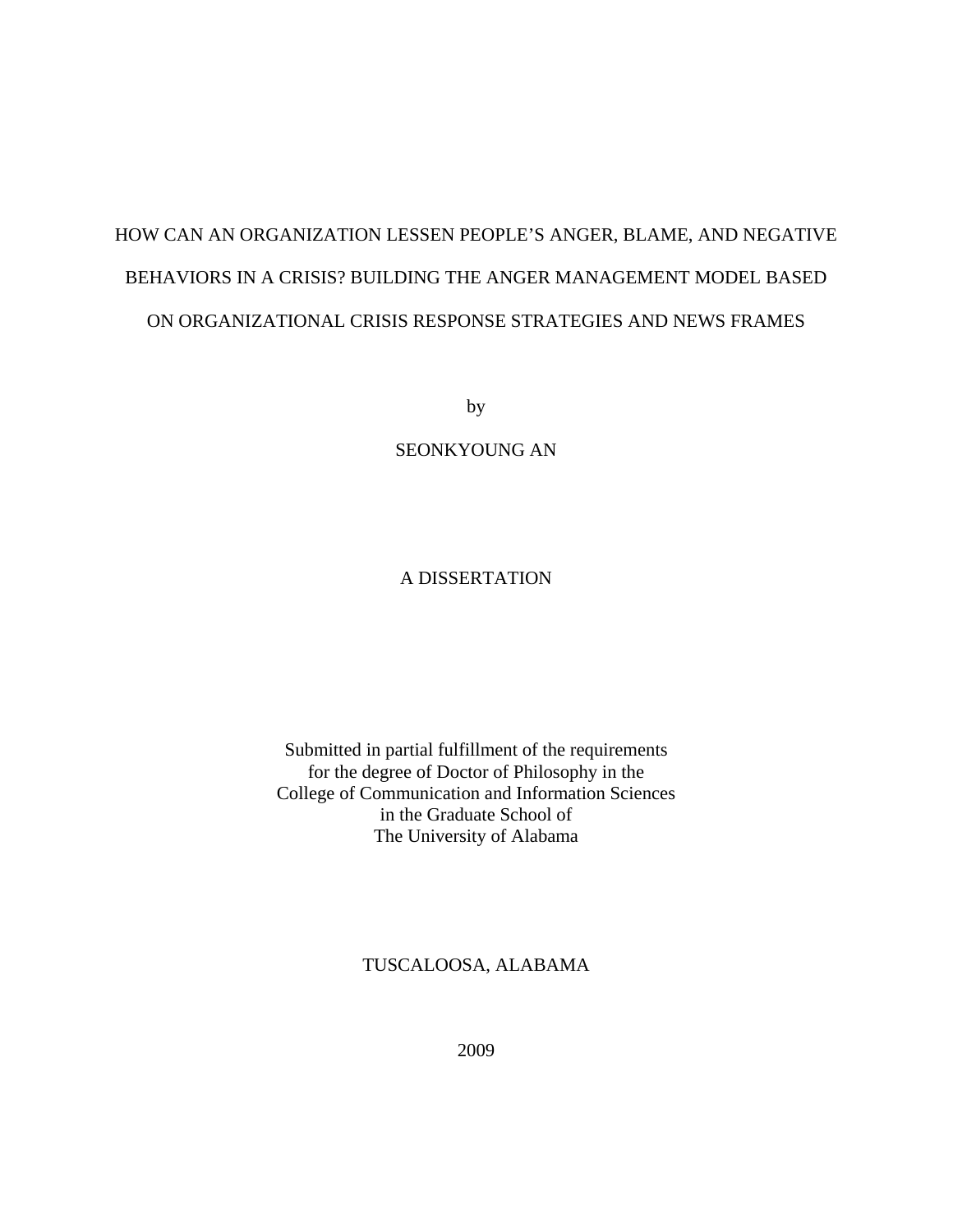Copyright Seonkyoung An 2009 ALL RIGHTS RESERVED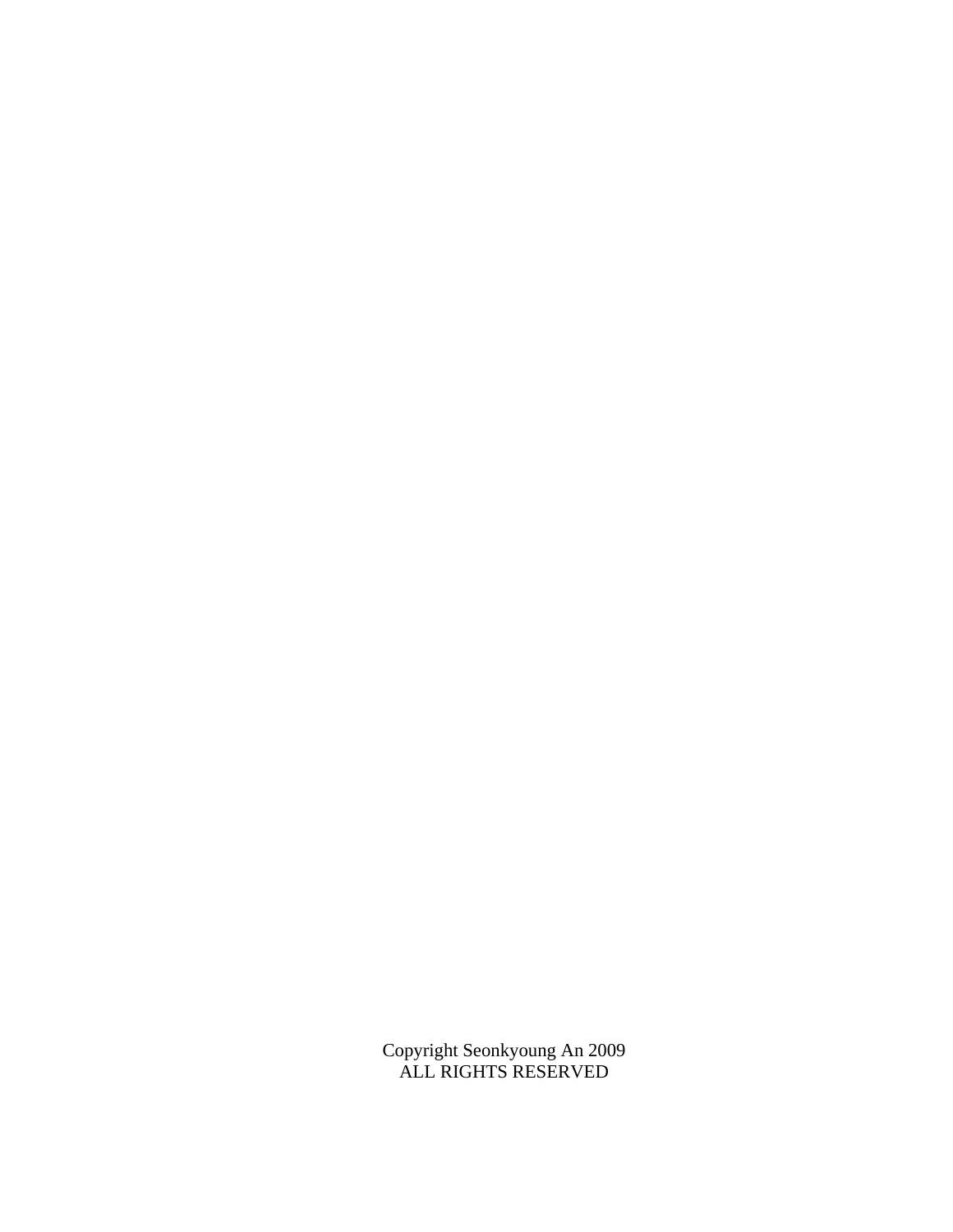#### ABSTRACT

The main purpose of this study is to examine how to reduce people's anger, blame, and negative behavioral intentions in a crisis. By focusing on levels of responsibility and a morality news frame, this study attempted to (1) examine the effects of the two factors on blame and anger, (2) identify the role of anger mediating blame and negative behavioral intentions, and (3) test the anger management model. The total of 230 college students participated in this experiment. The experimental design was a 2 (individual vs. organizational responsibility) x 2 (immorality vs. non-immorality frame) between-subject factorial design. Each of four groups was exposed to different types of news scenarios regarding a laptop battery recall crisis caused by human-error.

The main effects of the two factors on blame and anger indicated that: (1) participants who read a the individual responsibility exhibited higher levels of blame and anger than did participants who read the organizational responsibility, and (2) participants who were exposed to an immorality frame exhibited higher levels of blame and anger than did participants who did not, (3) significant interaction effects between the two on blame were found when participants were exposed to the immorality frame; no matter what a strategy the company uses, participants showed higher levels of blame in both the individual and the organizational responsibility, (4) the more people blamed the company, the angrier people got toward the company, (5) if people were more likely to be mad at the company, they were less likely to purchase the company's products, and (6) more likely to tell other people about the company negatively. Mediation analyses found that anger mediated (7) blame and negative purchase intention, and (8) blame and

ii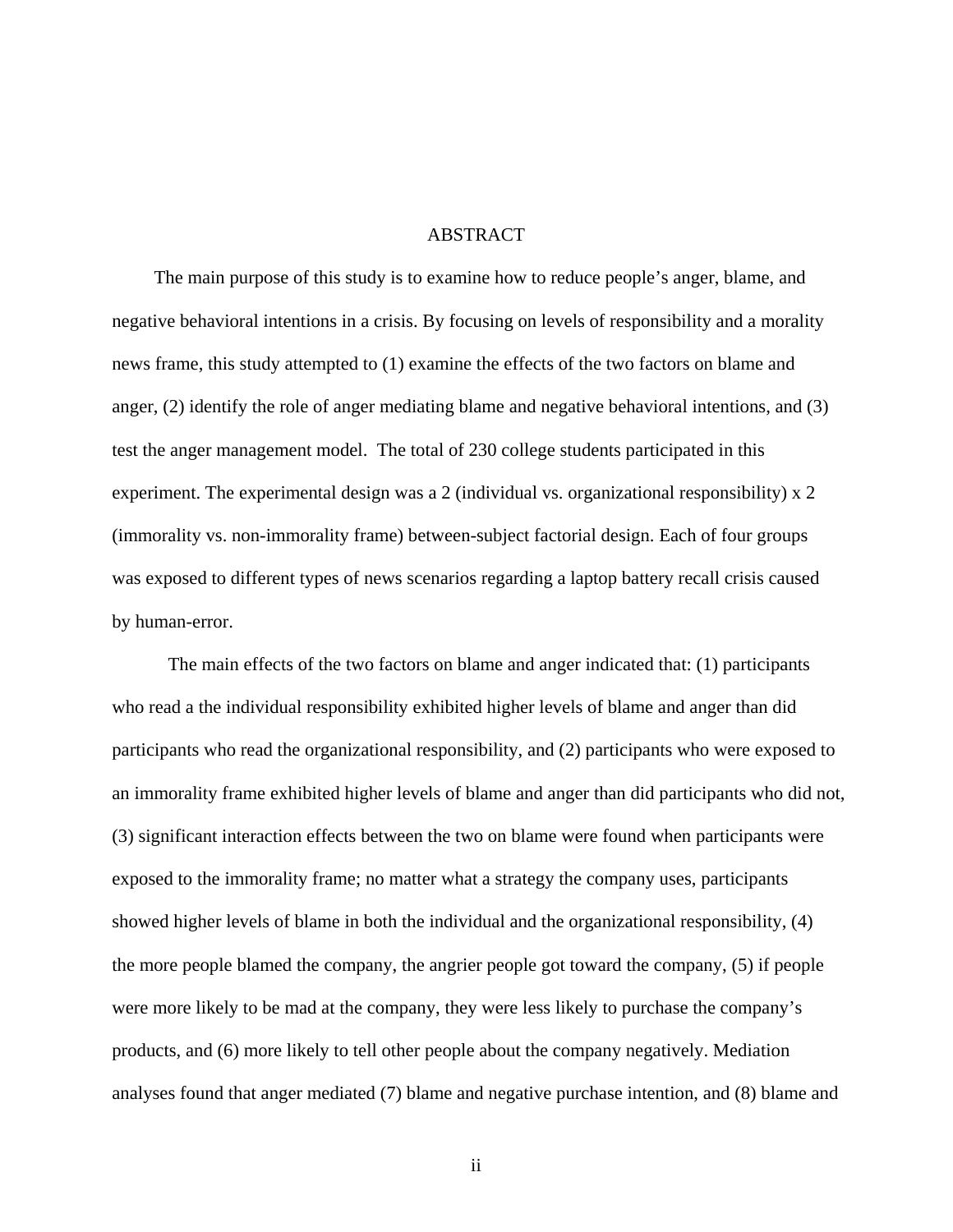negative word-of-mouth communication intention. (9) The anger management model was revised.

This study gives practitioners practical implications regarding effective crisis response strategies, the importance of media frame, and anger management in a crisis. Despite limitations regarding generalizability, this study contributes knowledge in the field of crisis communication to (1) better understand the people's emotion in a crisis, and (2) develop specific ways of managing their anger.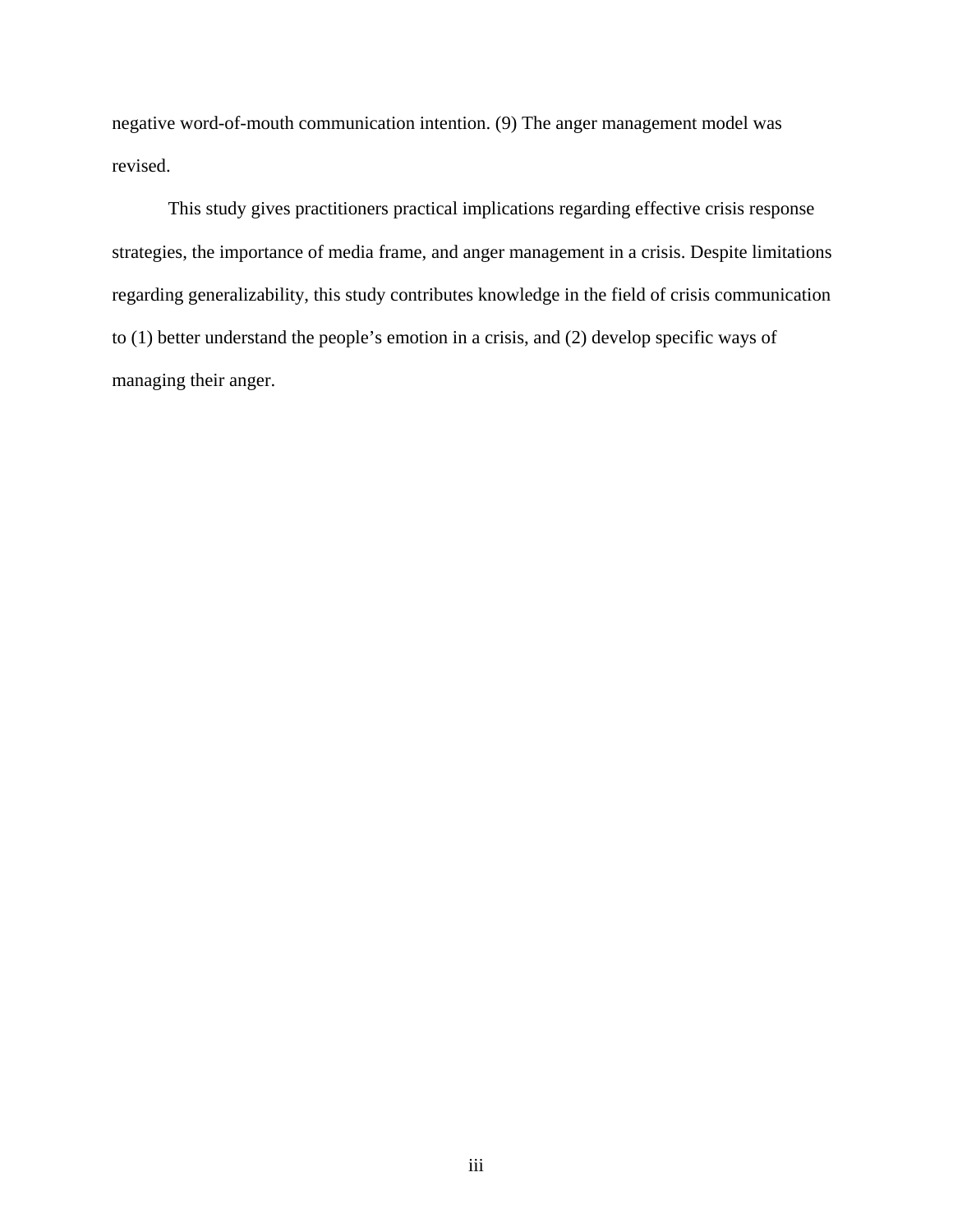## DEDICATION

## For my Lord

and

my family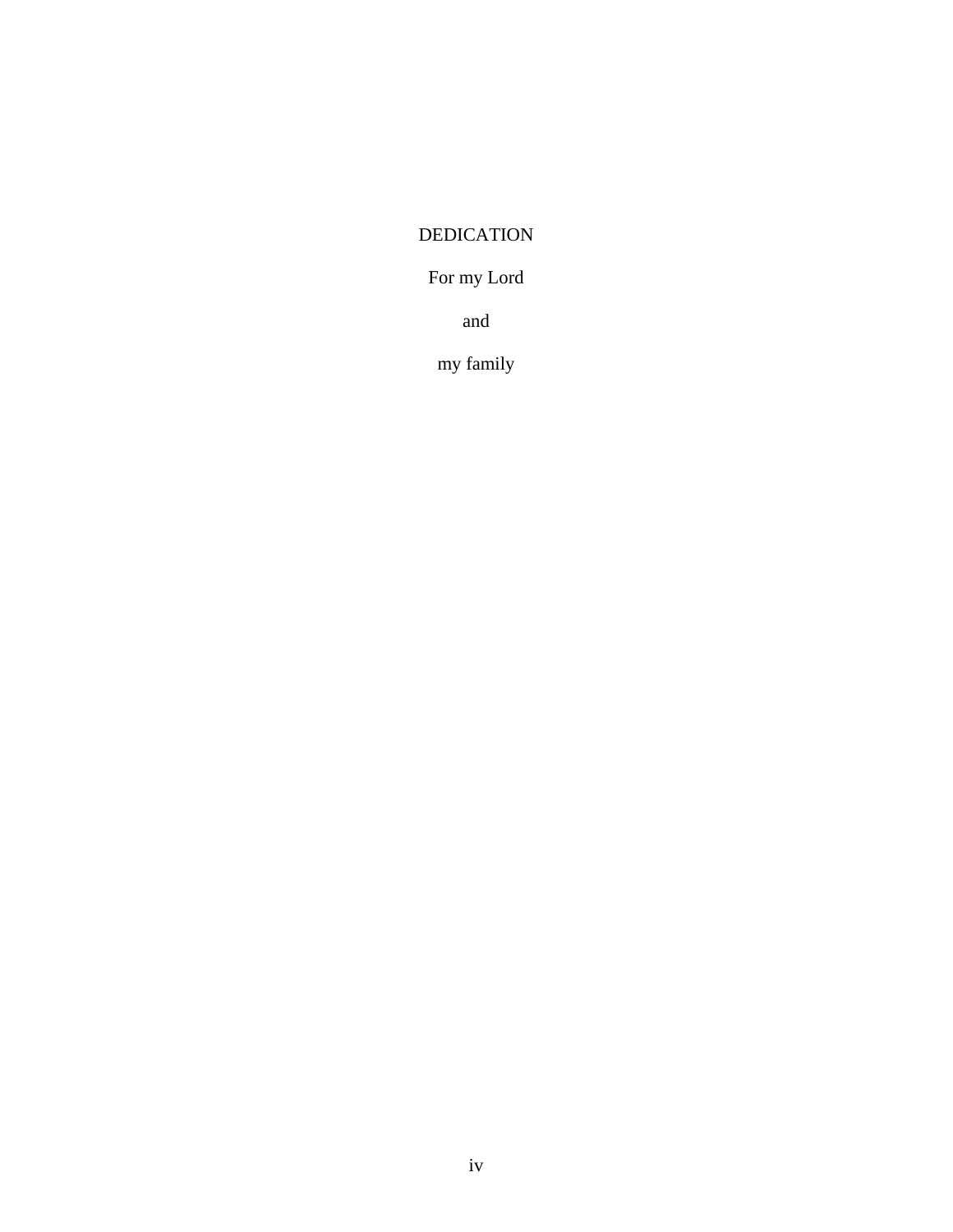#### ACKNOWLEDGMENTS

This is the best moment of my life. I thank my Lord for all the people whom I am grateful to, and for creating these relationships.

It is a momentous occasion to be able to honor all my committee members. I cannot image where I would be today without Dr. Bryant's parent-like support. Thank you, Dr. Bryant, for being a true advisor in my academic life, and even helping me take care of my future career. You are always more than what I anticipate. I owe many thanks to Dr. Berger, who initiated my dissertation topic and gave me invaluable perspectives in our cooperative research. Thank you, Dr. Gower. It is the best privilege to have worked with you during most of the doctoral program. I will not forget the memories I hold with Dr. Zhou, who has inspired me since my first semester in the U.S. Thanks, Dr. Leeper, for your guidance in statistics and your warm-heartedness through the Thanksgiving dinner every year.

I am very fortunate to have had my doctoral colleagues, peers, seniors, friends and my significant other during the past few years in Alabama. If it were not for their encouragement, spiritual help, and prayers, I would not have achieved my goals. Their love and attention is the best gift that I got from God in my life.

Most importantly, I want to express my greatest appreciation to my family. Since high school, while I have lived separately from my family, they have never lost their trust in me. Their love keeps me grounded in who I am, while also supporting me to seek my best potential. I thank each and every one of these extraordinary individuals from the bottom of my heart.

v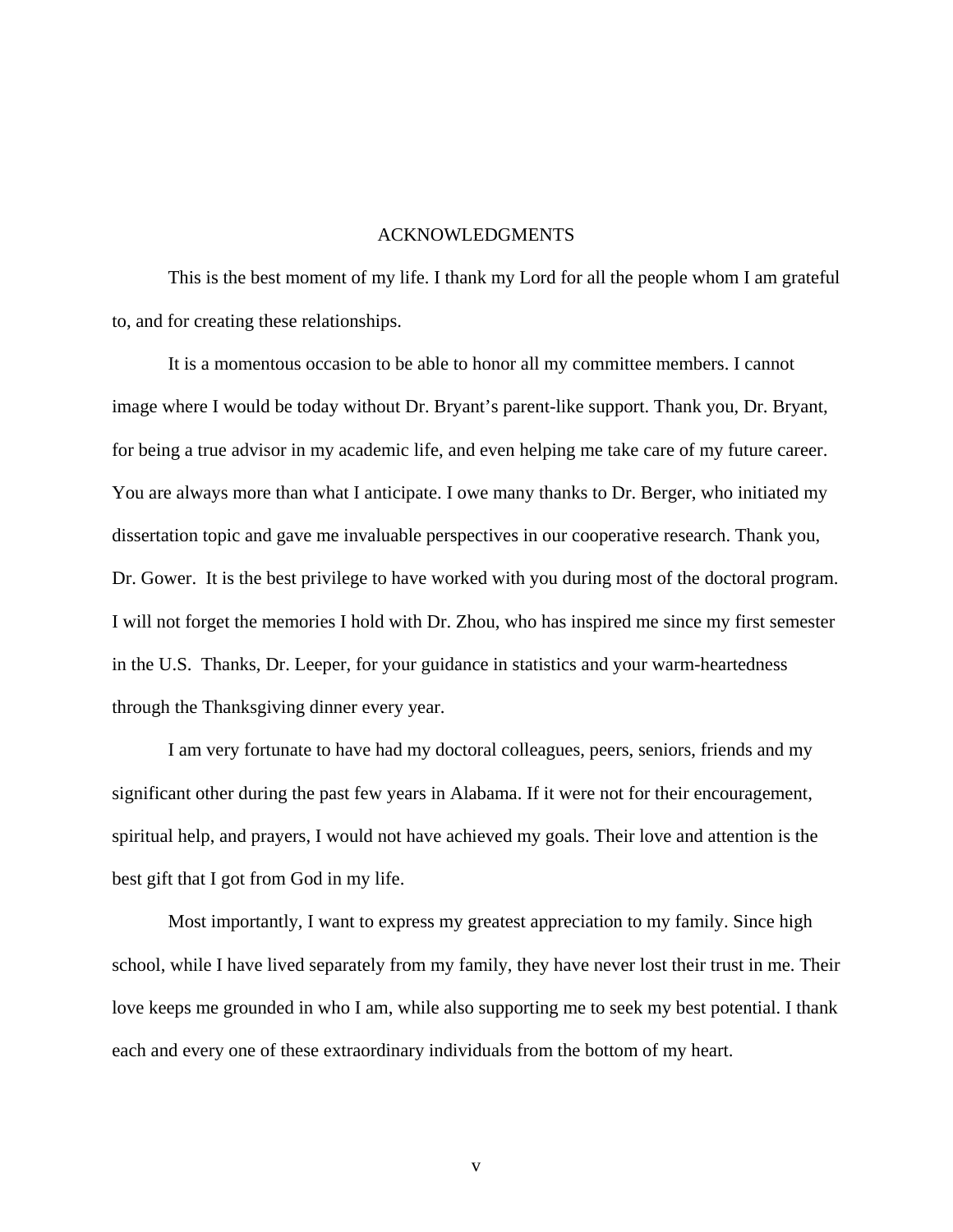#### LIST OF ABBREVIATIONS AND SYMBOLS

- *a* Cronbach's index of internal consistency
- *β* Standarized multiple regression coefficient
- *SD* Standard deviation
- *df* Degrees of freedom: number of values free to vary after certain restrictions have been placed on the data
- *F* Fisher's *F* ratio: A ration of two variances
- *M* Mean: the sum of a set of measurements divided by the number of measurements in the set
- *p* Probability associated with the occurrence under the null hypothesis of a value as extreme as or more extreme than the observed value
- *r* Pearson product-moment correlation
- *t* Computed value of *t* test
- *<* Less than
- *=* Equal to
- % Percentage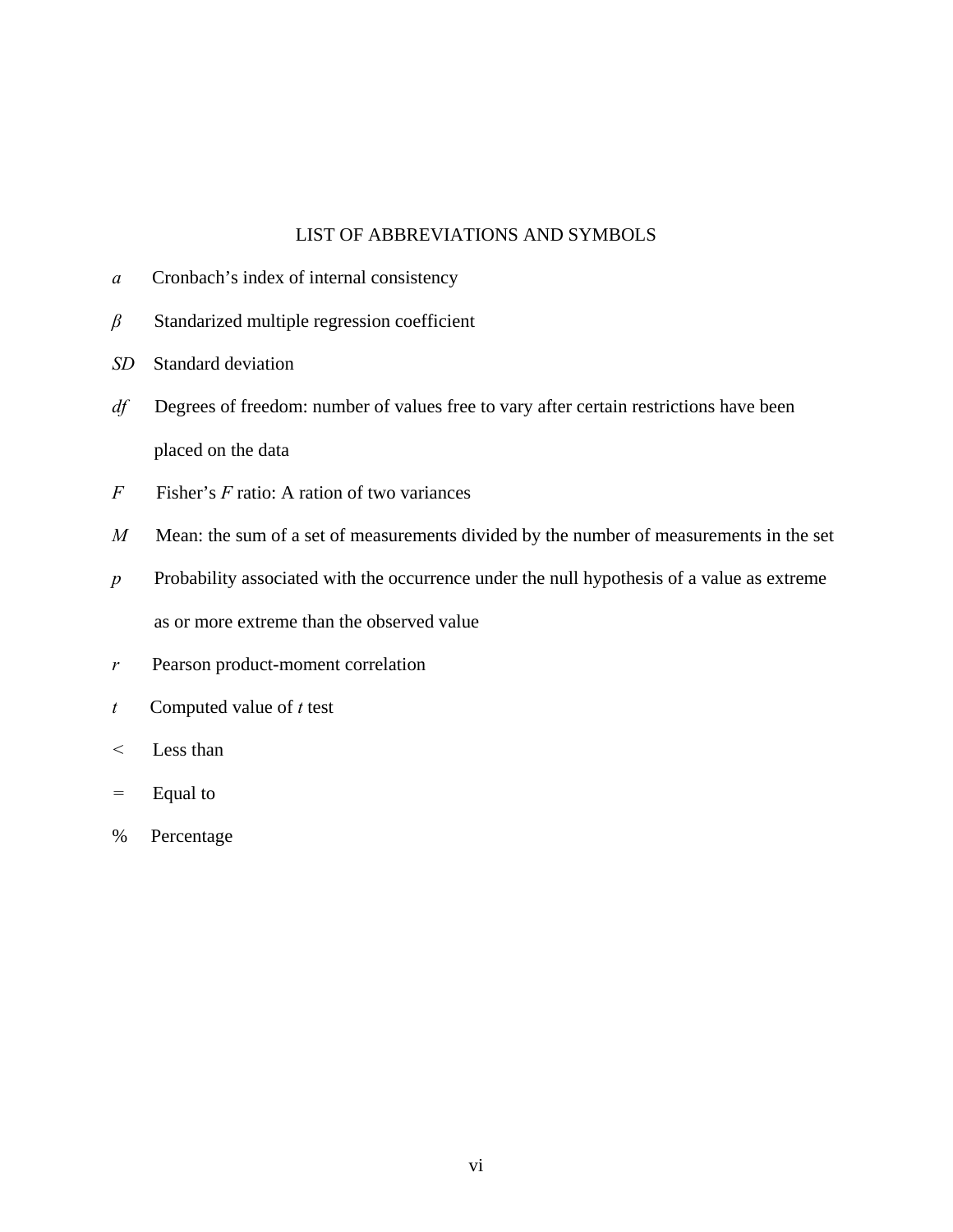## **CONTENTS**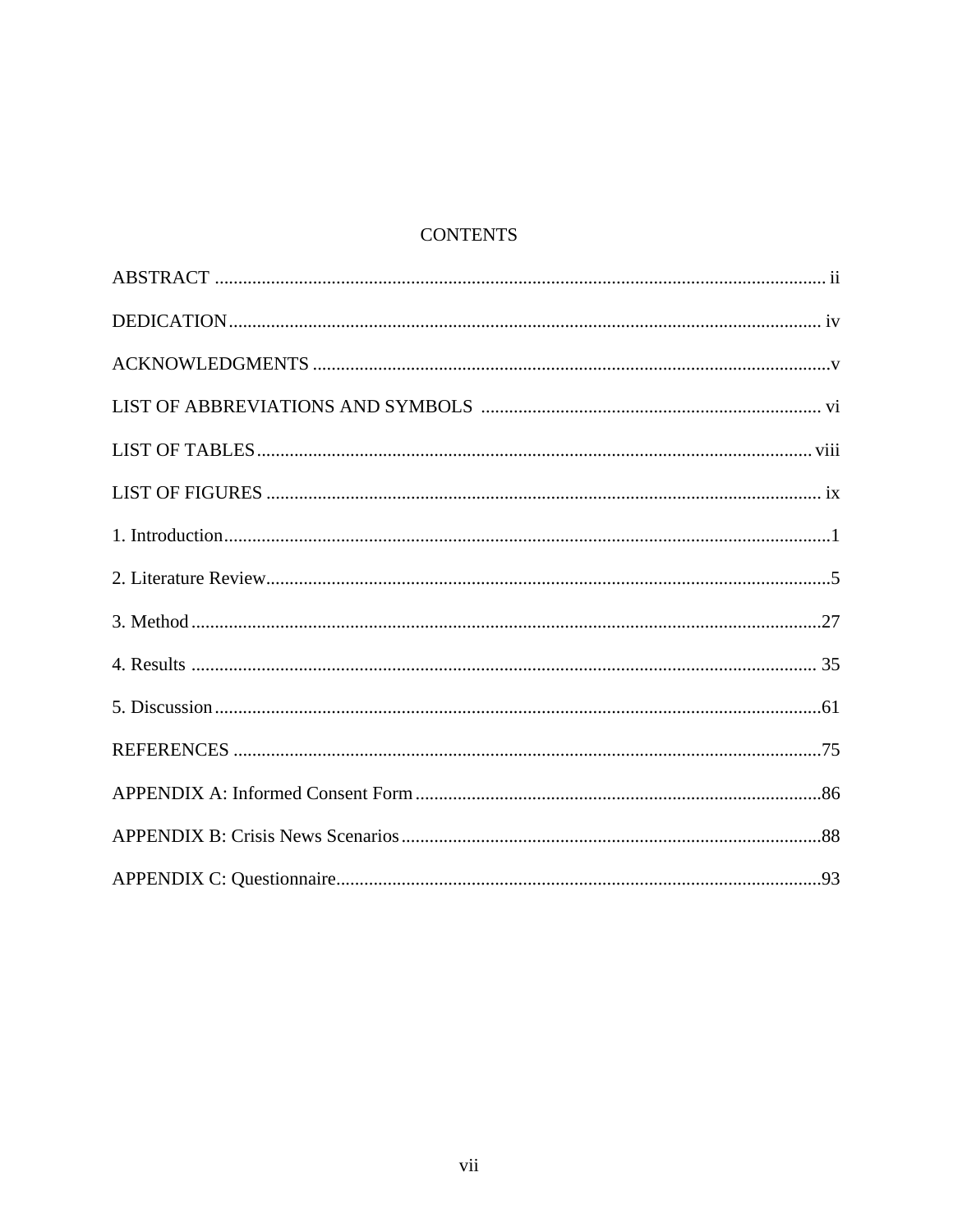## LIST OF TABLES

|    | 5. Bonferroni Comparison Analysis for Differences in Means of Blame between                |  |
|----|--------------------------------------------------------------------------------------------|--|
|    |                                                                                            |  |
|    | 6. Bonferroni Comparison Analyses for Differences in Mean between Individual and           |  |
|    |                                                                                            |  |
| 7. |                                                                                            |  |
|    | 8. Simple Linear Regression Analyses among Blame, Anger, and Purchase Intention 53         |  |
|    | 9. Hierarchical Multiple Regression Analysis for Variables Predicting Purchase Intention54 |  |
|    | 10. Simple Linear Regression Analyses among Blame, Anger, and Word-of-mouth                |  |
|    |                                                                                            |  |
|    | 11. Hierarchical Multiple Regression Analysis for Variables Predicting Word-of-mouth       |  |
|    |                                                                                            |  |
|    |                                                                                            |  |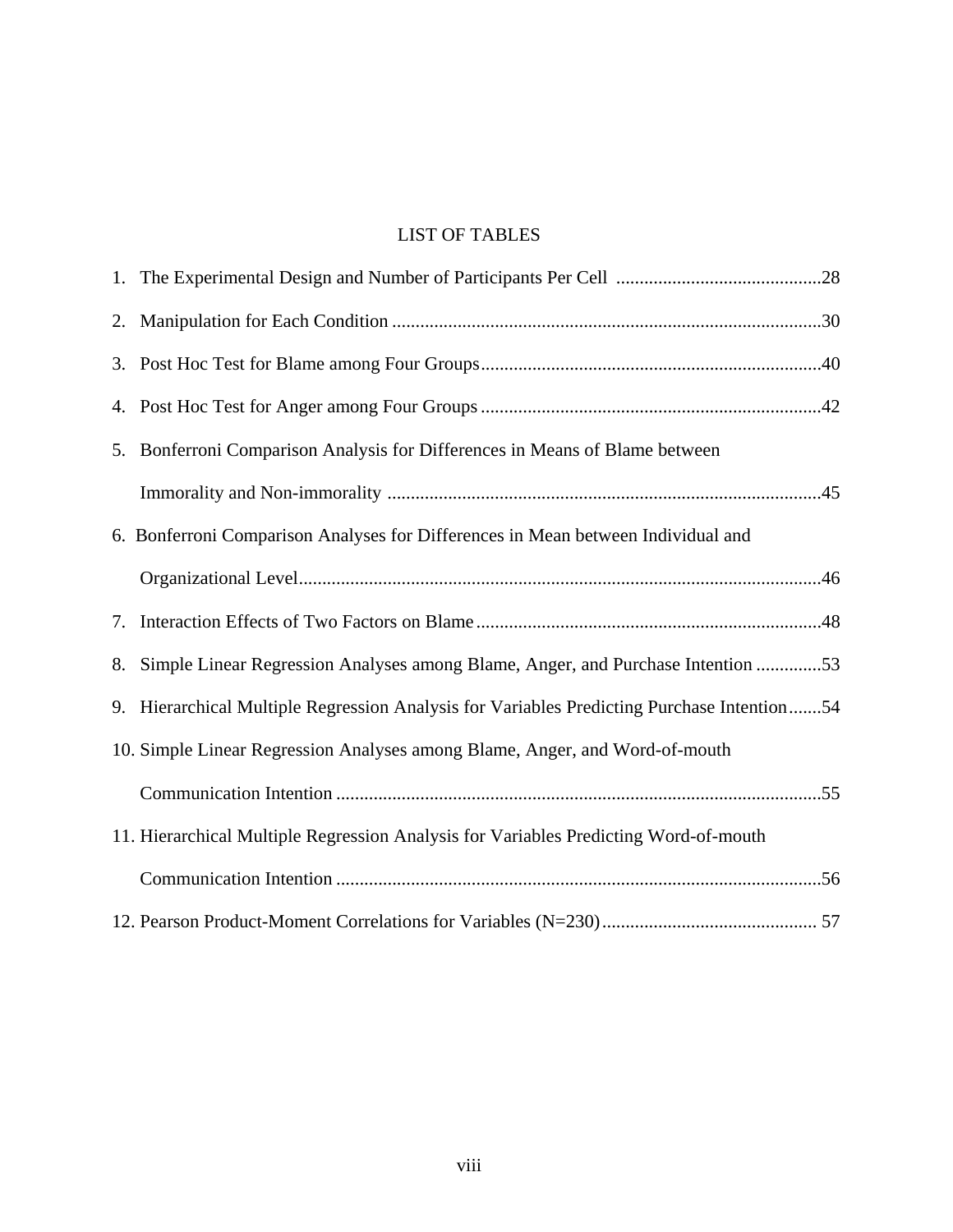## LIST OF FIGURES

| 2. | Differences in Means of Blame and Anger between Individual Level and                    |  |
|----|-----------------------------------------------------------------------------------------|--|
|    |                                                                                         |  |
|    | 3. Differences in Means of Blame and Anger between Immorality Frame and                 |  |
|    |                                                                                         |  |
|    |                                                                                         |  |
|    | 5. Mean of Anger among Groups of Level of Responsibility and Immorality Frame42         |  |
|    | 6. Differences in Means of Blame between Immorality and Non-immorality in both          |  |
|    |                                                                                         |  |
|    | 7. Differences in Mean of Blame between Individual and Organizational Level by Use of   |  |
|    |                                                                                         |  |
|    | 8. Differences in Means of Anger between Immorality and Non-immorality by Levels of     |  |
|    |                                                                                         |  |
|    | 9. Differences in Means of Anger between the Individual and Organizational Level by use |  |
|    |                                                                                         |  |
|    | 10. The Effect of Anger on the Relation between Blame and Purchase Intention 54         |  |
|    | 11. The Effect of Anger on the Relation between Blame and Word-of-mouth                 |  |
|    |                                                                                         |  |
|    |                                                                                         |  |
|    |                                                                                         |  |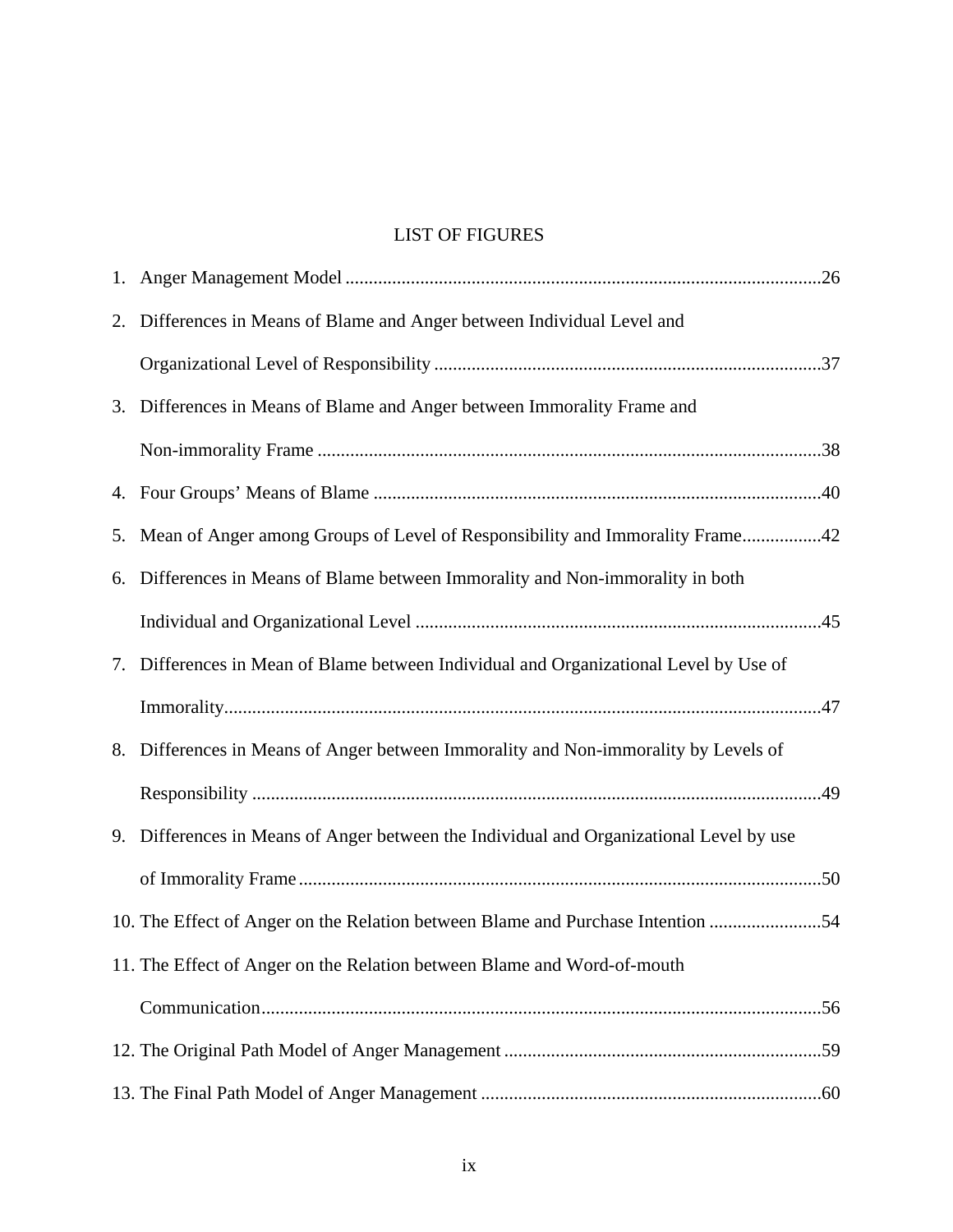#### CHAPTER 1

#### Introduction

Crisis management covers all types of organizational activities including predicting and preparing for an issue that could become a crisis, and managing the issue during and after the crisis. In particular, in the case of post-crisis management, the most important issue is how to manage the crisis by using organizational crisis response strategy. Crisis managers should use appropriate organizational crisis response strategies toward various types of stakeholders for any given crisis situations.

Crisis response strategy is an effort organizations make to minimize damage to the organization's image as well as to reestablish the organization's legitimacy (Boyd, 2000; Coombs, 2006a; Hearit, 1994). Therefore, effective crisis response strategies should function to restore the tarnished organizational image caused by a crisis, to minimize crisis responsibility, and to lessen negative cognitive and affective responses and behaviors toward the organization. A variety of experimental studies have examined effective crisis response strategies based on people's perceptions of reputation, image, crisis responsibility, blame, emotional responses, and behavioral intentions (e.g., Cho, 2007; Coombs, 1999; Coombs & Holladay, 1996, 2004, 2007, 2008; Lee, 2004).

Among those key variables examined by previous literature, crisis communication scholars have paid little research attention to affective responses. Recently, however, anger was found to be a critical factor in an external public's evaluation of an organizational crisis (Coombs & Holladay, 2007). As a representative negative affect, anger influences negative outcomes that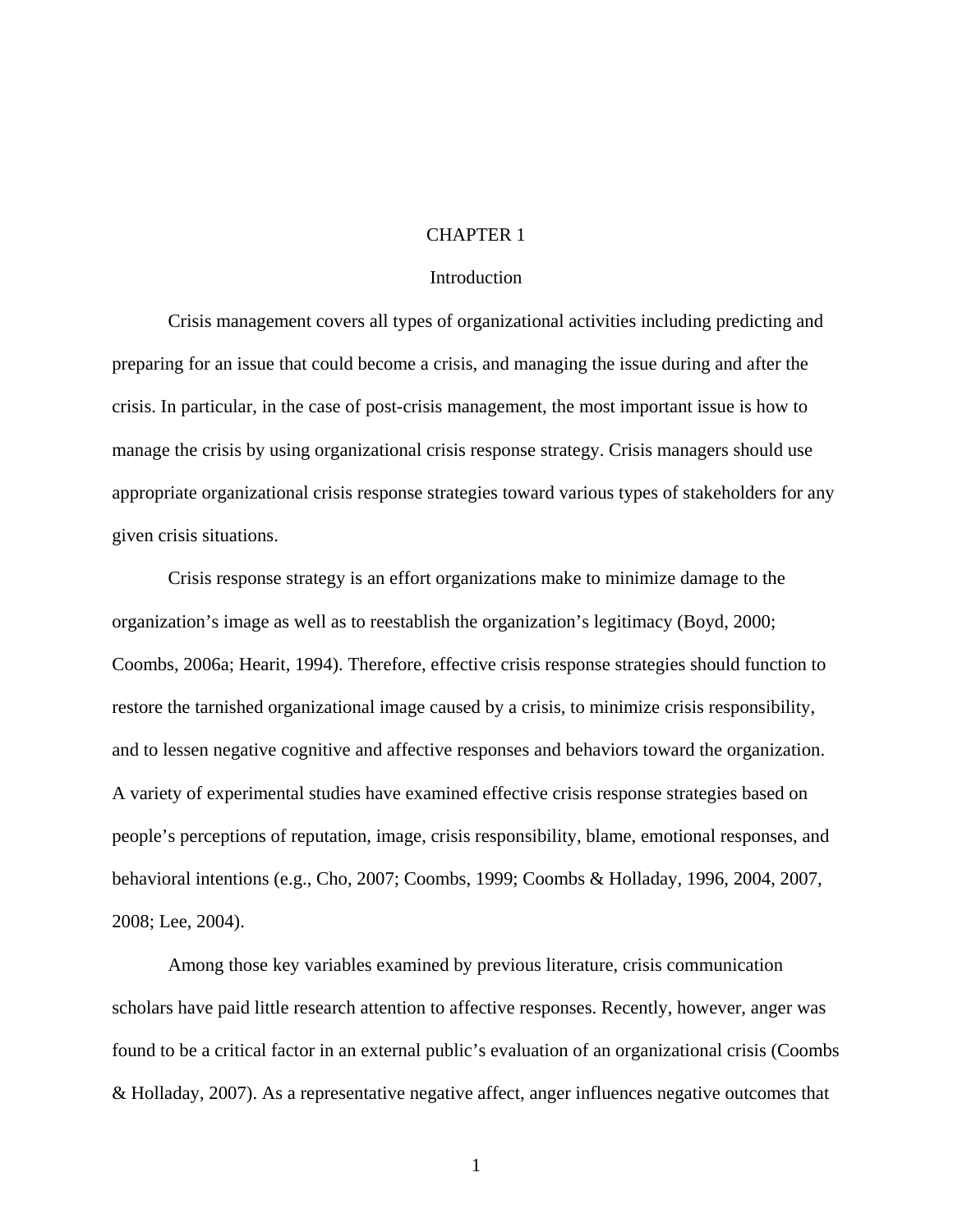people have and mediates crisis responsibility and the negative outcomes (Coombs & Holladay, 2007). This indicates that how to manage anger is a key issue that current crisis managers have to think about in handling an organizational crisis. From this perspective, this study raises a question as to how organizations can reduce people's anger during a crisis. In other words, what is the most effective crisis response strategy to mitigate people's anger in order to prevent potential negative behaviors which might be caused by that anger?

Many crisis communication scholars have identified crisis response strategies through various case studies (Allen & Caillouet, 1994; Benoit, 1995). They have focused on rhetorical approaches such as image restoration theory and apologia theory. The elaboration of crisis response strategies has been derived from examining how people attribute a crisis and make a judgment about its cause (Coombs & Holladay, 1996, 2004). Applying attribution theory in the field of psychology to crisis communication, Coombs and Holladay (1996, 2004) developed the Situational Crisis Communication Theory (SCCT) and its linkage system matching crisis types to crisis response strategies. These types of strategies are also based on image restoration strategies.

The previous literature seems to be limited to image building and apologia strategies, and blame/accountability matters. These image-building strategies vary in their amount of accommodation (i.e., how much emphasis is placed on the victim) (Coombs, 1999; Coombs  $\&$ Holladay, 2007; Marcus & Goodman, 1991). The strategies do not cover another matter: who is accountable for the crisis. In other words, these types of crisis response strategies are sometimes difficult to apply to a certain crisis type. For example, in an internal crisis caused by an employee, a responsible object is an important matter that the organization should consider in handling the crisis. Beyond the limited scope of current strategies, this study proposes a new perspective to cover various types of organizational crises.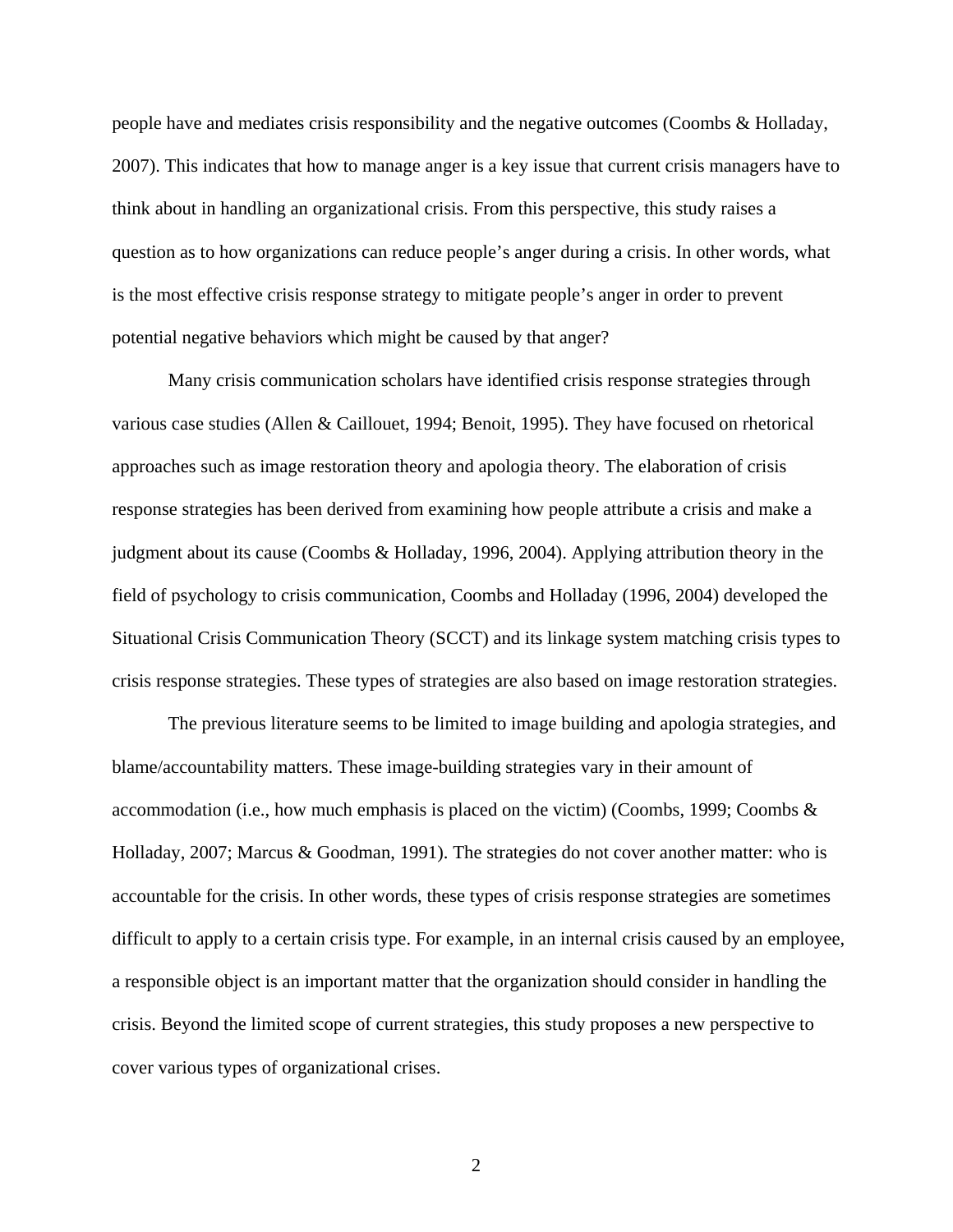A news frame might be a good resource to find new crisis response strategies in the current field of crisis communication. This study focuses on Iyengar's (1991) episodic and thematic news frames, which are the most frequently discussed in the field of news frames. They can be applied to crisis contexts in terms of level of responsibility, particularly, in an internal crisis. In an internal crisis, how people perceive the crisis might vary according to how the organization assigns the cause for the crisis and "to whom" it assigns punishment. In other words, if the crisis was caused by an employee's mistake, people might have different perceptions about who is responsible—the individual employee or the organization itself. Iyengar's news frame can be applied to this internal crisis as an organizational crisis response strategy (i.e., episodic frame and thematic frame could be considered the individual level of responsibility strategy and the organizational level of responsibility, respectively). Thus, the main purpose of this study is to examine effective crisis response strategies to lessen people's anger, which might influence negative behaviors.

This study also aims to look at news media that current crisis communication theories overlook. The SCCT, the most dominantly used crisis communication theory (An & Cheng, in press), does not consider that people's perceptions could be changed according to different news frames. The SCCT assumes that a crisis type functions as a frame that people should interpret. The SCCT does not pay attention to the possibility that the mass media play a primary role in letting people know about the crisis. According to Weiner (1986), people are more likely to seek causal attribution in a negative and uncertain situation and demand crisis-related information from the news media (Augustine, 1995; Darling, 1994; Fearn-Banks, 2007). Therefore, it is important to look at how media frame crisis-related news in describing a crisis event, the cause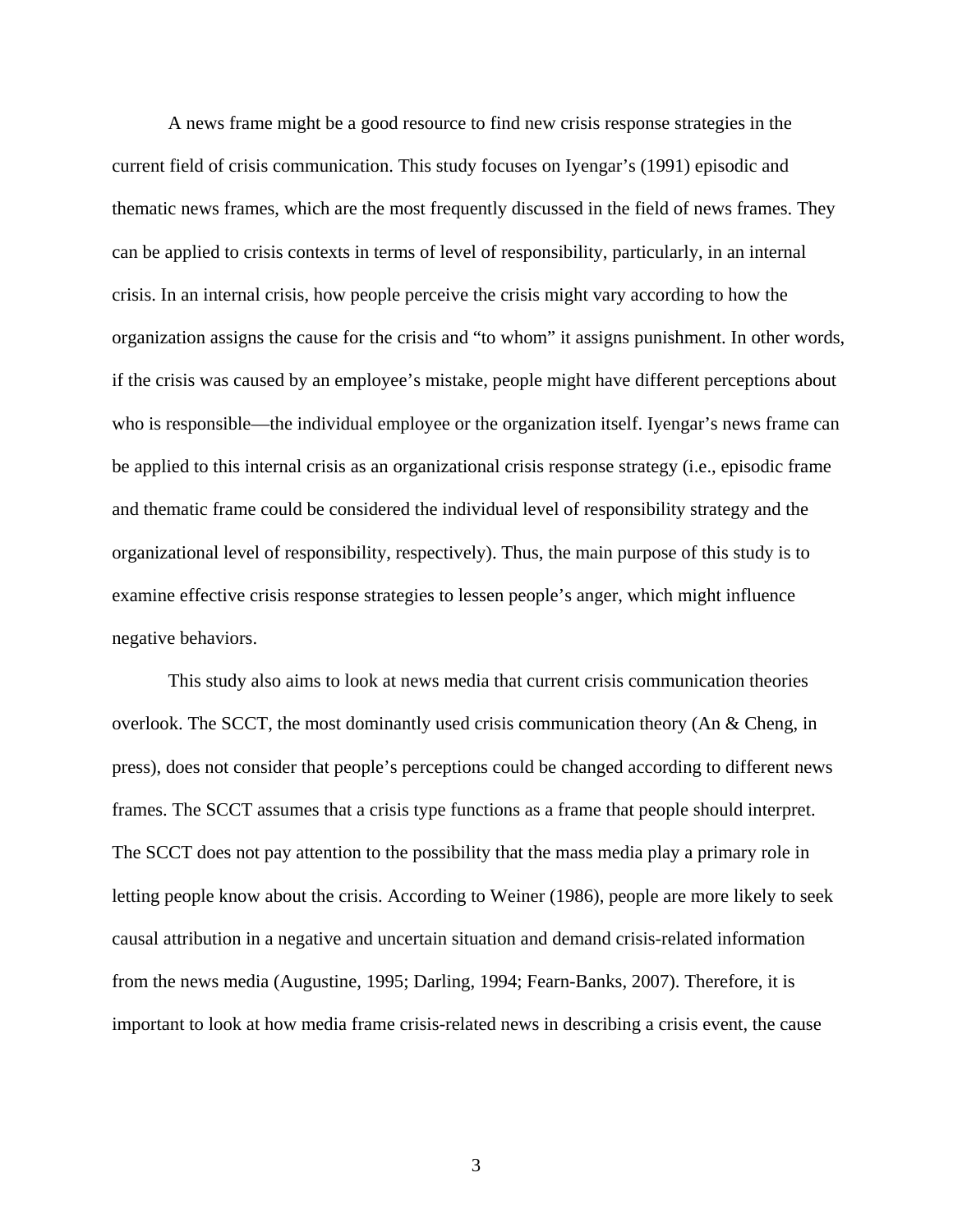of the crisis, and the actor responsible for it. Those frames influence the public's perception, emotion, impressions, and images toward the organization (Coombs, 2006b).

This study intends to examine the morality news frame, which is one of the news frames frequently used in news coverage (Semetko & Valkenburg, 2000). When people face an event, they make a moral judgment about it and evaluate whether an action is right or wrong (Swan, 2005). Previous research (Cho, 2007) identified that moral judgment is a key factor influencing anger, blame, and image. Given that anger is "basically a moral concept" (Averill, 1993, p.190), this study aims at examining how a morality news frame influences people's anger. In other words, does the immorality frame (which emphasizes organizational immorality and unethical behaviors in a crisis) anger people?

Overall, this study is designed to examine how organizational crisis response strategies (levels of crisis responsibility) and news frames (morality frame) can be used to lessen anger and blame, and to reduce the likelihood of negative behavioral intentions (i.e., purchase intention and word-of-mouth communication intention). Emphasizing the relationships between levels of responsibility (individual responsibility vs. organizational responsibility), morality news frame, anger, blame, purchase intention, and word-of-mouth communication intention, this study aims to explore the influence of crisis response strategies and news frames on anger and blame (i.e., perceived crisis responsibility). In particular, if anger results, this study examines the role of anger in blame and behavioral intentions. Ultimately, this study can provide crisis managers with practical applications regarding effective crisis response strategies and the influences of news frames in crisis communication.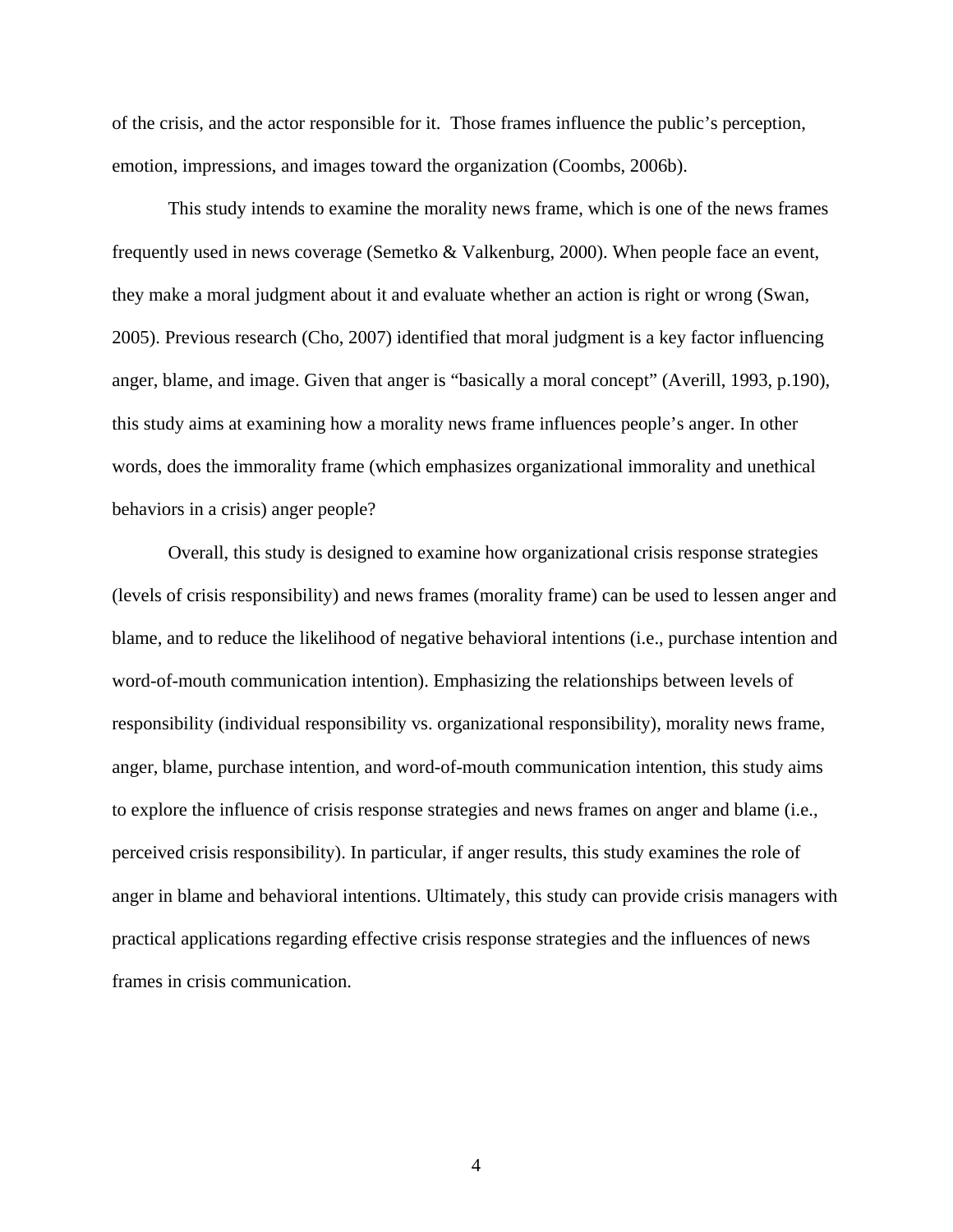#### CHAPTER 2

#### Literature Review

#### *Crisis Responsibility*

#### *Attribution of Crisis Responsibility*

A crisis can generally mean anything that interrupts a normal flow and condition (Ferarn-Banks, 2007) of a person, an organization, a society, and a country. It includes any disaster, emergency, plight, calamity, and catastrophe (Hagan, 2007). In organizational crisis context, a crisis is defined as "a major occurrence with a potentially negative outcome affecting the organization, company, or industry, as well as its publics, products, services, or good name (Fern-Banks, 2007, p. 8). More specifically, a crisis refers to "a specific, unexpected, and non routine event or series of events that create high levels of uncertainty and threaten or perceive to threaten an organization's high-priority goals" (Seeger, Sellnow, & Ulmer, 1998, p. 233). According to attribution theory, when a negative, unexpected, or important event happens in the interpersonal context, people are likely to ask "*why* did this event happen?" and engage in causal attribution processing (Weiner, 1986). Given that fact, a crisis situation can make people engage in attribution processing of organizational responsibility. Thus, crisis can be defined as "an event for which people seek causes and make attributions" (Coombs & Holladay, 2004, p. 97), and it triggers judgment for crisis responsibility. The understanding of attribution of crisis responsibility is important in that crisis responsibility is "the perception that organization is the reason for the crisis, is the linchpin" (Coombs, 2006b, p. 175).

To understand and explain causal attribution processing in a crisis, Coombs and Holladay (1996, 2004) applied attribution theory to organizational crisis contexts. Attribution theory was originally developed in psychology. Heider (1958) stated that the result of action is thought to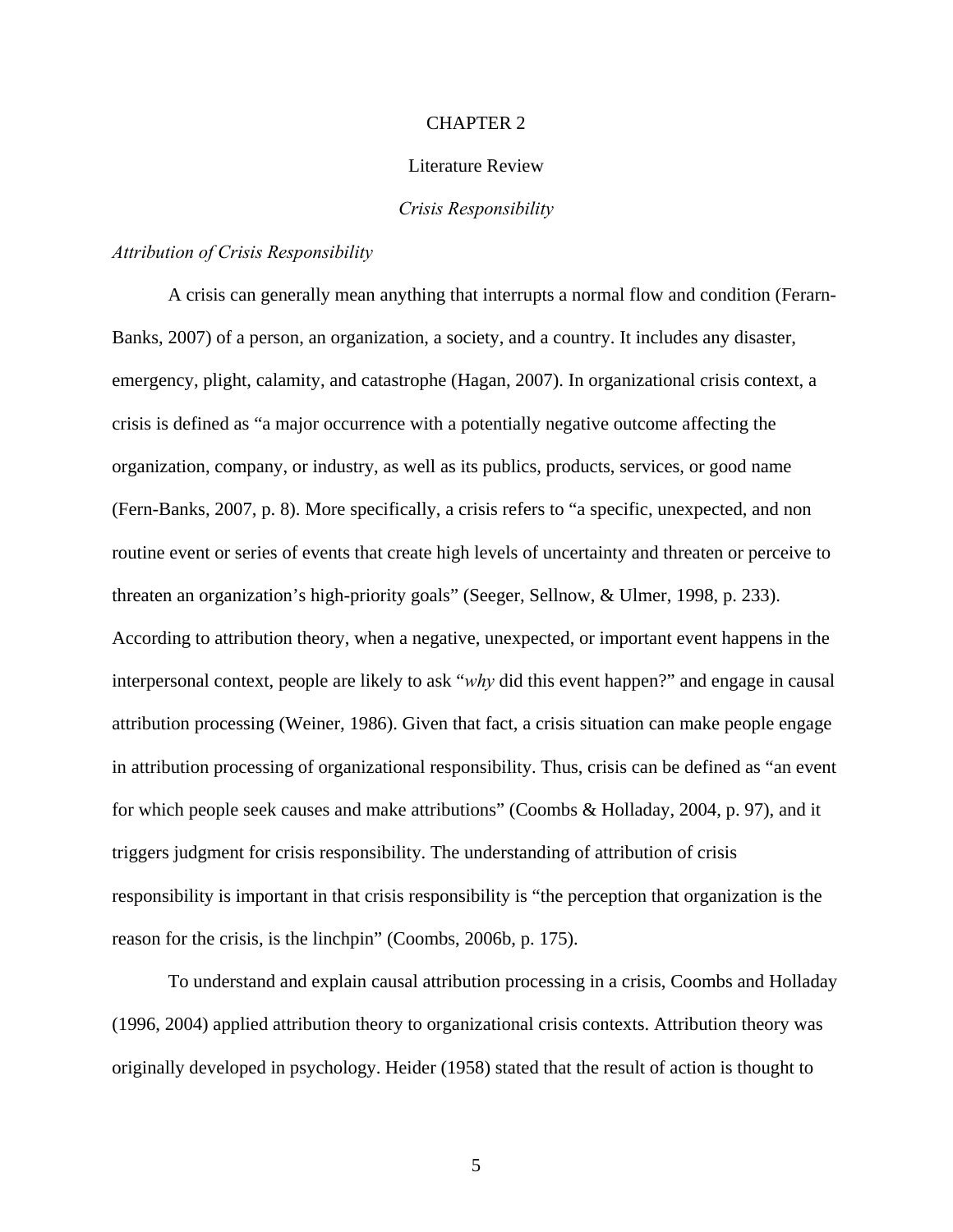depend on two sets of conditions: (a) factors within the person (internal factors) and (b) factors within the environment (external factors). Rotter (1966) developed the classification of causality, namely, internal-external locus. Locus indicates whether the cause exists within or outside of the individual involved (Ryan & Boscia, 2002). A new dimension of causality, "stability" (stable vs. unstable) was proposed by Weiner et al. (1971). Stability refers to a constant factor as people look for a cause. For example, ability is a constant internal-locus, whereas effort or mood is an unstable internal-locus, although ability, effort, and mood are all regarded as internal locus factors.

In addition, controllability, another factor assuming that an action is subject to volitional control, was considered as a key causal dimension. Controllability refers to how much a behavior or an event is controllable by an actor. Considering controllability, effort can be distinguished from other internal-unstable dimensions such as mood (Weiner, 1979). In general, the majority of previous studies recognized these causal dimensions that people use when they make attributions (McAuley, Duncan, & Russell, 1992; Weiner, 1985).

Like with the interpersonal situation, causal attribution processing has been applied to the organizational situation. Moussavi and Evans (1993) applied Kelly's (1967, 1973) well-accepted interpersonal attribution schema to the organizational context, calling it an organizational attribution schema. They proposed that both individual and organizational attribution schema are similar in that the object of attribution is a behavior and attributing is an individual function. On the other hand, there is a distinct difference between the two in that individual attribution schema is used when asking "*why* the individual does the behavior?" whereas organizational attribution schema is used when asking "*who* behaves it?" (Moussavi & Evans, 1993, p. 83).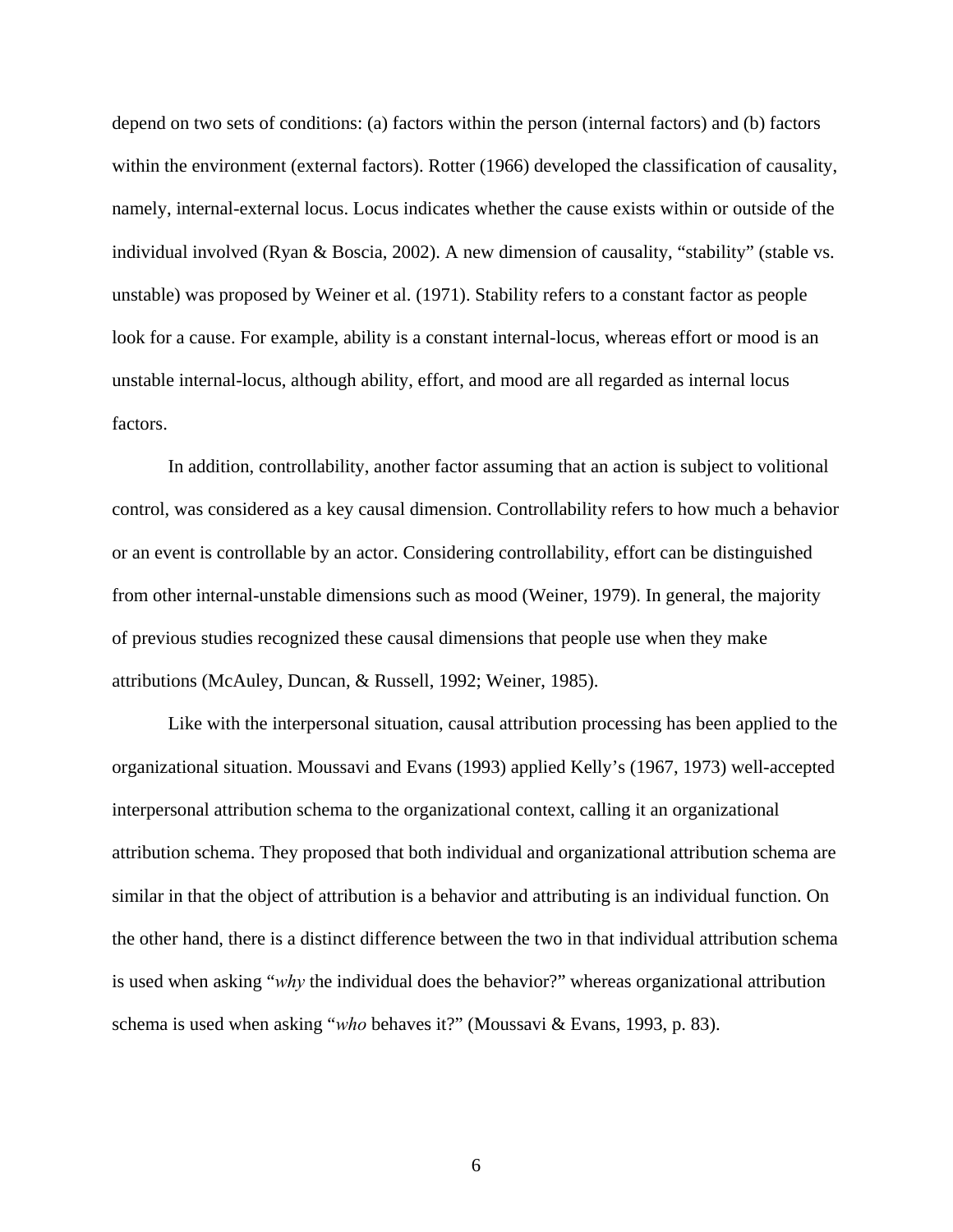This application of causal attribution to the organizational context has been conducted in crisis-related context. Coombs (1995) applied key causal dimensions to crisis situations: locus of control (internal factor vs. external factor), stability (stable vs. unstable), and controllability (controllable vs. uncontrollable). Coombs (1995) explained that attributions of internal control indicate that the crisis was under the control of the organization; thus, the crisis should be attributed to the organization or someone internal (i.e., employee). Meanwhile, attributions of intentionality suggest that the organization could have done something to prevent the crisis. Such attributions entail that the organization could have prevented the crisis and knew that preventative methods could have been taken (Coombs & Holladay, 1996, 2004). Thus, if the cause is internal control (i.e., the crisis was controlled by the organization itself) and strong internal locus (i.e., intentionality is high), people are more likely to perceive organizational crisis responsibility as the strongest. On the other hand, when the cause for a crisis is strong external control (i.e., the crisis was not controlled by organization itself) and weak internal locus (low intentionality), organizational crisis responsibility should be the weakest.

Based on these causal dimensions, Coombs and Holladay (1996, 2004) suggested a category system of crisis types, linked to crisis response strategies. They assumed that different crisis situations lead to different attributions of crisis responsibility. Similarly, the crisis response strategies imply different degrees of accepting crisis responsibility. In other words, as attributions of crisis responsibility increase, the crisis managers should use crisis response strategies that progressively accept more responsibility for the crisis. Therefore, they argued that accepting crisis responsibility on the part of the organization must be consistent with people's attributions of crisis responsibility generated by the crisis types in SCCT. Coombs (2006a) developed the categorization by classifying various crisis types into three clusters: victim cluster,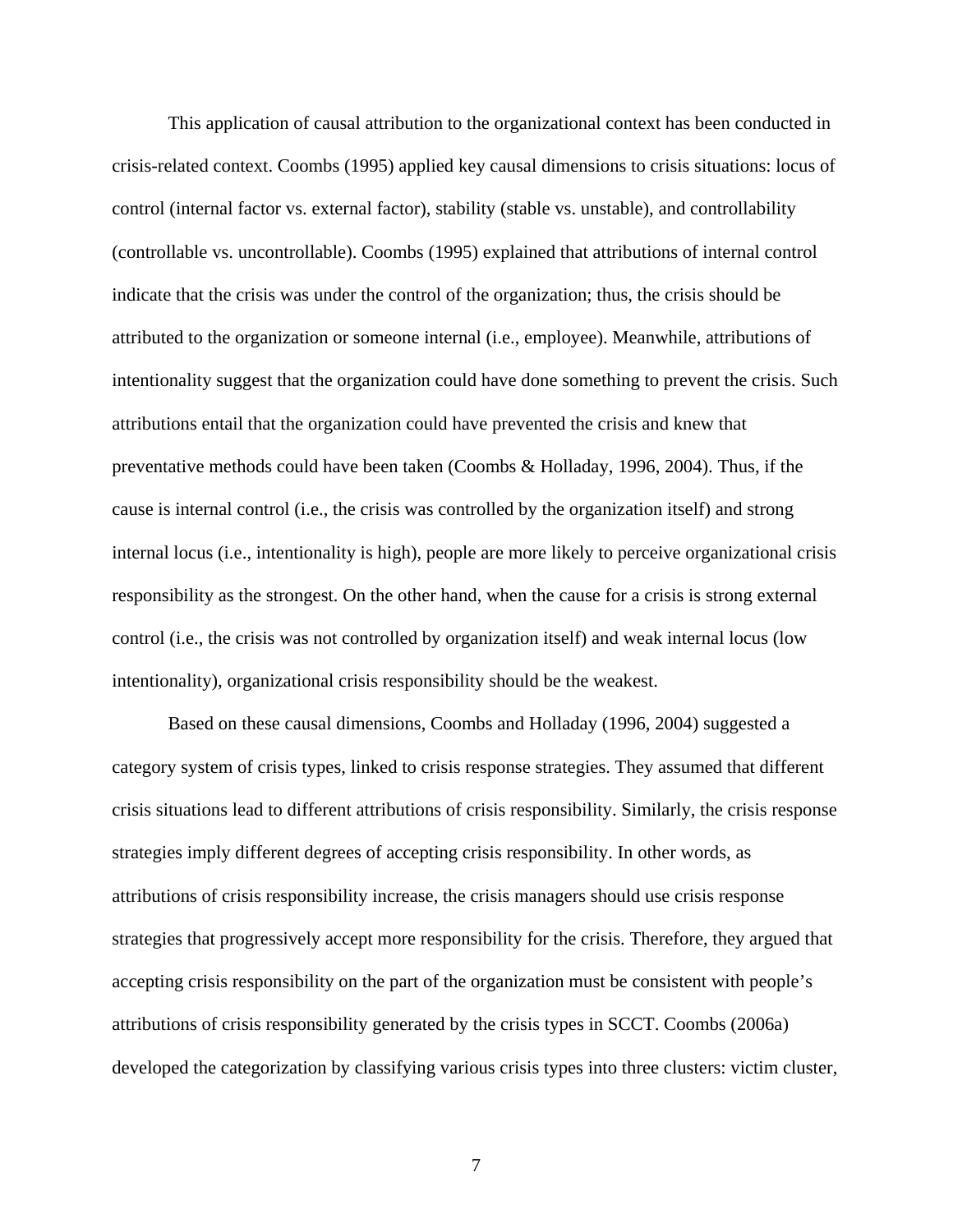accidental cluster, and preventable cluster. For example, the preventable cluster (i.e., human breakdown accidents, human breakdown recalls, organizational misdeed with no injuries, organizational misdeed management, organizational misdeed with injuries) requires the organization to use a strategy accepting all responsibilities.

In spite of its usefulness, SCCT assumed that a particular crisis type (e.g., human error recall crisis) yielded only one level of responsibility based on its causality. It overlooks the possible differences of attribution of responsibility that may occur within a particular crisis according to different crisis response strategies about responsibility. For instance, if human error recall is caused by one employee's mistake inside an organization, people are supposed to attribute high responsibility to the organization according to SCCT, because people are more likely to attribute crisis responsibility to the organization, in particular in an internal-locus crisis situation (Coombs & Holladay, 1996, 2004).

However, in reality, some people could perceive the cause of the crisis as the individual employee's fault rather than that of the organization. Thus, they can attribute its responsibility to the individual employee, not the whole organization. Or, other people could perceive the level of crisis as the organizational level of responsibility, and blame the whole organization rather than the individual employee. In other words, if we think about people's perceived crisis responsibility, the issue of crisis responsibility is not a simple matter in reality. It is more complex than what SCCT suggests, in particular in internal-locus crisis. It shows the public could have a different perception that the company should be held accountable for in a particular crisis, which is the most important fact that crisis managers need to know to use appropriate response strategies.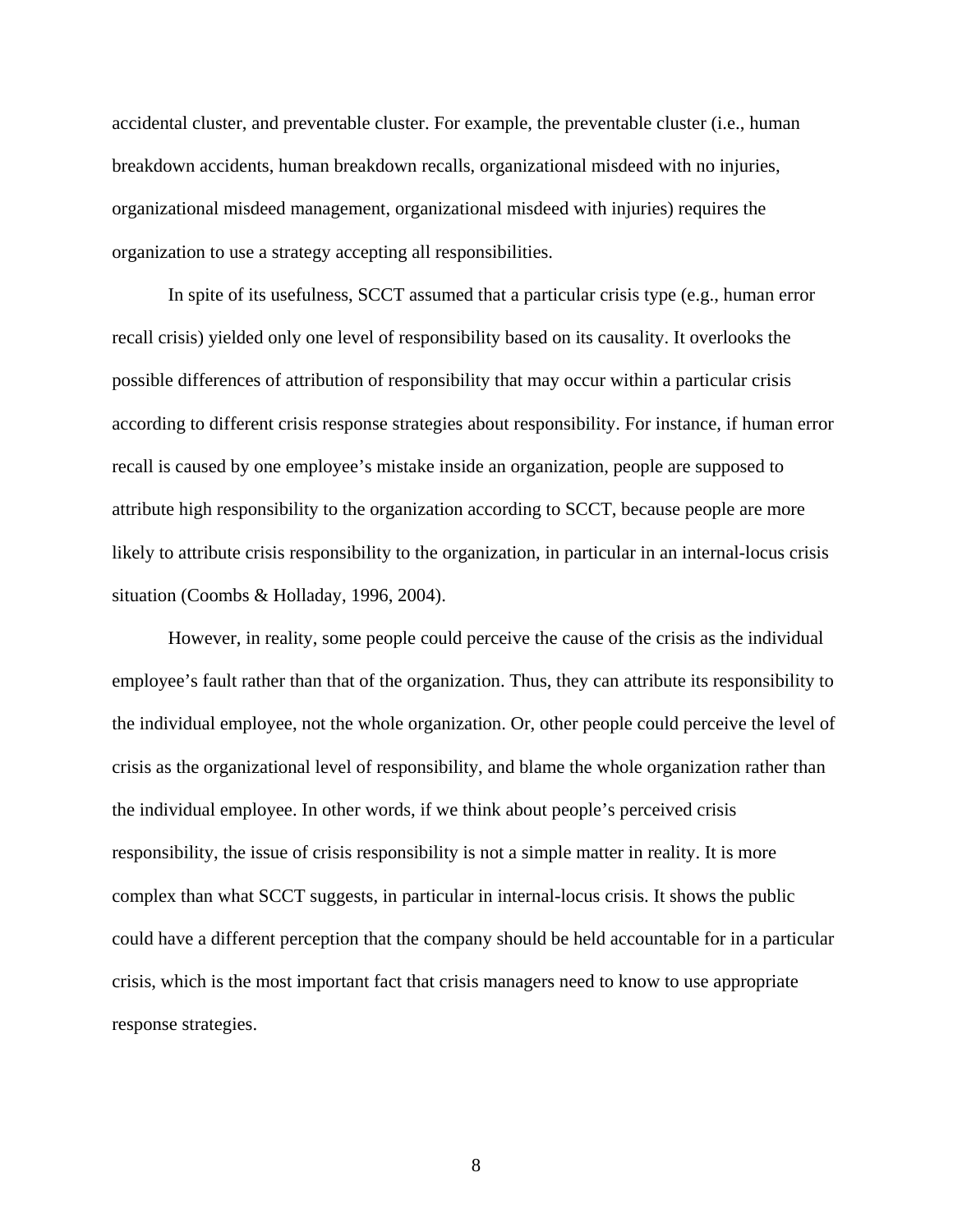#### *The Level of Responsibility in an Internal Crisis: Episodic vs. Thematic Frames*

As discussed regarding an internal-locus crisis, people's perceptions in terms of level of responsibility could vary. Given that, "who caused it?" is the most important matter for causal attribution in the organizational context (Moussavi & Evans, 1993); the perception of "who is responsible?" is a decisive matter in the crisis-related context. Like the earlier internal crisis case caused by one employee inside the organization, whether people assign blame to the individual or the organization could decide the degree of responsibility.

In the field of media framing, for example, previous studies have explored how media frame the level of responsibility about a particular issue or event. Hallahan (1999) identified responsibility framing in public relations, and its linkages to psychological processing that might be applicable to pubic relations practices. In addition, Semetko and Valkenburg (2000) examined the use of attribution of responsibility frame defined as "a way of attributing responsibility for its cause or solution to either the government or to an individual or group" (p. 96) by newspaper and television media. They found that the attribution of responsibility frame was most commonly used in particular in serious newspapers (Semetko & Valkenburg, 2000).

In fact, a responsibility frame was identified by Iyengar (1991). He identified two distinct news frames dealing with issues: the episodic news frame (focusing on certain individuals or specific events) vs. the thematic news frame (placing issues and events in general context like a society or government). An episodic frame describes an event in terms of personal experience, while a thematic frame describes an event in abstract and impersonal terms. For example, by using an episodic frame, news covers serious social issues/problems as individual experience. Thus, the poor woman on welfare is held responsible for her fate, rather than the government or the social welfare system (Iyengar).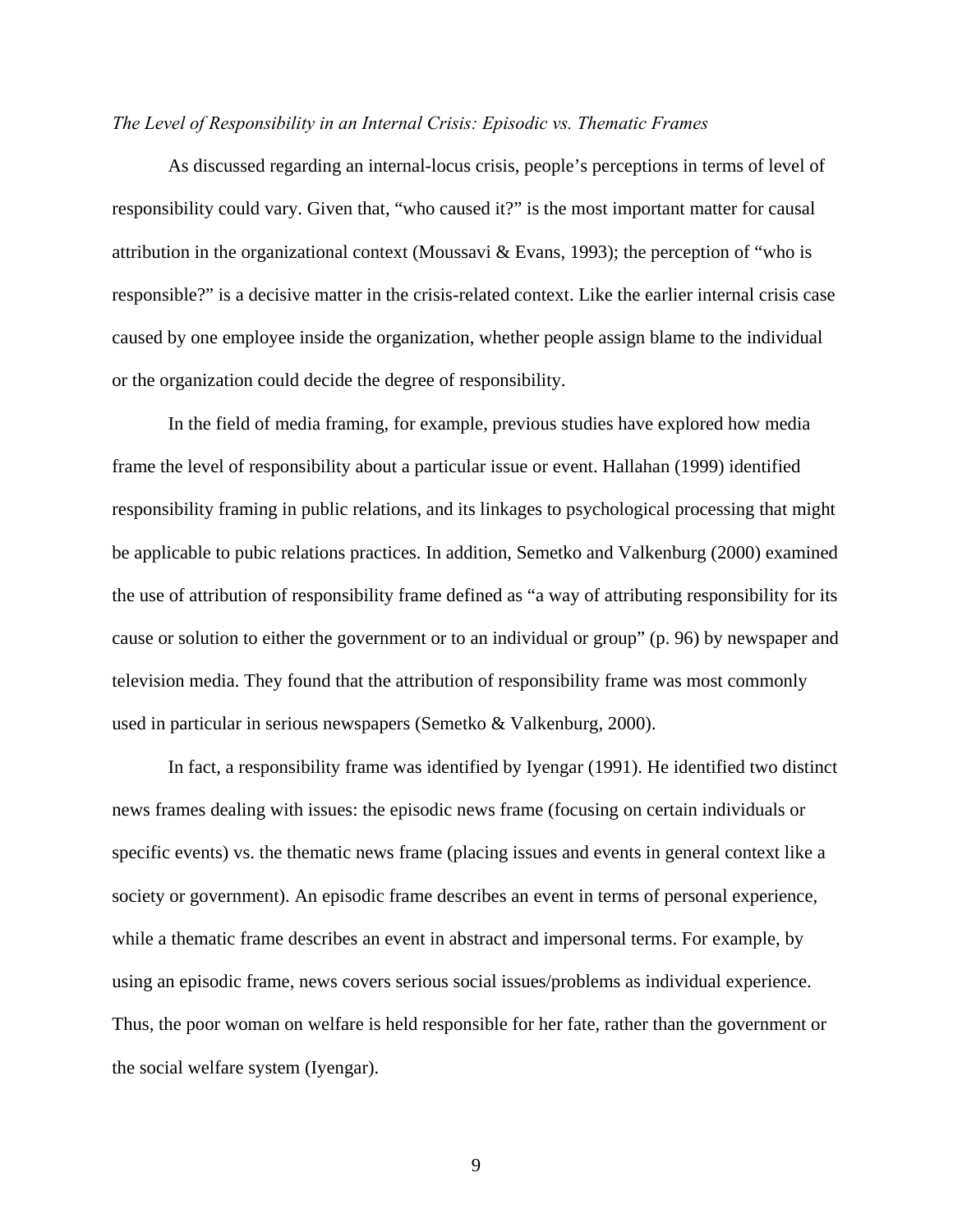Iyengar (1991) also focused on framing effects on public perception by showing that different frames provide the public with different perspectives on the same issue and assign responsibility to different actors. He insisted that a thematic frame made people attribute responsibility to society or government, while an episodic frame made people attribute responsibility to the individual. Therefore, the more people watch an episodic news frame, the less the audience holds public officials accountable. Thus, news media have a critical role in shaping public opinion about who is responsible for causing or solving key social problems (Iyengar & Kinder, 1987).

Attribution of responsibility is presented in two ways in news media: (a) causal responsibility and (b) treatment responsibility. Causal responsibility focuses on the reason for an issue/problem, whereas treatment responsibility focuses on who or what has the power to alleviate the problem (Iyengar, 1991). Individual attribution of causal responsibility for the issue is to assign responsibility to the individual who commits the act. As a casual theme, it focuses on personality traits (such as personality disorders, the need of avoiding work, carelessness, and greed) and the individual's insufficient ability (such as low level of education and employment skill). Societal attribution of causal responsibility for the issue is to assign responsibility to economic conditions, political pressure, gender/racial discrimination, and cultural diversity. Meanwhile, individual attribution of treatment responsibility is to impose severe punishment against the individual who commits the act, such as criminals and terrorists. Societal attribution of treatment responsibility is to improve socioeconomic systems, political order, reduce poverty and inequality, and rehabilitate education systems, as a prescription for the issue.

Iyengar (1991) identified how these different frames influence the public's attribution of responsibility for the creation of problems or situations (causal responsibility) and for the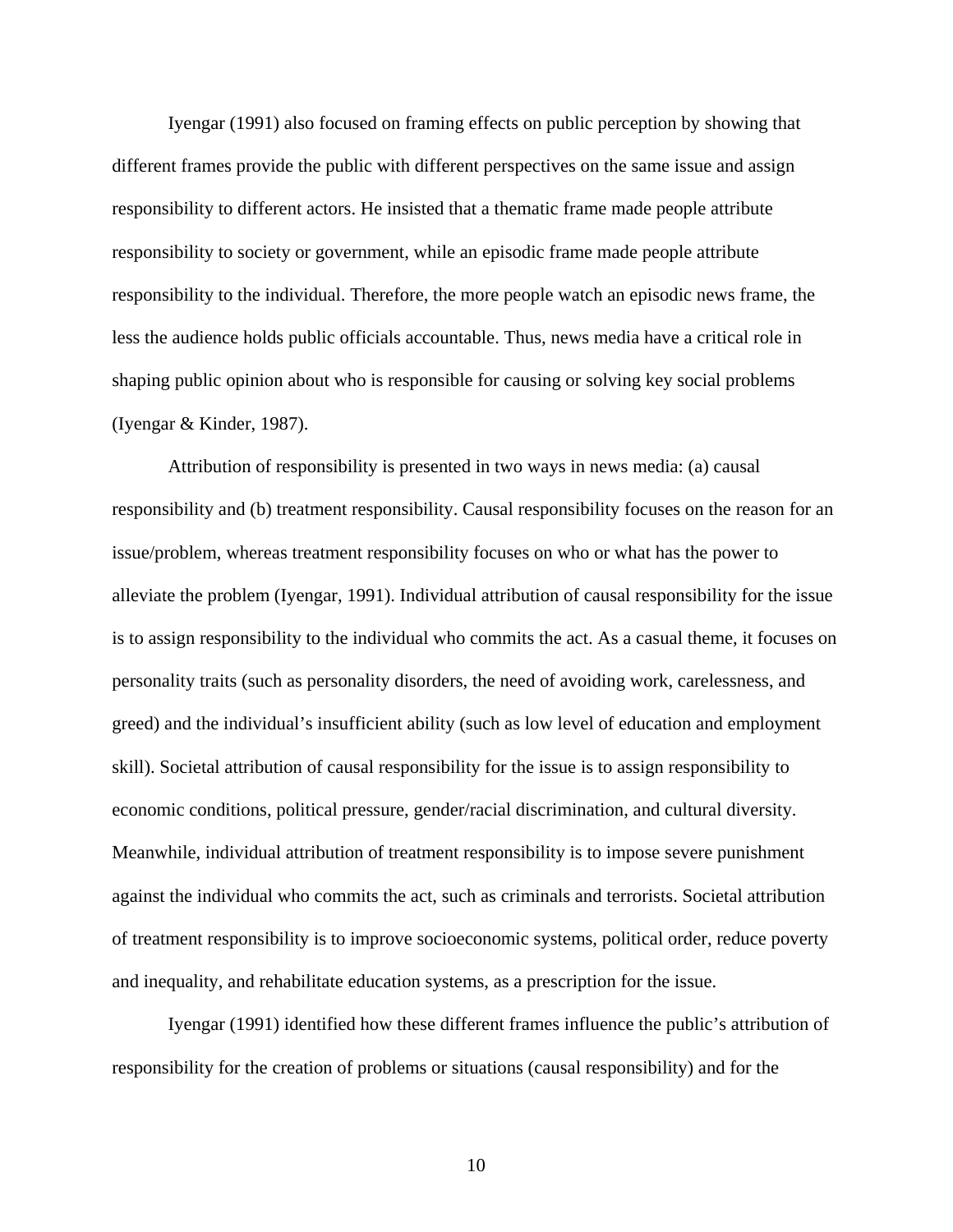resolution of these problems (treatment responsibility). Iyengar's work provides a better understanding of how people perceive attribution of responsibility according to different news frames. Beyond the simple understanding, if we explore useful implications for organizational crises, his framing work also provides a theoretical framework about how the organization should react to the responsibility for cause and treatment. This is the main point of this study.

Applying Iyengar's (1991) frameworks to an organizational crisis context, causal responsibility may be related to how the organization should respond to the cause for crisis in the internal crisis. In this case, the organization may say the crisis is just one individual's fault (individual-causal responsibility), or the organization may admit the cause of crisis is in the organizational systems or environment factors (organizational-causal responsibility). Likewise, the organization may punish the individual employee (individual-treatment responsibility), or the organization may improve the organizational system without individual punishment (organizational-treatment responsibility).

A previous experiment (An, Park, Cho, & Berger, 2008) tested effective crisis response strategies in terms of level of crisis responsibility in an internal-locus crisis. The results showed that people were angry and had a negative impression of the organization after they were exposed to the crisis response strategy taking an individual level of responsibility (i.e., the organization blamed the individual and punished him). On the other hand, people had a positive response when they were exposed to the crisis response strategy taking an organizational level of responsibility (i.e., organization admitted the individual's fault as their error and taking all responsibilities). The significant difference between the two types of level of responsibility (individual vs. organizational) showed that people's perceived responsibility and negative emotions may vary according to different crisis response strategies.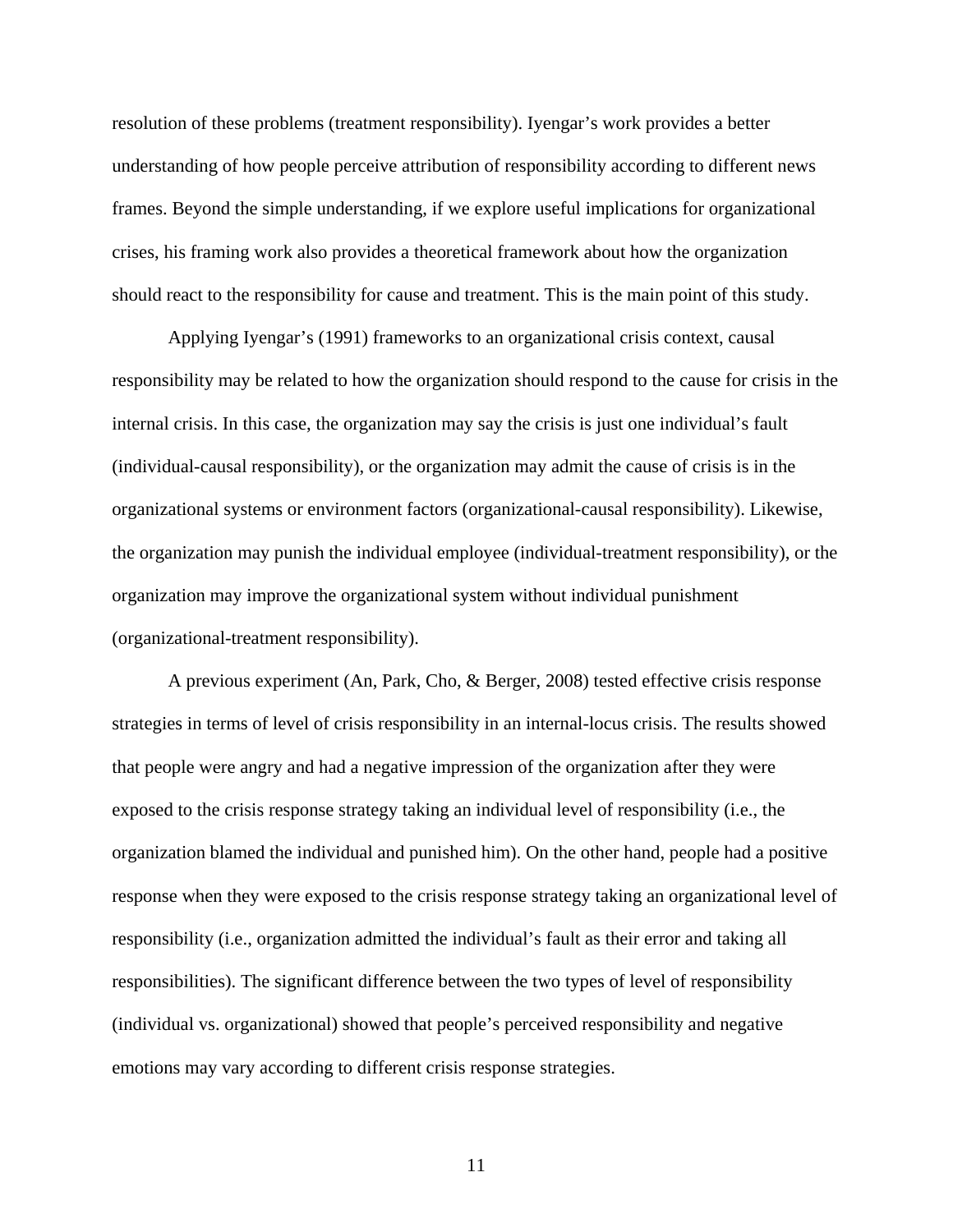To examine the differences of people's blame representing crisis responsibility, and negative emotion by the different crisis response strategies in terms of level of responsibility, this study proposes one research question and a hypothesis based on empirical generalization from results of An et al. (2008).

RQ1. How do participants vary by different levels of responsibility (individual vs. organizational) in terms of (a) blame and (b) anger?

H1. Participants who read a crisis scenario with an individual level of responsibility will exhibit more (a) blame and (b) anger than will participants who read a crisis scenario with an organizational level of responsibility.

#### *Crisis in News Media*

#### *Perceived Crisis by News Frames*

People's perceptions of and inferences about events are dependent on what information or feature is salient in the environment (Heider, 1958). Saliency is determined in part by what and how the media cover events, according to agenda-setting theory. Framing theory suggests the mass media do even more than create saliency. By selecting what to include and what to exclude from a story, the news media frame a story (Iyengar & Kinder, 1987; Pan & Kosicki, 1993); that is, the media limit or define the story's meaning and thereby shape people's interpretation of that story (Hallahan, 1999).

In particular, in a crisis situation, the mass media have a primary role in letting people know about the crisis. According to Weiner (1986), people are more likely to seek causal attribution in a negative and uncertain situation and demand crisis-related information from the news media (Augustine, 1995; Darling, 1994; Fearn-Banks, 2007). The media may frame a crisis news story by describing the crisis cause and any resulting victims, economic loss, and/or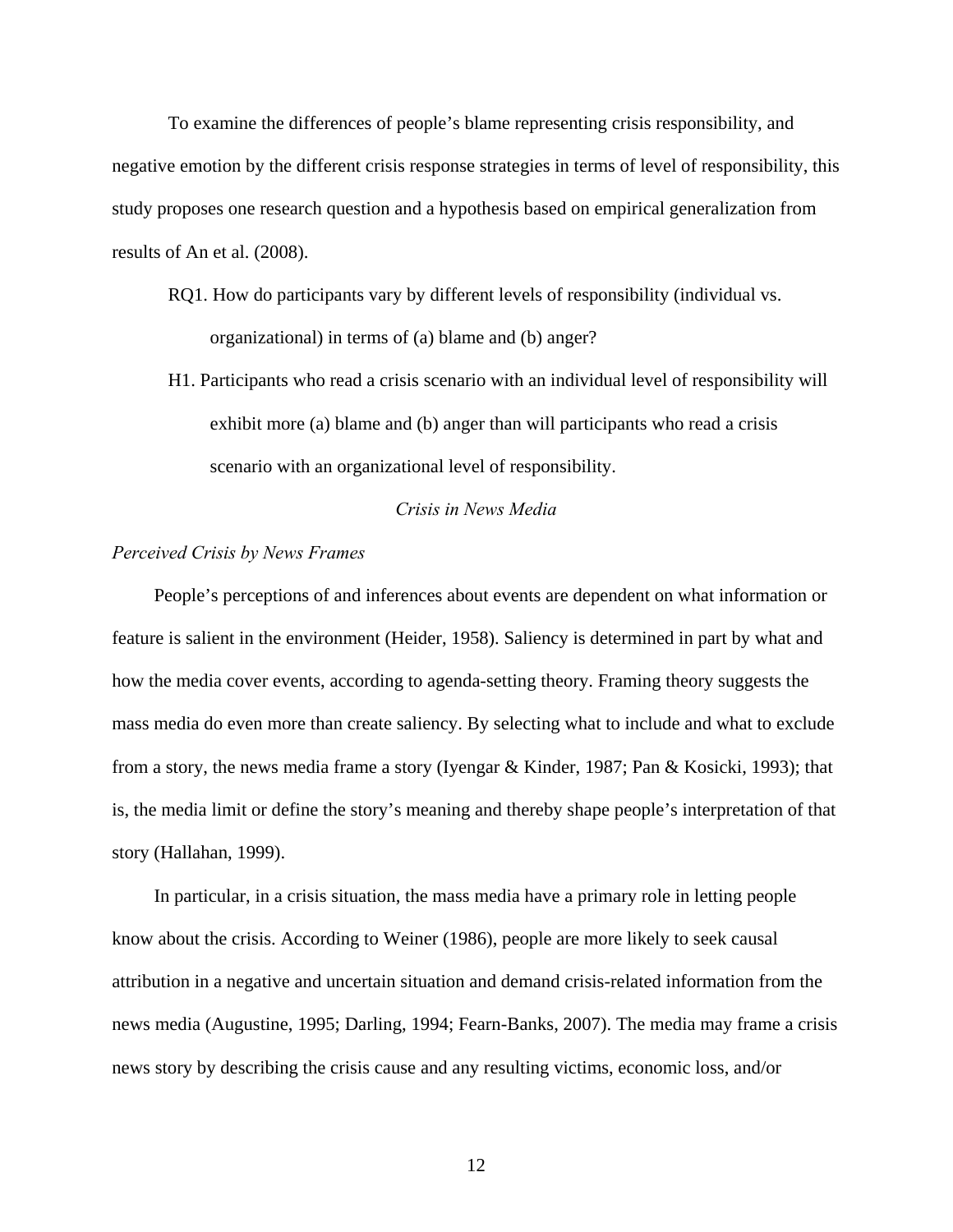damages. The coverage frame could play a role in shaping people's perceptions of the crisis, given that generally, the public's information about a crisis comes through the media.

An understanding of how the news media frame crisis stories is important to crisis managers and public relations practitioners in determining the appropriate crisis response strategies and messages. Regardless of how and why the crisis occurred, if the news media selectively frame the story by emphasizing organizational responsibility or by suggesting that the organization was morally irresponsible, for example, the organizational response must address and take into consideration that frame. Therefore, news framing studies should be considered by crisis managers as well as researchers in the field of crisis communication.

Despite the importance of the news media in a crisis, current crisis communication scholars have not paid attention to the effects of news frames on people's perception in a crisis. One of the criticisms about SCCT is that SCCT overlooks the public's attribution by assuming that people's perception is decided by one certain type of crisis; this could be influenced by how news media frame the crisis. Considering the impact of news media on people's perception, it is necessary to examine how news media frame the crisis, and how people are influenced by the frame.

Although a large body of literature has contributed to our understanding of frames and framing effects, a shortage of research attention exists about crisis news framing and framing effects based on crisis news coverage. Overall, the majority of previous studies in the field of crisis communication have focused on an analysis of news coverage during a crisis. They have limited their analyses to one particular crisis case such as the 9/11 terrorist attacks (e.g., Domke, Graham, Coe, Lockett, & Coopman, 2006), the SARS health risk (e.g., Lee, 2005; Wilkins, 2005), foreign policy issues (e.g., Livingston, & Eachus, 1995; Zaller & Chiu, 1996), the Gulf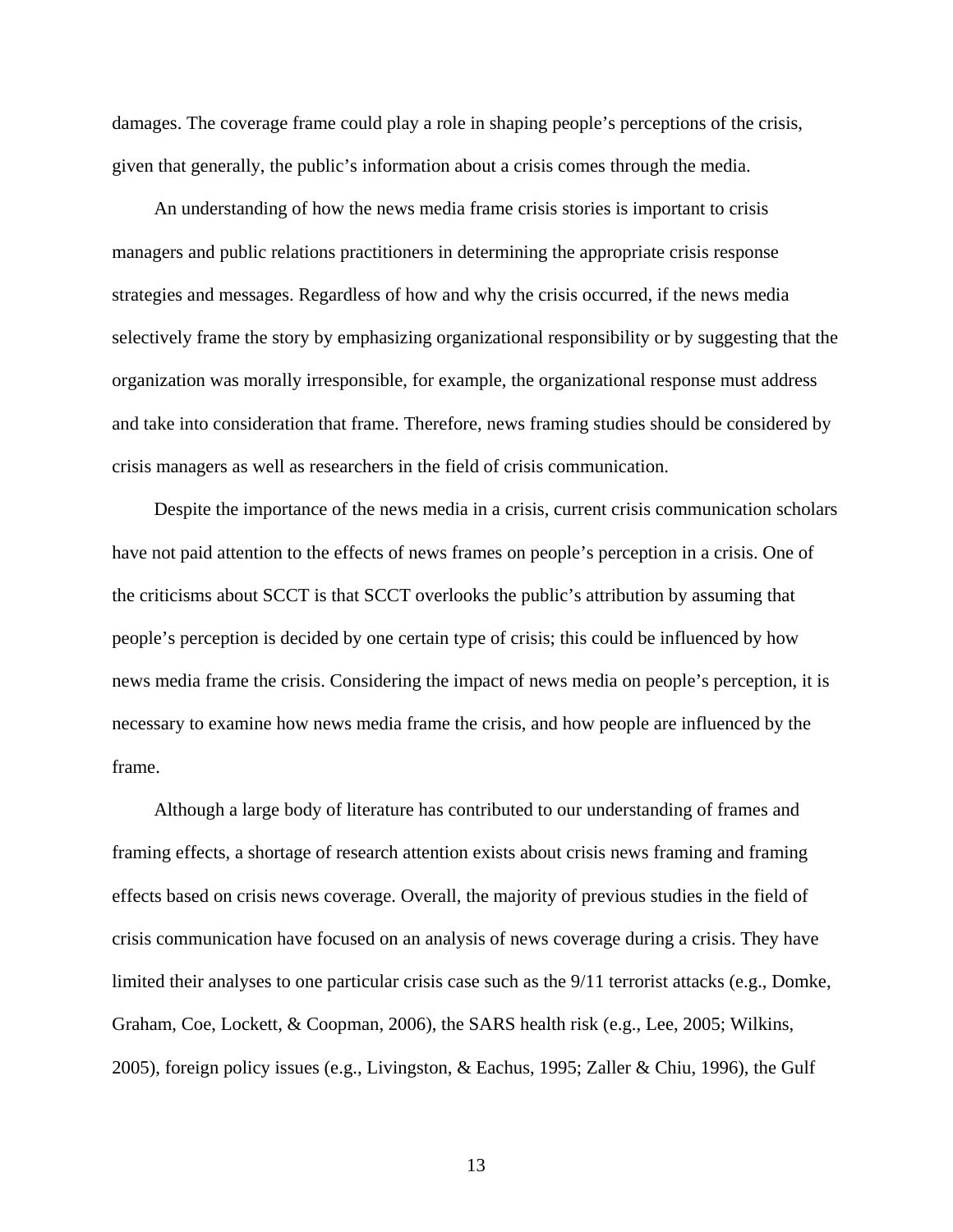War (e.g., Iyengar & Simon, 1993), the TWA flight hostage crisis (e.g., Atwater, 1987), and political issues (e.g., Neiger & Zandberg, 2004). Thus, to examine the influence of news frames on people's blame and anger in a crisis situation, this study uses the morality frame. *Moral Issue in a Crisis: Morality Frames* 

Frames are powerful mechanisms that can help define and solve problems and shape public opinion (Knight, 1999). Much of the research on framing has focused on media frames in relation to public policy issues, although framing research is also potentially useful for identifying the strategic messages created by public relations practitioners (Hallahan, 1999). Hallahan (1999) suggested seven models of framing applicable to public relations. Semetko and Valkenburg (2000) identified five news frames (i.e., attribution of responsibility frame, human interest frame, conflict frame, economic consequence frame, and morality frame) in political news, and An and Gower (in press) analyzed them in crisis news coverage. Among them, this study focused on a morality frame as an organizational crisis response strategy.

A morality frame puts the event, problem, or issue in the context of morals, social prescriptions, and religious tenets. Neuman, Just, and Crigler (1992) found that the morality frame was commonly used by journalists indirectly through quotations or inference, rather than directly because of the journalistic norm of objectivity. Morality and social prescriptions imply that a judgment is being made about the individual or the event. Journalists are not supposed to allow their personal judgments to color their writing.

In a crisis context, some types of crises are directly related to morality issues such as a human-breakdown accident and organizational misdeed/management misconduct. In these crises, the organization knowingly places some people at risk, takes inappropriate actions, or violates a law or regulations (Coombs, 2006a). Thus, the organization's controllability of the cause of the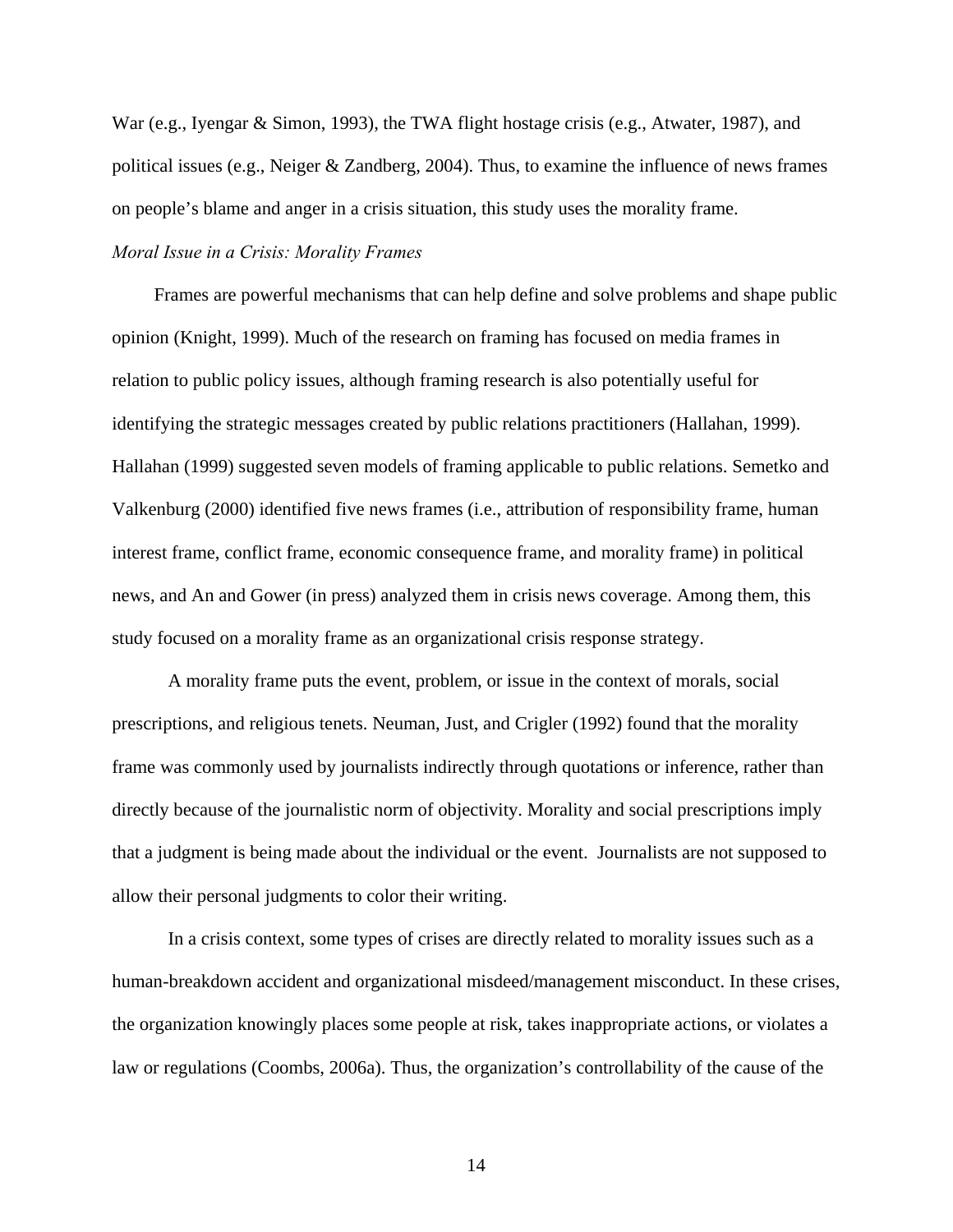crisis and its responsibility for the crisis may be dealt with as a morality issue by the news media. That is, news media focus on whether an organization or individual is immoral in causing, handling, and responding to a crisis.

The reason to focus on morality in this study is that previous research (Cho, 2007) demonstrated that people's negative emotions were influenced by their moral judgment. Cho (2007) supported this argument by applying disposition theory to crisis contexts (Zillmann, 1985, 1994, 2000; Zillmann & Bryant, 1975; Zillmann & Cantor, 1976, 1977). Disposition theory describes how viewers perceive and morally judge actors' actions in drama. Disapprobation of an action judged through a character's behavior is considered to produce a negative affect, whereas approbation is considered to generate a positive affect (Zillmann, 1991). This argument can be applied to a crisis. That is, people perceive causal components about a crisis or event and judge it morally, and then they respond to it affectively. In other words, if people think the organization is immoral in a crisis situation, they tend to become angrier. Averill (1982) contended that moral judgment is associated with emotions, and perceiving an incident as voluntary and unjustified elicits more anger than perceiving it as an unavoidable accident. Given a number of framingeffect studies, it is assumed that the morality news frame may influence people's perception regarding moral judgment. People may blame an organization more and be upset after they are exposed to the news story reporting that the organization was immoral in the crisis. To examine its influence on people's blame and anger, this study posed the second research question and hypothesis.

RQ2. How do participants vary by different morality frames (use of immorality frame vs. no use of immorality frame) in terms of (a) blame and (b) anger?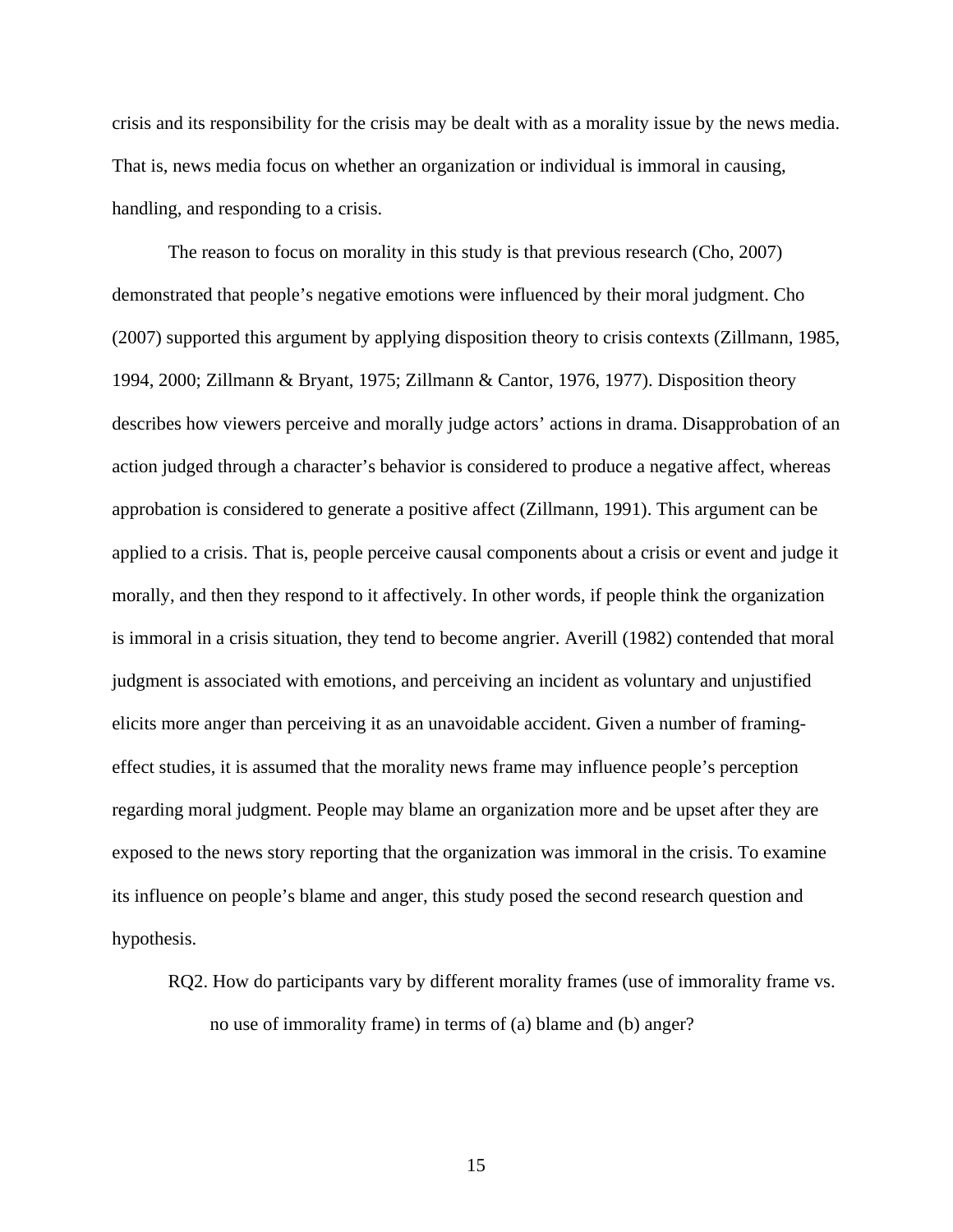H2. Participants who read a crisis scenario with an immorality frame will exhibit more (a) blame and (b) anger than participants who did not.

In addition, given H1 and H2, people may show higher levels of blame and anger after they read the news story reporting the individual level of responsibility and the immorality frame. Therefore, H3 was established.

H3. Participants who read a crisis scenario with an individual level of responsibility and an immorality frame will exhibit more (a) blame and (b) anger than participants who read a crisis scenario with an organizational level of responsibility and who did not read the immorality frame.

*Negative Emotions in a Crisis* 

#### *Emotion in a Crisis*

In general, emotions are seen as mental states representing evaluative reactions to events, agents, or objects (Nabi, 1999; Ortony, Clore, & Collins, 1988). According to previous emotion literature, there are two distinct perspectives (Dillard & Meijnders, 2002). One perspective is the uni-dimensional model, which depicts emotion as ranging from extremely positive to extremely negative effect. The other perspective is that emotions have two dimensions in which positive and negative emotions are distinct. This perspective, discrete emotion, refers to diverse emotional states and has relatively specific functions (Hullett, Louden, & Mitra, 2003; Lazarus, 1991; Weiner, 1986). In accordance with this functional perspective, several emotions are commonly agreed to be discrete such as anger, disgust, sadness, and guilt (Nabi, 2002). That is, they have unique adaptive functions, appraisal patterns, facial expressions, motivations, action tendencies, and behavioral associations (e.g., Arnold, 1960; Ekman, 1984; Frijda, 1986; Izard,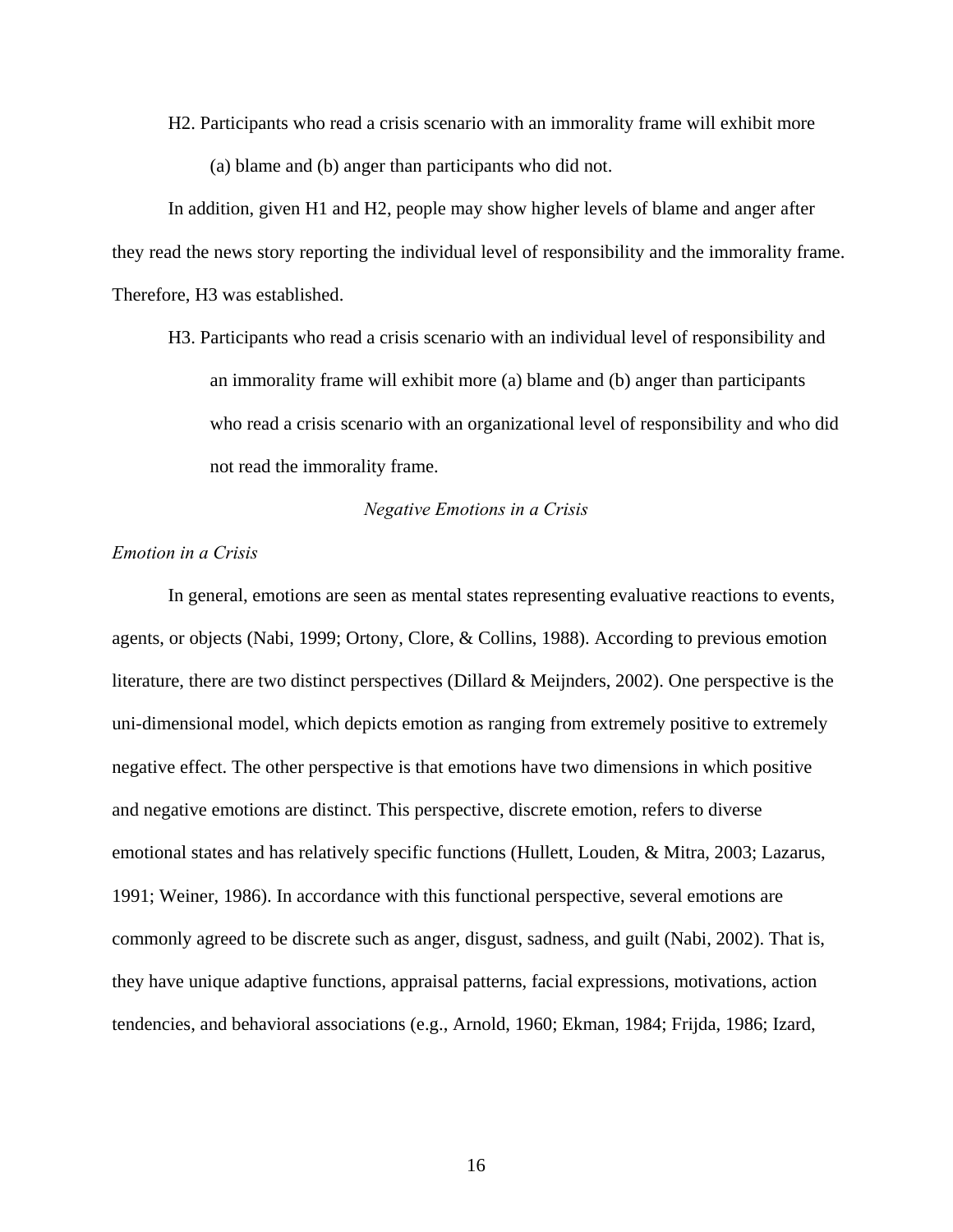1977; Lazarus, 1991; Nabi, 2002; Plutchik, 1980; Roseman, 1984; Scherer, 1984; Tomkins, 1963).

Most components representing affective responses in attribution theory are discrete emotions: anger, annoyance, pity, sorrow, happiness, unease, discomfort, or fear. Attributions generate a different set of emotions (Weiner, 1985). For instance, if the cause of an event is perceived as a controllable and internal-locus cause, then a dominant affective reaction is anger, but if the cause is perceived as an uncontrollable and external-locus cause, then a dominant affective response is sympathy (Weiner, 1980).

This discrete emotion perspective could be applied to organizational crises. If an organizational crisis is perceived as a controllable and internal-locus crisis, people's dominant affective response will be negative emotions such as anger, whereas an organizational crisis caused by an uncontrollable and external-locus event might elicit sympathy for the victims. In addition, because crisis causes a negative outcome (Fearn-Banks, 2007), an affective response toward an organization generally relates more with negative emotion than with positive emotion. Although prior crisis communication studies have overlooked affective responses in a public's evaluation of an organizational crisis, anger has been discussed as an important emotion. Among various types of discrete emotions that might be caused by a crisis, this study focuses on negative emotions. In particular, this study tends to emphasize only anger, the most common negative emotion that people might feel in a crisis situation.

#### *Anger and Blame in a Crisis*

In psychology, emotion literature has largely discussed the concept of anger as a representative negative emotion. Consensus suggests that anger is generally elicited by situations in which either obstacles are perceived to interfere with goal-oriented behavior, or demeaning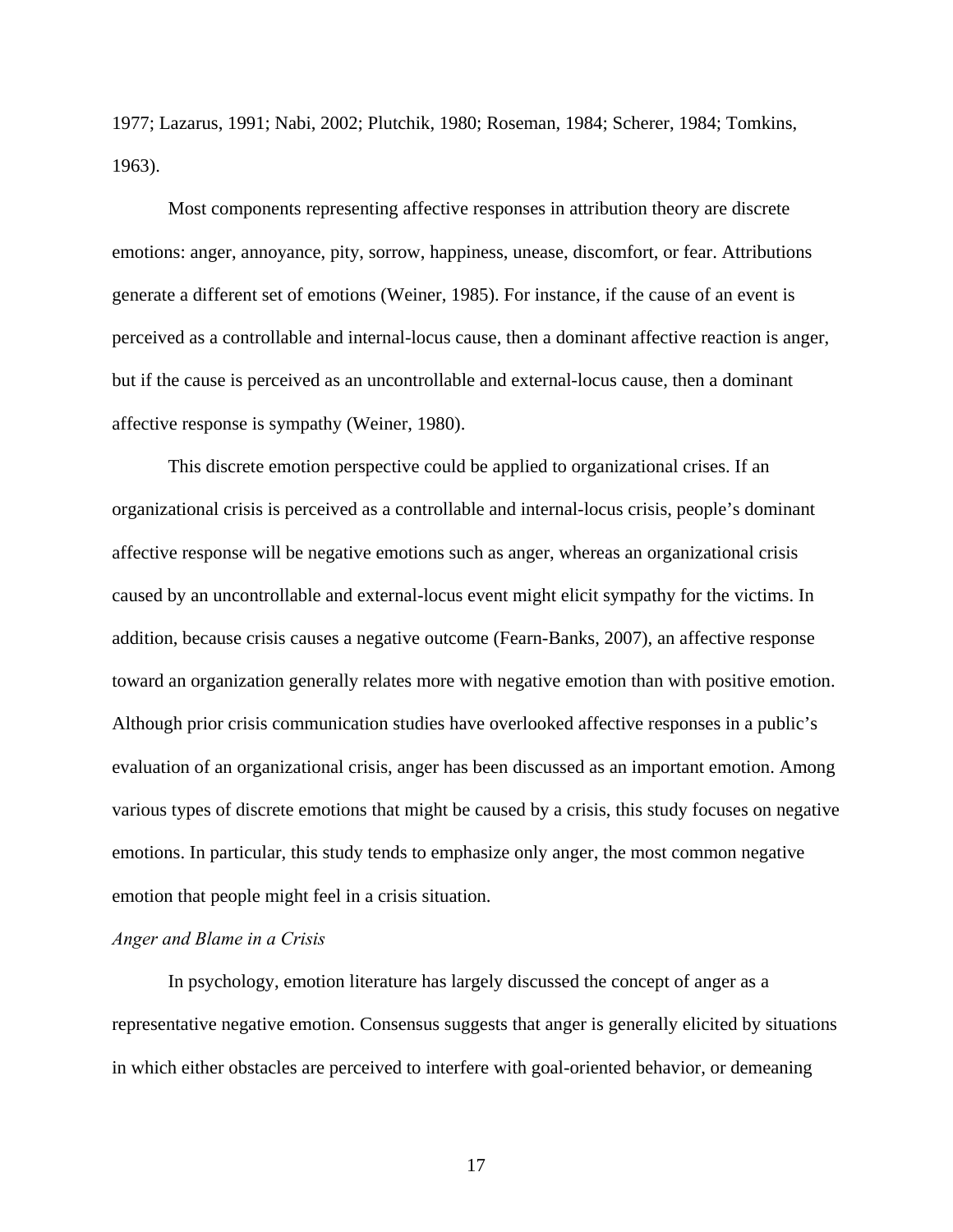offenses against oneself or one's loved ones are perceived to have occurred (Averill, 1982; Hampton, 1978; Izard, 1977; Lazarus, 1991; Nabi, 1999; Plutchik, 1980). Averill (1982) defined anger in various perspectives: "Anger may be defined as a conflictive emotion that is related to aggressive systems on the biological level, and even more important, to the capacities for cooperative social living, symbolization, and reflective self-awareness; that, on the psychological level, is aimed at the correction of some appraised wrong; and that, on the sociocultural level, functions to uphold accepted standards of conduct." (Averill, 1982, p. 317)

Anger functions to mobilize and sustains high levels of energy for the purpose of defending oneself or correcting some appraised wrong (Averill, 1982; Izard, 1977, 1993; Nabi, 1999). When a person is experiencing anger, his or her attention is focused, and there is a motivation to attack, or get back at the source of the anger or that which is blamed for goal obstacles (Arnold, 1960; Averill, 1982; Frijda, 1986; Izard, 1977; Lazarus, 1991; Nabi, 1999). Therefore, a key subordinate component of anger is considered to be blame (Nabi, 1999).

Averill (1993) introduced some data about at whom/what people typically become angry and blame someone for what reasons. Most people easily get angry at acts that they considered unjustified events as well as at potentially avoidable accidents or events (Averill, 1993). He also mentioned that targets who denied any wrongdoing (e.g., by claiming that the instigation was either justified or an unavoidable accident) also made reference to the imputation of blame inherent in the other person's anger.

This argument can be explained in the attribution literature. Weiner (1980) suggested that the perception of controllability (control cause vs. uncontrollable cause) is linked to affective reactions such as anger, annoyance, and pity in an educational context. Weiner (1980) found that the participants felt anger toward a person who is in a controllable situation, whereas the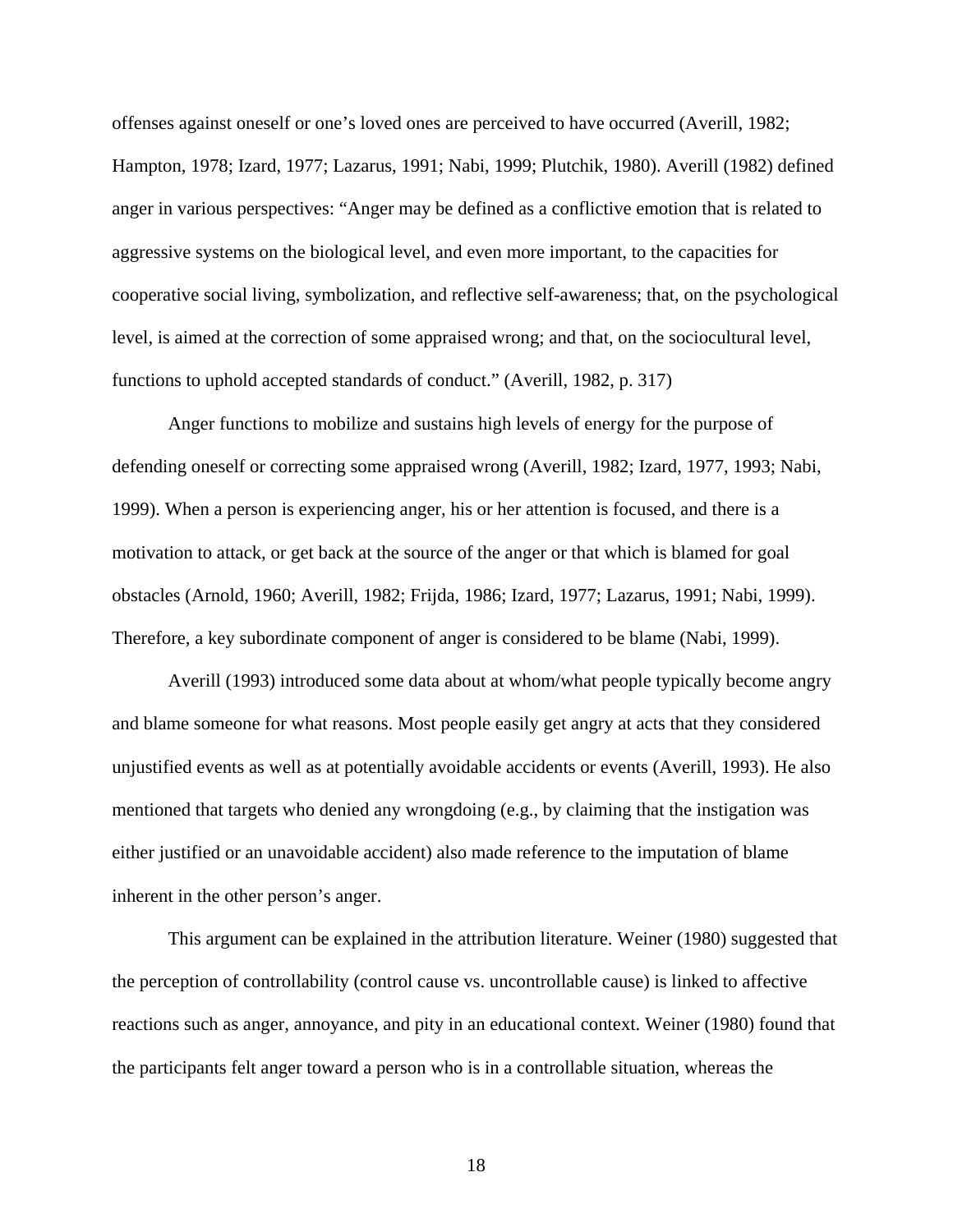participants felt pity toward a person who is in an uncontrollable situation. In addition, feeling anger was linked to avoiding helping, and feeling pity was linked to helping. Weiner and Handel (1985) found that controllability and locus (internal vs. external) as perceived causes in a broken social contract were associated with anger. In other words, the more controllable and internal the reason for a broken social engagement, the more anger participants revealed.

This explanation can also be applied to crisis contexts. In a crisis, anger is one of the most frequently experienced emotions and is the affective response most commonly associated with the crisis (McDonald & Hartel, 2000). People may be angrier, if they consider a crisis a preventable/avoidable event caused by the organization. Because most preventable crises are caused by internal causes, people may be upset in an internal crisis. By focusing on internal crisis, this study tends to examine the influence of morality frame on anger. In addition, when they think that the organization denies the event itself or its responsibility, this organization's response may aggravate people's negative emotion in a preventable crisis. Therefore, this study assumes that crisis response using an individual level of responsibility may cause people's anger by denying organizational crisis responsibility in an internal crisis.

Anger is a critical component that is assumed to be the attribution of blame (Averill, 1982). In addition, it is an affective response to holding someone responsible for blameworthy behavior (Bright & Goodman-Delahunty, 2006). Negative emotions derived from a perceived cause affect the level of blame. Studies in attribution theory have found that anger was positively related to social judgments such as blame (Weiner, 1980; Weiner, Perry, & Magnusson, 1988). Alicke's (2002) culpable theory suggests that emotional reactions to an event activate the desire to blame the person who evokes the negative emotion. Averill (1993) also addressed that anger is related to social judgment, that is, blame.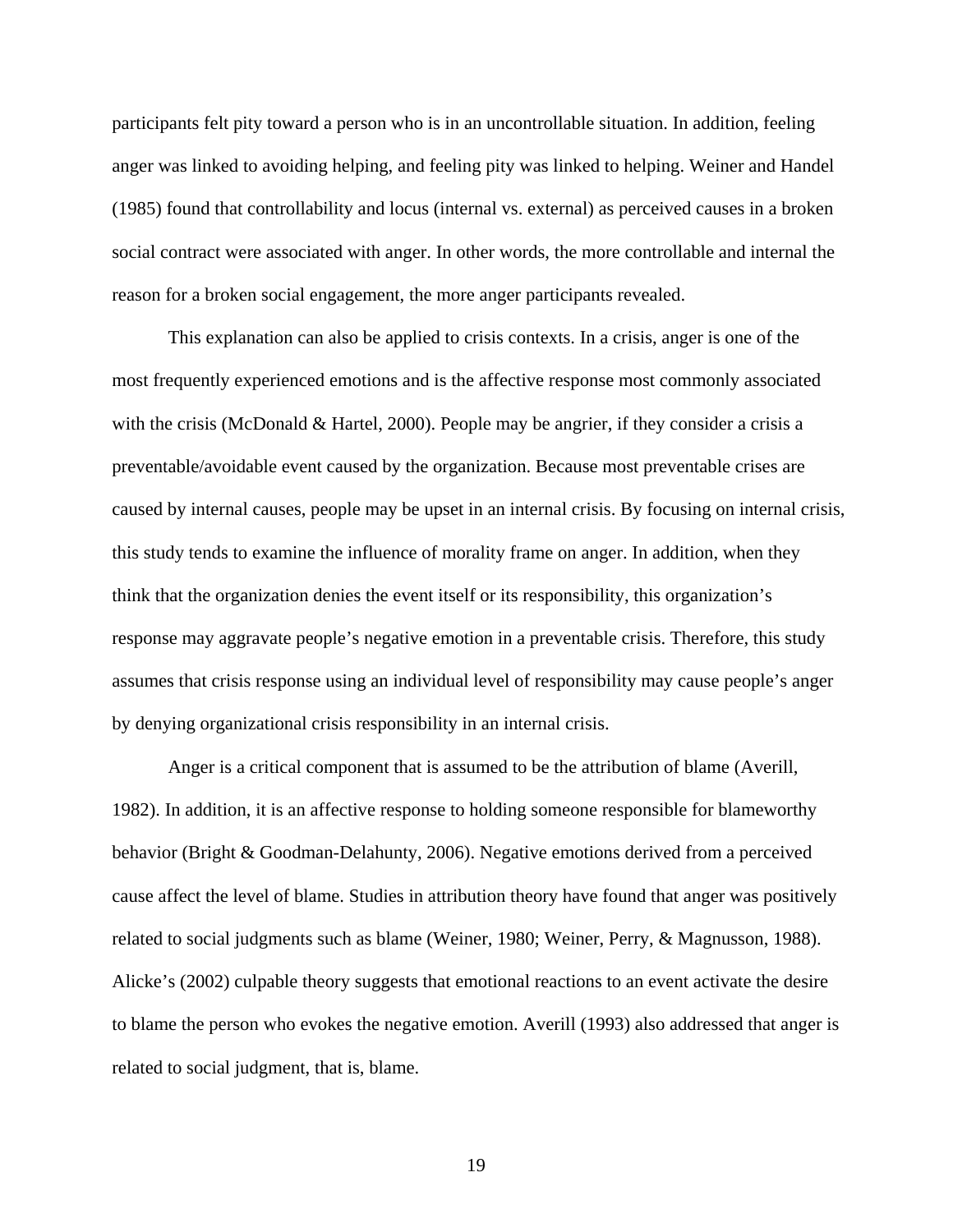Previous crisis communication research has considered people's perceived crisis responsibility as blame. Therefore, perceptions of the organization's crisis responsibility (i.e., how much stakeholders believe the organization is responsible and blamable for the crisis) influence people's negative emotions. As the perceived crisis responsibility intensifies, reports of felt anger also increase (Coombs & Holladay, 2005; Jorgensen, 1996). Based on these discussions, this study proposes another hypothesis:

H4. More intense blame from a crisis will be associated with higher levels of anger. *Anger as a Moral Concept*

Anger is "basically a moral concept" (Averill, 1993, p. 190). From a constructivist point of view, anger can be defined as "a socially constituted syndrome, or transitory social role" (Averill, 1982, p. 34). Therefore, anger is related to a sense of fairness and justice (Averill, 1982), and social rules carrying sanctions—they are the "shoulds" and "should nots" of behavior (Averill, 1993).

On a theoretical level, therefore, anger should not be divorced from its moral underpinnings and social order (Averill, 1993). Some of the rules of anger are constitutive and some are regulative (Averill, 1982). In addition, Izard (1991) discussed moral indignation as one of various causes of anger including restraint, the blocking or interrupting of goal-directed activity, aversive stimulation, and being misled or unjustly hurt. Given that anger is associated with moral issue, people's level of anger may depend on how people make a moral judgment in a crisis.

In sum, a crisis can be seen as a form of inappropriate behavior that can lead to anger (Coombs & Holladay, 2005, 2007; Hartel, McColl-Kennedy, & McDonald, 1998; Hearit, 2006). Previous discussions indicate that anger is a common concept resulting from avoidable events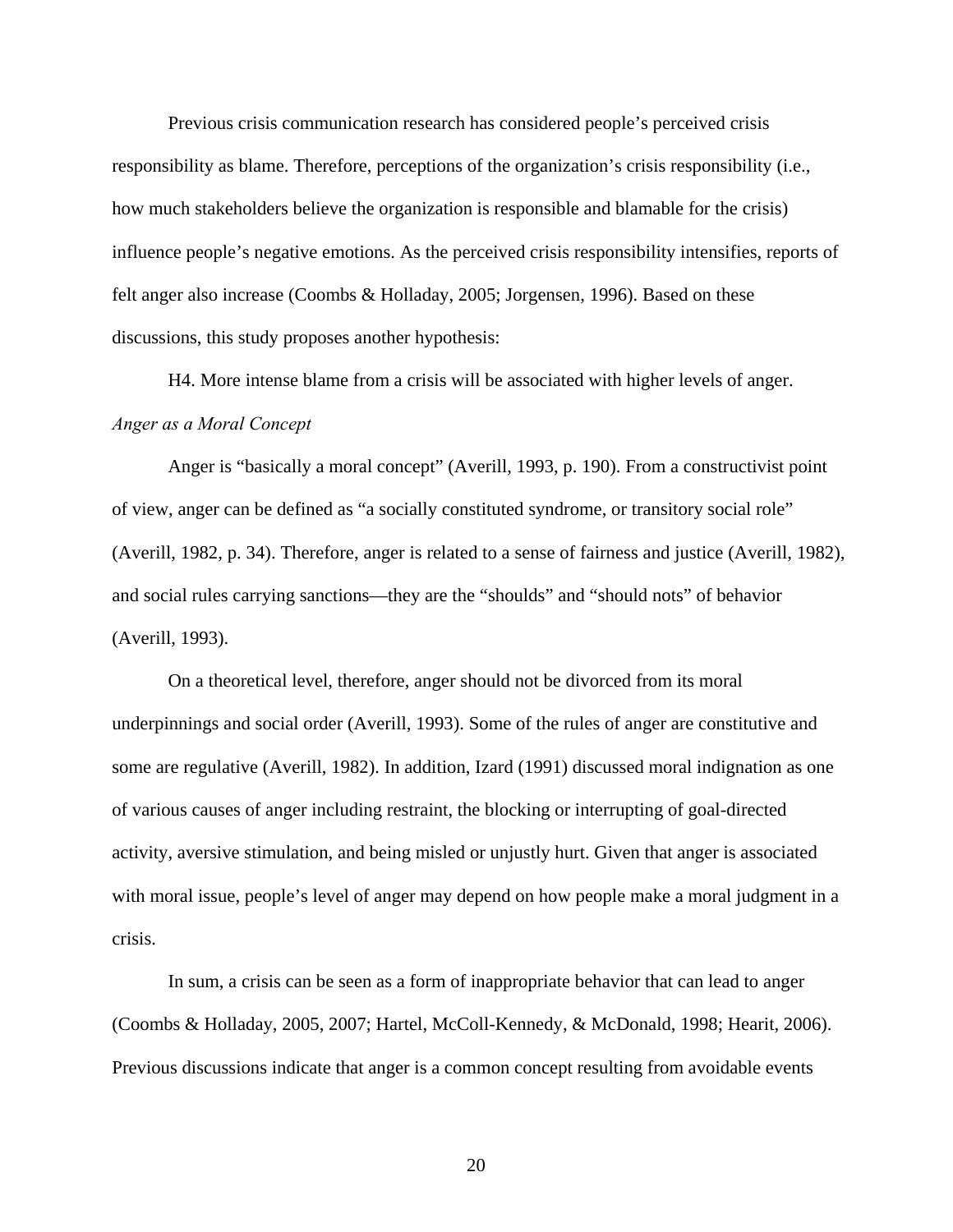such as internal-locus crises (controllable and preventable events) and immoral acts. These discussions will provide a theoretical background explaining the relations between anger and crisis response strategies regarding denying crisis responsibility, and between anger and the morality frame of this study.

To look at how the two factors influence anger at the same time, this study asks a research question regarding an interaction effect of the two factors (i.e., level of responsibility and morality news frame) on anger. If the interaction is significant, it may be possible that people get angry at the individual level of responsibility condition more than at the organizational level of responsibility, when they are not exposed to an immorality frame. However, it is possible that when people are exposed to an immorality frame (i.e., if news media emphasize organizational immorality), they could hold a similar level of anger (but stronger than that of no immorality frame) in both the individual level and the organizational level of responsibility. To examine the possible interaction effect between the two, this study asks:

RQ3. Is there an interaction effect between levels of responsibility and a morality frame on participants' (a) blame and (b) anger?

#### *Negative Behaviors in a Crisis*

#### *Negative Purchase Intention*

In psychology, negative emotion is a critical element to understanding negative behaviors because of its potential to motivate subsequent behaviors (Coombs & Holladay, 2007). The outcomes of anger are largely negative (Averill, 1982). Anger is often used to explain or legitimize a wide variety of aggressive acts (Averill, 1993).

In a crisis, these aggressive acts include negative behaviors such as negative purchase and negative word-of-mouth communication. When people have stronger feelings of anger from a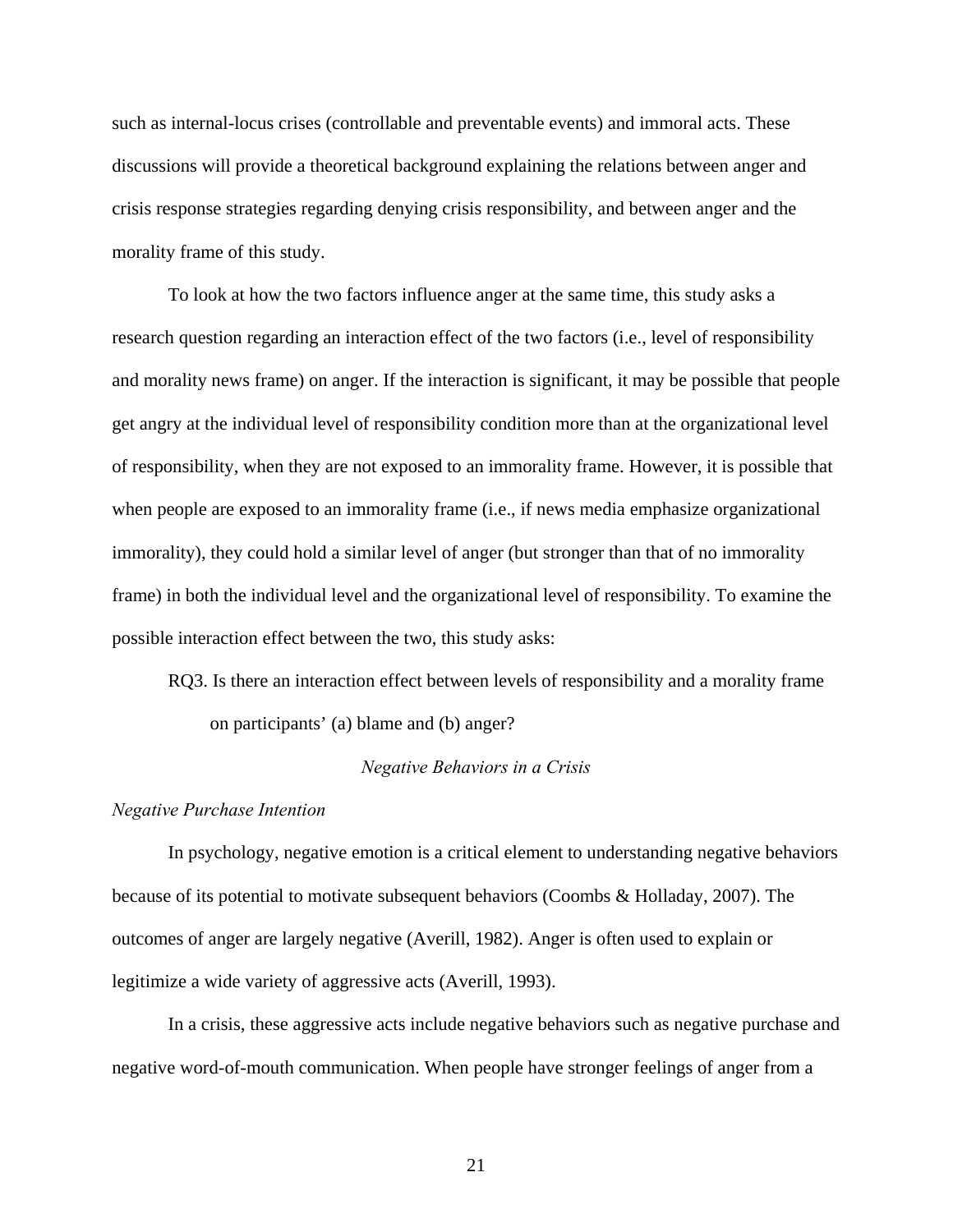crisis, they are more likely to avoid purchasing the organization's products and to say something bad about the organization to their friends, families, or even strangers online. Moving beyond reputation/image in the current crisis communication research, this study examines the effects of anger on stakeholders' negative behaviors in a crisis. This study posits that anger stimulates people to engage in negative behaviors including negative purchase intention and negative wordof-mouth communication following a crisis. The anger generated by a crisis can be every bit as important as the impact a crisis has on reputation. Stakeholders' effect can have important behavioral ramifications for crisis communication. Coombs and Holladay (2007) call the relationship between anger and negative word-of-mouth communication the negative communication dynamic. The negative communication dynamic posits that anger leads to an increased proclivity towards negative word-of-mouth communication as well as reduced purchase intention.

McDonald and Hartel (2000) applied affective events theory (Weiss & Cropanzano, 1996) to further our understanding of the anger generated by crises. Anger affective events theory illuminates how events trigger emotions and influence our behaviors. According to the theory, the higher the felt involvement, the more attention the stakeholder will give to the crisis and the crisis response. And the greater the felt involvement, the stronger the impact of the crisis on anger and purchase intention (Hartel et al., 1998; McDonald & Hartel, 2000).

Previous experimental studies examined that anger has been found to be an emotion influencing purchase intention (Folkes, Koletsky, & Graham, 1987; Jorgensen, 1996). Thus, anger can have important behavioral ramifications for an organization in a crisis. Coombs and Holladay (2007) argued that the connection between purchase intention and anger from a crisis may have little effect on the organization. If anger sinks before a purchase is made, the crisis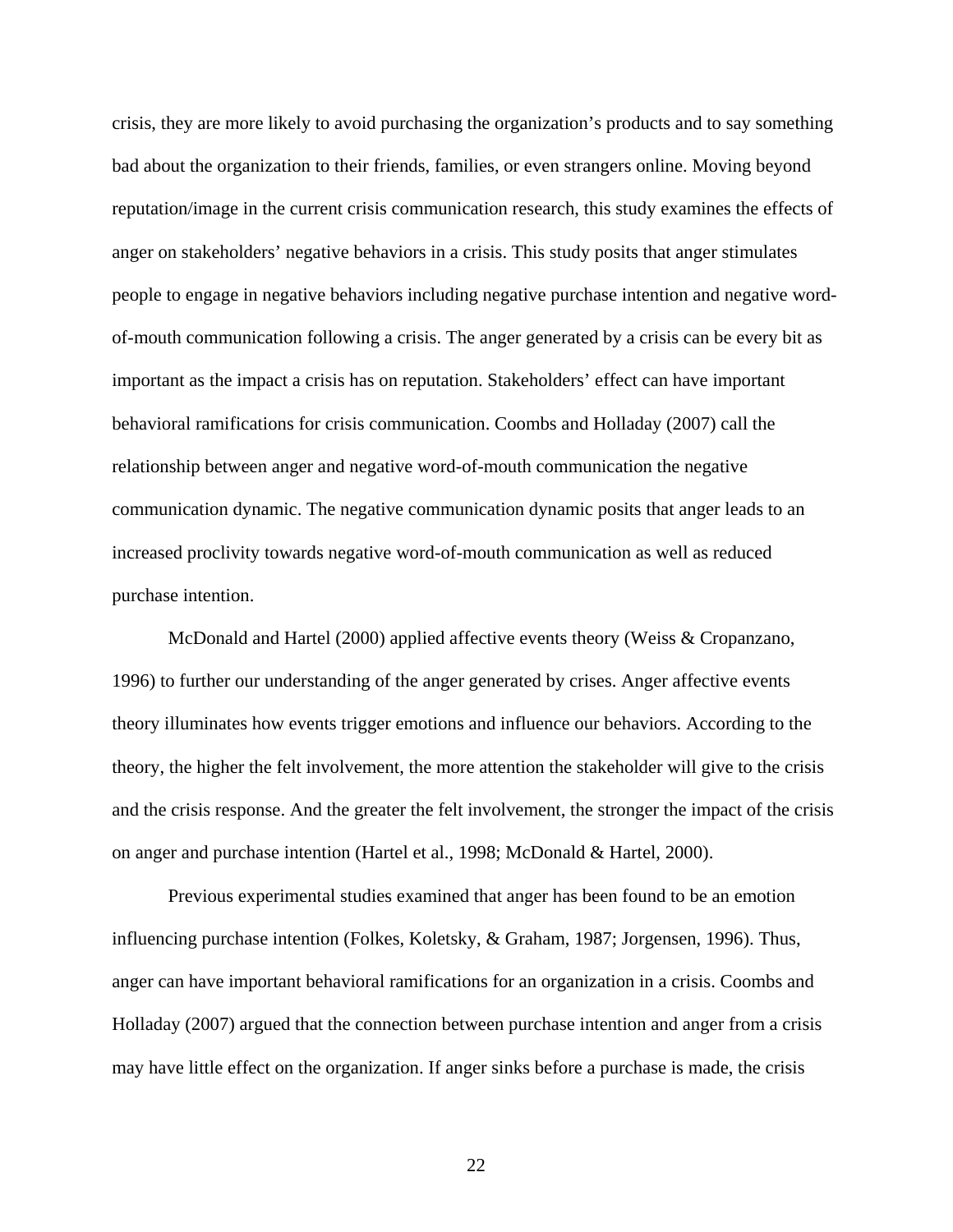conceivably could have little to no impact on purchasing (Coombs & Holladay, 2007). As time goes by, in most crises, the anger will disappear as stakeholders forget about the crisis. As anger sinks, purchase intention should return to its pre-crisis level (Coombs & Holladay, 2007). *Negative Word-of-mouth Communication Intention* 

Negative word-of-mouth communication may be more critical than positive word-ofmouth communication, because it can disappear quickly after a crisis as anger dissipates. Generally, negative word-of-mouth communication refers to "interpersonal communication among consumers concerning a marketing organization or product which denigrates the object of the communication" (Richins, 1984, p. 697). It is a powerful force in shaping consumers' attitudes (Brown & Reingen, 1987; Herr, Kardes, & Kim, 1991). In particular, negative word-ofmouth communication demonstrates a stronger effect on customers' evaluations than positive word-of-mouth communication (Laczniak, DeCarlo, & Ramaswami, 2001; Mizerski, 1982). Dissatisfied customers are much more likely to tell friends and family about a product or service than happy customers (Baker Retail, 2006). Given that negative word-of-mouth communication is a predictor of purchase intention (Jorgensen, 1996), negative word-of-mouth communication could be a threat to an organization in a crisis.

Negative word-of-mouth communication has been considered to have stronger effects than negative purchase intention in terms of the scope of information spread and the duration time of effects. People angered by a crisis may share their displeasure and bad experiences through negative word-of-mouth communication. After negative word-of-mouth communication spreads, as a result, the potential damage is not limited to the stakeholders experiencing the crisis. Like viral marketing, negative word-of-mouth communication can spread unfavorable information from person to person. The result is that the crisis has a potential effect on behaviors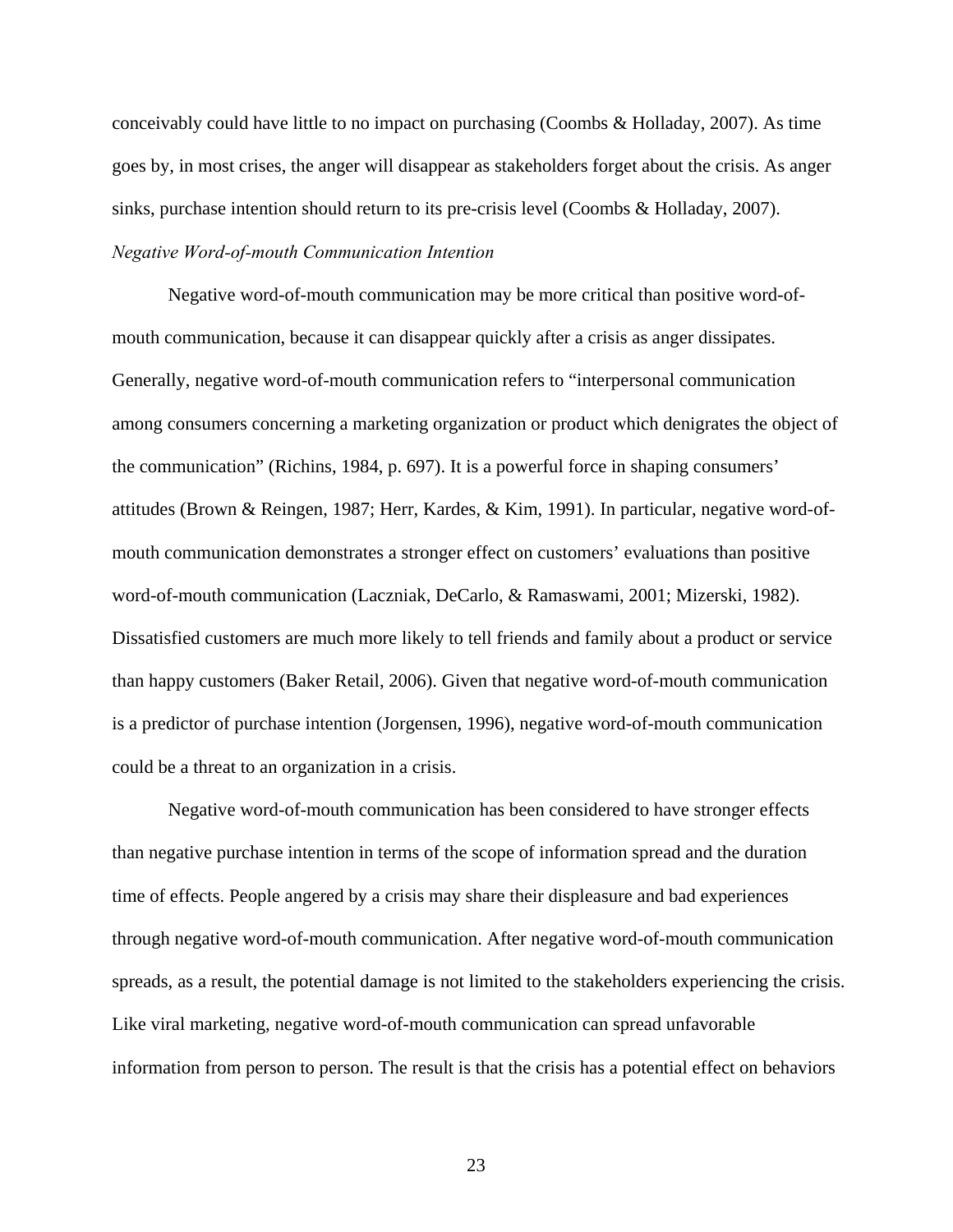well beyond those who experienced the crisis or learned about the crisis through the news media. Moreover, if we consider the power of new technologies like the internet, the potential effect of the crisis on people is more significant during the crisis. The increased use of the internet makes negative word-of-mouth communication easier to be created and to be disseminated rapidly (Schlosser, 2005).

In terms of the duration time of effects, the negative word-of-mouth communication has a longer effect than purchase intention. People may read negative messages on other people's blogs, discussion group postings and consumer-evaluation websites, or they may get an e-mail from others long after the crisis. Consumer-generated media or social media is an electronic form of word-of-mouth communication (Blackshaw & Nazzaro, 2004). The person who originally posts the message may no more be angry, but his or her angry words could still influence the purchase intentions of others. Therefore, online negative word-of-mouth communication can hurt organizational reputations and their bottom lines (Boyd, 2000; Market Sentinel, 2005; Tucker & Melewar, 2005).

Overall, both online and offline negative word-of-mouth communication has a greater reach and potentially longer shelf life than purchase intention. This study posits that anger stimulates people to engage in negative behaviors including negative purchase intention and negative word-of-mouth communication following a crisis. Based on this, this study established the following research hypotheses.

- H5. More intense anger from a crisis will be associated with higher levels of negative purchase intention.
- H6. More intense anger from a crisis will be associated with higher levels of negative word-of-mouth communication intention.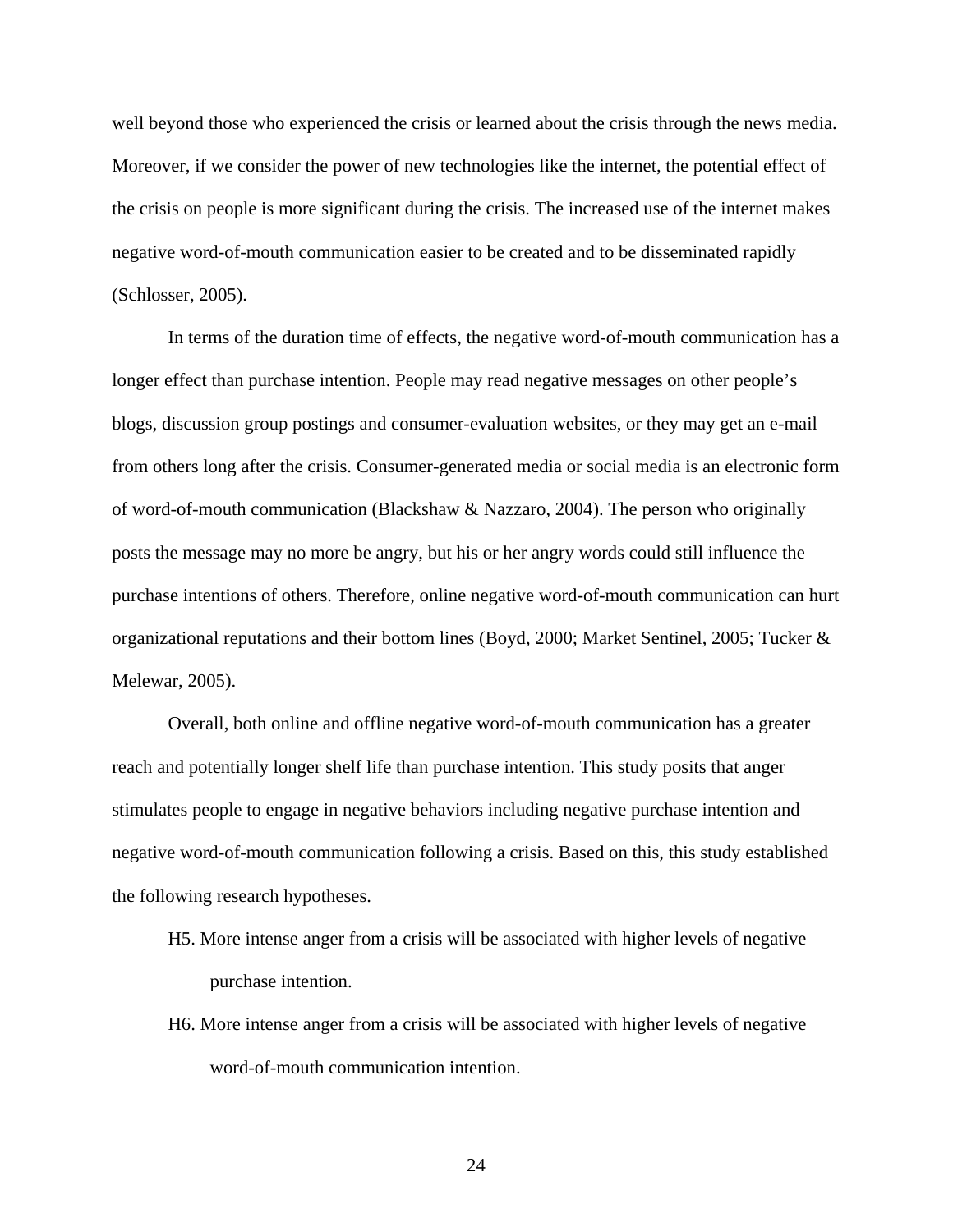H7. Higher levels of negative purchase intention will be associated with higher levels of negative word-of-mouth communication intention.

Coombs and Holladay (2007) stated that anger plays a mediator role between crisis responsibility (blame) and behavioral intentions. It is assumed that blame affects anger, which also affects negative purchase intention. Not all people's purchase intentions may be affected by people's blame. However, as a mediator, anger may increase the likelihood that a crisis will lead to decreased purchase intention. Therefore, this study asks the following research question.

RQ4. How does anger mediate blame and purchase intention?

In addition, this study examines a mediation role of anger between blame and negative word-of-mouth communication. It is assumed that blame influence anger, which can influence negative word-of-mouth communication. People can perceive an organization as responsible for a crisis but not engage in negative word-of-mouth communication. Anger serves to energize people into negative word-of-mouth communication with others. Therefore, this study asks the following research question.

RQ5. How does anger mediate blame and word-of-mouth communication intention?

Figure 1 shows the overall relationships hypothesized among the variables in this study. In an attempt not only to test the direct and indirect relationships among variables, but also to test whether the current data support relationships in the proposed model as theorized, this study sought to test an integrated path model, which is called the anger management model. Therefore, the following research question was established:

RQ6. Do the current data fit the proposed model?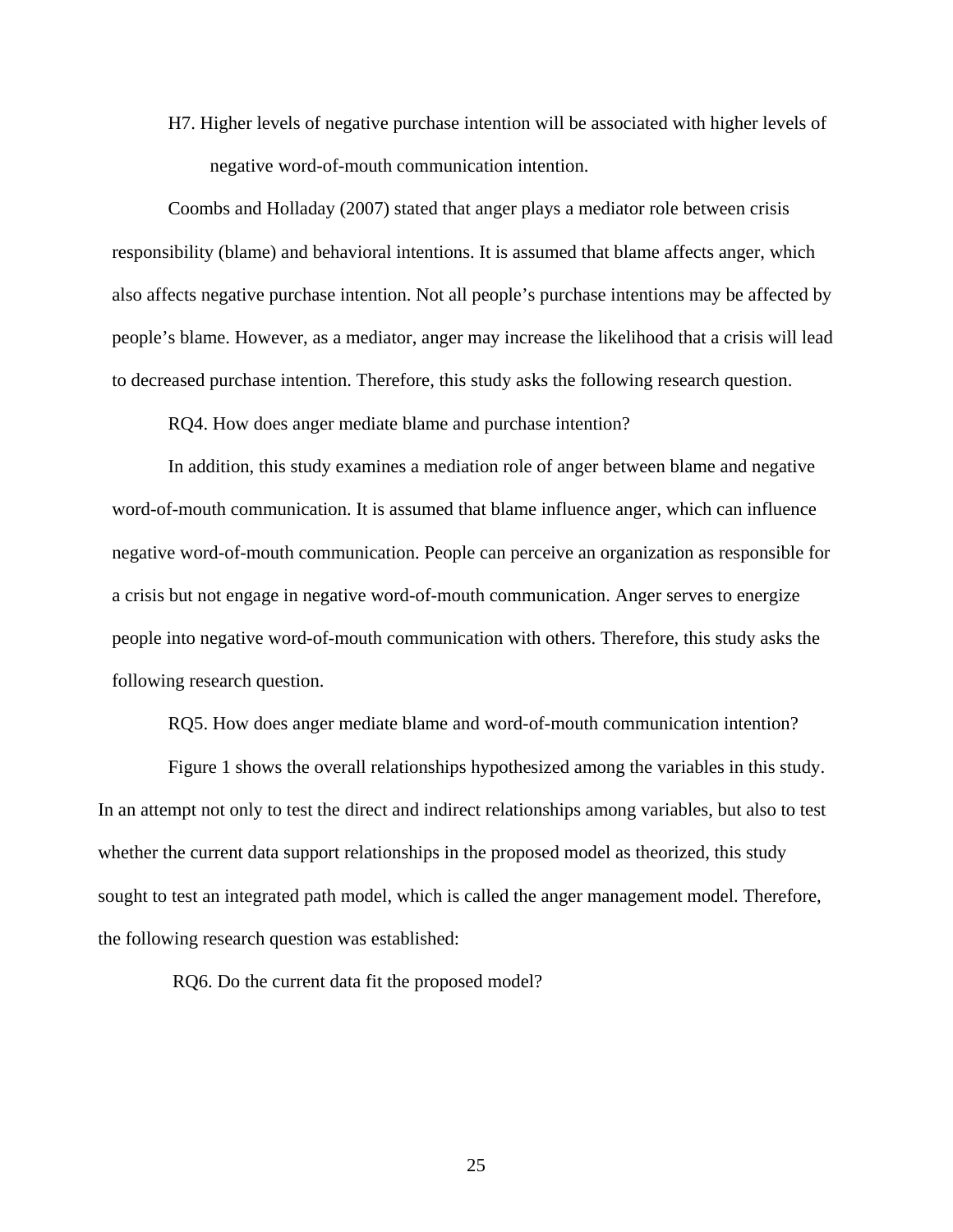## *Figure 1.* Anger Management Model

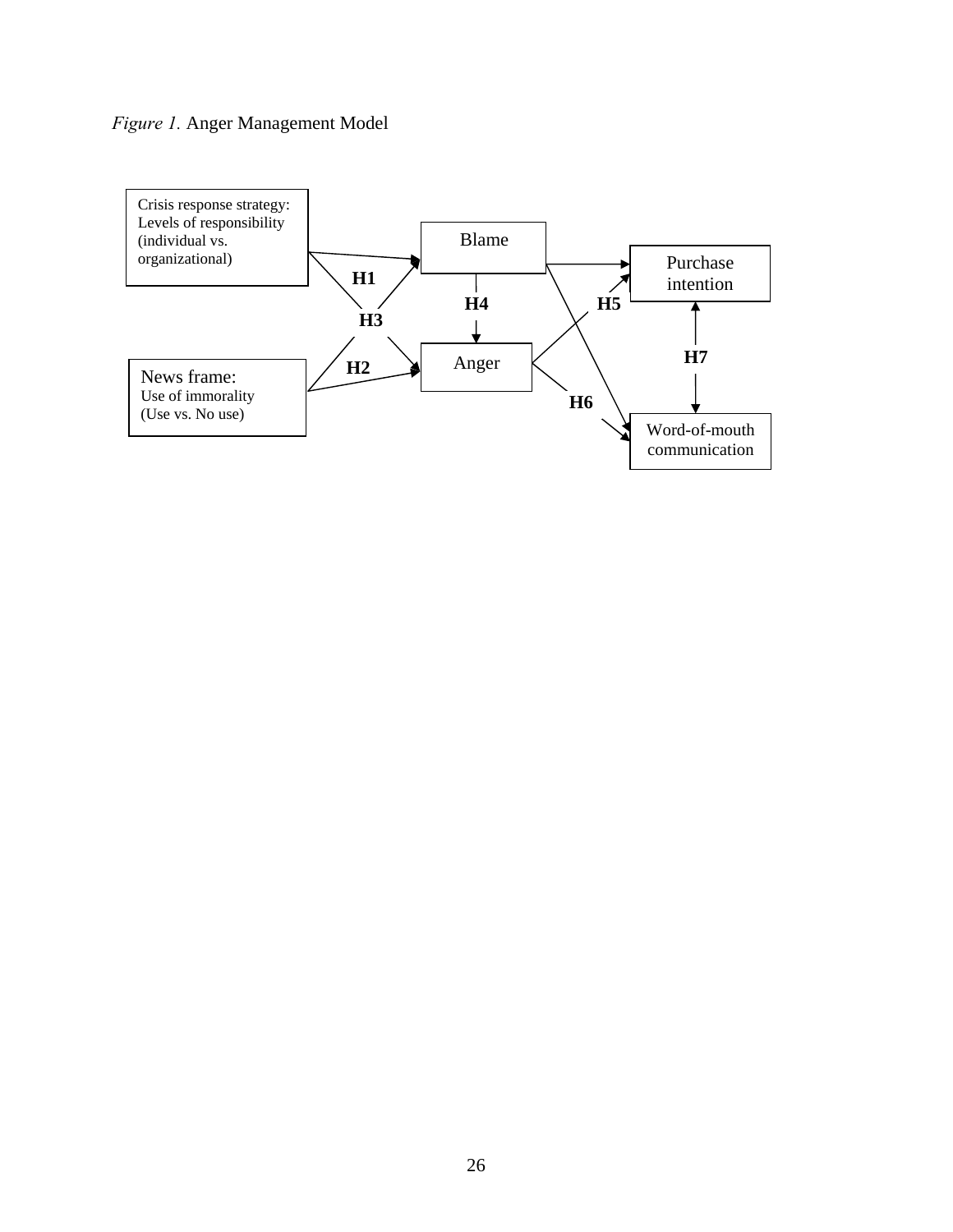### CHAPTER 3

# Method

#### *Participants*

The participants in this study were 230 students enrolled in communication courses at a large Southeastern university. They participated in exchange for extra credit or to fulfill course research requirements. Although students are not the typical target for crisis communication, it has been assumed in previous research (Coombs, 1999) that there is no response-difference between a student population and a non-student population. Of the 230 participants, 34.8 % were male (n=80) and 65.2% female (n=150). The age of the participants ranged from 18 to 34 years  $(M = 21.34, SD = 2.6).$ 

## *Experimental Design*

The experimental design was a 2 (level of responsibility: individual responsibility vs. organizational responsibility) x 2 (news frame of morality: immorality frame vs. non-immorality frame) between-subject factorial design. Participants were randomly assigned to four experimental conditions. Table 1 shows the experimental design and the number of participants per condition.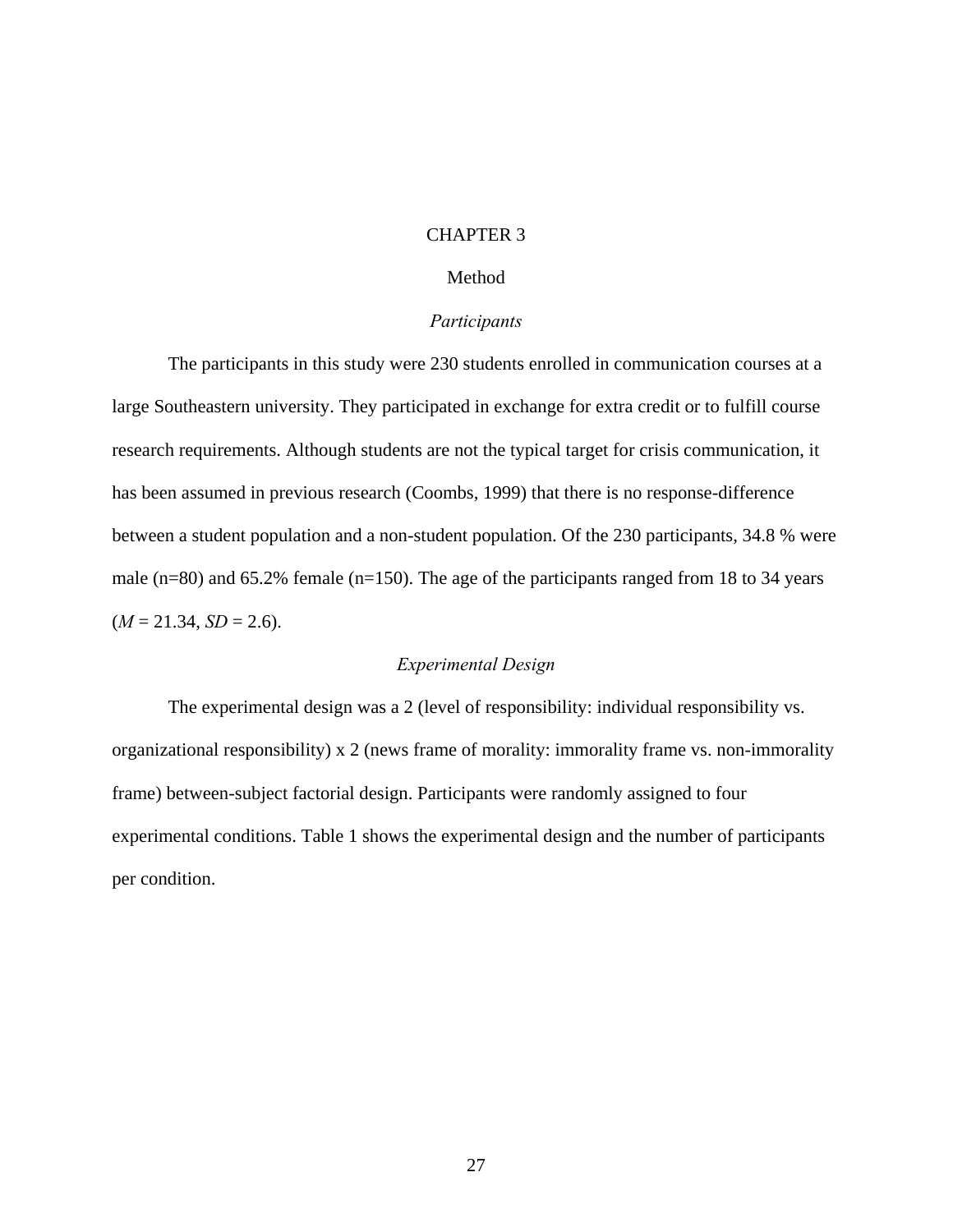### Table 1.

|            |                    | Level of responsibility                          | N                                                |     |
|------------|--------------------|--------------------------------------------------|--------------------------------------------------|-----|
|            |                    | Individual                                       | Organizational                                   |     |
| Morality   | Immorality         | News scenario A<br>Group A<br>$(n = 64, 27.8\%)$ | News scenario B<br>Group B<br>$(n = 55, 23.9\%)$ | 119 |
| news frame | Non-<br>immorality | News scenario C<br>Group C<br>$(n = 56, 24.3\%)$ | News scenario D<br>Group D<br>$(n = 55, 23.9\%)$ | 111 |
|            | Total              | 120                                              | 110                                              | 230 |

# *The Experimental Design and Number of Participants Per Cell*

# *Stimulus Material*

Four news scenarios would be created with different combinations of crisis response strategies and news frames. For each scenario, a case of recall of a laptop battery caused by human-error was chosen. The main reasons for choosing this crisis are (a) a laptop battery is a product that participants (i.e., college students) would be interested in, (b) the recall of a laptop battery is a crisis case with which participants would be familiar because of several similar cases (e.g., Dell, Sony, etc), (c) participants would be expected to be involved in a human-error recall crisis they perceived as relatively serious, given Coombs's categorization (2006a), and (d) high involvement is likely to trigger an attribution evaluation process. The news story indicates that the recall was caused by the mistake of the director of safety testing, who oversaw the test of the recalled battery. The recall resulted in large economic losses and a negative image of the company, which was created by the researchers hypothetically, to reduce any bias participants might have toward any currently existing company.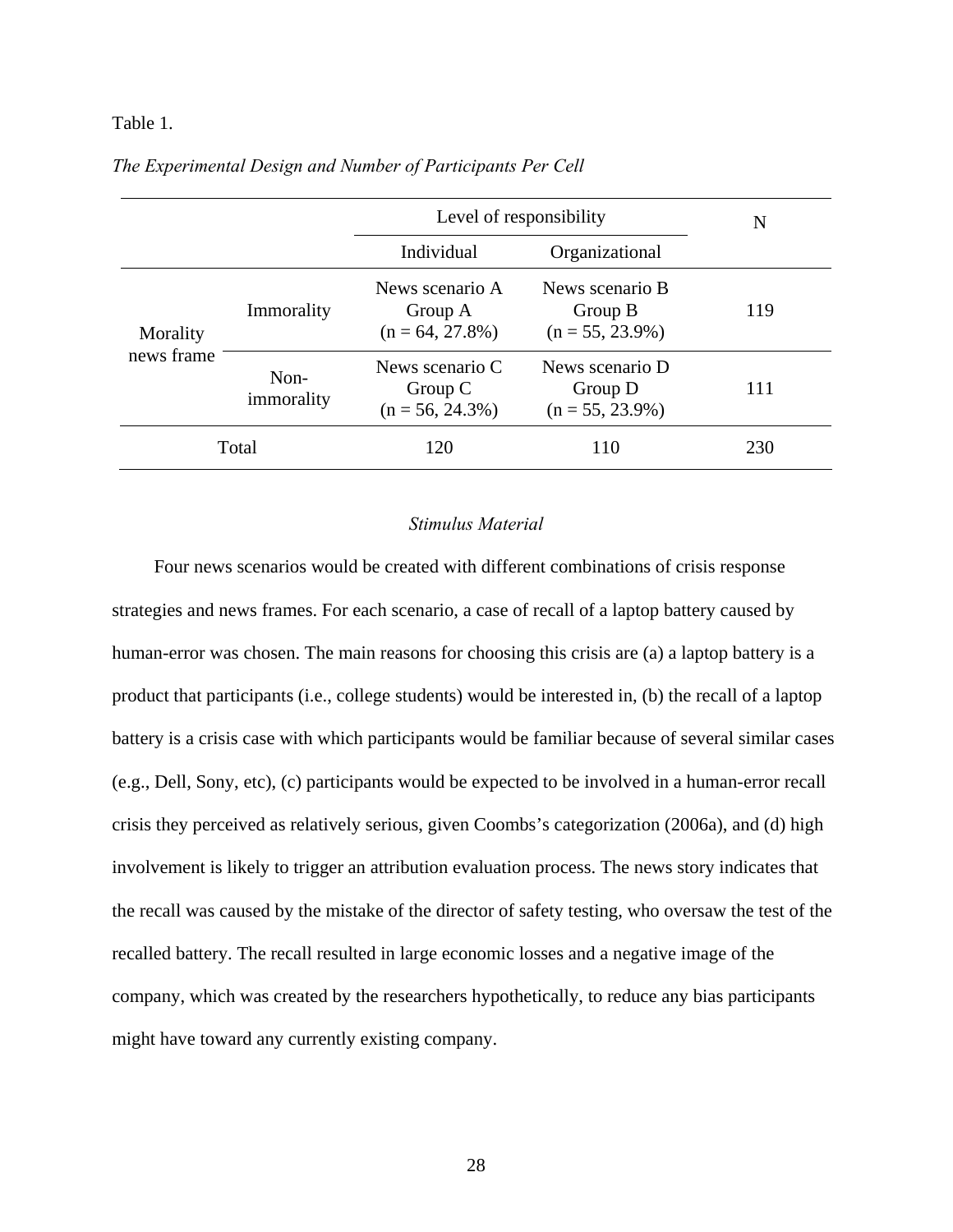News scenario A was designed in such a way that the organization says the cause for the crisis is solely due to the safety director's mistake, and the organization has punished him (individual level of responsibility). At the end of the paragraph, it is reported that his behavior should be culpable as immoral behavior (immorality frame). News scenario B was designed in such a way that the organization admits the cause for the crisis was in the organization, and is rehabilitating its systems (organizational level of responsibility). At the end of the paragraph, it is reported that this organizational behavior should be blamable as immoral (immorality frame). News scenario C was designed in the same way as the first scenario (individual level of responsibility), but there is no mention of immoral behavior in the news scenario (nonimmorality frame). News scenario D was designed in the same way as the second scenario (organizational level of responsibility), but there is no mention of immoral behavior (nonimmorality frame). Table 2 shows the manipulations for each condition.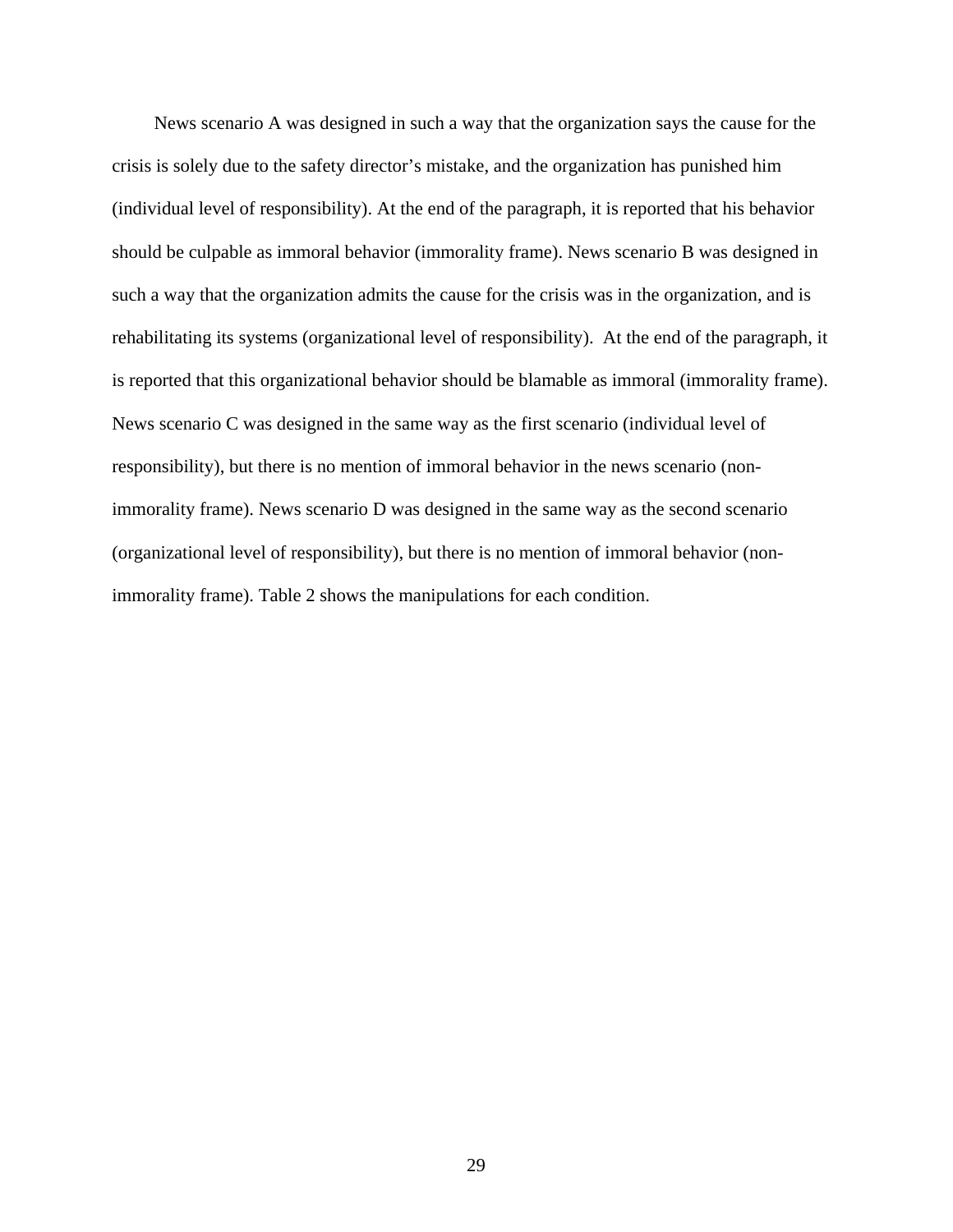# Table 2

| Manipulation for Each Condition |  |  |  |
|---------------------------------|--|--|--|
|---------------------------------|--|--|--|

|                | Condition groups                                            | Manipulation                                                                                                                                                                                                                                                                                                                                                                                                                                                                                                                                                                                                                                         |
|----------------|-------------------------------------------------------------|------------------------------------------------------------------------------------------------------------------------------------------------------------------------------------------------------------------------------------------------------------------------------------------------------------------------------------------------------------------------------------------------------------------------------------------------------------------------------------------------------------------------------------------------------------------------------------------------------------------------------------------------------|
| Condition<br>A | Individual-<br>level of<br>responsibility                   | After the CPCS's report Thursday, ACE Inc. later released a statement<br>that "the cause of the battery problem was due to our employee's error<br>and that the director of quality control was solely responsible for this<br>accident." ACE Inc. spokesman James Ward said Friday, "we decided to<br>fire the director of quality control over the economic loss and damage to<br>the company's image." Ward said, "our final decision will help prevent<br>similar mistakes in the future."                                                                                                                                                       |
|                | Immorality<br>news frame                                    | A representative of CPSC, Carol Leonnig said, "ACE Inc. may be in<br>trouble for a while due to this recall. ACE Inc. could be open to a great<br>deal of public criticism. As one of the largest companies, it should have<br>been more careful about consumers' safety. A young woman was hurt<br>after all. It's a moral issue."                                                                                                                                                                                                                                                                                                                  |
| Condition<br>B | Organizational-<br>level of<br>responsibility               | After the CPCS's report Thursday, ACE Inc. later released a statement<br>that "the cause of the battery problem was not solely due to the<br>employee's error, but the cause for the recall and the responsibility were<br>the entire company's." ACE Inc. spokesman James Ward said Friday,<br>that "we agreed that simply firing the director would not be the best<br>solution. We will not only admonish our employee, but also work to<br>strengthen our company's overall systems of quality control testing<br>processes at every level of the company." Ward said, "our final decision<br>will help prevent similar mistakes in the future." |
|                | Immorality<br>news frame                                    | A representative of CPSC, Carol Leonnig said, "ACE Inc. may be in<br>trouble for a while due to this recall. ACE Inc. could be open to a great<br>deal of public criticism. As one of the largest companies, it should have<br>been more careful about consumers' safety. A young woman was hurt<br>after all. It's a moral issue."                                                                                                                                                                                                                                                                                                                  |
| Condition<br>C | Individual-<br>level of<br>responsibility<br>Non-immorality | After the CPCS's report Thursday, ACE Inc. later released a statement<br>that "the cause of the battery problem was due to our employee's error<br>and that the director of quality control was solely responsible for this<br>accident."ACE Inc. spokesman James Ward said Friday, "we decided to<br>fire the director of quality control over the economic loss and damage to<br>the company's image." Ward said, "our final decision will help prevent<br>similar mistakes in the future."<br>None                                                                                                                                                |
| Condition<br>D | Organizational-<br>level of                                 | After the CPCS's report Thursday, ACE Inc. later released a statement                                                                                                                                                                                                                                                                                                                                                                                                                                                                                                                                                                                |
|                | responsibility<br>Non-immorality                            | that "the cause of the battery problem was not solely due to the<br>employee's error, but the cause for the recall and the responsibility were<br>the entire company's." ACE Inc. spokesman James Ward said Friday,<br>that "we agreed that simply firing the director would not be the best<br>solution. We will not only admonish our employee, but also work to<br>strengthen our company's overall systems of quality control testing<br>processes at every level of the company." Ward said, "our final decision<br>will help prevent similar mistakes in the future."<br>None                                                                  |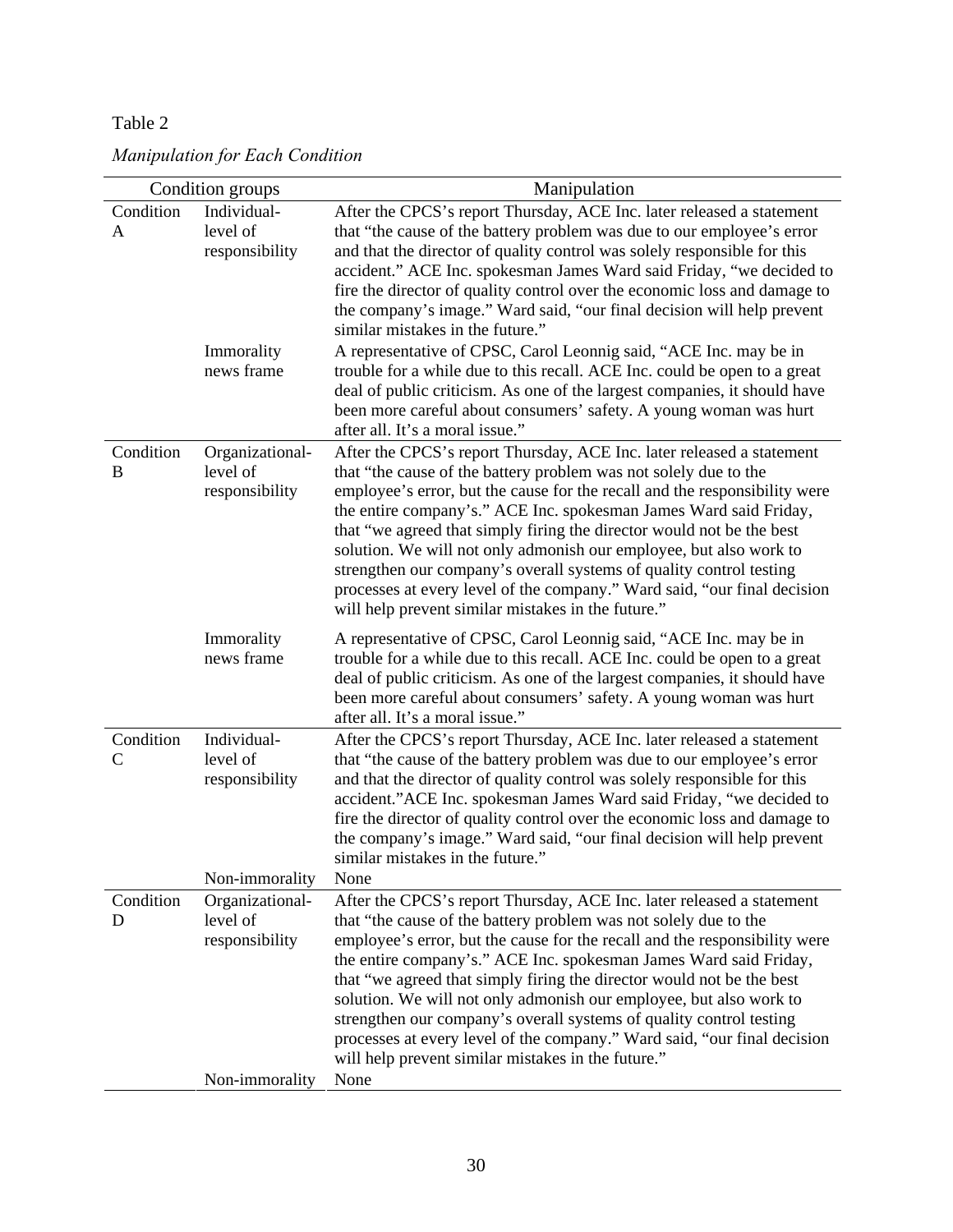# *Procedures*

Each participant was given a randomly assigned packet containing a cover page with directions, one page of news scenarios, and four pages of questions to evaluate their perceptions. They were told that they would be reading a news story describing a recall crisis and its organizational response. After reading the news story, participants then were asked to complete a set of questions regarding their perceptions and emotions. The procedure took 15 to 20 minutes.

#### *Measurement Scales*

# *Anger*

As affective responses, anger is a conflictive emotion. It was measured by responding to the eight items used in Cho (2007) and Coombs and Holladay (2007) on 7-point Likert scales (1  $=$  Strongly disagree,  $7 =$  Strongly agree): (a) "I feel annoyed toward the company for what happened, " (b) "I feel like reprimanding the company," (c) "I am disgusted by the company," (d) "I feel anger toward the company," (e) "I feel displeasure toward the company," (f) "I hate the company," (g) "I resent the company," and (h) "I rage at the company." The eight items were summed and averaged to compute the mean value of anger. The higher the mean score the more anger is reported by subjects toward the company ( $M = 3.55$ ,  $SD = 1.67$ ). For the scale reliability, *Cronbach's α* value was .97.

#### *Blame*

Blame is considered as a perceived crisis responsibility. It was measured in Griffin, Babin, and Attaway (1991). The three items used in this study are as follows: (a) "However much do you blame the company for the recall?" with a 7-point Likert scale ( $1 = None$ ,  $7 =$ Totally), (b) "Circumstances, not the company, are responsible for the crisis (reverse coded)," with a 7-point Likert scale (1 = Strongly disagree,  $7 =$  Strongly agree), and (c) "The blame for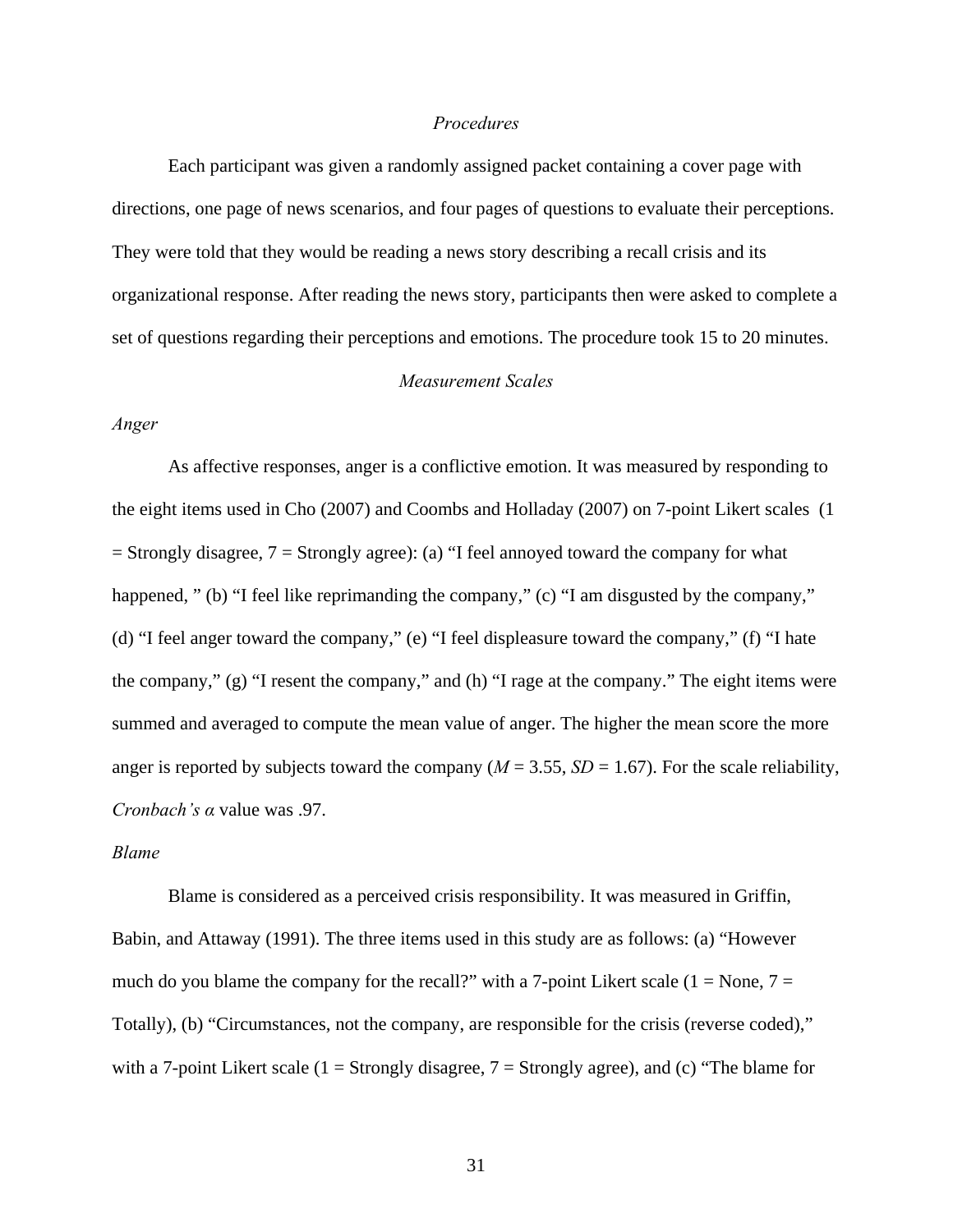the crisis lies with the company," with a 7-point Likert scale  $(1 = \text{Strongly disagree}, 7 = \text{Strongly}$ agree). The three items were summed and averaged to compute the mean value of blame (*M* = 5.82, *SD* = 1.29). The *Cronbach's α* value was .92.

# *Purchase Intention*

Participants' intention to purchase the organization's product was obtained from Lee (2004). The following questions were measured on a 7-point Likert-type scale ranging from 1 (strongly disagree) to 7 (strongly agree): (a) "I will still consider the company when I plan to buy a laptop battery," and (b) "I will hesitate in choosing the company to buy a laptop battery (reverse coded)." Item c was measured by a 7-point bipolar scale ranging from 1 (absolutely improbable) to 7 (absolutely probable): (c) "how likely is it you will use the company's laptop battery?" The three items were summed and averaged to compute the mean value of purchase intention ( $M = 2.69$ ,  $SD = 1.58$ ). The scale reliability yielded a *Cronbach's*  $\alpha$  value of .90. *Word-of-mouth Communication Intention*.

 Word-of-mouth communication intention was assessed as the degree that participants reported the likelihood that they would speak favorably about the organization offline as well as online. Participants indicated their level of agreement on a 7-point Likert scale  $(1 = \text{Strongly})$ disagree, 7 = Strongly agree). Two items were added to Coombs and Holladay's study (2007) for online negative word-of-mouth communication intention. The four items included (a) "I would encourage friends or relatives NOT to buy products from the organization (reverse coded)," (b) "I would recommend the organization's products to someone who asked my advice," (c) "I would send/forward emails about it to friends who wanted to buy a laptop NOT to buy this product (reverse coded)," and (d) "I would post this information on my personal webpage, blog, or consumer-evaluation website for someone NOT to buy it (reverse coded)." The four items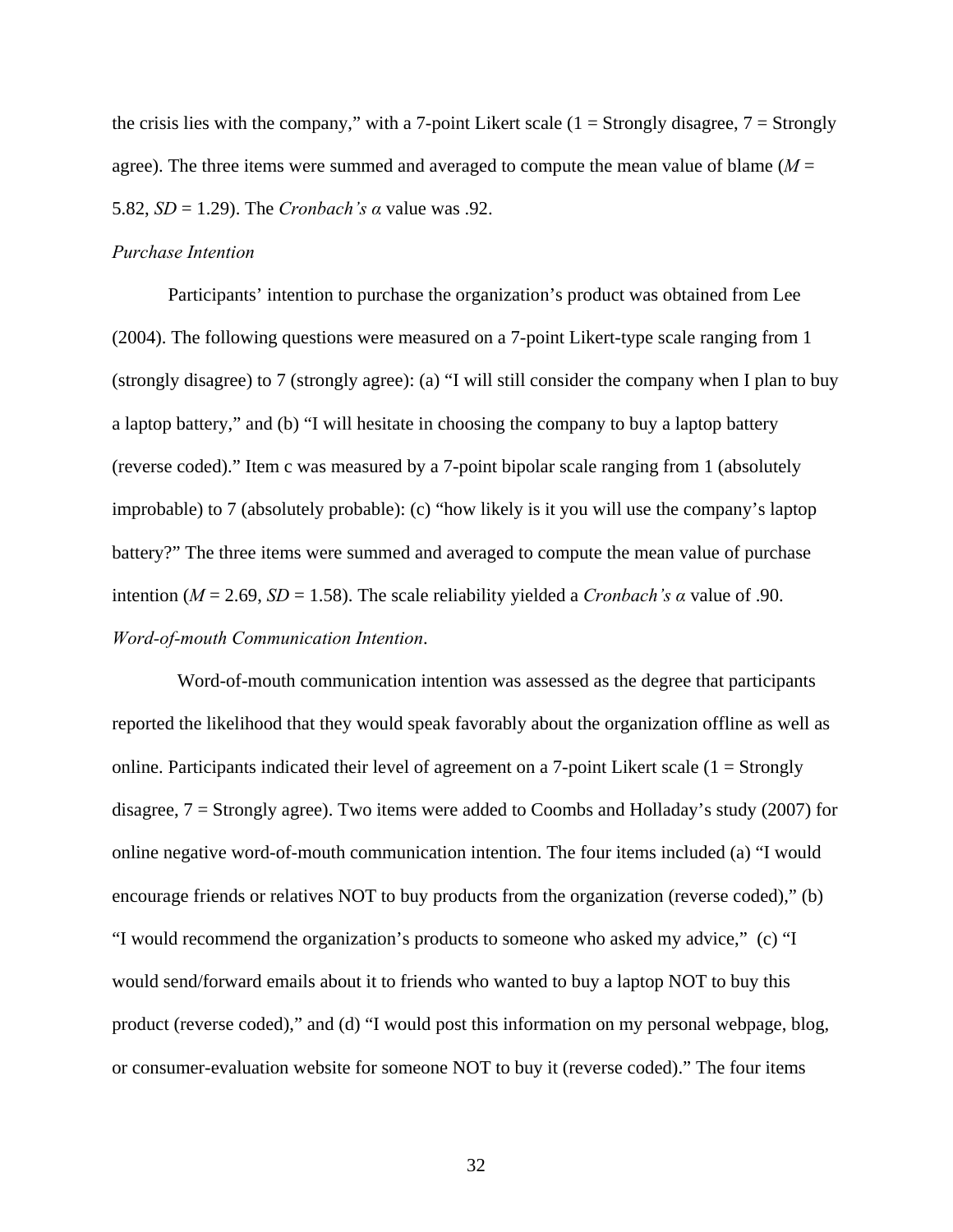were summed and averaged to compute the mean value of word-of-mouth communication intention ( $M = 3.49$ ,  $SD = 1.73$ ). For the scale reliability, *Cronbach's a* value was .89.

#### *Manipulation Check*

A manipulation check was performed to ensure the effectiveness of the intended manipulations. To assess the effectiveness of manipulation of level of responsibility, participants were asked the following question on a 7-point, Likert-type scale ranging from 1 (not at all responsible for the crisis) to 7 (absolutely responsible for the crisis): "To what degree did you think that the safety director is responsible for the crisis?" An independent T-test was conducted to compare the two scores between individual level and organizational level, with a higher score reflecting a greater degree of perceived individual responsibility, and a lower score reflecting a greater degree of perceived organizational responsibility.

The result showed that the mean for the manipulation check item in the condition of individual responsibility (i.e., Group A and C) ( $M = 6.48$ ,  $SD = .94$ ) was greater than in condition of organizational responsibility (i.e., Group B and D) (*M* = 2.53, *SD* = 1.39), and the difference between the two means was statistically significant,  $t(190) = 25.08$ ,  $p < .001$  (two-tailed).

To assess the effectiveness of manipulation of the morality news frame, participants were asked the following question on a 7-point, Likert-type scale ranging from 1 (not at all immoral) to 7 (absolutely immoral): "To what degree did you think the organization is immoral?" An independent T-test was conducted to compare the two scores between morality frame and nonmorality frame, with a higher score reflecting a greater degree of negative moral judgment, and a lower score reflecting a lower degree of moral judgment.

The analysis showed that the mean for the manipulation check item in the condition of immorality frame (i.e., Group A and B) ( $M = 5.65$ ,  $SD = 1.38$ ) was greater than in condition of

33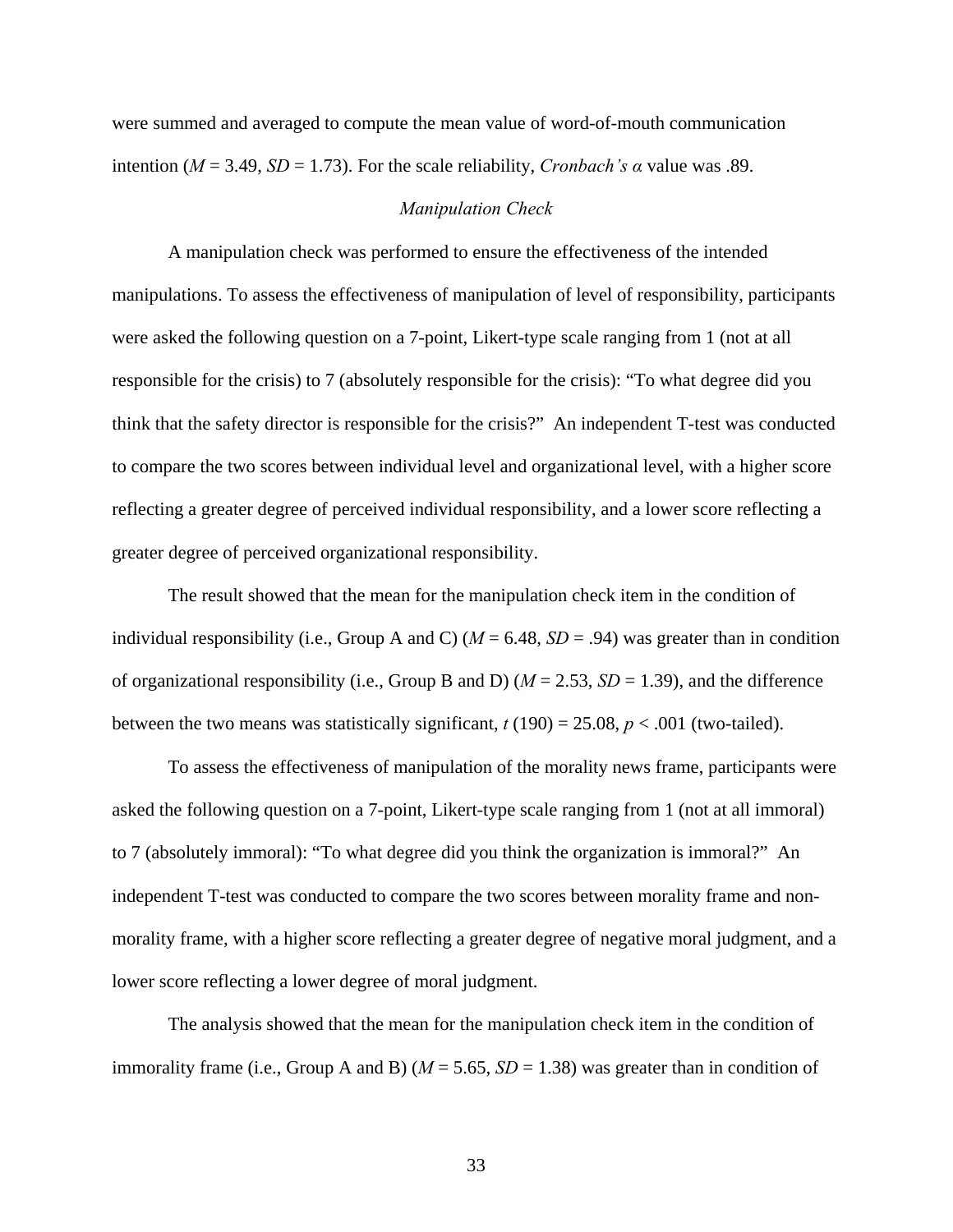non-immorality frame (i.e., Group C and D) ( $M = 1.84$ ,  $SD = 1.10$ ), and the difference between the two means was statistically significant,  $t(223) = 23.27$ ,  $p < .001$  (two-tailed). These results indicated that the manipulation for level of responsibility and immorality news frame were all successful.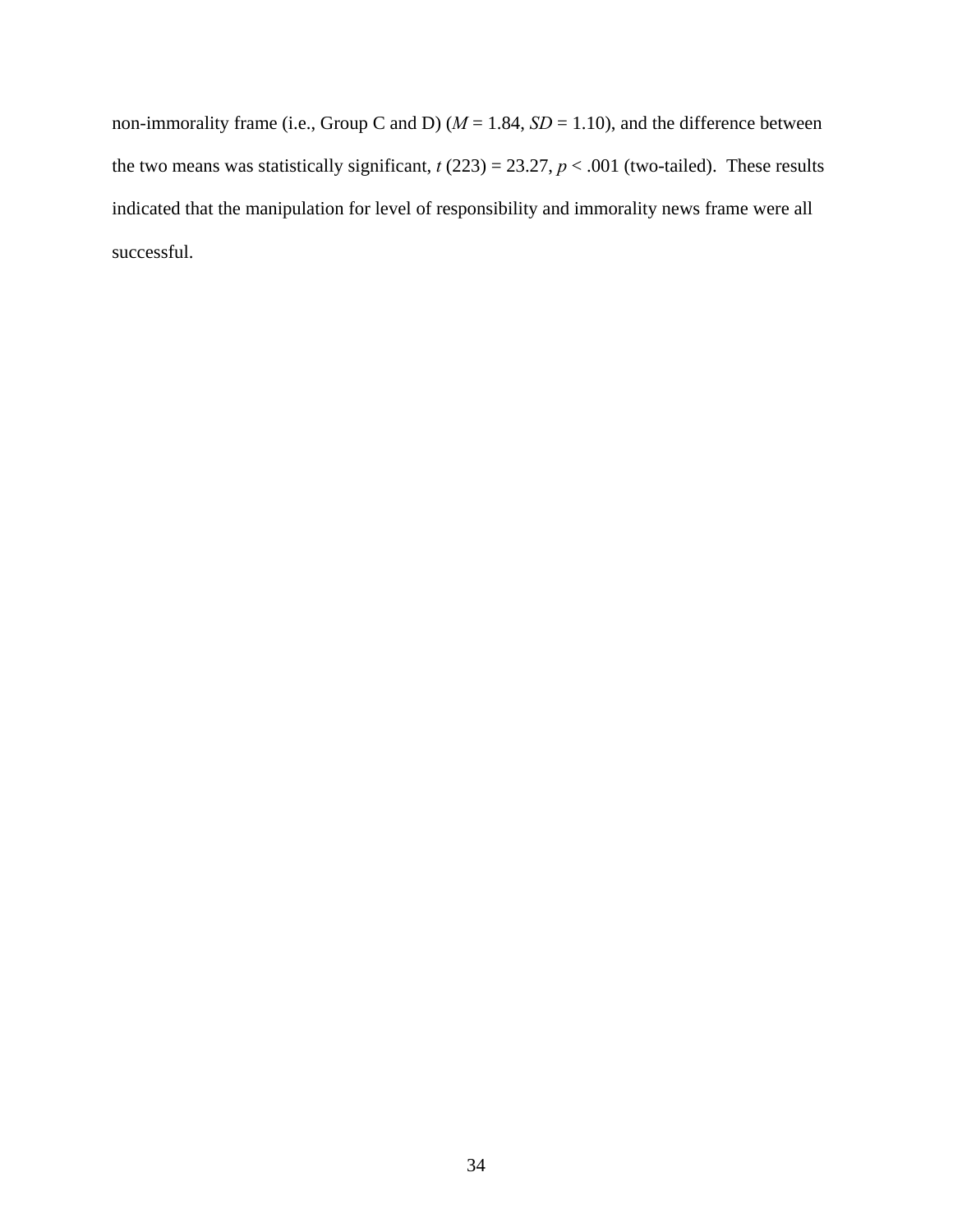### CHAPTER 4

#### Results

Before conducting the main statistical analyses, a correlation analysis was conducted to examine whether there were any significant relationships between demographic variables (i.e., gender, age, and school year) and main variables used in research questions or hypotheses (i.e., anger, blame, purchase intention, and word-of-mouth communication intention). If there are any significant relationships which may influence relationships between independent variables and dependent variables for the research questions or hypotheses, those variables should be controlled while main analyses are being conducted. Pearson correlation analyses revealed that anger, blame, purchase intention, and word-of-mouth communication intention were not significantly associated with age and school year. Spearman correlation analyses indicated that there were no statistically significant relationships between gender and the other variables. Additional independent T-tests found no significant differences in means of blame, anger, purchase intention, and word-of-mouth communication intention between male and female participants. Therefore, main statistical analyses were conducted without controlling for demographic variables.

In addition, normal distributions of main variables were checked. On a 7-point scale, ranging from 1 to 7, anger (*M* = 3.55, *SD* = 1.67, Skewness = .32, Kurtosis = -.55), blame (*M* = 5.82, *SD* = 1.29, Skewness = -1.44, Kurtosis = 2.35), purchase intention (*M* = 2.69, *SD* = 1.58, Skewness = 1.07, Kurtosis = .68), and word-of-mouth communication intention ( $M = 3.49$ ,  $SD =$ 1.73, Skewness = .34, Kurtosis = -.93) were distributed in this sample. This index indicates that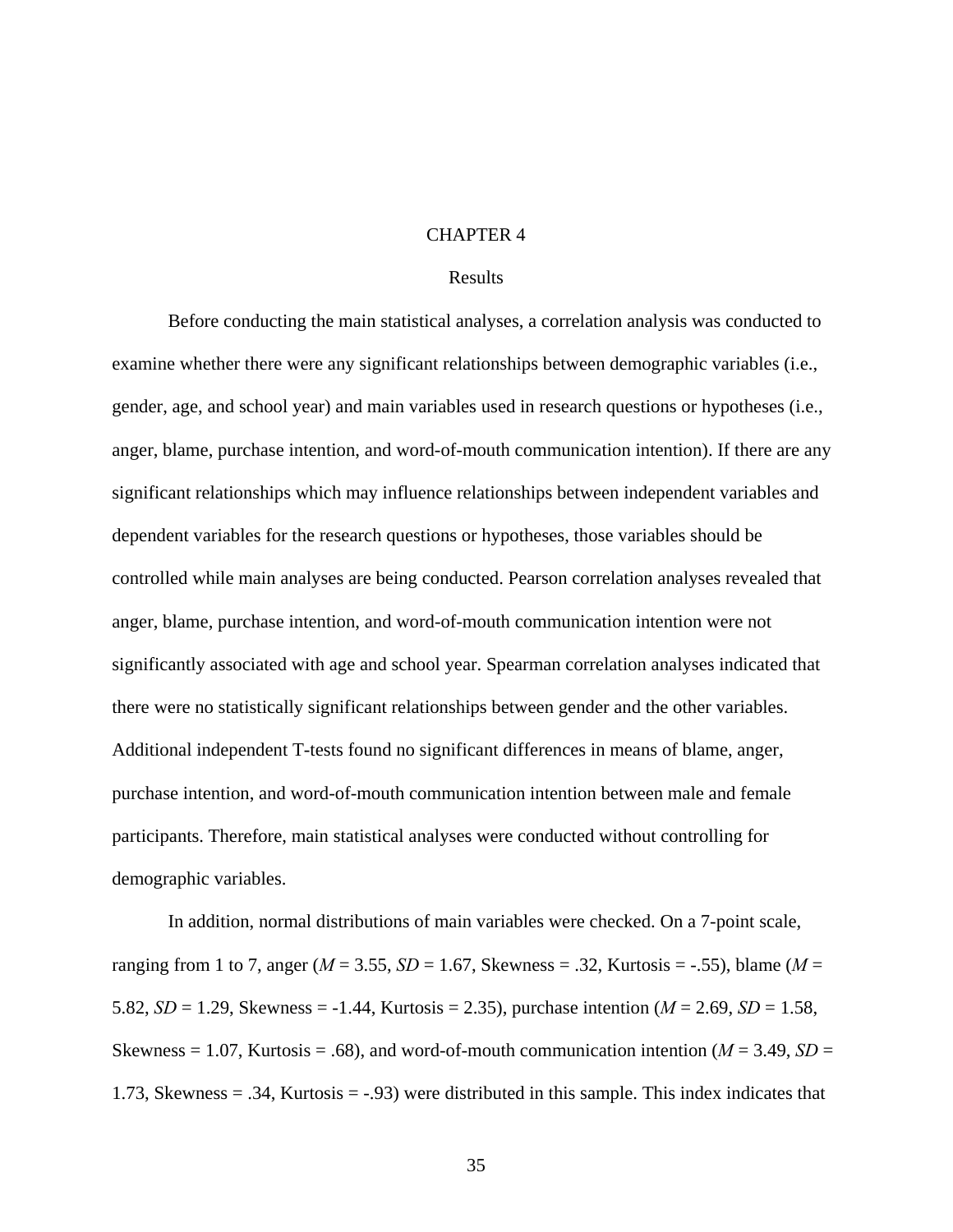anger, purchase intention, and word-of-mouth communication intention assumed their normal distributions, whereas blame was slightly skewed toward high scores, given its high mean value. Assuming normal distributions of main variables, a series of independent T-tests, one-way analysis of variance, factorial analysis of variance, simple linear regression analysis, correlation analysis, and hierarchical multiple regression were used to test research hypotheses, and AMOS program was used to test the proposed model.

# *Hypotheses Testing*

#### *RQ1 and H1: Group Differences of Blame and Anger by Level of Responsibility*.

Regarding levels of responsibility, the individual level of responsibility (Group A and C) was coded as 1, and the organizational level of responsibility (Group B and D) was coded as 2. Since blame and anger were measured via 7-point Likert scales and each of the scores was summed and averaged to calculate each mean value, they were considered continuous variables. Therefore, one-way ANOVA tests were conducted to look at differences in means of (a) blame and (b) anger between two groups (individual level vs. organizational level), respectively. The analysis regarding blame showed that participants who read a crisis scenario with an individual level of responsibility ( $M = 6.16$ ,  $SD = .96$ ) exhibited higher mean value of blame than did participants who read a crisis scenario with an organizational level of responsibility (*M* = 5.45,  $SD = 1.47$ ,  $F(1, 228) = 19.18$ ,  $p < .001$ . The explained difference of variability for blame was calculated by dividing the sum of squares by the total (29.394/349.391=.0841). Therefore, the explained variance of blame due to levels of responsibility is 8.41%, which indicates that its practical implication and significance is limited.

In addition, participants who read a crisis scenario with an individual level of responsibility ( $M = 4.51$ ,  $SD = 1.45$ ) showed a higher mean value of anger than did participants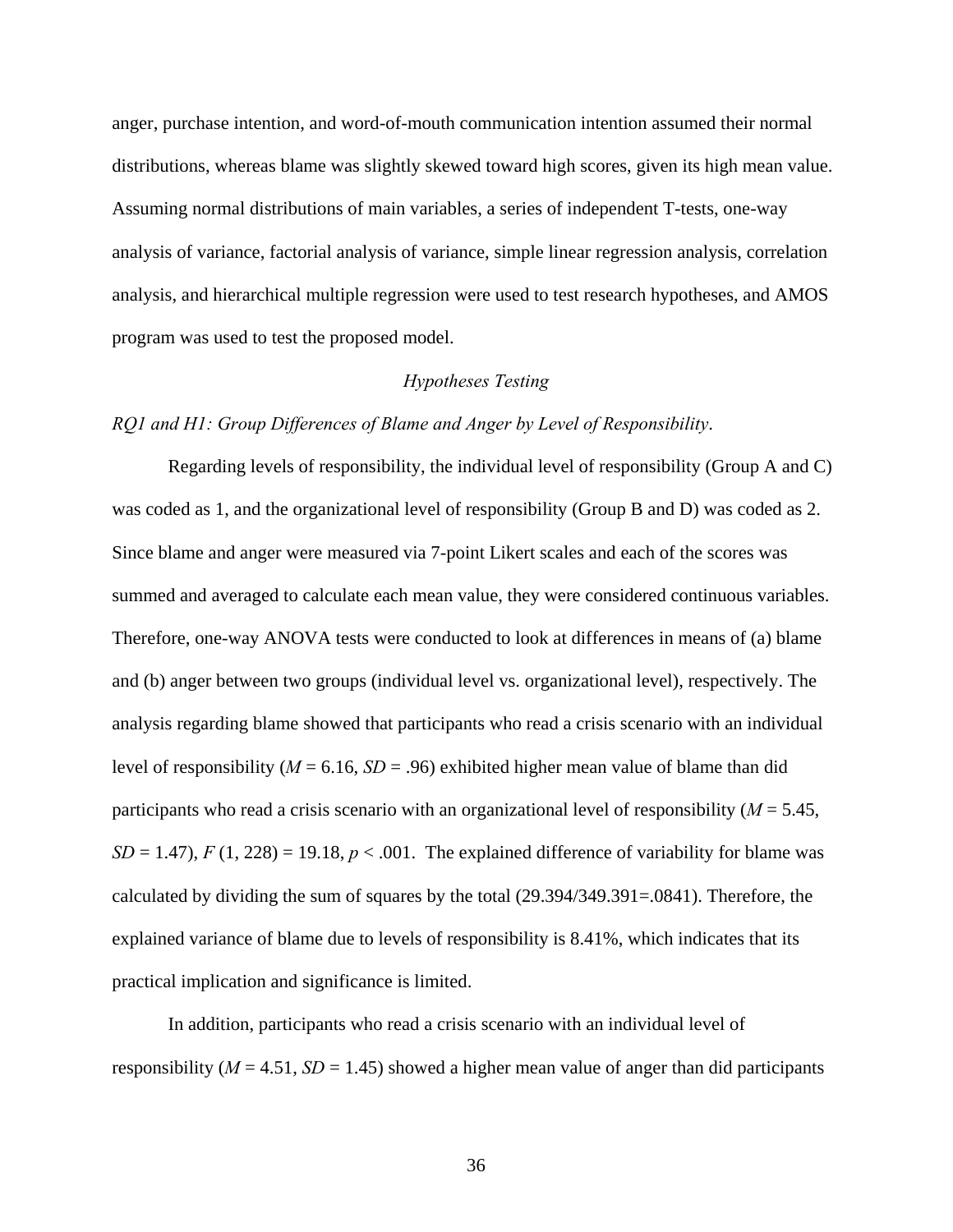who read a crisis scenario with an organizational level of responsibility ( $M = 2.49$ ,  $SD = 1.18$ ),  $F = 1.18$  $(1, 228) = 133.41$ ,  $p < .001$ . The explained difference of variability for anger was calculated (235.249/402.049=.5851). Therefore, the explained variance of anger due to levels of responsibility is 58.51%, which indicates that its practical implication is considerable and significant. The difference is depicted graphically in Figure 2. Therefore, H1 was supported.





*RQ2 and H2: Group Differences of Blame and Anger by Immorality News Frame*.

Groups A and B who were exposed to the immorality news frame were coded as 1, and Groups C and D who were not exposed to the immorality frame were coded as 2. Two independent T-tests were conducted to look at differences in means of (a) blame and (b) anger between two groups (immorality frame vs. non-immorality frame). The analysis regarding blame showed that participants who read a crisis scenario with an immorality frame (*M* = 6.29, *SD*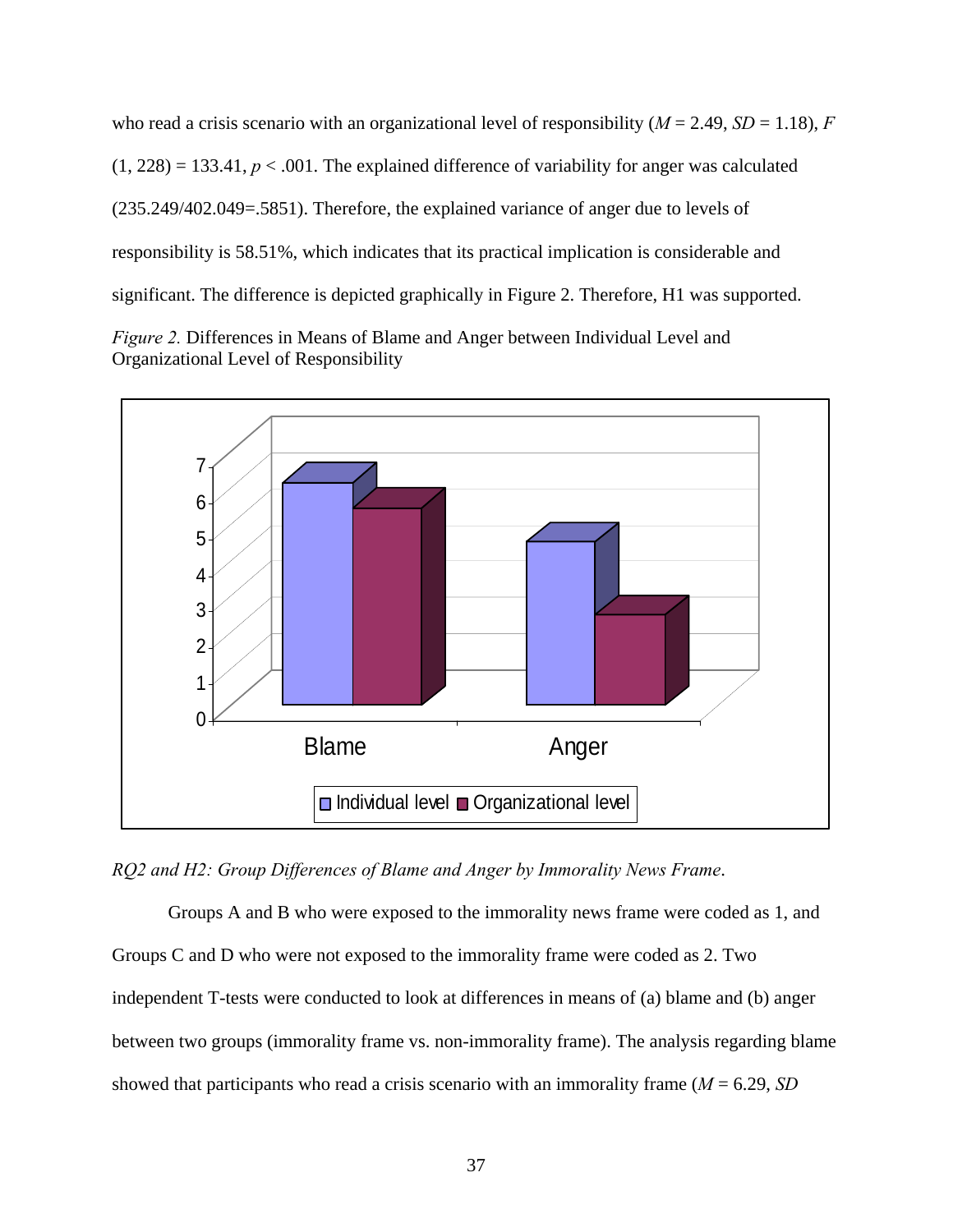= .82) exhibited higher mean values of blame than did participants who did not (*M* = 5.31, *SD* = 1.49),  $F(1, 228) = 38.77$ ,  $p < .001$ . The explained difference of variability for blame was calculated by dividing the sum of squares by the total (55.044/323.741=.17). Therefore, the explained variance of blame due to the immorality frame is 17%, which indicates that its practical implication is not quite significant in reality.

In addition, participants who read a crisis scenario with an immorality frame ( $M = 3.96$ ,  $SD = 1.67$ ) exhibited higher mean values of anger than did participants who did not ( $M = 3.10$ ,  $SD = 1.55$ ,  $F(1, 228) = 16.53$ ,  $p < .001$ . The explained difference of variability for anger was calculated (43.079/594.219=.0725). Therefore, the explained variance of anger due to the immorality frame is 7.25%, which indicates that its practical implication and significance is limited. Overall, H2 was supported. The difference is depicted graphically in Figure 3. *Figure 3.* Differences in Means of Blame and Anger between Immorality Frame and Non-



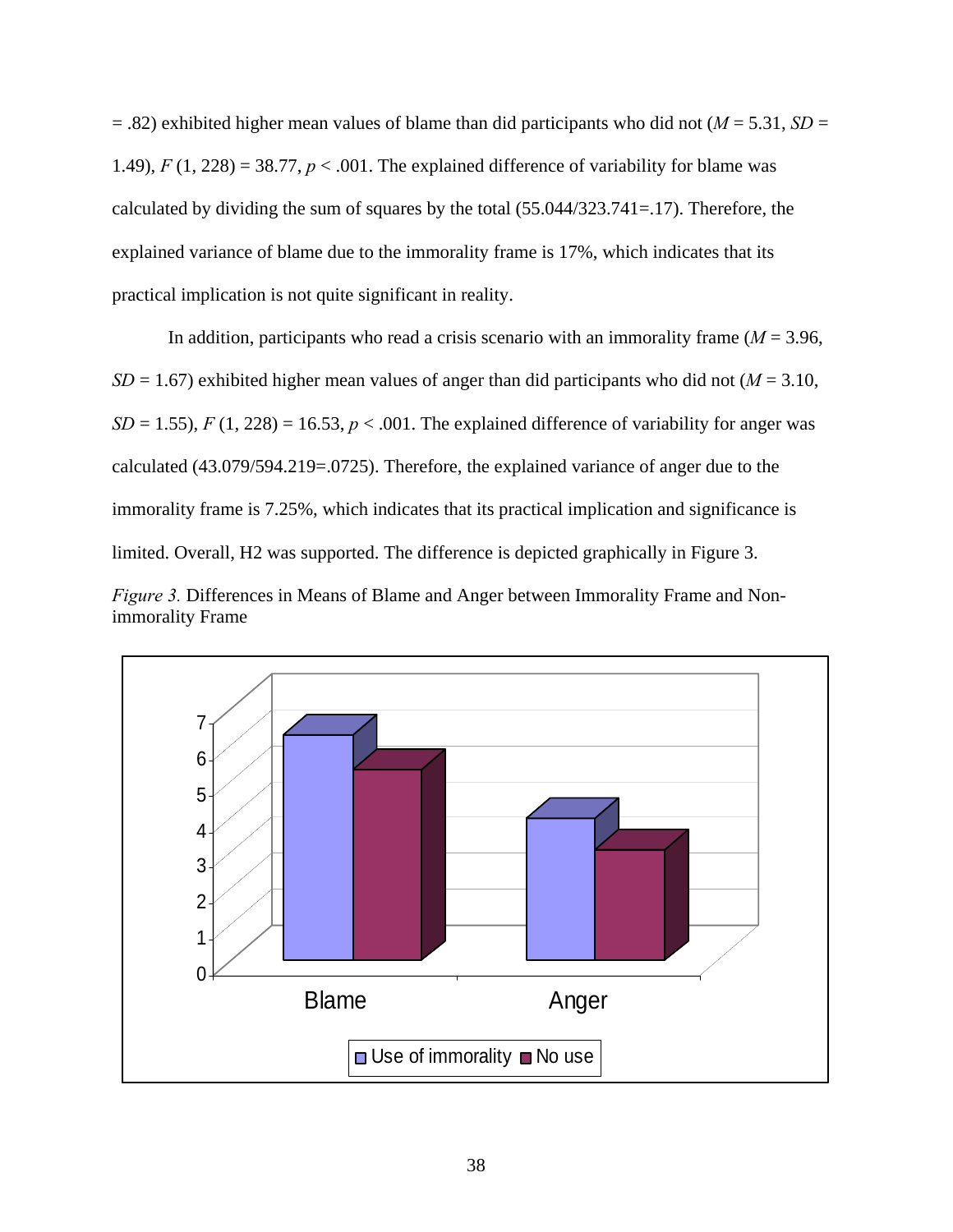*H3: Group Differences of Blame and Anger by Level of Responsibility and Immorality Frame*.

Hypothesis 3 predicted that participants who read a crisis scenario with an individual level of responsibility and the immorality frame would exhibit more (a) blame and (b) anger than participants who read a crisis scenario with an organizational level of responsibility and nonimmorality frame. A one-way analysis of variance (ANOVA) was conducted to look at differences in means of (a) blame and (b) anger among four groups. Each group showed its own mean of blame: Individual level/immorality frame (*M* = 6.41, *SD* = .70), organizational level/immorality frame ( $M = 6.15$ ,  $SD = .93$ ), individual level/non-immorality ( $M = 5.88$ ,  $SD =$ 1.14), and organizational level/non-immorality ( $M = 4.74$ ,  $SD = 1.59$ ). One-way ANOVA analysis showed that there were statistically significant differences in means of blame among the four groups,  $F(3,226) = 24.454$ ,  $p < .001$ .

In addition, post hoc analysis with the Bonferroni test revealed that the individual level/immorality (Group A) yielded a higher level of blame than did the organizational level/non-immorality (Group D) (*p* < .05) (See Table 3). Therefore, H3 was supported for blame. Besides that, there were also statistically significant differences in means of blame between organizational level/immorality (Group B) and organizational level/non-immorality (Group D) (*p* < .05), and between individual level/non-immorality (Group C) and organizational level/nonimmorality (Group D) ( $p < .05$ ). These findings are graphically depicted in Figure 4. As seen in Figure 4, participants' mean of blame is the highest in the condition of individual level/immorality (Group A), followed by organizational level/immorality (Group B), individual level/non-immorality (Group C), and organizational level/non-immorality (Group D).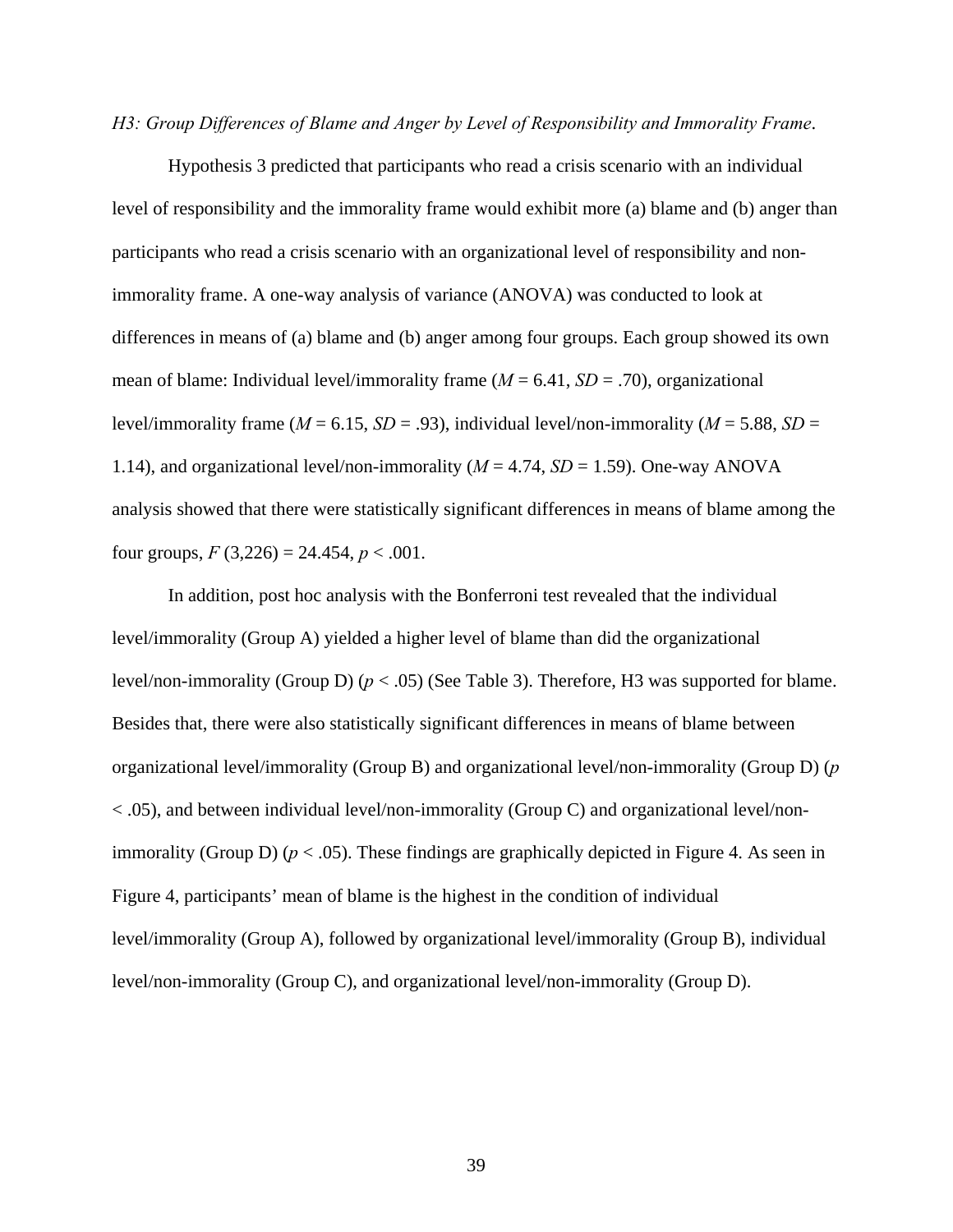# Table 3

| Post Hoc Test for Blame Among Four Groups |  |  |  |  |  |
|-------------------------------------------|--|--|--|--|--|
|-------------------------------------------|--|--|--|--|--|

|                      | Individual level  |           | Organizational level |           |
|----------------------|-------------------|-----------|----------------------|-----------|
|                      | Mean              | <b>SD</b> | Mean                 | <b>SD</b> |
| Immorality frame     | $6.41^{\rm a}$    | .70       | $6.15^{a}$           | .93       |
| Non-immorality frame | 5.88 <sup>a</sup> | 1.14      | 4.74 <sup>b</sup>    | 1.59      |

*Note.* Values are the means of reported scores on a 7-point scale  $(1 = not at all blame, 7 = 1)$ *strongly blame*).

Means having different superscripts in common statistically differ at  $p < .05$  by Bonferroni test. Means having the same superscripts in common do not statistically differ at  $p < .05$  by Bonferroni test.





*Note*. IND/immoral (Individual level and immorality frame), ORG/immoral (organizational level and immorality frame), IND/non (individual level and nonimmorality frame), and ORG/non (organizational level and non-immorality frame)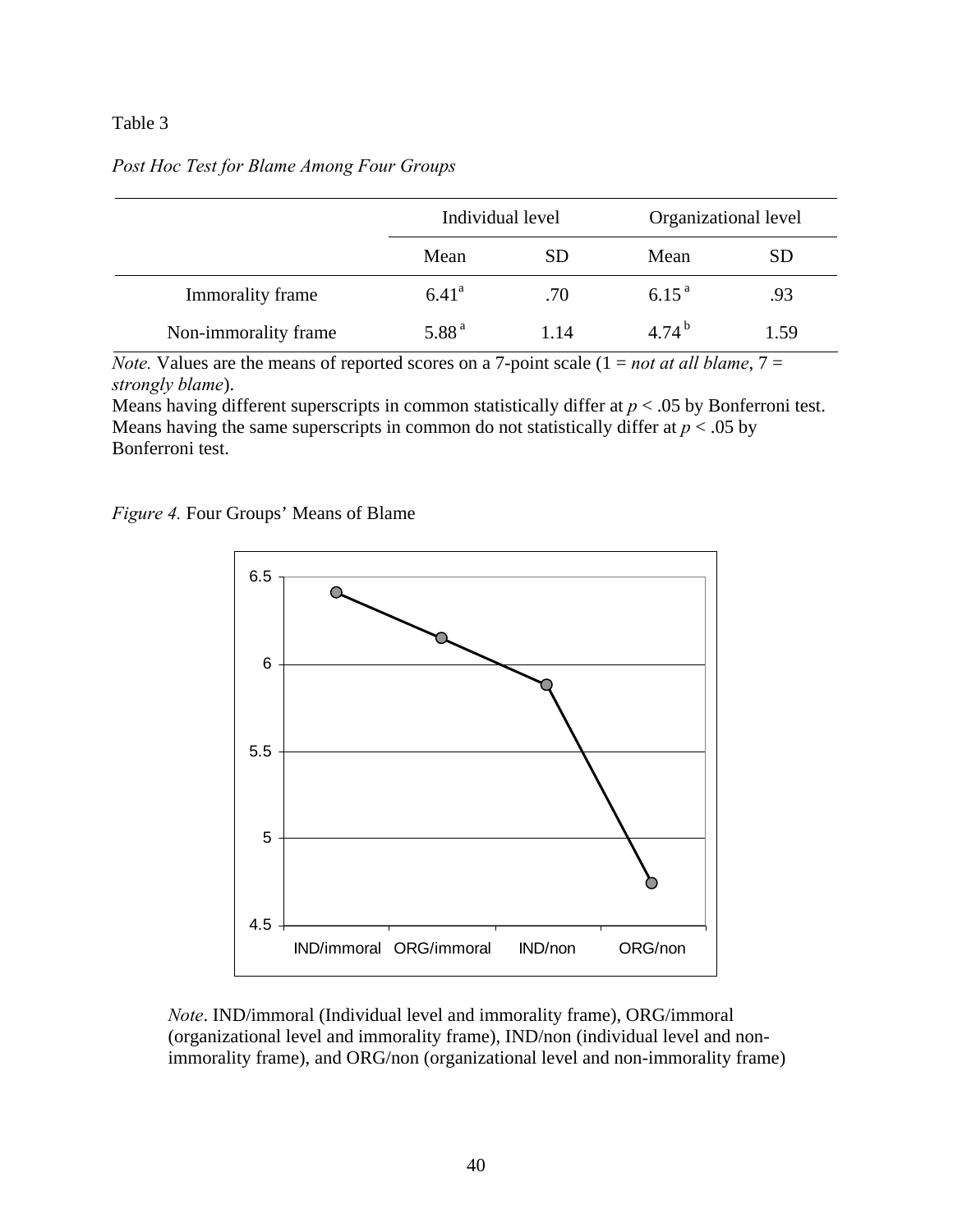Regarding anger, each group yielded the following mean values: Individual

level/immorality ( $M = 4.87$ ,  $SD = 1.48$ ), organizational level/immorality ( $M = 2.91$ ,  $SD = 1.22$ ), individual level/non-immorality ( $M = 4.11$ ,  $SD = 1.32$ ), and organizational level/non-immorality  $(M = 2.07, SD = .99)$ . To examine the significant difference of anger among four groups, oneway ANOVA was performed. There were statistically significant differences in means of anger among four groups,  $F(3,226) = 56.097$ ,  $p < .001$ . In addition, post hoc analysis test revealed that the individual level/immorality (Group A) showed a higher level of anger than organizational level/non-immorality (Group D) (*p* < .001) (See Table 4). Therefore, H3 was also supported for anger. In addition, there were also statistically significant differences in means of anger (1) between individual level/immorality (Group A) and organizational level/immorality (Group B)  $(p < .001)$ , (2) between individual level/immorality (Group A) and individual level/nonimmorality (Group C)  $(p < .01)$ , (3) between individual level/immorality (Group A) and organizational level/non-immorality (Group D) (*p* < .001), (4) between organizational level/immorality (Group B) and individual level/non-immorality (Group C) (*p* < .001), (5) between organizational level/immorality (Group B) and organizational level/non-immorality (Group D)  $(p < .01)$ , and (6) between individual level/non-immorality (Group C) and organizational level/non-immorality (Group D) (*p* < .001).

The means of each group's anger were graphically depicted in Figure 5. As seen in Figure 5, participants' anger is the highest in the condition of individual level/immorality (Group A) followed by individual level/non-immorality (Group C), organizational level/immorality (Group B), and organizational level/non-immorality (Group D).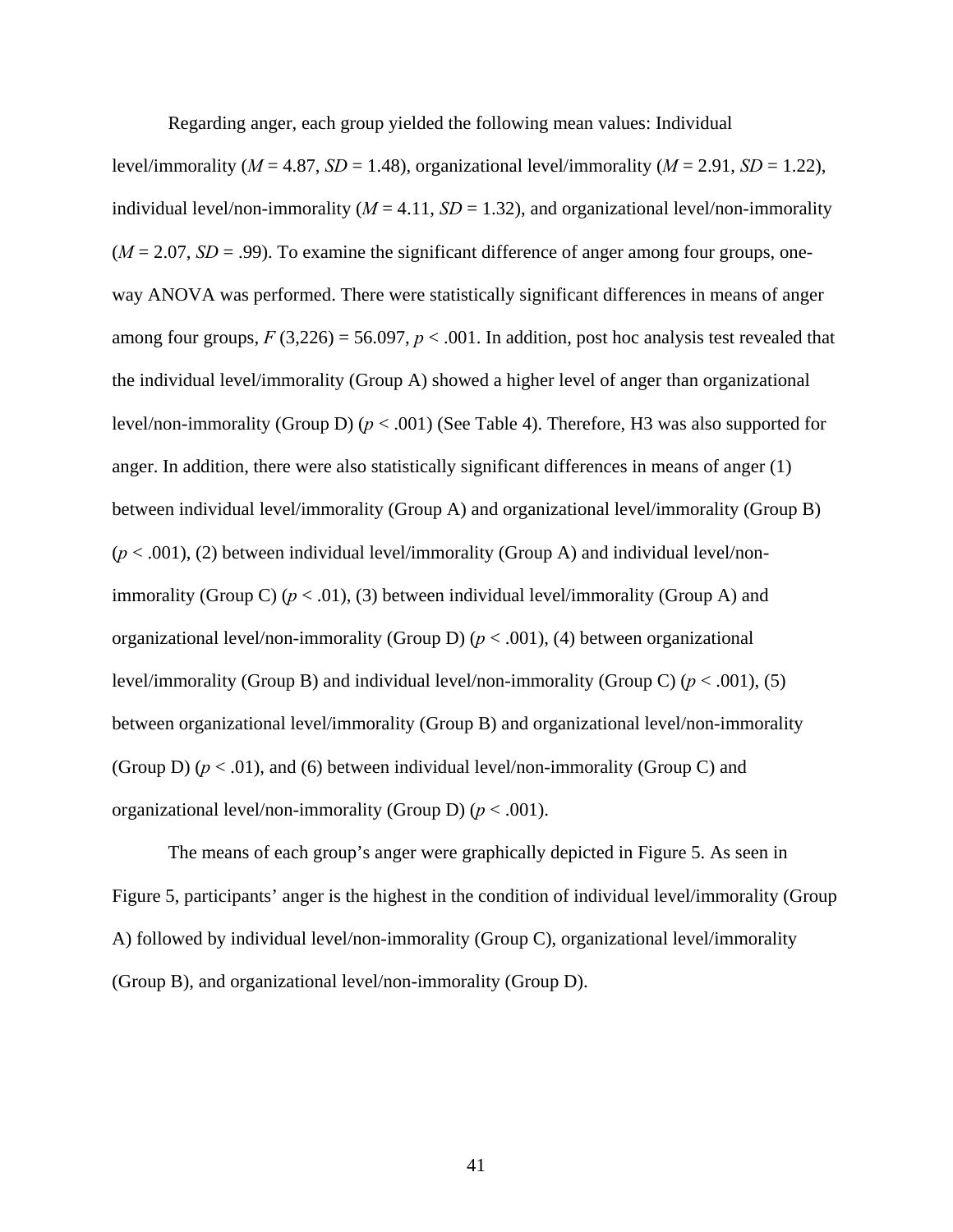# Table 4

|                      | Individual level  |      | Organizational level |     |
|----------------------|-------------------|------|----------------------|-----|
|                      | Mean<br><b>SD</b> |      | Mean                 | SD  |
| Immorality frame     | 4.87 <sup>a</sup> | 1.48 | $2.91^{b}$           | .22 |
| Non-immorality frame | 4.11 <sup>c</sup> | 1.32 | 2.07 <sup>d</sup>    | 99  |

# *Post Hoc Test for Anger Among Four Groups*

*Note.* Values are the means of reported scores on a 7-point scale  $(1 = not at all$  angry,  $7 =$ *strongly angry*).

Means having different superscripts in common statistically differ at  $p < .05$  by Bonferroni test. Means having the same superscripts in common do not statistically differ at  $p < .05$  by Bonferroni test.

*Figure 5.* Mean of Anger among Groups of Level of Responsibility and Immorality Frame



*Note*. IND/immoral (Individual level and immorality frame), ORG/immoral (organizational level and immorality frame), IND/non (individual level and nonimmorality frame), and ORG/non (organizational level and non-immorality frame)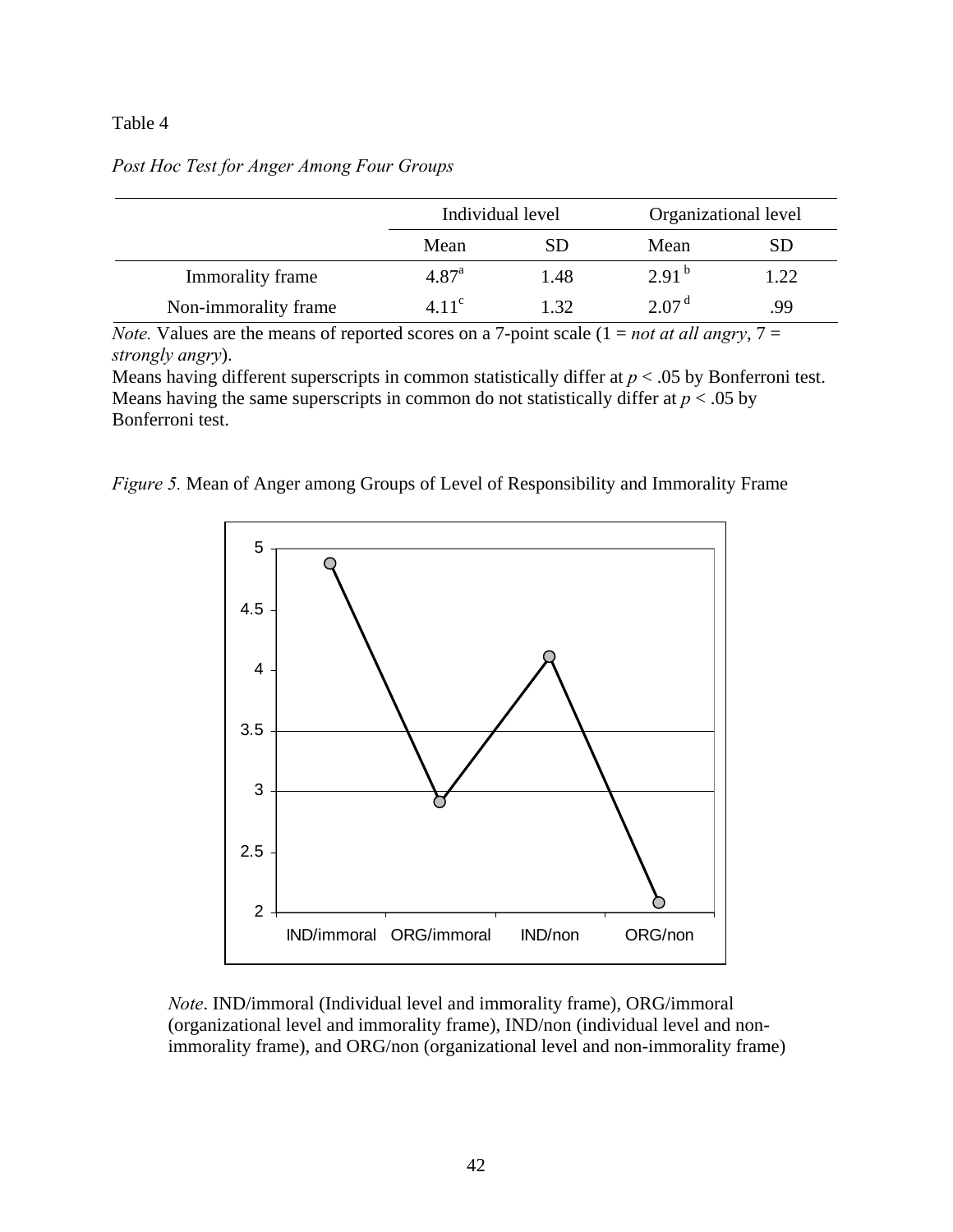# *H4: Relationship between Blame and Anger*

Since blame and anger were considered as continuous variables, Pearson correlation analysis was conducted to look at the significant relationship between the two. The analysis result showed that there was a statistically significant correlation between blame and anger (Pearson,  $r(230) = .48$ ,  $p < .001$ ), and the relationship was positive. This indicates that more intense blame is associated with higher levels of anger. Therefore, H4 was supported. In addition to the correlation coefficient, a linear regression analysis was also performed on the data. The analysis revealed that blame significantly predicted anger ( $\beta$  = .48,  $p$  < .001, Adjusted  $R^2$ = .23). That is, participants' blame toward the organization positively affected their anger against the organization.

# *RQ3: Interaction Effects between Level of Responsibility and Immorality Frames*

A factorial analysis of variance (ANOVA) was conducted to look at interaction effects between levels of responsibility and the morality frame for blame and anger, respectively. Each of two factors has each of two levels, respectively, and outcome variables (i.e., blame and anger) were considered as continuous variables.

At first, a factorial ANOVA result for blame yielded statistically significant main effects for both factors: levels of responsibility,  $F(1, 226) = 22.04$ ,  $p < .001$ , and the immorality frame,  $F(1, 226) = 42.96$ ,  $p < .001$ . Most importantly, there is a statistically significant interaction effect between levels of responsibility and the immorality frame,  $F(1, 226) = 8.68$ ,  $p < .01$ . The model explained 24% of blame, adjusted  $R^2 = .24$ . The interaction effect indicates that one's level of responsibility, or use of immorality frame, is significantly effective in some conditions, whereas in other conditions, it is not statistically significant. In order to make sure from which condition the significant difference came, Bonferroni comparison tests were calculated. With the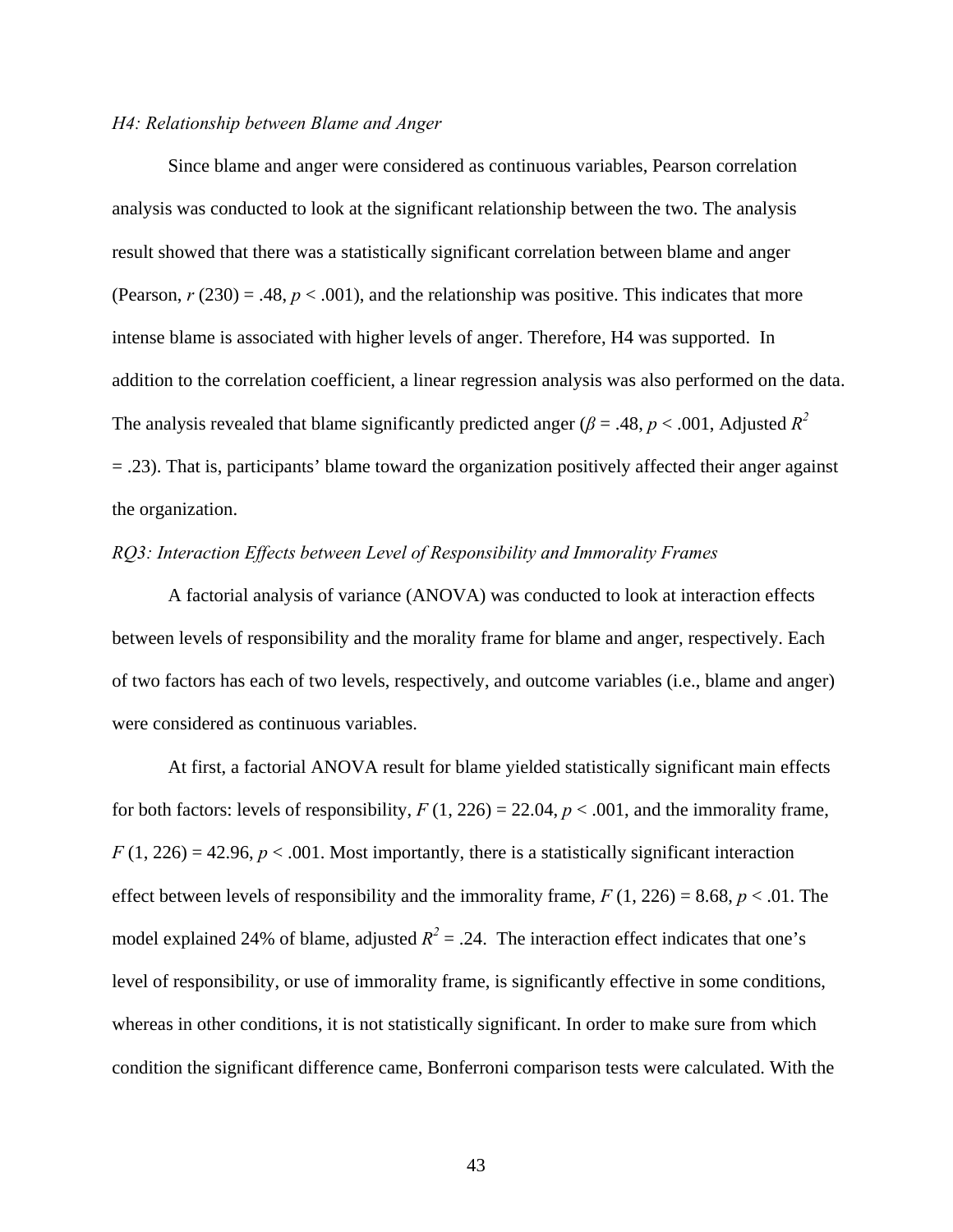four conditional comparisons for two levels of responsibility and immorality/non-immorality frame, Bonferroni values were calculated by using 226 of degree of freedom, .05 of alpha level, and 4 combinations, 1.265 of *MSE*, and each number of each condition (N):

$$
B = t_{df, \frac{a}{2C}} \sqrt{MSE} \sqrt{\frac{1}{Ni} + \frac{1}{Nj}} = t_{226, \frac{0.05}{2*4}} \sqrt{1.265} \sqrt{\frac{1}{Ni} + \frac{1}{Nj}} = 2.51 \times 1.1247 \times \sqrt{\frac{1}{Ni} + \frac{1}{Nj}}
$$
  
= 2.02055 ×  $\sqrt{\frac{1}{Ni} + \frac{1}{Nj}}$ .

Beferroni comparison analyses showed that there were three statistically significant differences among four conditions. At first, Table 5 indicates the statistically significant differences in means of blame between the immorality and non-immorality frame in both conditions of individual level and organizational level of responsibility. That is, when participants read a news scenario with the individual level of responsibility, participants who were exposed to immorality frame (Group A) exhibited a higher means of blame than did participants who were not (Group C) (6.41 vs. 5.88,  $p < .05$ ). In addition, when participants who read a news scenario with the organizational level of responsibility, participants who were exposed to the immorality frame (Group B) exhibited a higher mean of blame than did participants who did not (Group D) (6.15 vs.  $4.74$ ,  $p < .05$ ).

Figure 6 shows the difference in means between immorality and non-immorality in both conditions of levels of responsibility. Even though the gap between immorality and nonimmorality at the individual level (6.41 vs. 5.88) seems to be less than the gap at the organizational level (6.15 vs. 4.74), both gaps indicated statistically significant differences between the two at the alpha level of .05.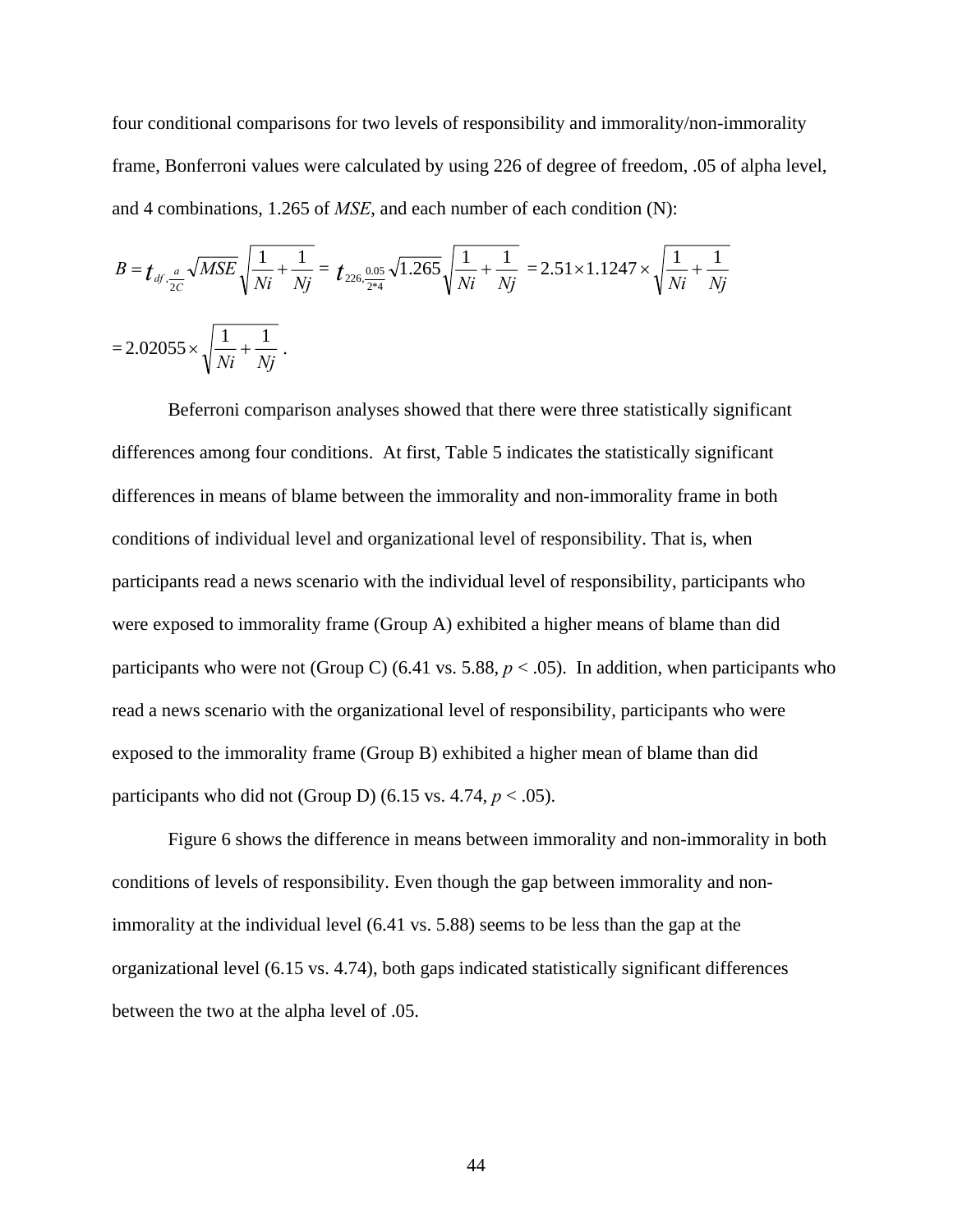# Table 5

| Level of responsibility | Ni | Ni | Bonferroni<br>value | Differences in means of blame<br>between immorality and non-<br>immorality |
|-------------------------|----|----|---------------------|----------------------------------------------------------------------------|
| Individual level        | 64 | 56 | 0.52                | $0.54*$                                                                    |
| Organizational level 55 |    | 55 | 0.54                | $1.41*$                                                                    |

*Bonferroni Comparison Analysis for Differences in Means of Blame Between Immorality and non-Immorality* 

*Note. \* indicates the value of differences in means of blame, which is larger than its Bonferroni value. It indicates a statistically significant difference between two conditions.* 

*Figure 6*. Differences in Means of Blame between Immorality and Non-immorality in Both Individual and Organizational Level

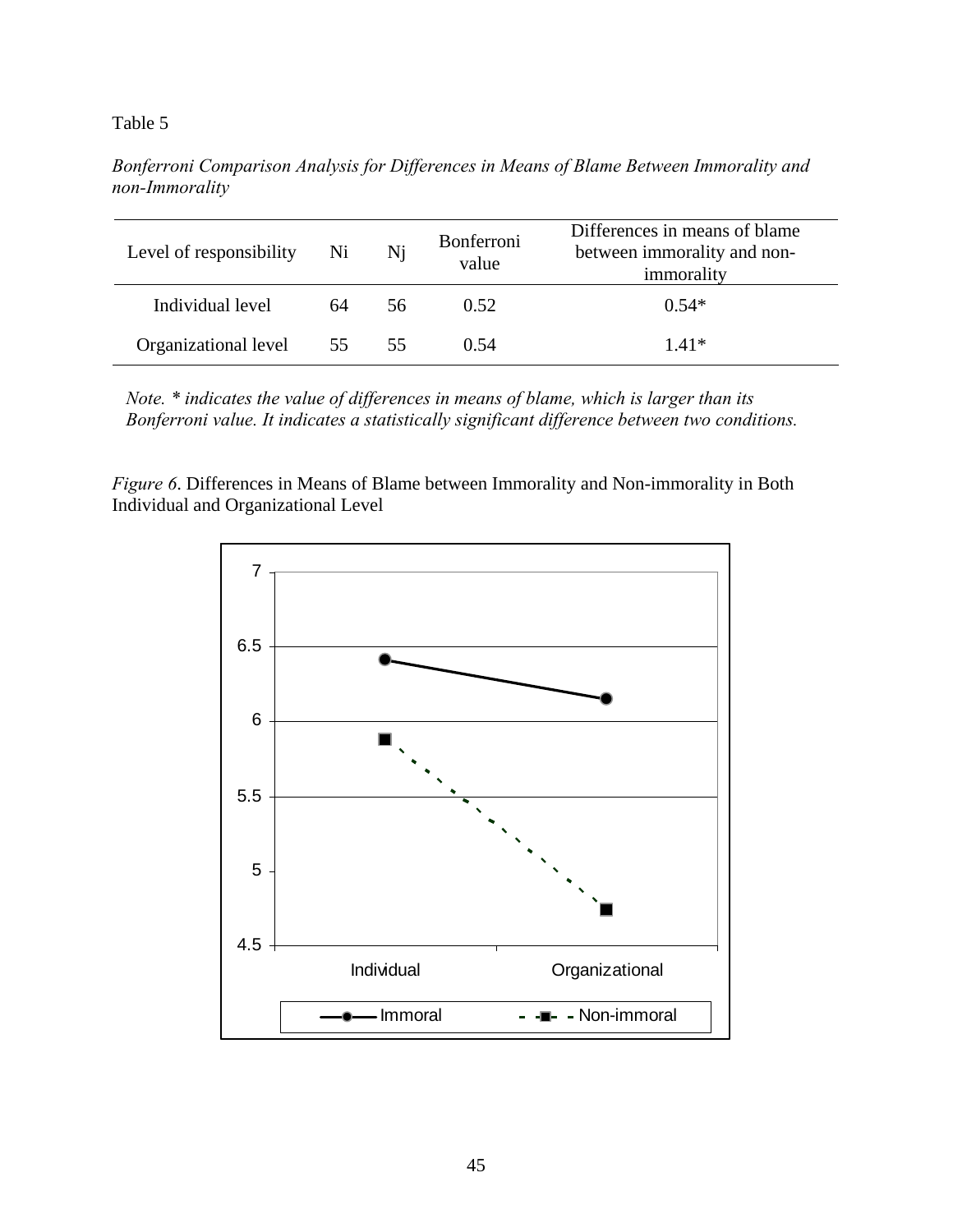Table 6 shows the significant difference in means of blame between individual and organizational level in both conditions of immorality and non-immorality. There was one statistically significant difference between the individual and the organizational level only in the condition in which participants were not exposed to the immorality frame. That is, only in the case of those participants who were not exposed to the immorality frame, participants who read the news scenario with an individual level of responsibility (Group C) exhibited a higher level of blame than did participants who read the news scenario with an organizational level of responsibility (Group D) (5.88 vs. 4.74,  $p < .05$ ). On the other hand, no significant difference between the individual and organizational level of responsibility was found in the condition of the immorality frame. That is, the two means of blame were similar in both the individual level (Group A) and the organizational level (Group B) (6.41 vs. 6.15, n.s.). Both means of blame were higher than those of non-immorality frame conditions (Group C and Group D).

Figure 7 showed the differences in means of blame between the individual and organizational level in both conditions of immorality and non-immorality. It shows that the gap between the individual and the organizational level at the immorality frame (6.41 vs. 6.15) is significantly smaller than the gap at the non-immorality frame (5.88 vs. 4.74).

#### Table 6

| Use of immorality<br>frame | Ni  | Ni  | <b>Bonferroni</b><br>value | Difference in means of blame<br>between the individual and the<br>organizational level |
|----------------------------|-----|-----|----------------------------|----------------------------------------------------------------------------------------|
| Immorality                 | 64  | 55. | 0.52                       | .26                                                                                    |
| Non-immorality             | 56. | 55  | 0.54                       | $1.14*$                                                                                |

*Bonferroni Comparison Analyses for Differences in Mean Between Individual and organizational Level* 

*Note. \* indicates the value of differences in means of blame, which is larger than its Bonferroni value. It indicates a statistically significant difference between two conditions*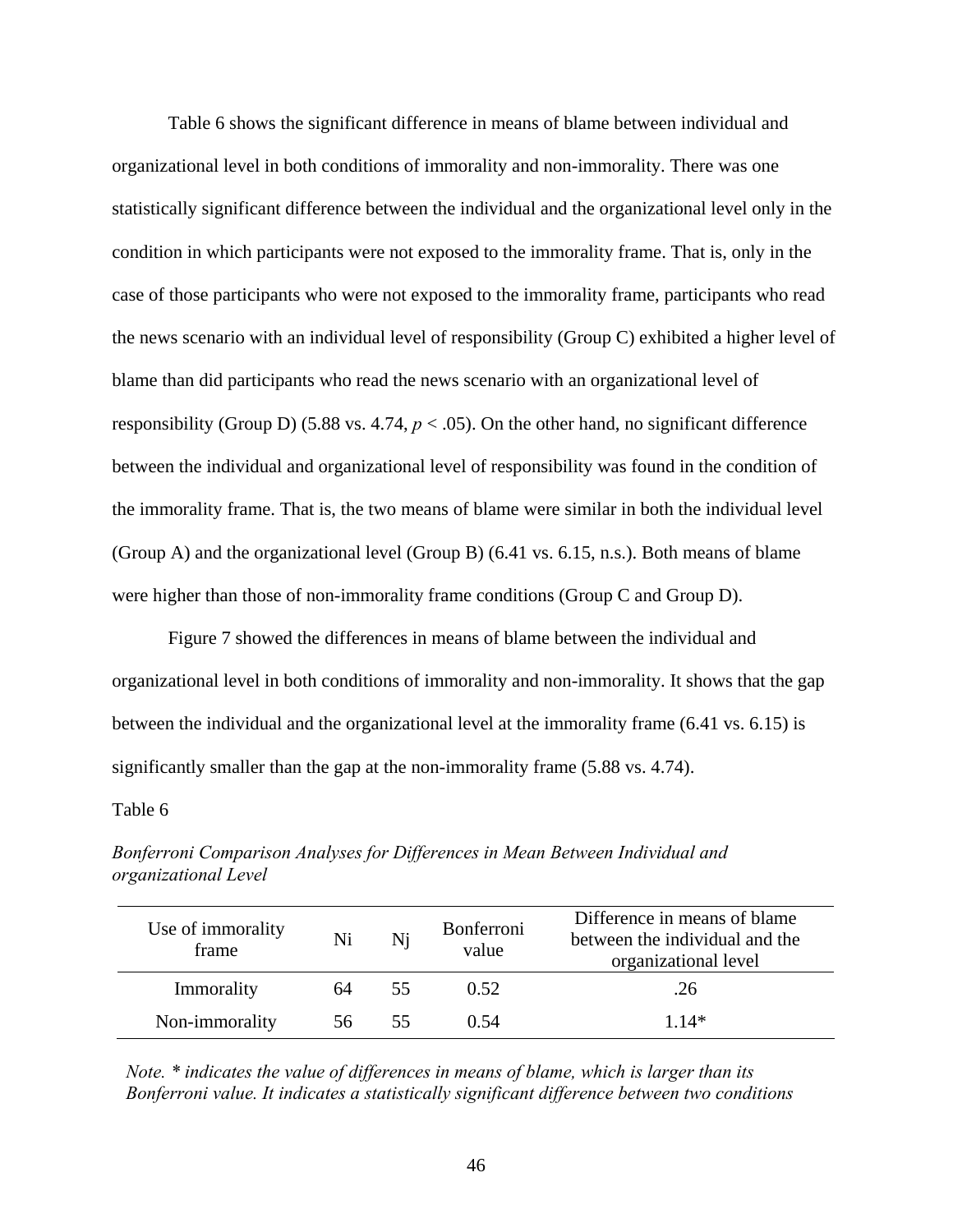*Figure 7.* Differences in Mean of Blame between Individual and Organizational Level by Use of Immorality



Overall, this interaction effect showed that people blame organizations more intensively when they read a news story with the individual level of responsibility than when they read a news story with the organizational level of responsibility, if they are not exposed to a news story with the immorality news frame. However, if people are exposed to a news story with the immorality news frame, people blame the organization more intensively, no matter whether the news story features the individual level or organizational level of responsibility (See Table 7).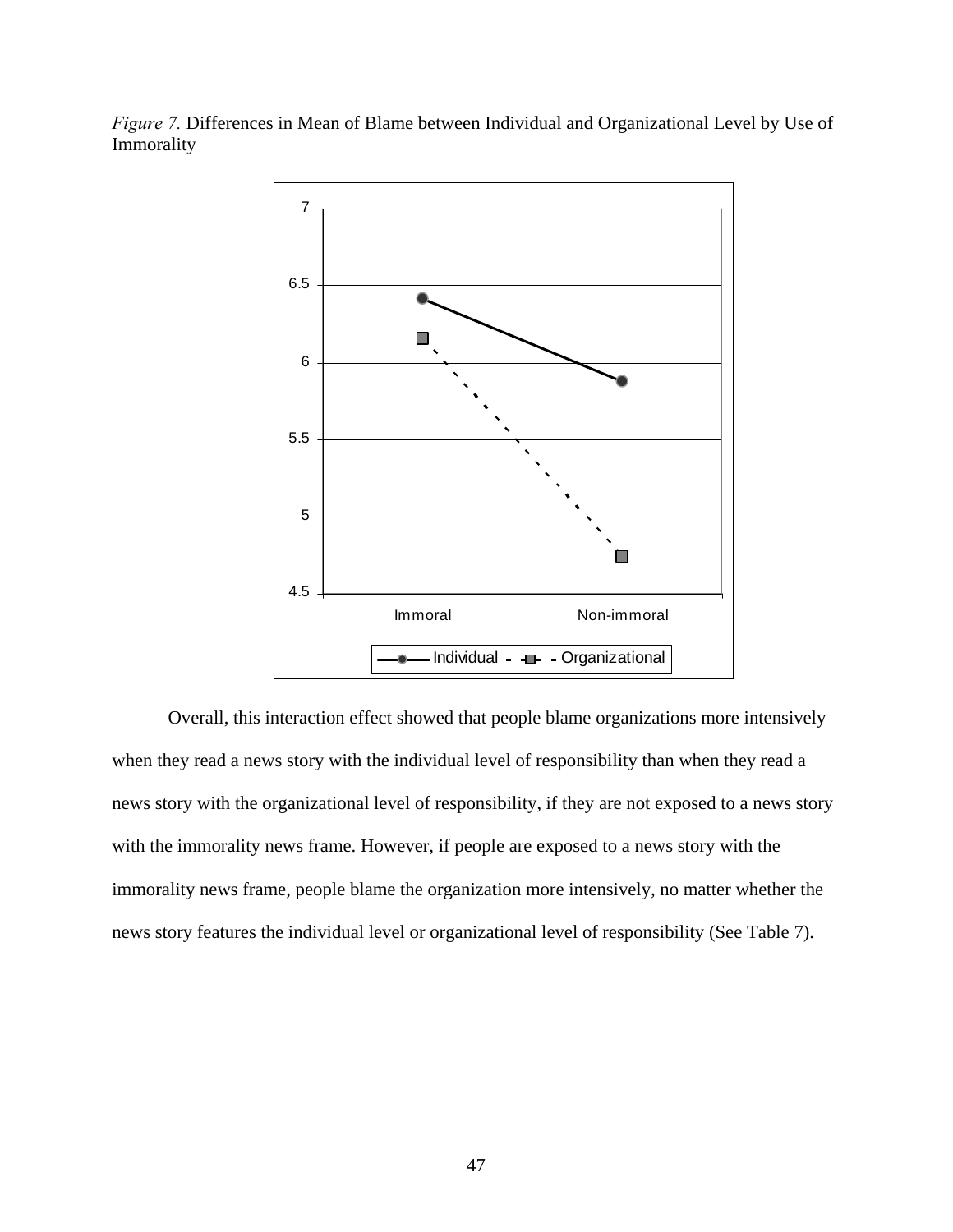### Table 7

### *Interaction Effects of Two Factors on Blame*

|                      | Individual level |           | Organizational level |           |
|----------------------|------------------|-----------|----------------------|-----------|
|                      | Mean             | <b>SD</b> | Mean                 | <b>SD</b> |
| Immorality frame     | $6.41^{\circ}$   | .70       | $6.15^{a}$           | .93       |
| Non-immorality frame | 5.88 $^{\rm b}$  | 1.14      | 4.74 $^{\circ}$      | 1.59      |

*Note.* Values are the mean of reported scores on a 7-point scale  $(1 = not at all blame, 7 = 1)$ *strongly blame*).

Means having different superscripts in common statistically differ at *p* < .05 by Bonferroni test. Means having the same superscripts in common do not statistically differ at *p* < .05 by Bonferroni test.

In addition, a factorial ANOVA was performed for anger. The analysis yielded statistically significant main effects for both factors: level of responsibility,  $F(1, 226) = 141.62$ ,  $p < .001$ , and immorality frame,  $F(1, 226) = 22.74$ ,  $p < .001$ . No interaction effect was found between the level of responsibility and the immorality frame,  $F(1, 226) = .6$ ,  $p = .82$ . The model explained 24% of anger, adjusted  $R^2 = 24$ .

The main effect of level of responsibility indicates that participants who read a news scenario with the individual level of responsibility get angrier than participants who read a news scenario with the organizational level of responsibility in both conditions of immorality and nonimmorality frame. In addition, the main effect of the immorality frame showed that participants who were exposed to the immorality news frame represented higher levels of anger than did participants who did not in both conditions of the individual level and the organizational level of responsibility. (See Figure 8 and 9)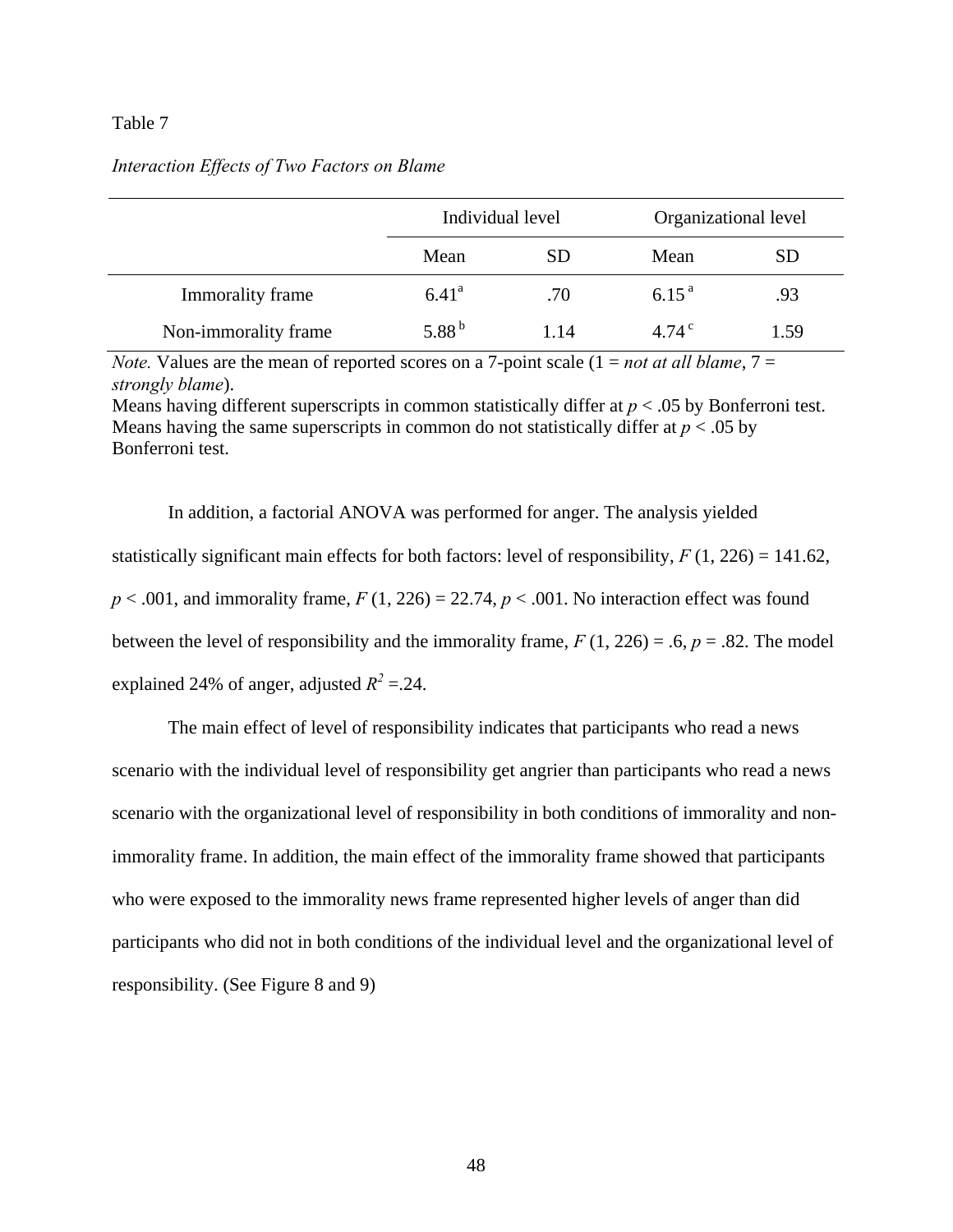*Figure 8.* Differences in Means of Anger Between Immorality and Non-immorality by Levels of Responsibility

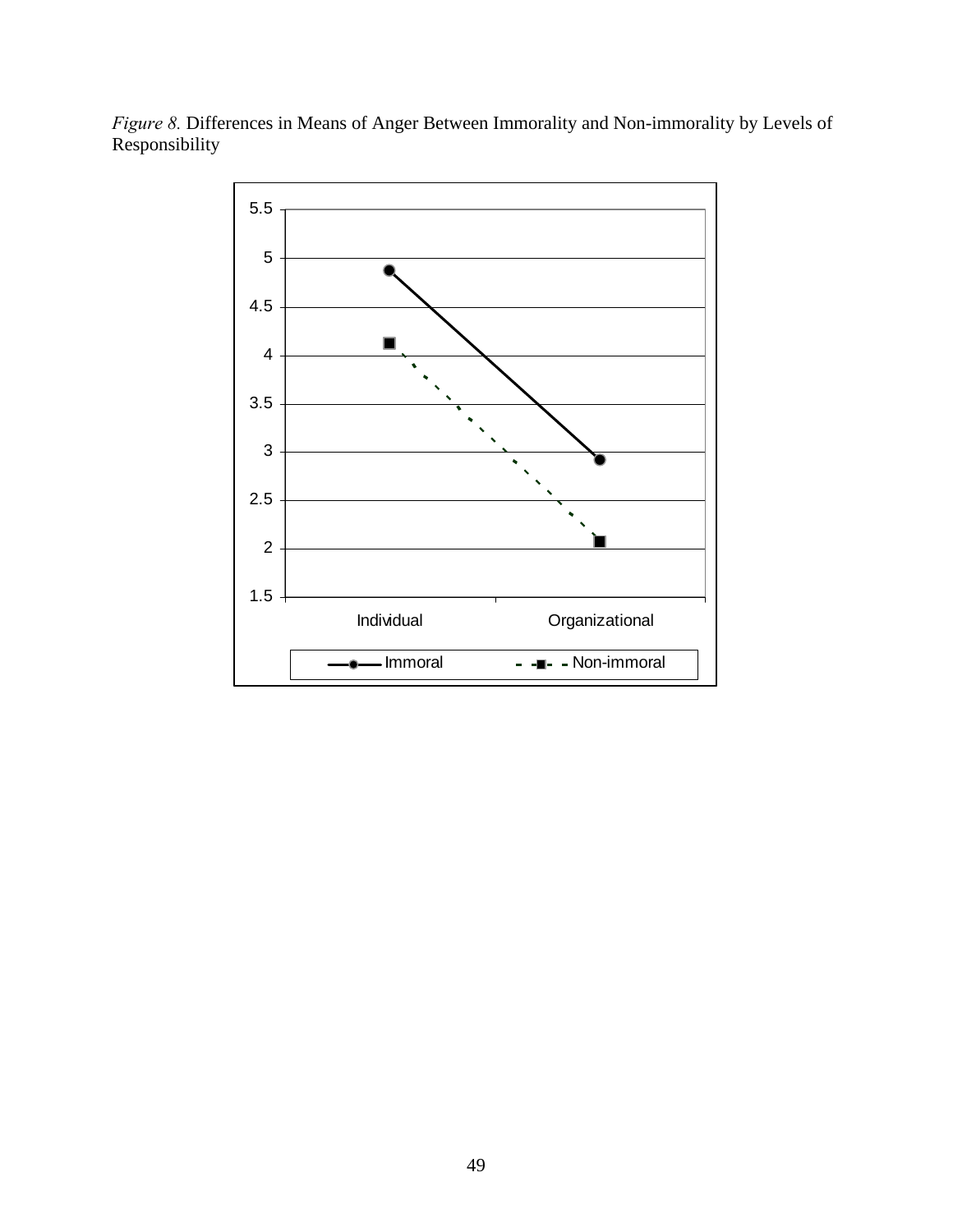

*Figure 9.* Differences in Means of Anger between the Individual and Organizational Level by Use of Immorality Frame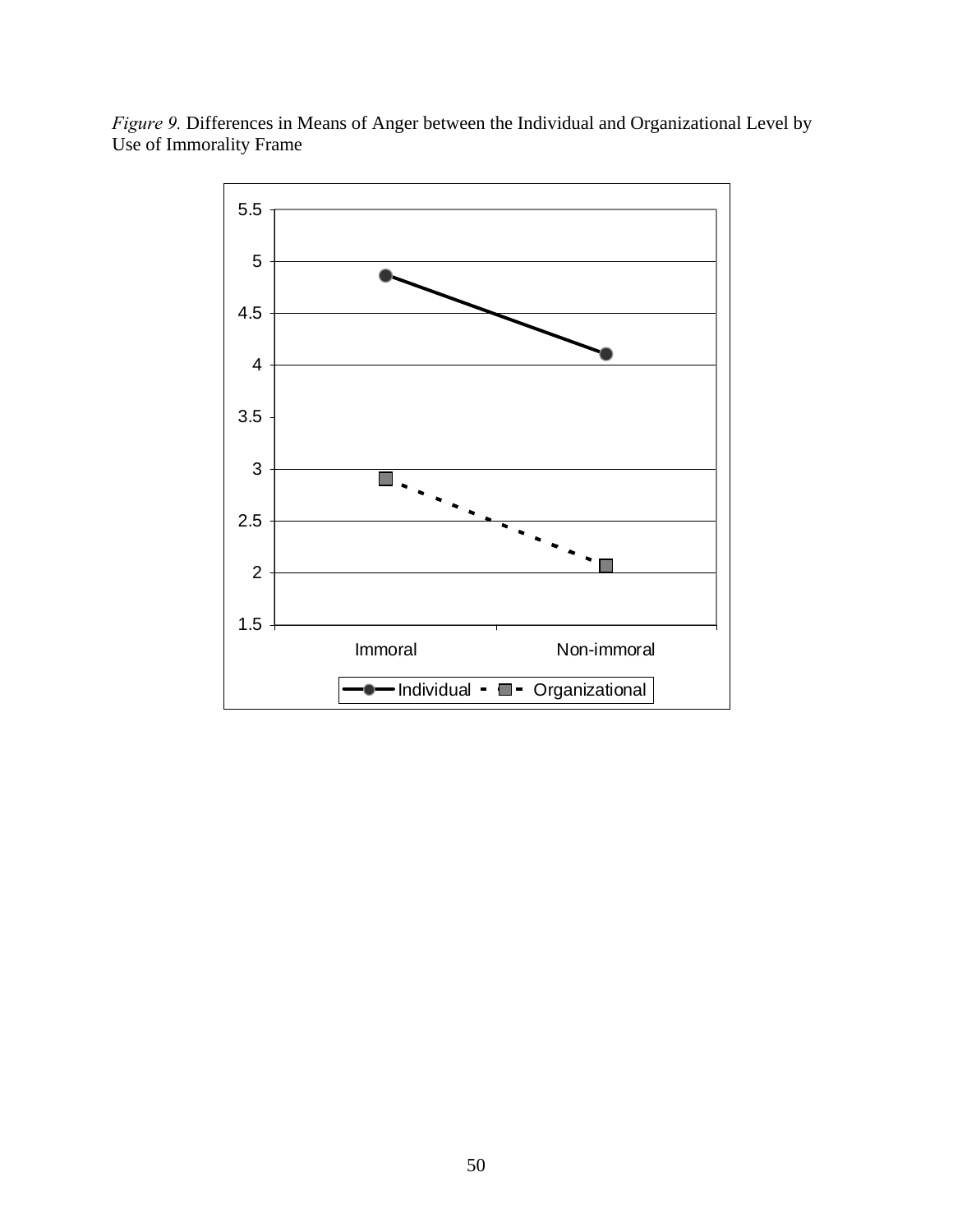#### *H5: Relationship between Anger and Purchase Intention*

Because both anger and purchase intention were measured via 7-point Likert-type scale, and each of the scores was summed and averaged to calculate each mean value, the data are truly interval in nature. Therefore, Pearson's correlation analysis was conducted to look at the significant relationship between anger and purchase intention. There was a statistically significant correlation between the two variables (Pearson,  $r(230) = -.51$ ,  $p < .001$ ), and the relationship was negative. It indicates that as participants' levels of anger increased, their likelihood of purchase intention decreased. Therefore, H5 was supported. In addition to the correlation coefficient, a simple linear regression analysis was also performed on the data. The analysis revealed that anger significantly predicted purchase intention ( $\beta$  = -.51,  $p$  < .001, adjusted  $R^2$  = 25). That is, participants' anger against the organization negatively affected their purchase intention toward the organization.

# *H6: Relationship between Anger and Word-of-mouth Communication Intention*

Since word-of-mouth communication intention was measured via 7-point Likert-type scale, and each item was summed and averaged to calculate the mean value of the score, the score was considered as a continuous variable. Therefore, Pearson's correlation analysis was conducted to look at the relationship between anger and word-of-mouth communication intention. The analysis showed that there was a statistically significant correlation between the two variables (Pearson,  $r$  (230) = -.69,  $p$  < .001), and the relationship was negative. As participants' level of anger increased, their intention of word-of-mouth communication score decreased. Therefore, H6 was supported. In addition to the correlation coefficient, a simple linear regression analysis was also performed on the data. The analysis revealed that anger was found to be a significant predictor of word-of-mouth communication intention ( $\beta$  = -.69,  $p$  < .001, adjusted  $R^2$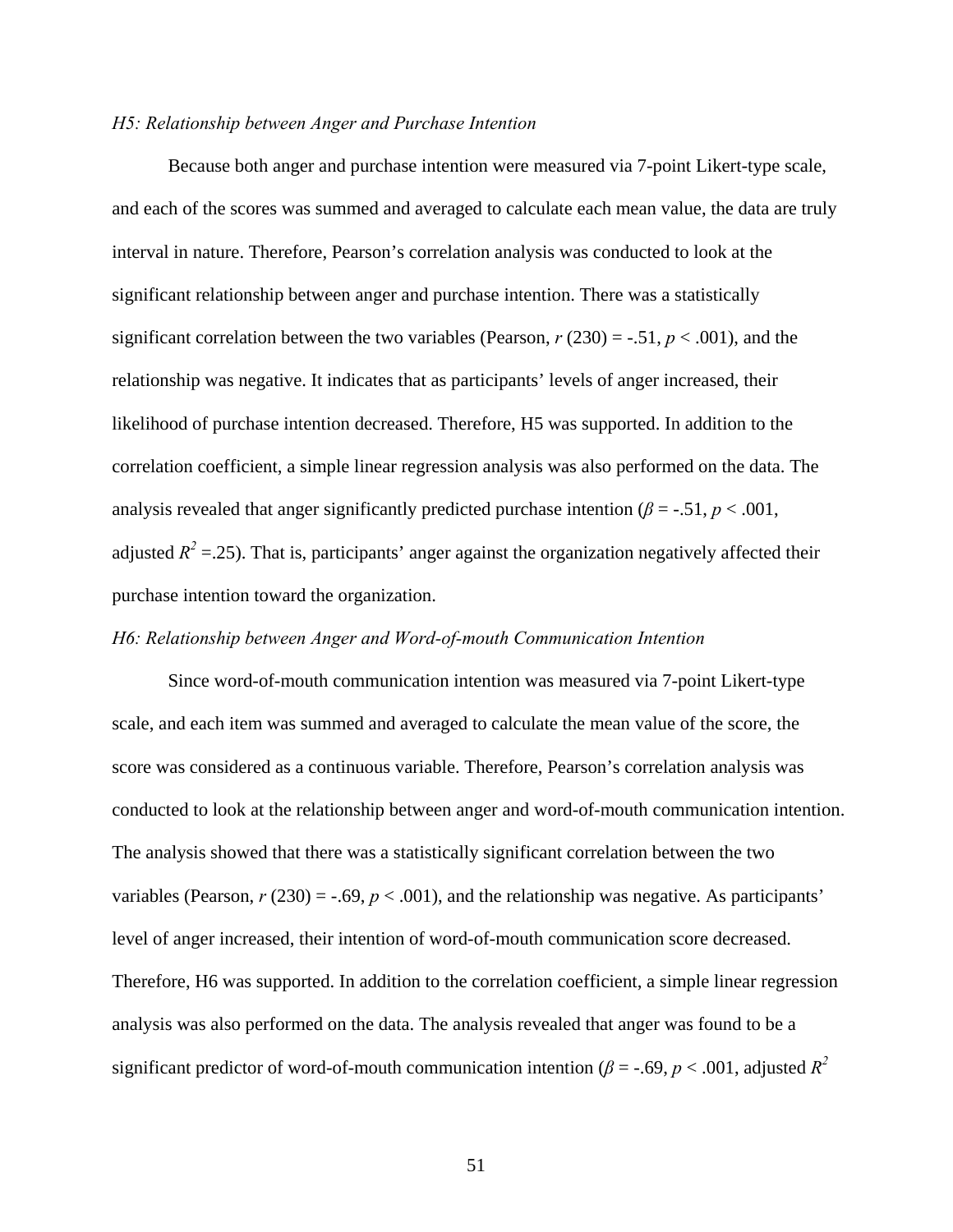= .47). That is, participants' anger against the organization affected their negative word-of-mouth communication toward the organization.

### *H7: Relationship between Purchase Intention and Word-of-mouth Communication*

To examine the significant relationship between purchase intention and word-of-mouth communication intention, which are all considered as continuous data, Pearson's correlation analysis was performed. A statistically significant correlation was found between the two variables (Pearson,  $r$  (230) = .54,  $p < .001$ ), and the relationship was positive. It indicates that as participants' score of negative purchase intention increases, their score of negative word-ofmouth communication increases. Therefore, H7 was supported.

# *RQ4. Mediation Effects of Anger between Blame and Purchase Intention*

In order to test the mediation effects of anger on purchase intention (RQ4) and word-ofmouth communication intention (RQ5), respectively, three types of relational analyses should be conducted among variables, according to Baron and Kenny (1986), which demonstrate that the following conditions must be met to establish a mediation:

(1) the independent variable (blame) must affect the mediator (anger);

(2) the independent variable (blame) must affect the dependent variable (purchase

intention (RQ4) and word-of-mouth communication intention (RQ5));

(3) the mediator (anger) must affect the dependent variable (purchase intention (RQ4) and word-of-mouth communication intention (RQ5)).

Most importantly, if all these conditions hold in the predicted direction, then the effect of the independent variable on the dependent variable must be less in the third equation than in the second. At first, regarding purchase intention, three types of simple linear regression analyses were conducted (See Table 8): (1) blame as a predictor of anger, (2) blame as a predictor of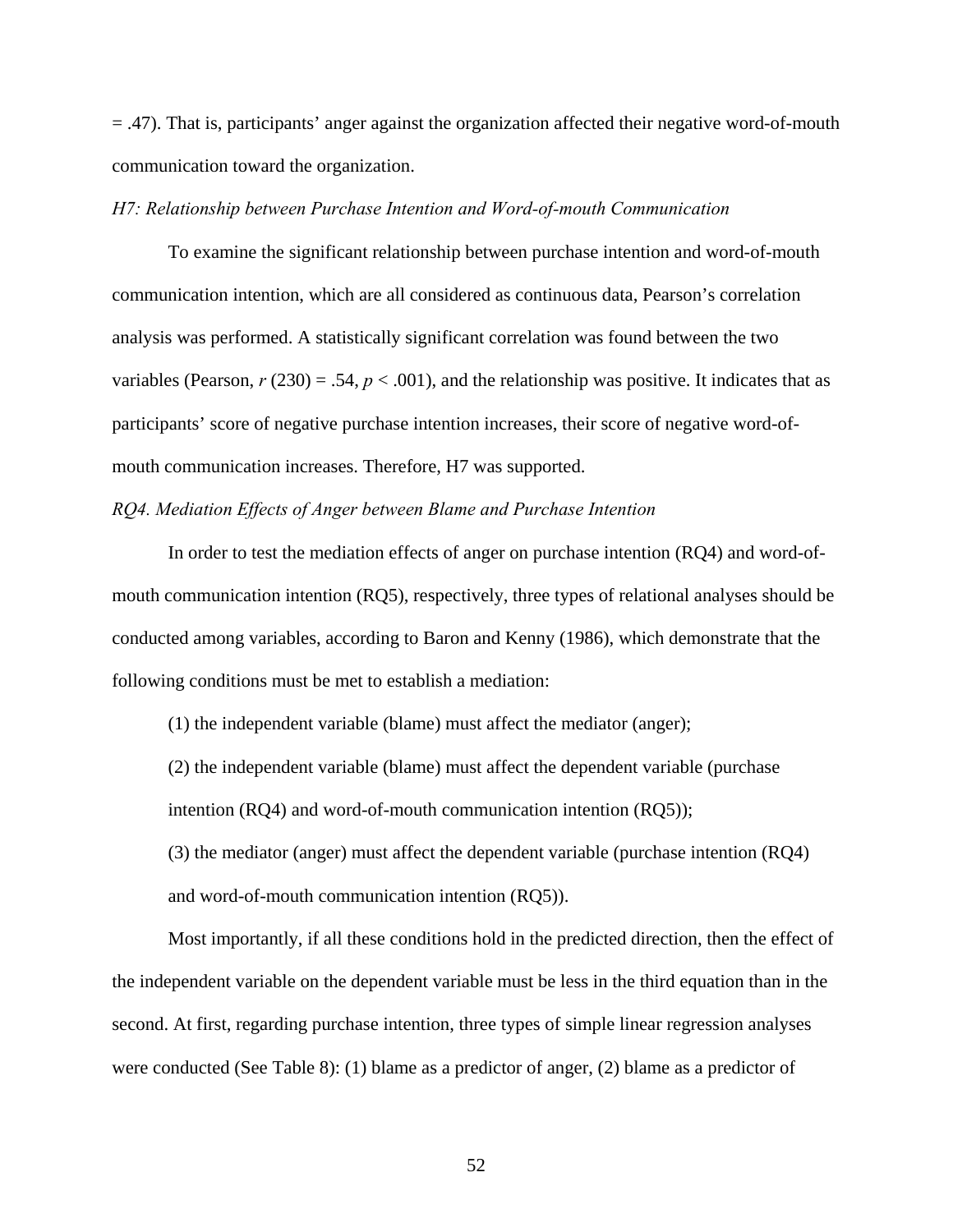purchase intention, and (3) anger as a predictor of purchase intention. The regression analyses revealed that (1) blame significantly predicted anger ( $\beta = .48$ ,  $p < .001$ , adjusted  $R^2 = .23$ ), which satisfies the first condition, (2) blame was found to be a significant predictor of purchase intention ( $\beta$  = -.45, *p* < .001, adjusted  $R^2$  = .21), which satisfies the second condition, and (3) anger significantly predicted purchase intention ( $\beta$  = -.50,  $p$  < .001, adjusted  $R^2$  = .25), which satisfies the third condition.

### Table 8

| IV           | DV                 |           | Standardized $\beta$ | Adjusted $R^2$ |
|--------------|--------------------|-----------|----------------------|----------------|
| <b>Blame</b> | Anger              | $.63***$  | .48***               | .23            |
| <b>Blame</b> | Purchase intention | $-.55***$ | $-45***$             | .21            |
| Anger        | Purchase intention | $-48***$  | $-.50***$            | .25            |

*Simple Linear Regression Analyses Among Blame, Anger, and Purchase Intention* 

*Note.* Blame (higher score = more blame), Anger (higher score = angrier), and Purchase intention (higher score = more likely to purchase)  $*** p < .001$ 

Next, hierarchical multiple regression analysis was conducted (See Table 9): (1) In the first model, blame significantly affected negatively purchase intention.  $(\beta = -0.45, p < 0.001,$ adjusted  $R^2 = .20$ ). (2) In the second model, anger was added to the first model. The results showed that blame ( $\beta$  = -.27,  $p < .001$ ) and anger ( $\beta$  = .38,  $p < .001$ ) significantly and negatively affected purchase intention (adjusted  $R^2 = .31$ ). Most importantly, when including anger in the model, the effect of blame on purchase intention ( $\beta$  = -.27) was less than that when excluding anger ( $\beta$  = -.45). Therefore, anger was found to be a mediator between blame and purchase intention. As the beta weight for blame dropped from -.45 to -.27, yet the statistical significance at the level of .001 remains, anger is a partial mediator, linking between blame and purchase intention. In fact, a perfect/complete mediator holds if the independent variable has no effect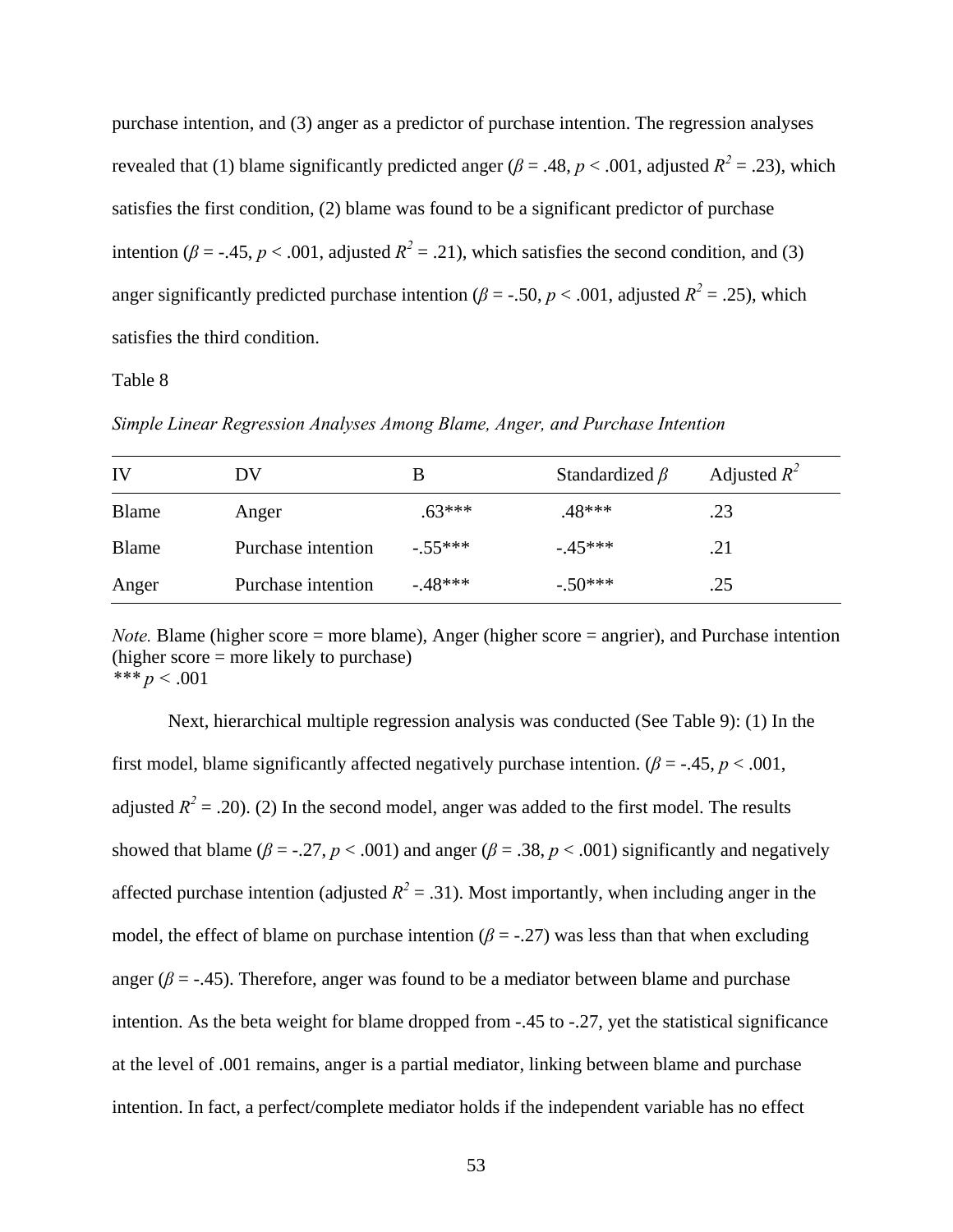when the mediator is controlled (Baron & Kenny, 1986). The relationships among blame, anger, and purchase intention are graphically depicted in Figure 10.

In terms of adjusted  $R^2$ , it was shown that the first model considering only blame reported adjusted  $R^2 = .20$  ( $p < .001$ ) and the second model that including anger showed adjusted  $R^2 = .31$  $(p < .001)$ . Thus, when including anger, variance in purchase intention increased. That is,  $R^2$ change value for this model would be 0.11, which means that the addition of anger as a predictor explains an additional 11.1% of the variance in purchase intention.

# Table 9

*Hierarchical Multiple Regression Analysis for Variables Predicting Purchase Intention* 

| Model         | Variables in block | Standardized $\beta$<br>Step 1 | Standardized $\beta$<br>Step 2 | Adjusted $R^2$ |
|---------------|--------------------|--------------------------------|--------------------------------|----------------|
|               | Blame              | $-.45***$                      |                                | .20            |
|               | <b>Blame</b>       |                                | $-.27***$                      | .31            |
| $\sim$ $\sim$ | Anger<br>- -       | .                              | $-.38***$                      |                |

*Note.* Blame (higher score = more blame), Anger (higher score = angrier,) and Purchase intention (higher score = more likely to purchase)  $*** p < .001$ 

*Figure 10.* The Effect of Anger on the Relation between Blame and Purchase Intention



*Note. \*\*\* p <* .001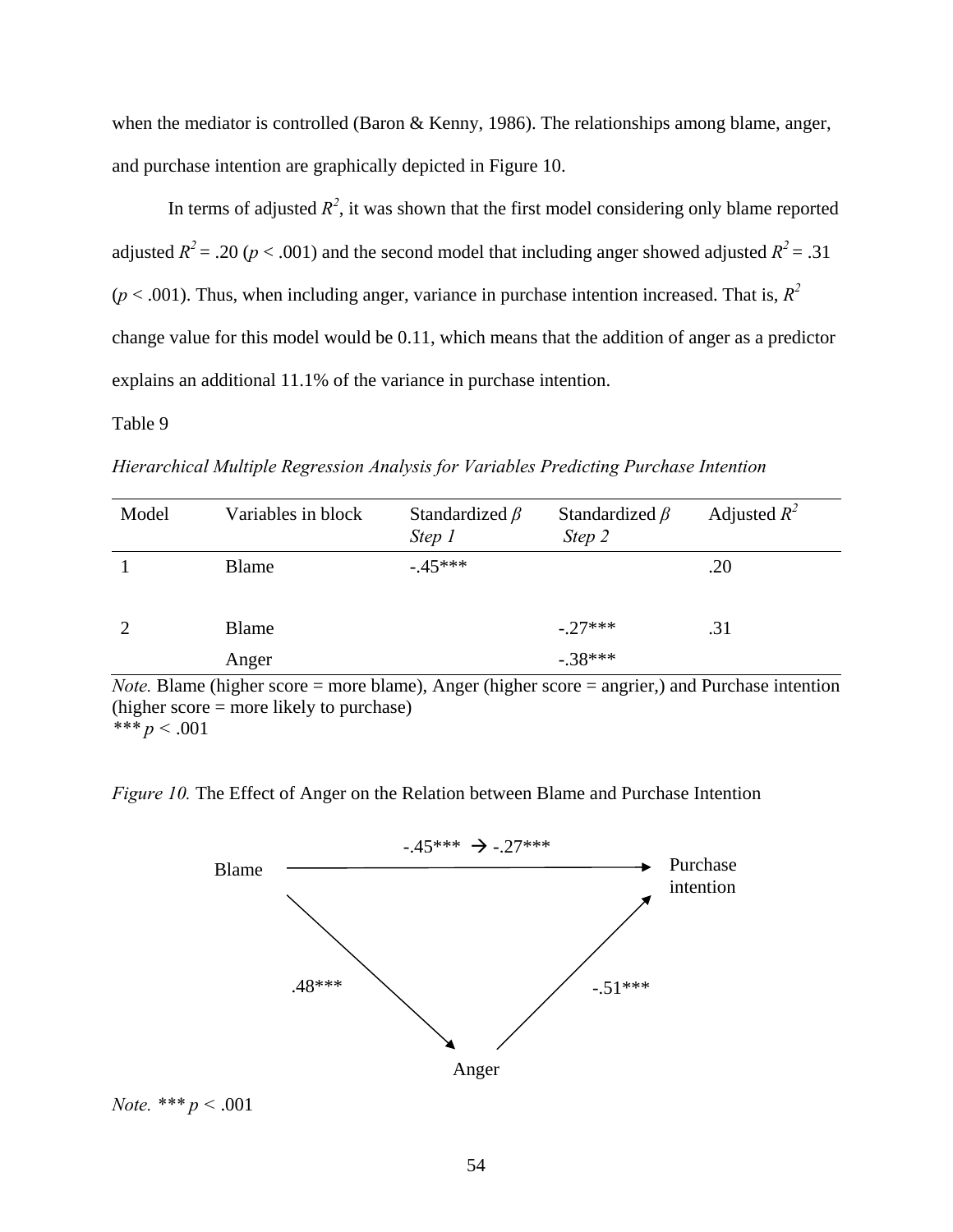#### *RQ5. Mediation Effect of Anger between Blame and Word-of-mouth Communication.*

At first, three types of simple linear regression analyses were conducted (See Table 10): (1) blame as a predictor of anger, (2) blame as a predictor of word-of-mouth communication intention, and (3) anger as a predictor of word-of-mouth communication intention. The regression analyses revealed that (1) blame significantly predicted anger ( $\beta$  = .48,  $p$  < .001, adjusted  $R^2 = .23$ ), which satisfies the first condition, (2) blame was found to be a significant predictor of word-of-mouth communication intention ( $\beta$  = -.42,  $p < .001$ , adjusted  $R^2 = .18$ ), which satisfies the second condition, (3) anger significantly predicted word-of-mouth communication intention ( $\beta$  = -.69,  $p$  < .001, adjusted  $R^2$  = .47), which satisfies the third condition.

#### Table 10

*Simple Linear Regression Analyses Among Blame, Anger, and Word-of-Mouth Communication Intention* 

| IV    | DV         |           | Standardized $\beta$ | Adjusted $R^2$ |
|-------|------------|-----------|----------------------|----------------|
| Blame | Anger      | $.63***$  | .48***               | .23            |
| Blame | WOM        | $-.57***$ | $-42***$             | .18            |
| Anger | <b>WOM</b> | $-.71***$ | $-69***$             | .47            |

*Note.* Blame (higher score = more blame), Anger (higher score = angrier,) and WOM: word-ofmouth communication (higher score = more likely to positive word-of-mouth communication) *\*\*\* p <* .001

Hierarchical multiple regression analysis was conducted (See Table 11): (1) In the first model, blame significantly and negatively affected word-of-mouth communication intention ( $\beta$  = -.42,  $p < .001$ , adjusted  $R^2 = .18$ ). (2) In the second model, anger was added to the first model. The results showed that blame ( $\beta$  = -.12,  $p$  < .05) and anger ( $\beta$  = -.63,  $p$  < .001) significantly affected word-of-mouth communication intention (adjusted  $R^2 = .48$ ). Most importantly, when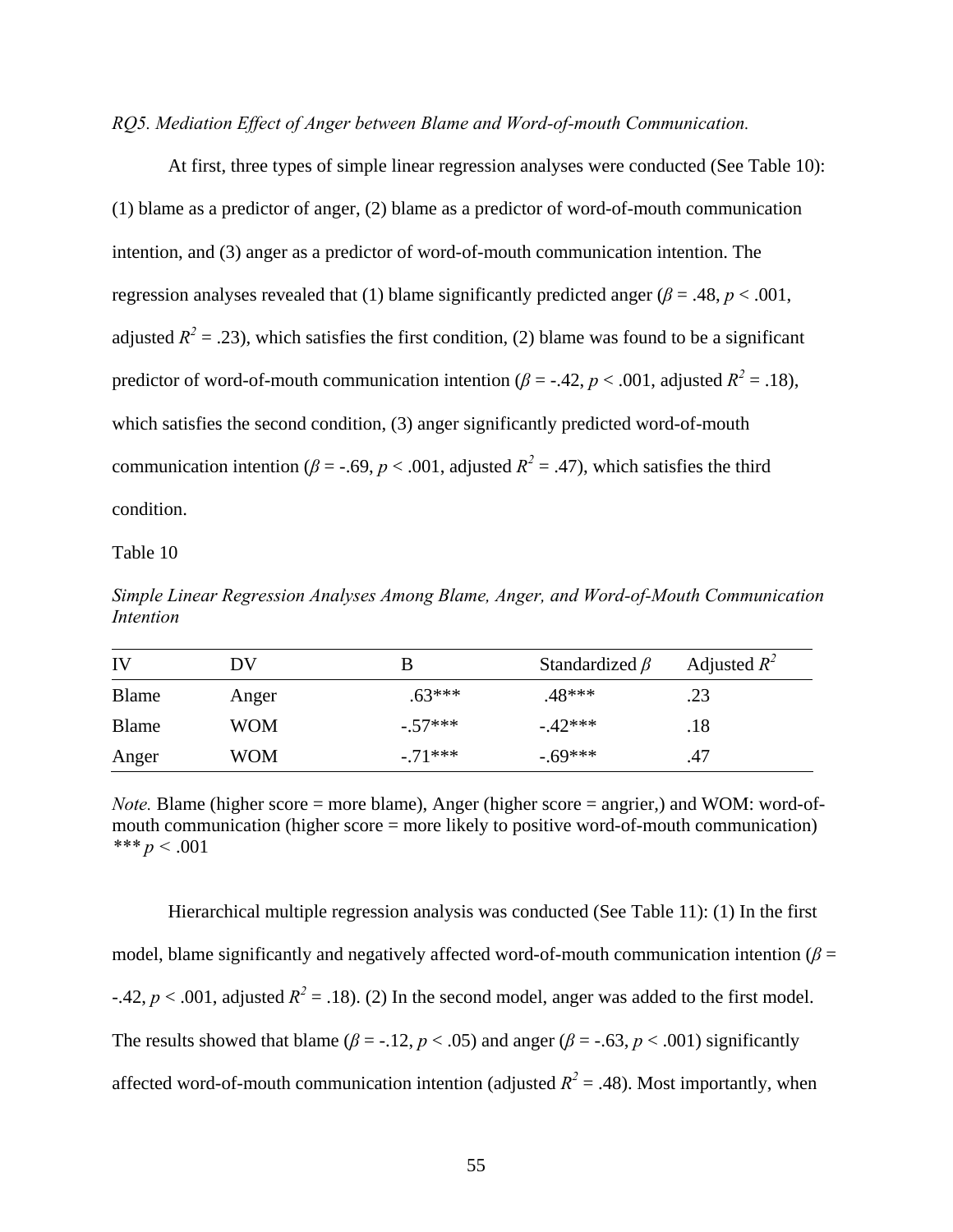including anger in the model, the effect of blame on word-of-mouth communication intention (*β*  $=$  -.42) was less than when excluding anger ( $\beta$  = -.12). Finally, the anger was found to be a mediator between blame and word-of-mouth communication intention. Even though the beta weight for blame dropped from -.42 to -.12, the statistical significance remains. Therefore, anger is a partial mediator linking blame and word-of-mouth communication. The relations among blame, anger, and word-of-mouth communication are graphically depicted in Figure 11.

# Table 11

*Hierarchical Multiple Regression Analysis for Variables Predicting Word-of-Mouth Communication Intention* 

| Model | Variables in block | Standardized $\beta$<br>Step 1 | Standardized $\beta$<br>Step 2 | adjusted $R^2$ |
|-------|--------------------|--------------------------------|--------------------------------|----------------|
|       | <b>Blame</b>       | $-42***$                       |                                | .18            |
|       | Blame              |                                | $-.12*$                        | .48            |
|       | Anger              |                                | $-.63***$                      |                |

*Note.* Blame (higher score = more blame), Anger (higher score = angrier), and WOM (higher score = more likely to positive word-of-mouth communication),  $p < .05$ ,  $p \cdot p < .001$ 

*Figure 11.* The Effect of Anger on the Relation between Blame and Word-of-mouth **Communication** 



*Note.*  $* p < .05$ ,  $** p < .001$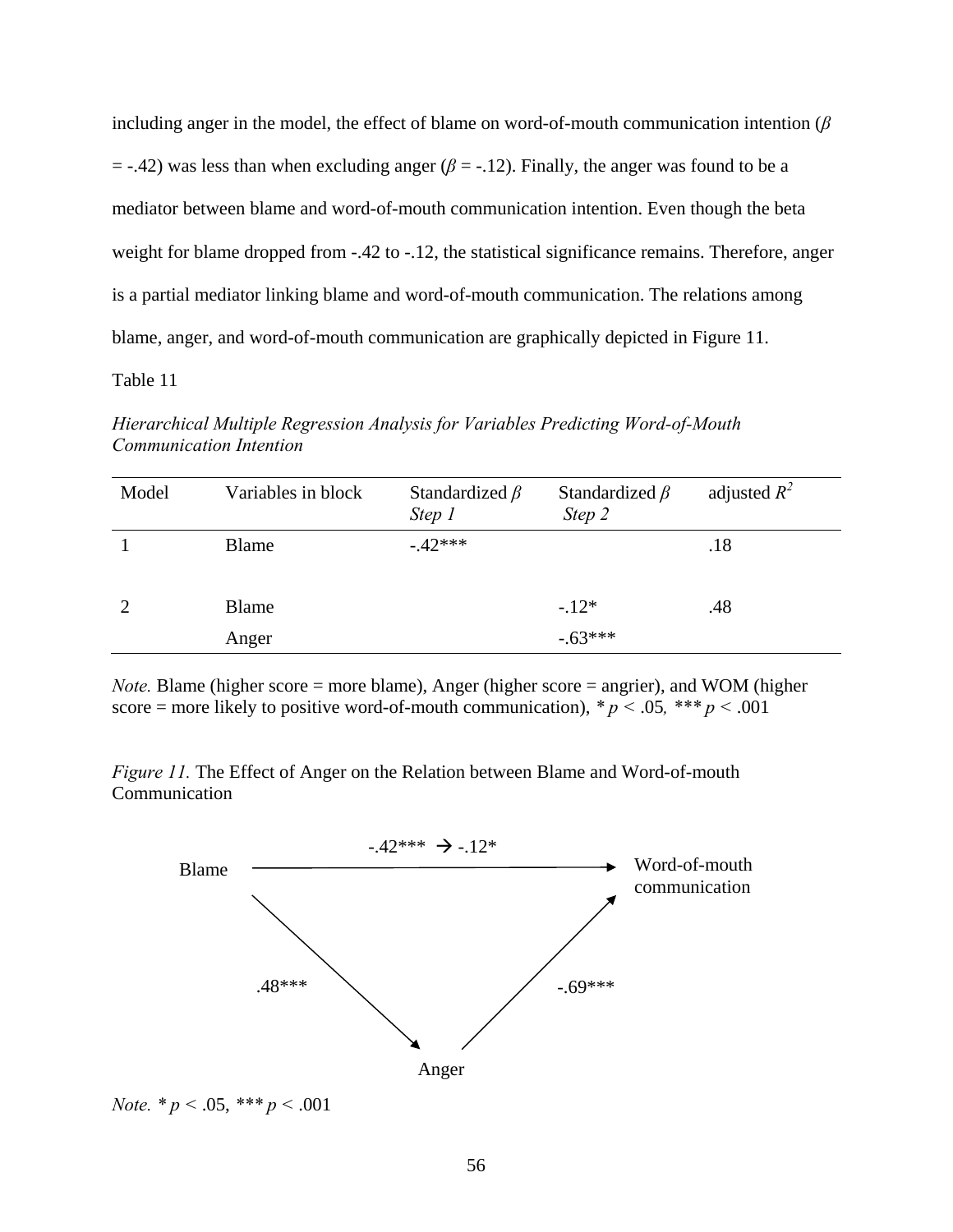In terms of adjusted  $R^2$ , it was shown that the first model as considering only blame reported adjusted  $R^2 = .18$  ( $p < .001$ ), and the second model that including anger showed adjusted  $R^2 = .48$  $(p < .001)$ . Thus, when including anger, variance in word-of-mouth communication intention increased. That is, the  $R^2$  change value for this model would be .30, which means that the addition of anger as a predictor explains an additional 30.0% of the variance in word-of-mouth communication intention.

# *Model Testing*

# *RQ6: Anger Management Model Testing*

Through testing all hypotheses, this study found that each variable was statistically and significantly associated with all the others. The matrix of Pearson product-moment correlation coefficients shows all relationships among the variables (See Table 12).

#### Table 12

|            | Blame     | Anger      | PI       | <b>WOM</b> |
|------------|-----------|------------|----------|------------|
| Blame      |           |            |          |            |
| Anger      | .48***    |            |          |            |
| PI         | $-45***$  | $-0.51***$ |          |            |
| <b>WOM</b> | $-.42***$ | $-0.69***$ | $.54***$ |            |

*Pearson Product-Moment Correlations for Variables (N=230)* 

*Note*. a. The two categorical variables such as level of responsibility (individual  $= 1$ , organizational  $= 2$ ) and immorality frame (immorality  $= 1$ , non-immorality  $= 2$ ) were not included in this result of Pearson correlation.

b. Blame (higher score = more blame), Anger (higher score = angrier), PI: Purchase intention (higher score = more likely to purchase), and WOM: word-of-mouth communication (higher score = more likely to do positive word-of-mouth communication) c. \*\*\*  $p < .001$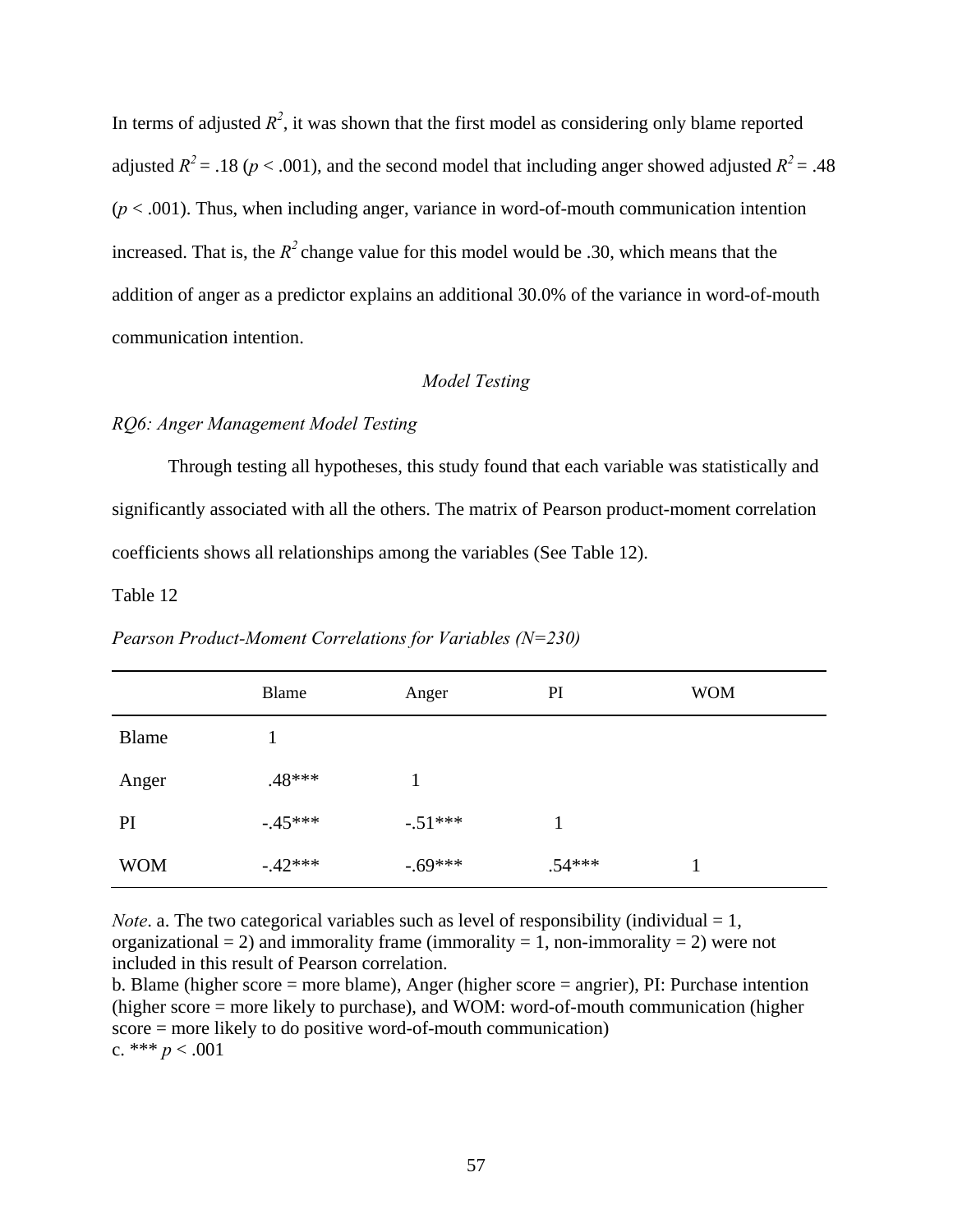In order to answer the fifth research question, a path analysis was performed to test this proposed model by employing AMOS program using maximum likelihood estimation. This technique not only examines the direct and indirect relationships of the hypotheses, it also purportedly demonstrates whether the current data support relationships in the proposed model as theorized. For model fit indices, this study used CFI (Comparative Fit Index), NFI (Normed Fit Index), and RMSEA (Root Mean Square Error of Approximation). A CFI and NFI over .95 and an RMSEA at or below .05 are considered a "well-fitting" model (Schumacker & Lomax, 2005). Overall, the original path model first proposed was consistent with the data:  $\chi^2$  = 4.302,  $df$  = 3, p *=* .231*, CFI =* .998, *NFI = .*992, *RMSEA* = .000*, 90% C.I:* .000 -.127 (See Figure 12). The significant correlation between blame and word-of-mouth communication disappeared (Pearson  $r(230) = -0.08$ , n.s.), unlike the matrix of Pearson correlation coefficients (Pearson,  $r(230) = -0.42$ ,  $p < .001$ ), when controlling for anger. This indicates the mediation effect of anger between blame and word-of-mouth communication intention. The correlation between blame and purchase intention remains statistically significant (Pearson,  $r(230) = -.27$ ,  $p < .001$ ), even though anger was found to be a partial mediator linking the two in the findings for research question 4. The proposed model was revised and retested by deleting the non-significant path, which is the relationship between blame and word-of-mouth communication. The revised model also fits the data very well:  $\chi^2 = 6.715$ *, df* = 4*, p* = .152*, CFI* = .995*, NFI* = .988*, RMSEA* = .05*, 90% C.I:* .000 - .124. The significant path coefficients in the final model are shown in Figure 13.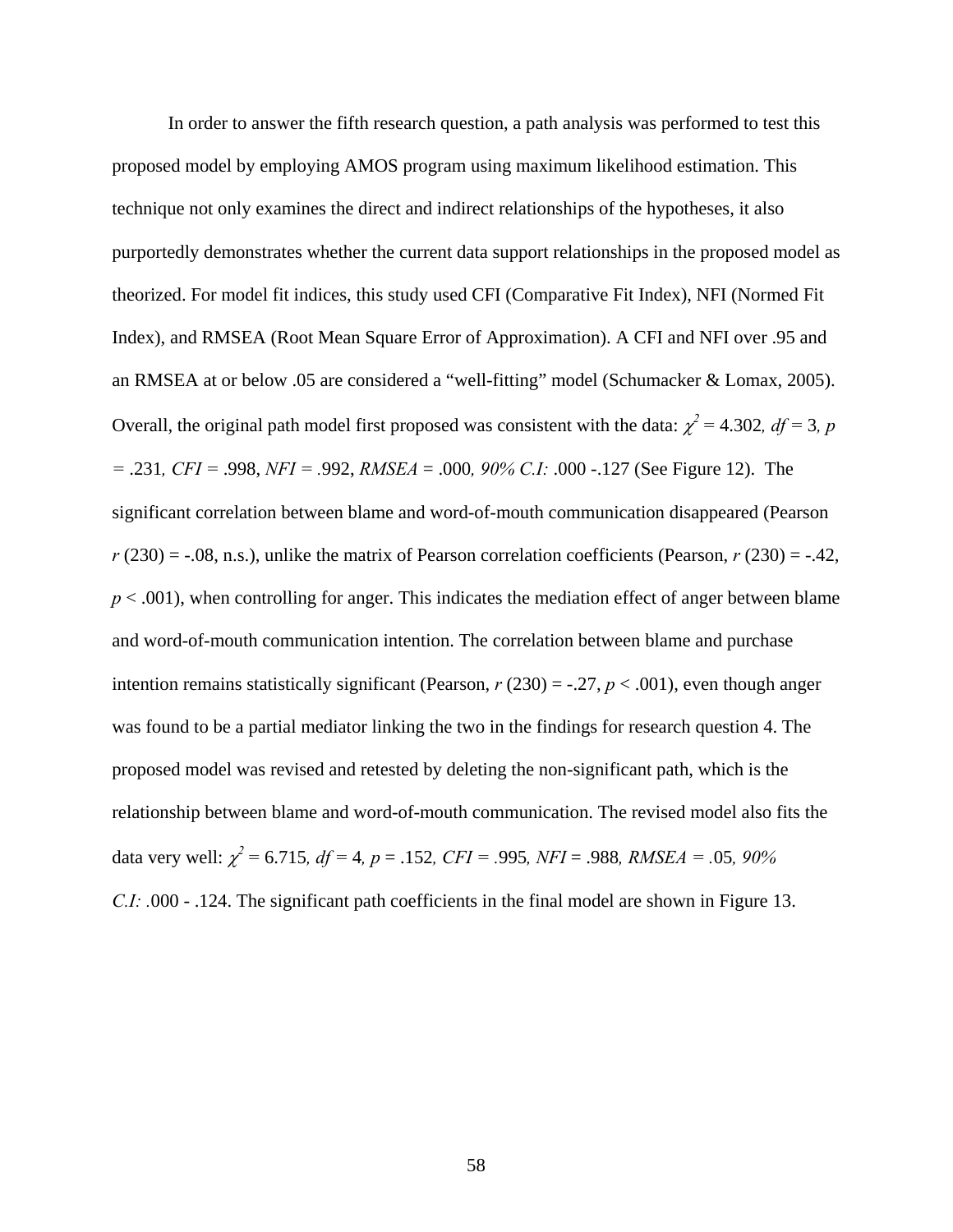# *Figure 12.* The Original Path Model of Anger Management



*Note*. a. Level of responsibility (individual  $= 1$ , organizational  $= 2$ ), Immorality frame  $(immorality = 1, non-immorality = 2)$ , Blame (higher score = more blame), Anger (higher score  $=$  angrier), Purchase intention (higher score  $=$  more likely to purchase), Word-of-mouth communication (higher score = more likely to do positive word-of-mouth communication) b.  $\cdots$  indicates a non-significant relationship (but was deleted in the final analysis). c.  $\chi^2$  = 4.362, df = 3, p = .231, CFI = .998, NFI = .992, RMSEA = .044, 90% C.I: .000-.127 d. Because the significant correlation coefficients in the result of Pearson Product-Moment Correlations were found, co-variances were considered in the relationships between immorality

frame and word-of-mouth communication, and between level of responsibility and word-ofmouth communication.

e. \* *p* < .05, \*\* *p* < .01, \*\*\* *p* < .001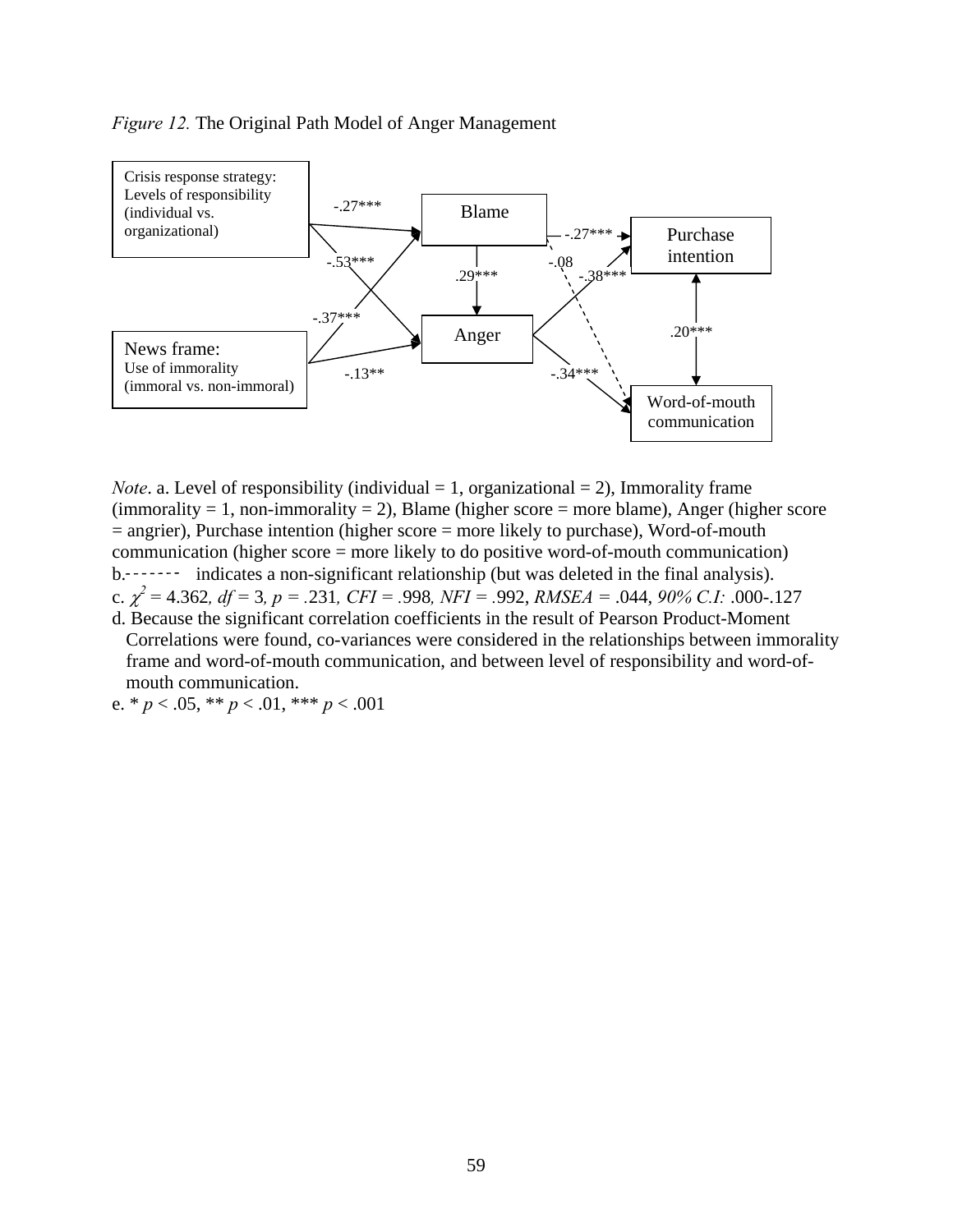### *Figure 13.* The Final Path Model of Anger Management



*Note*. a. Level of responsibility (individual  $= 1$ , organizational  $= 2$ ), Immorality frame  $(immorality = 1, no-immorality = 2)$ , Blame (higher score = more blame), Anger (higher score = angrier), Purchase intention (higher score = more likely to purchase), Word-of-mouth communication (higher score = more likely to positive word-of-mouth communication) b. <sup>χ</sup> *2 =* 6.715*, df =* 4, *p = .*152, *CFI = .*995, *NFI =* .988*, RMSEA = .*05*, 90% C.I:* .000 - .124

c. Because the significant correlation coefficients in the result of Pearson Product-Moment Correlations were found, co-variances were considered in the relationships between immorality frame and word-of-mouth communication, and between level of responsibility and word-ofmouth communication.

d.  $* p < .05, ** p < .01, ** p < .001$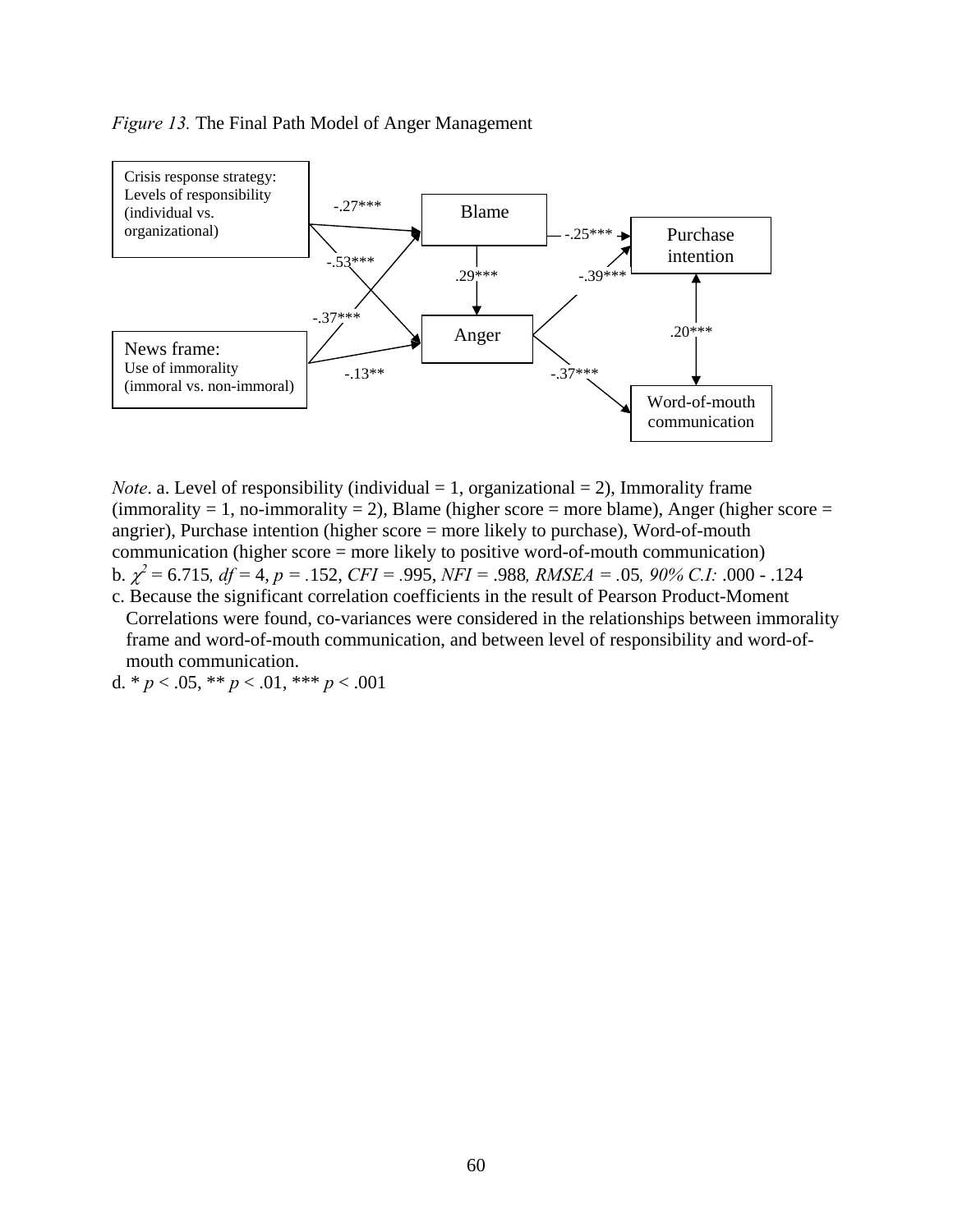### CHAPTER 5

### **Discussion**

This study sought to examine how organizational crisis response strategies and news frames can be used to lessen people's anger and blame, and to reduce the likelihood of negative purchase intention and word-of-mouth communication intention. By focusing on levels of responsibility (individual responsibility vs. organizational responsibility) and the morality news frame (use vs. no use), this study attempted to explore how the interaction effects between crisis response strategies and news frames work effectively in people's blame and anger, which can influence negative behavioral intentions. Furthermore, this study examined the role of anger as a mediator linking blame and behavioral intentions, and finally proposed the anger management model. Based on these purposes of this study, key findings are discussed as follows.

#### *Crisis Response Strategies, Blame, and Anger*

This study first attempted to answer the question, "What is the most effective crisis response strategy to mitigate people's blame and anger?" As an effective crisis response strategy, this study proposed a new perspective from the news framing studies, beyond the limited scope of current crises response strategy literatures. One of the important contributions that this study makes for crisis communication is to show that Iyengar's (1991) news frame can be used to explain and provide an effective crisis response strategy that public relations practitioners can employ. The finding for the first research question and hypothesis showed that the organizational level of responsibility can minimize participants' anger and blame, whereas the individual level of responsibility can aggravate participants' anger and blame. It indicates that although an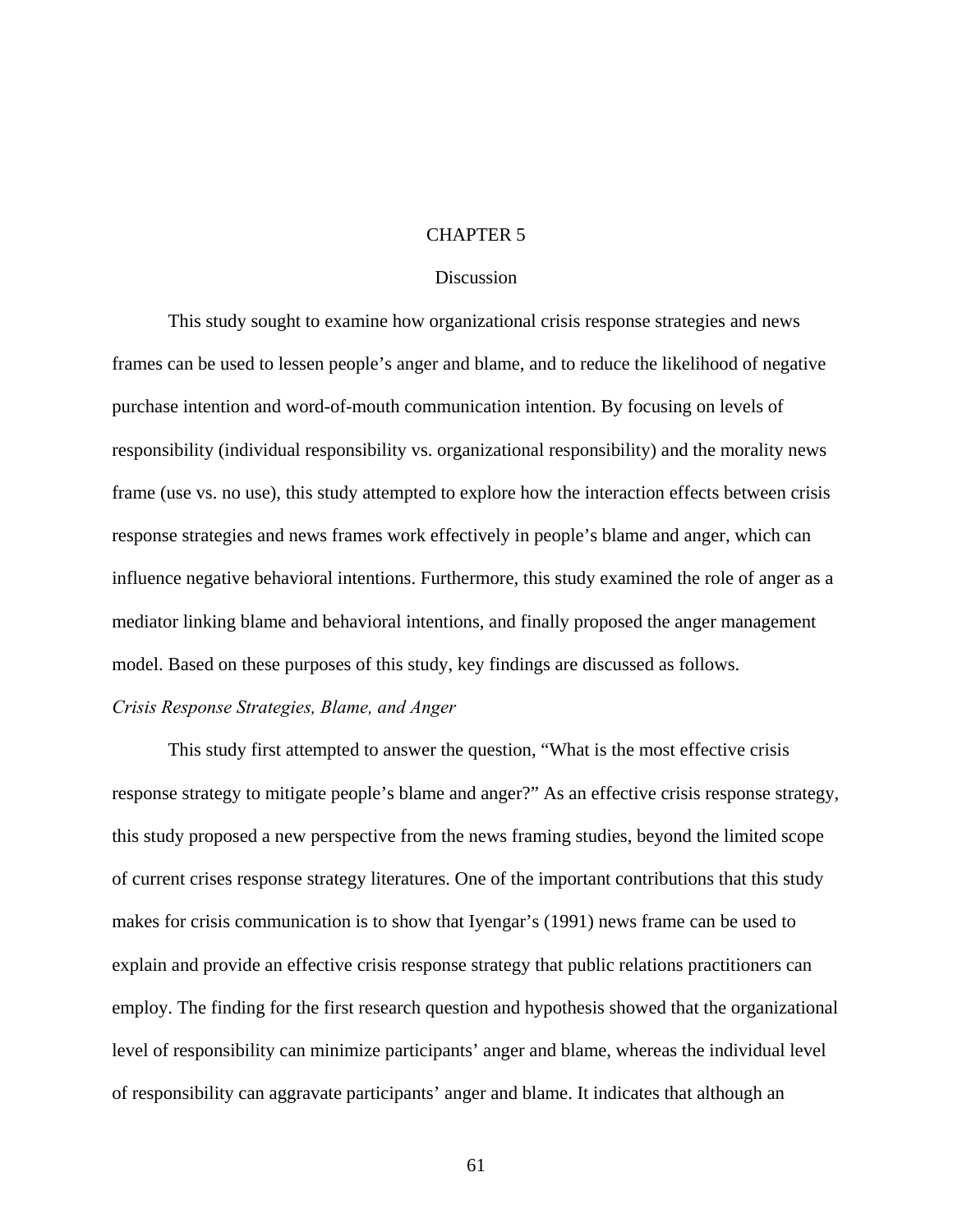individual employee caused the crisis, participants prefer that the organization admits its responsibility for the crisis instead of blaming the individual employee who committed the crisis. It also suggests that participants feel more positive if the organization corrects its system rather than punishing the individual employee.

In fact, additional elements of the study clarify this explanation. Participants were asked to report their attitude toward the company's response strategies. There were statistically significant differences between the individual level and the organizational level of responsibility: participants who read the individual level of responsibility exhibited consistently a negative attitude toward the company, whereas participants who read the organizational level of responsibility showed a positive attitude toward the company on the item of (a) "I support what the company says," (b) "I agree with what the company says," and (c) "I'm favorable toward what the company says." This additional analysis indicates that people are more likely to see the organizational responses taking all responsibility for the crisis, even though a crisis was caused by an individual employee's mistake. Given a number of previous studies identifying a strong positive relationship between attitude and behaviors, a company's response strategy using the organizational level of responsibility may influence people's positive attitude, purchase intention, and word-of-mouth communication. Therefore, it is suggested for crisis managers to employ crisis response strategies containing an organizational level of responsibility toward the public in an internal crisis situation.

These findings provide a new perspective to crisis managers and public relations practitioners. According to Iyengar (1991), news media use an episodic frame to minimize the importance and seriousness of social issues/problems at the level of individual characteristics, and to lower their accountability for them. In practice, this phenomenon can be observed. This

62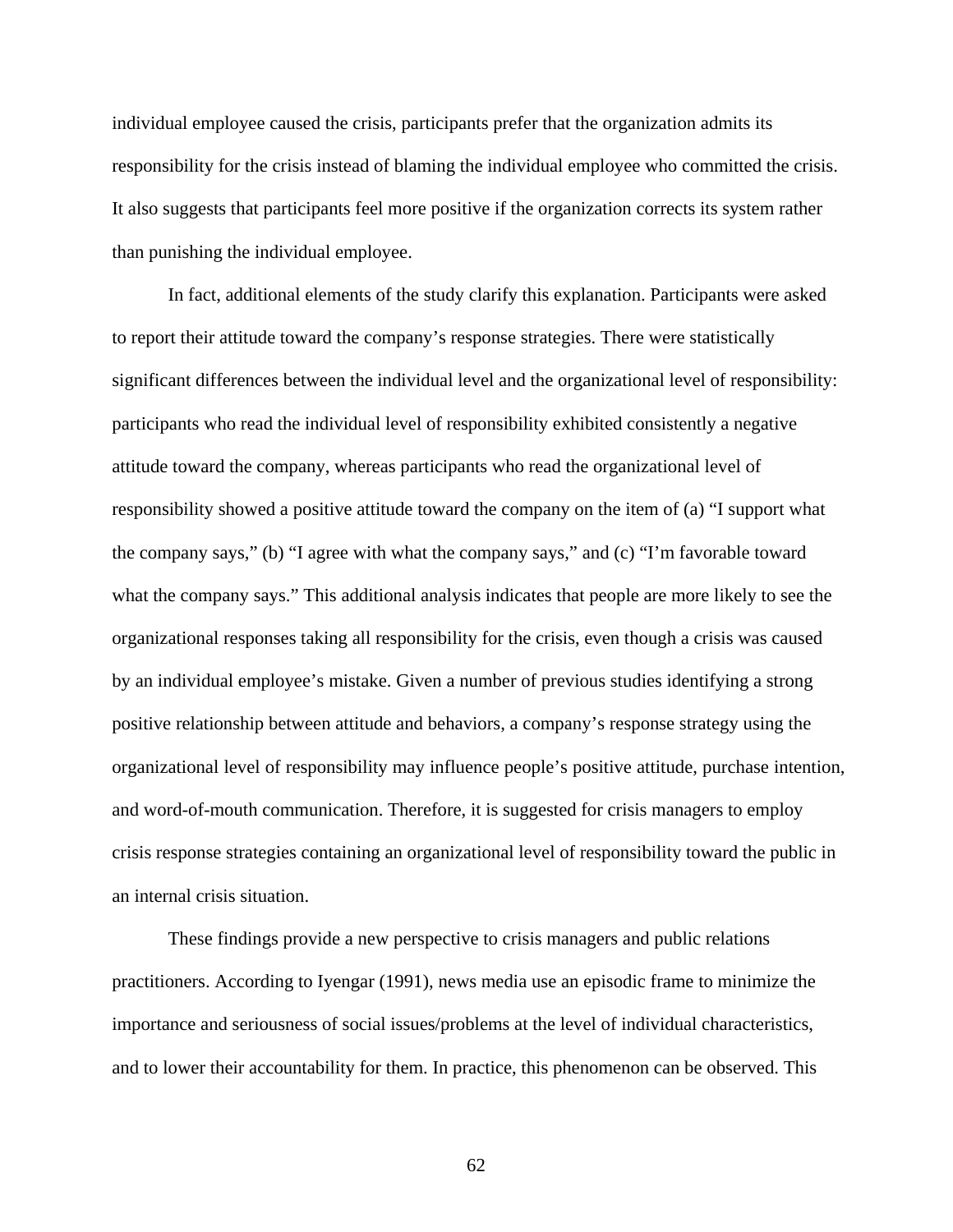framing of news organization could be applied to organizational crisis context and may be considered organizational crisis response strategy. Some organizations utilize a scapegoat approach, such as individual punishment, to hide more fundamental problems and serious causes of the crisis, and thereby attempt to distract the public's attention from the roots of the problem. They might assume that identifying the person's responsibility might decrease the organization's level of responsibility. However, by examining that the individual level of responsibility made people blame the organization more intensively than the organizational level of responsibility, this study suggests otherwise; participants in the study were more likely to see the organization's confessions for the crisis cause and responsible behavior such as rehabilitation. Therefore, this study encourages crisis managers to understand how people perceive the organizational responses, and use favorable strategies (i.e., organizational level of responsibility) for the people's perception.

Regarding the levels of responsibility strategy in an internal crisis, this study suggests various types of future studies. First, people's emotion may depend on who causes a crisis inside an organization. For example, if a leader or CEO who is in the upper rank of a company causes the crisis, people may get much angrier at the company and may differently respond to the company's strategies regarding levels of responsibility than if the crisis is caused by an individual employee who ranks low in the company. Second, people's emotion may vary by types of public (i.e., a certain type of stakeholders). It may be explained as how much they are involved with a crisis or an organization facing the crisis, or legal issues surrounding the crisis. For example, people may have different attitudes and feelings toward organizational responses if they are investors or suppliers or activists or general public. Therefore, further studies can be suggested for examining the effects of levels of responsibility by types of actors causing the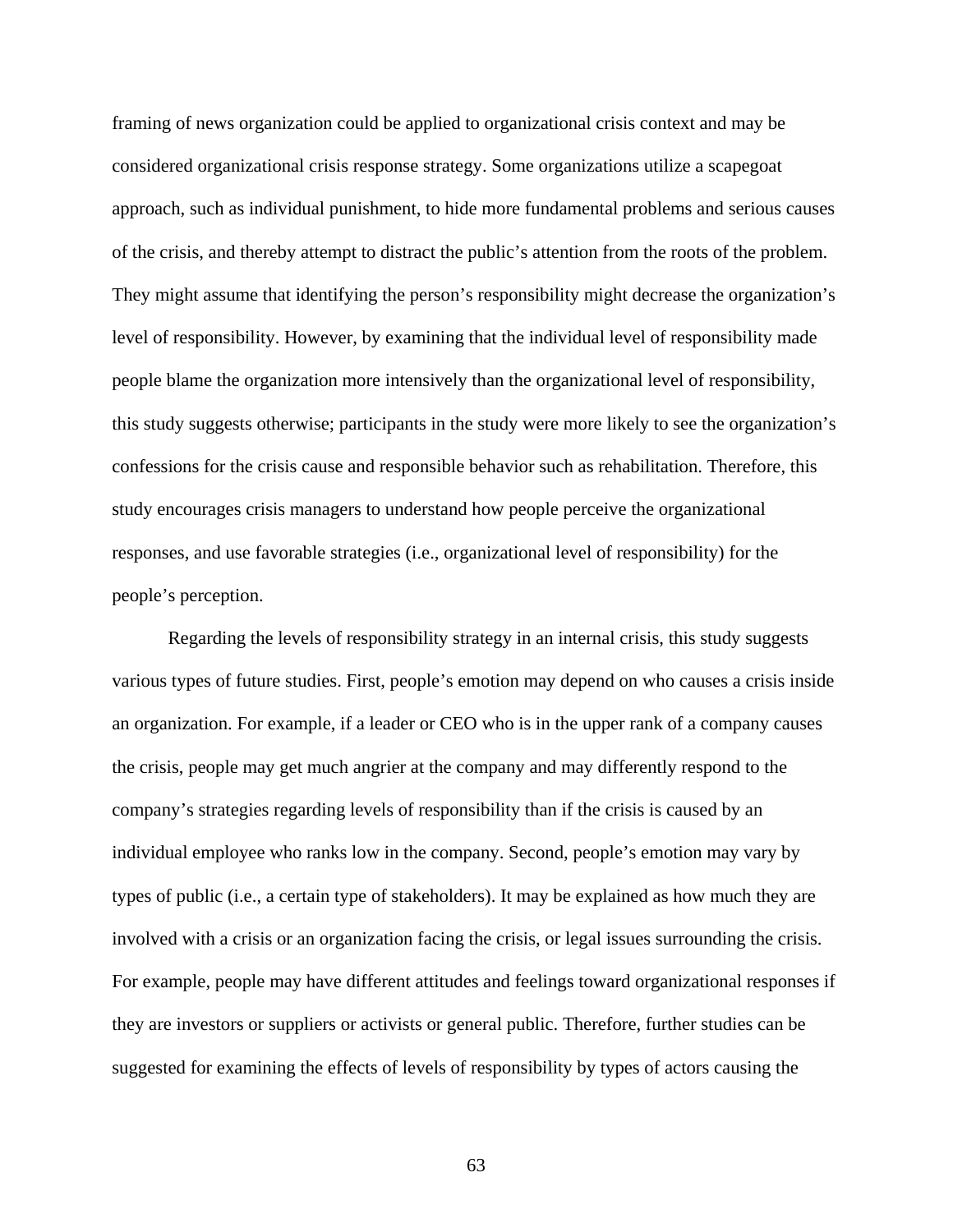crisis in internal crises and types of publics in various settings related to legal issues and governmental laws.

#### *Morality Frame, Anger, and Blame*

The positive effect of an organizational level of responsibility on people's anger and blame disappears when an immorality news frame is introduced into a crisis. This is one of the most critical findings from this study. This study identified not only the influence of news frames on people's perception, which has been overlooked in previous studies, but also the interaction between the news frame and the crisis response strategies. Previous crisis communication research did not pay attention to the influence of news media on people's perception and negative emotion, and Situational Crisis Communication Theory did not consider the possibility that people's perceptions could be changed by news media in a crisis, by assuming that people's attribution is decided by crisis type. Given the limitation of previous studies, this study provides crisis communication scholars with a critical factor that they must not disregard in considering people's perceptions and emotions in a crisis.

The finding for the second research question and hypothesis showed that an immorality news frame made people upset and attribute intense blame to the company. Given that a number of previous framing effect investigations have examined the influence of news frames on people's perceptions, it is presumed that the immorality news frames may affect people's judgment about the immorality of the organization. Several items regarding moral judgment were added to measure participants' moral judgment toward the company additionally. The results revealed that there were statistically significant differences in means between the immorality and non-immorality frame. Participants who were exposed to the immorality frame evaluated the company immorally or unethically more than participants who were not exposed to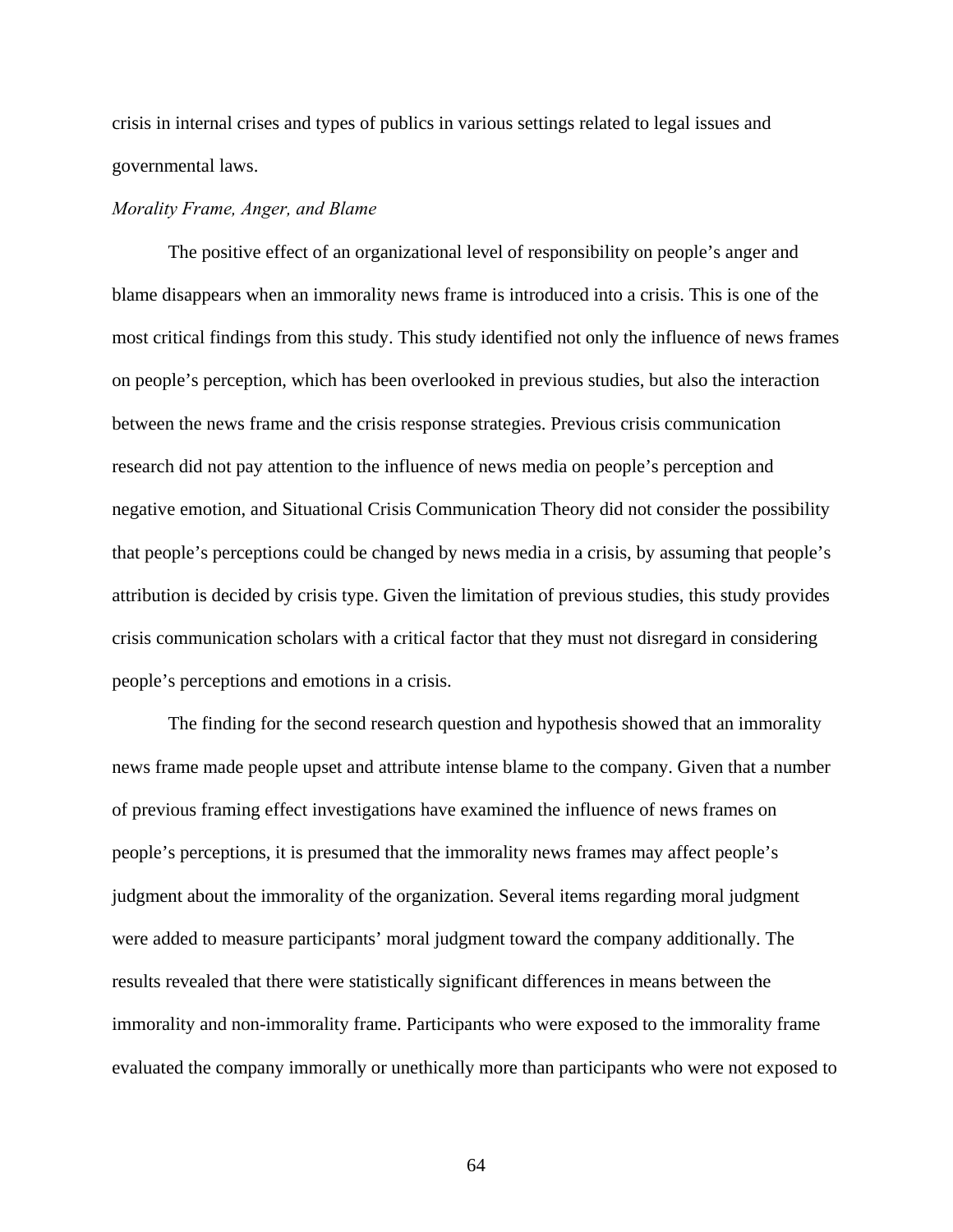the immorality frame. For example, participants with the immorality frame showed stronger agreements on three questions: (a) "Do you think that the company is immoral?" (b) "Do you think that the company is dishonest?" and (c) "Do you think that the company is unethical?" Given that moral judgment influences anger and blame (Cho, 2007), these additional analyses demonstrated that the immorality frame can affect people's moral judgment, which may influence their anger and blame toward the organization. Overall, this finding can provide organizational crisis managers with an important practice that news media (in particular, immorality news frame in this study) should be considered as one of core variables that crisis managers need to pay attention to handle the crisis. Organizational media relationship and management is a pivotal practice in any given situation.

Besides the main effect of news frame on people's anger and blame, this study identified the interaction effects between crisis response strategies and news frames on people's level of blame. The interaction effects show that the organizational level of responsibility strategies is significantly effective in one condition (i.e., non-immorality frame), whereas it is not significant in the other condition (i.e., immorality frame). If people do not read the immorality news frame in news coverage (i.e., news media do not deal with any immorality matters about the company), people's level of blame may be different by what crisis response strategies the company use. If the company uses the organizational level of responsibility strategy toward people, the company can reduce people's blame, whereas if the company uses the individual level of responsibility strategy, it can even aggravate people's blame. However, if the news organization describes the company as an immoral and unethical organization in news coverage, and people are influenced by the immorality frame, people's level of blame may be very high, no matter what strategies the company use (i.e., there may be no difference in blame between the individual and the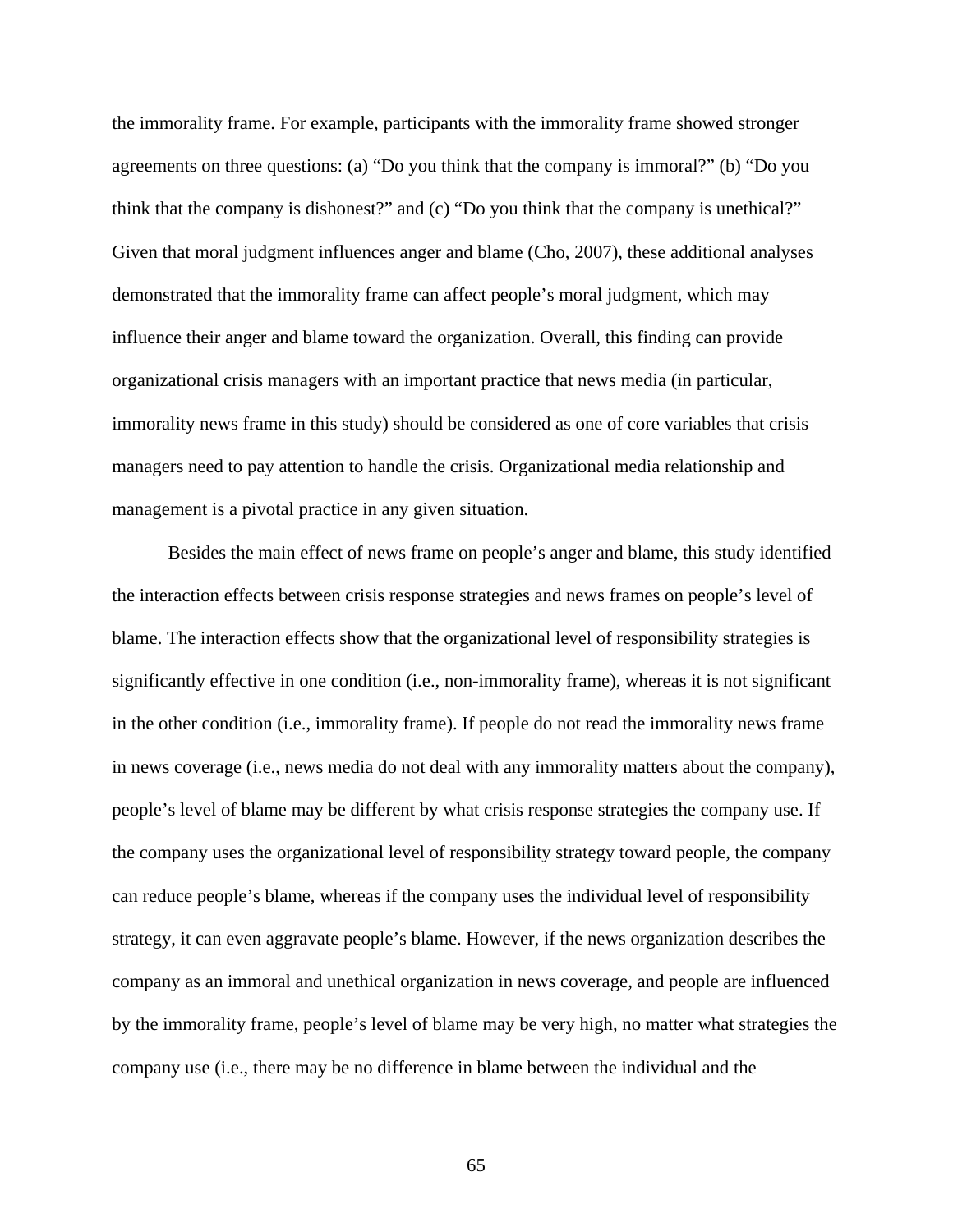organizational level of responsibility). Namely, even though the company employs the organizational level of responsibility strategy, it could not be used to lessen people's blame, because of the immorality frame of news media.

This finding illustrates that an immorality frame can make people attribute a high level of crisis responsibility to the organization in any situation. In fact, a post hoc test in the results section showed that people's level of blame under the non-immorality frame condition were higher than those under the immorality frame condition. (i.e., each group's levels of blame has appeared in the following order: individual level/immorality, organizational level/immorality, individual level/non-immorality, and organizational level/non-immorality). As a whole, a certain frame of news media seems to be more important than a company's crisis response strategy in terms of reducing levels of blame in a crisis. This is one of the critical practical implications that this study can give to public relations practitioners. It makes the practitioners difficult in managing a crisis, and think more about the matter of media like how to achieve a "fair" frame, how to do right thing with media, and how to practice good media relations. They should not ignore the news frame, and should always check any bias, a certain frame, point of view, and predisposition that the news organization may have.

On the other hand, no interaction effect on anger between crisis response strategies and news frame was found. Instead, the main effects of two factors were significant, respectively. The main effect of levels of responsibility indicates that participants who read a news coverage containing the individual level of responsibility get angrier than participants who read a news coverage containing the organizational level of responsibility, whether an immorality news frame is employed or not. In addition, the main effect of the immorality frame shows that participants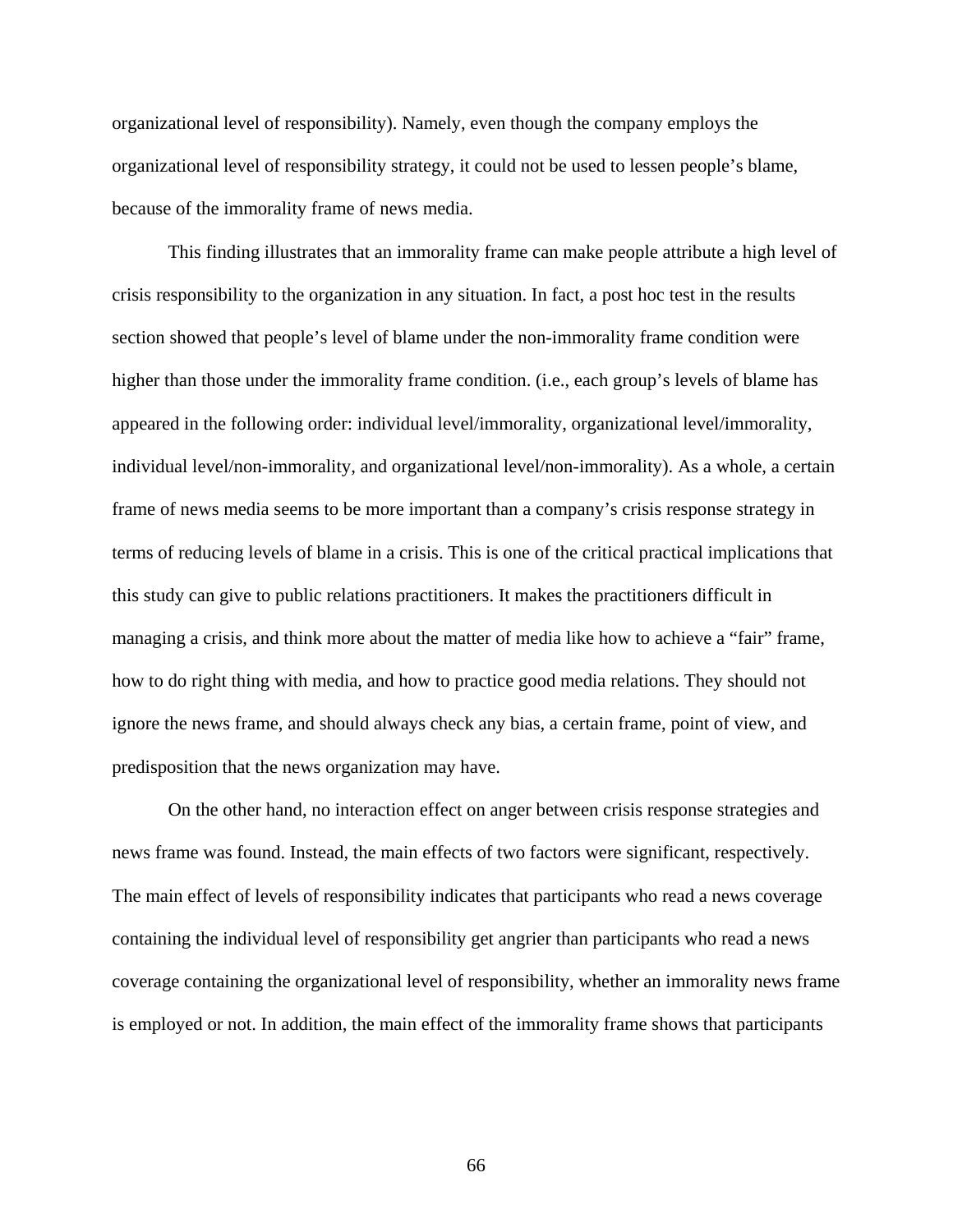who are exposed to the immorality news frame reasonably get angrier than participants who do not, in both under conditions of individual-level and organizational-level responsibility.

These main effects have a promising meaning for the organization, in that the organizational crisis response strategy could be used to alleviate people's anger. The use of crisis response strategy taking all organizational responsibility can make people less angry, whereas that of strategy showing individual responsibility could make people angrier, regardless of whether the morality news frame was used. It is interesting to observe that participants were much angrier in the individual level condition (even though they were not exposed to the immorality frame) than those in the organizational level condition (i.e., participants' levels of anger shown in the following order: individual level/immorality, individual level/non-immorality, organizational level/immorality, and organizational level/non-immorality). It seems that the company's crisis response strategy could play a decisive role in decreasing people's anger. Once the company uses a crisis response strategy by showing organizational responsibility, it could relieve people's negative emotions, regardless of the influence of a certain news frame. On the other hand, if the company employs strategies focusing on the individual responsibility, it could provoke people's rage and anger. However, that company strategy may be effective if the news media includes that strategy.

#### *Anger, Mediating Blame and Negative Behavioral Intention*

By testing hypotheses regarding the relationship among blame, anger, purchase intention, and word-of-mouth communication intention, this study yields results that are consistent with previous studies (Cho, 2007; Coombs, 1999; Coombs & Holladay, 1996, 2004, 2007, 2008; Lee, 2004). If people are more likely to blame the organization, they are more likely to get mad at the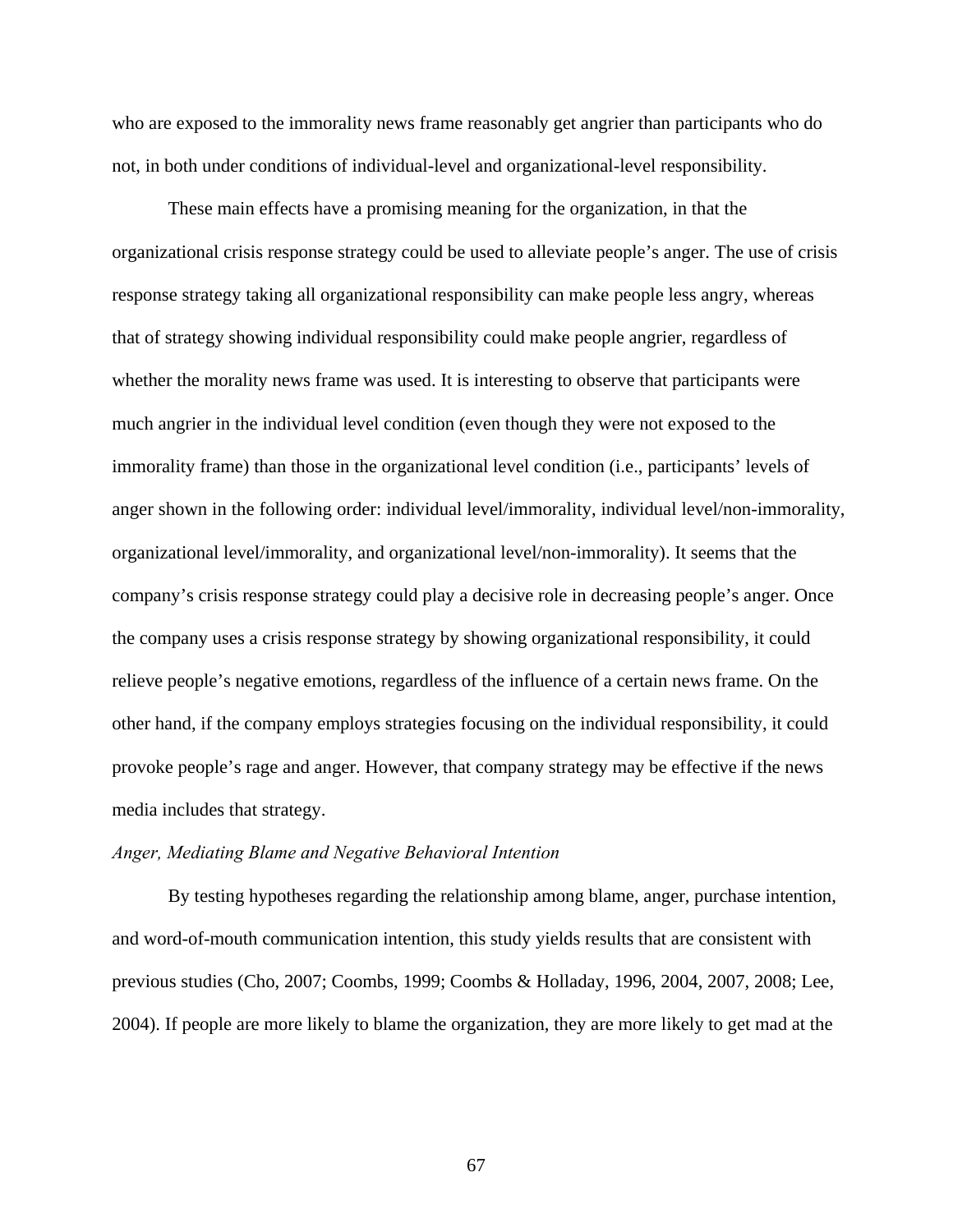company, less likely to buy the company's products, and more likely to tell other people about the company unfavorably.

Among main variables, one of the main goals of this study was to identify the role of anger as a mediator linking blame and negative behavioral intentions. Consistent with Coombs and Holladay (2007), this study also found that anger plays an important role in mediating (1) blame and purchase intention, and (2) blame and word-of-mouth communication intention. These results explained that if people are mad at and strongly blame the company (i.e. people hold high levels of blame and anger), they may not buy the company's product, and may share negative impressions about the company. However, even though people blame the company more intensively, unless they are angry at the company (i.e., people have a high level of blame, but a low level of anger), their blame may not lead any negative purchase intention and word-ofmouth communication. Accordingly, they may buy the company's product and recommend the company to their friends and family.

The mediation effect of anger on word-of-mouth communication is little stronger, compared to that of anger on purchase intention. Therefore, the matter whether or not people get angry at the organization is more important in predicting how likely they come to tell other people about the company negatively. This mediation effect has more considerable meaning for public relations practitioners in handling a crisis. Given that negative word-of-mouth communication is more dangerous than negative purchase intention, because negative word-ofmouth communication can spread to other people who do not know about the crisis, it has the potential to last longer than purchase intention (Coombs & Holladay, 2007).

The influence of negative word-of-mouth communication is getting more important, when considering that new technologies make people more easily and promptly disseminate their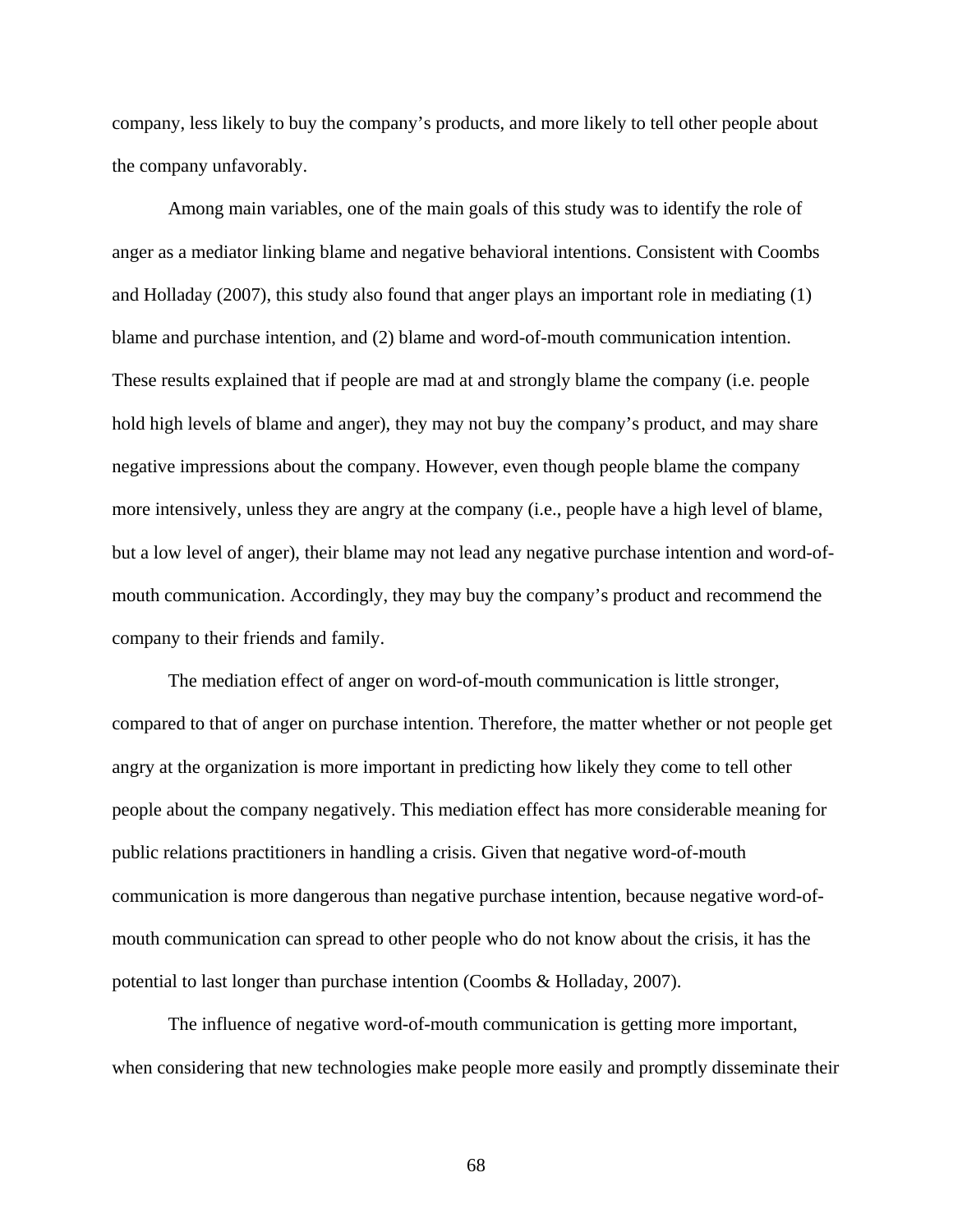negative messages and experiences by using email, blogs, web-sites, message boards, and social media. In fact, a closer examination in the current data regarding word-of-mouth communication online identified that anger came to be a perfect mediator between online word-of-mouth communication and blame. Namely, regardless of levels of blame, once people are really angry at a company, they may post negative messages about the company on their web-sites and blogs, or write negative evaluations on various consumer-evaluation web-sites, or email their friends not to buy the company's products. By contrast, if people are not angry, even though they strongly blame the organization, their blame may not initiate their negative online word-ofmouth communication. In other words, not all people's purchase intentions or word-of-mouth communication intention may be affected by a crisis. Consequently, anger serves to energize people to decrease their purchase intention and increase negative online and offline word-ofmouth communication. By the same token, reduced anger should decrease the likelihood of a crisis triggering negative word-of-mouth communication and the inclination not to purchase a product or service. That is, the most important matter in a crisis is anger.

#### *Implications for Crisis Management*

This study showed the important role of anger in a crisis, therefore, managing anger is a key to managing the crisis. As emphasized in the introduction of this study, crisis management is "anger management." Crisis managers should be aware of and concerned about people's anger, which could fuel potentially damaging negative behaviors. From this perspective, it is time to answer the question as to what is the most effective crisis response strategy to mitigate people in order to prevent potential negative behaviors which might be caused by their anger. This study shows that the organizational level of responsibility strategy of taking care of their employee and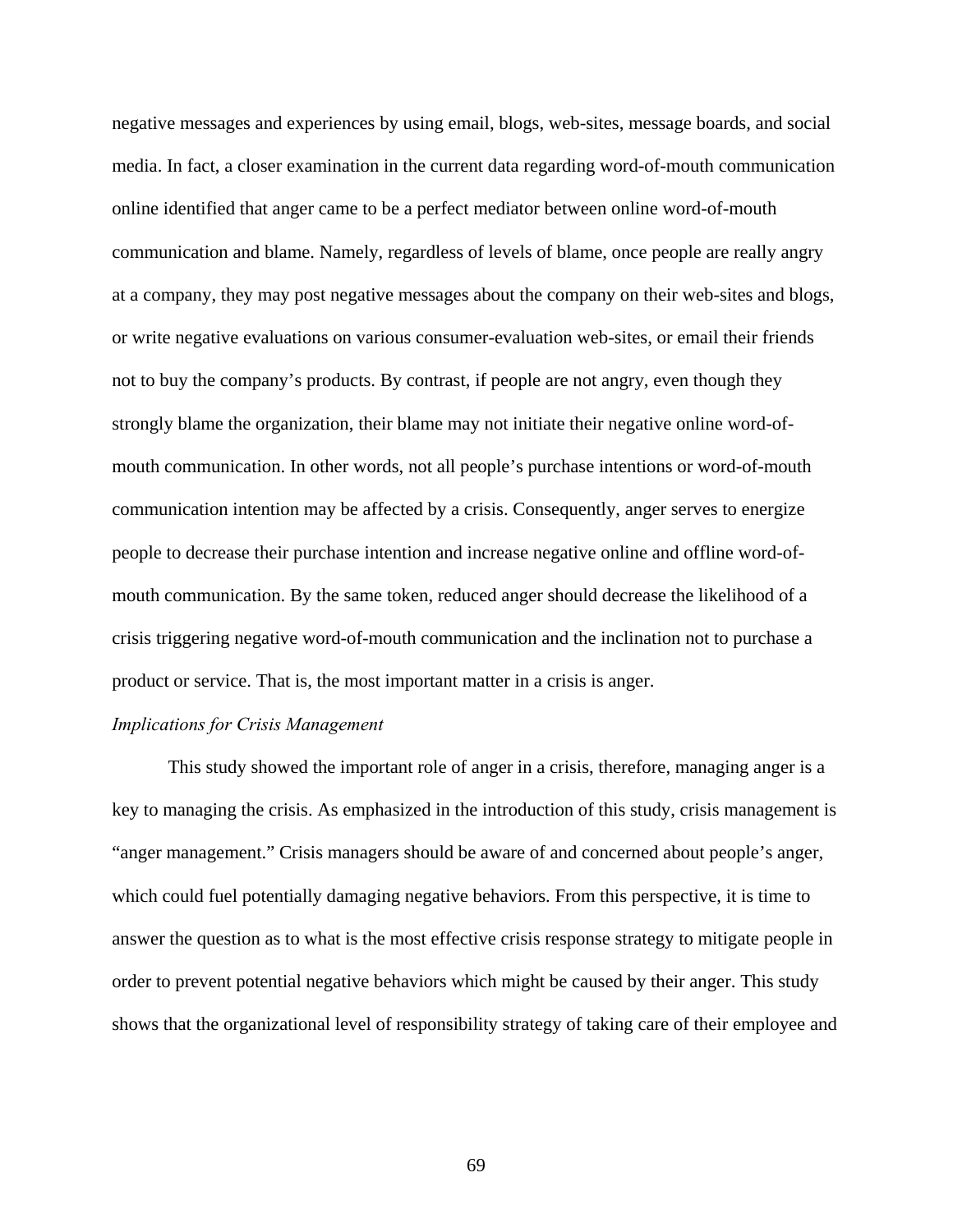all their responsibility at every level of the organization can reduce people's anger and blame, and furthermore reduce negative behavioral intentions.

Previous discussions dealing with this topic have shown similar suggestions. For example, Coombs and Holladay (2007) provided suggestions as to how the level of anger should affect the crisis response guidelines. For example, when people have a (1) low level of anger (i.e., when a product tampering or natural disaster happens to a company), they suggest the company to use crisis response strategies by containing instructional information and by expressing concern for victims; when people have a (2) moderate level of anger (i.e. when an accident or malfunctioning occurs in a company), they recommend the company to utilize crisis response strategies including instructional information and to express concern for victims, excuse, and justification strategies; and when people hold a (3) strong level of anger (i.e., when human error or mismanagement misdeed crisis happens to a company), they suggest the company to employ strategies by showing the instructional information, concern for victims, compensation, and full apology strategies. Basically, Coombs and Holladay's (2007) guideline indicates that anytime a crisis occurs, showing sympathy and empathy toward the public is the bottom line that the organization should keep for victims. However, one thing that Coombs and Holladay (2007) have overlooked is that people's perceptions could differ and be influenced by various factors such as a certain news frame as this study shows. By simply assuming that people's perceptions are decided by crisis types, they suggested the response strategies guideline according to the crisis types. Simola (2003) emphasized the importance of care. Simolar analyzed McDonald's responses toward the public by focusing on an ethic of care. McDonald's responses were combinations of expression of sympathy and compensation, even though the crisis was not caused directly by their fault. This indicates McDonald's strategy based on the ethic of care is to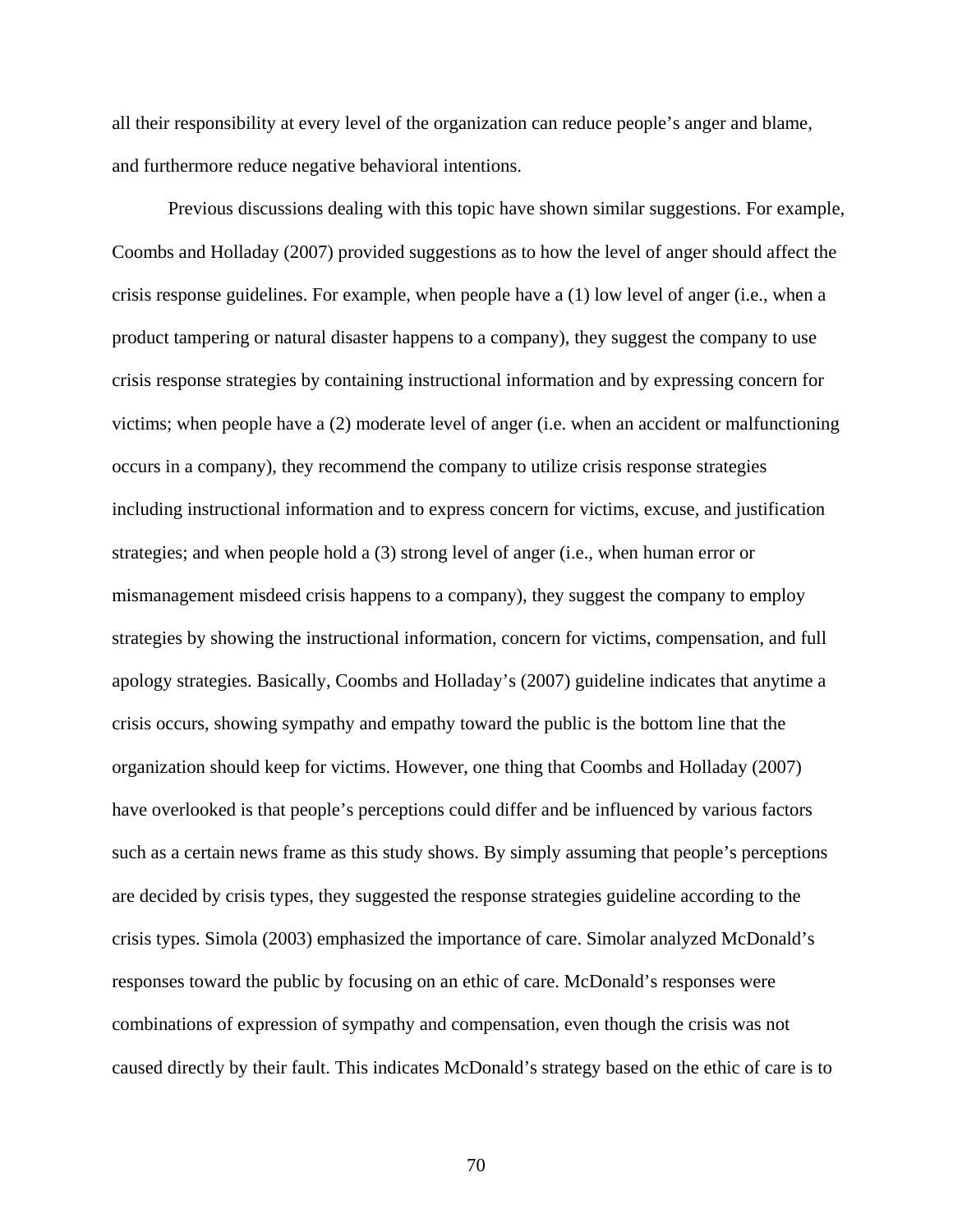show the very least sympathy for victims. Given previous literature regarding effective response strategies, sympathy and highly accommodative crisis response strategies might be the most effective ways to prevent negative responses.

Consistent with the analyses of previous studies, this study also discovered that it is best for the organization to take care of all responsibility and individual employees by showing a confession and sympathy. It can alleviate people's anger and blame. Why did participants evaluate the individual level of responsibility more negatively, whereas perceiving the organization's strategy to accept all responsibilities for the crisis more positively, even when the crisis was caused by the individual employee? At least two explanations are possible. First, individual punishment might be interpreted as a smokescreen to hide something related to the crisis. People might look suspiciously at the organization's behavior to minimize the responsibility and might think about the organization's mistakes in the backstage. In psychology, people may have engaged in backward chaining to trace back to the crisis cause (Quattron, 1982). Results in a previous study also showed that people judged the company to be responsible for the crisis, if the company used the denial response strategy (Lee, 2004). In addition, people may judge the company's strategy per se. In other words, people perceive a denial strategy itself to be blamable.

Social responsibility may be the second clue of the explanation. Social responsibility and ethics are key concepts for understanding the role of public relations and for gaining organizational legitimacy in today's society. Grunig (1993) said, "Public relations is the practice of public responsibility" (p. 147). Public relations practice should be responsible and ethical if the organization is to achieve good relationships with the public and acquire institutional legitimacy. In a crisis, managers make an effort to reestablish legitimacy and to protect the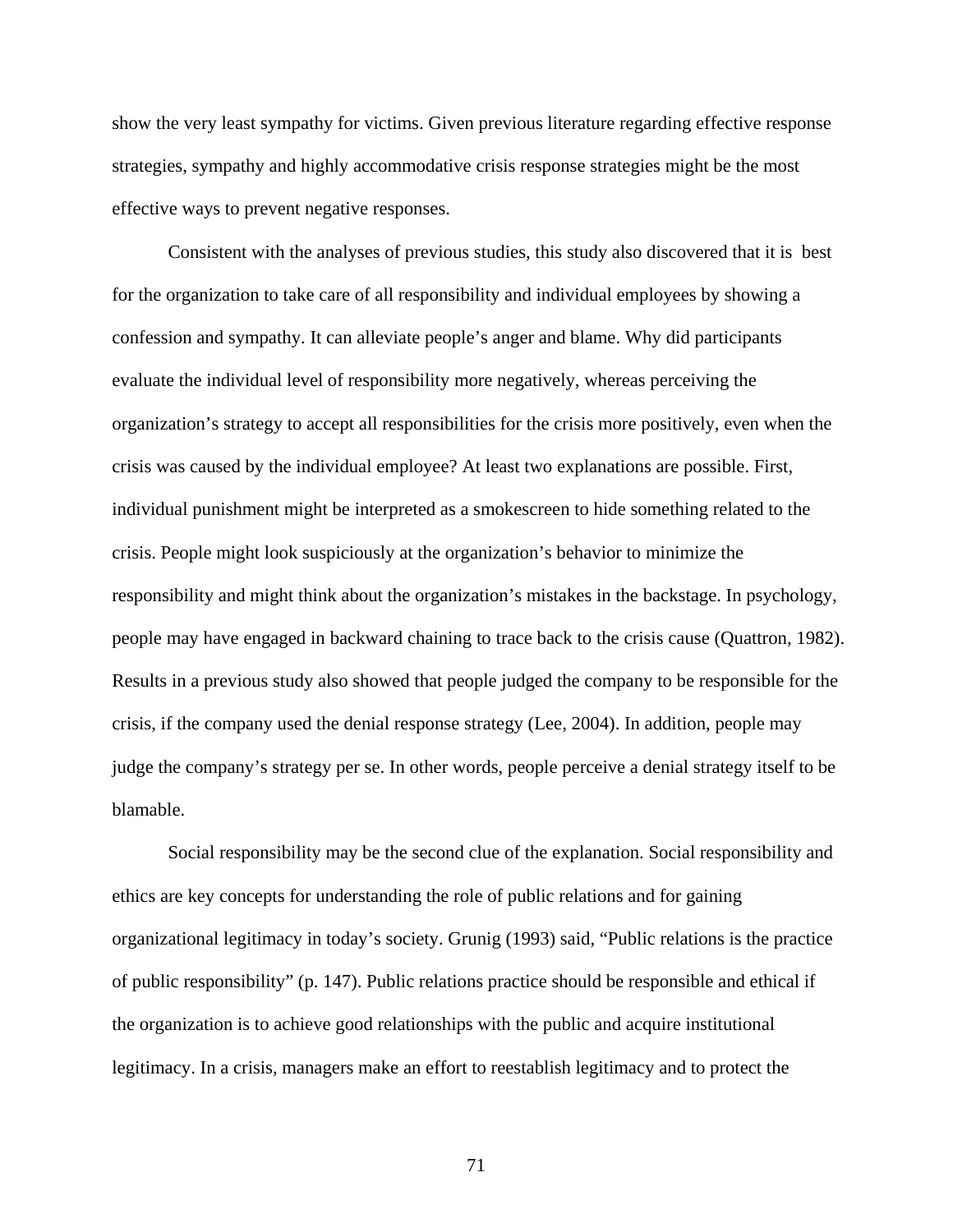organizational image (Coombs, 2006a) by showing crisis responses strategies. A crisis response strategy is an effort by the organization to offer appropriate explanations for the causes of and solutions for the crisis, and also to show responsible behaviors. Consistent with this, the public might expect a high degree of organizational social responsibility and contribution to society. In particular, in a crisis situation, people might be more likely to want the organization to demonstrate ethical and responsible behaviors. This may indicate the public's desire for the organization to be accountable by taking all responsibility for an internal crisis. Thus, it is suggested that the crisis response strategy using organizational level of responsibility would be appropriate in showing organizational ethical/responsible behavior.

As the field of crisis communication becomes more diversified, scholars may start to move beyond the current discussion of crisis responses strategies and need to review a broader range of theories for newer insights. To facilitate theoretical developments in this field, insightful conceptualizations may be borrowed from a larger scope of human communication literature (e.g., organizational and interpersonal communication, persuasion), as well as other academic disciplines (e.g., psychology, sociology, behavioral sciences). In fact, SCCT borrowed the reasoning of the attribution theory, which is originated from psychology, and image restoration theory incorporated apology theory, which has its roots in rhetoric. This study contributes to theoretical development by applying Iyengar's frameworks dominantly used in news framing studies to crisis-related context with the special purposes of (a) looking at the public's perception and negative emotions through news frames, which are a common and influential medium for hearing about voices, and (b) offering an effective organizational crisis response strategy that frames different responsible objects to the cause and treatment for crisis based on audiencecentered data. In addition, by combining crisis response strategies with a morality news frame,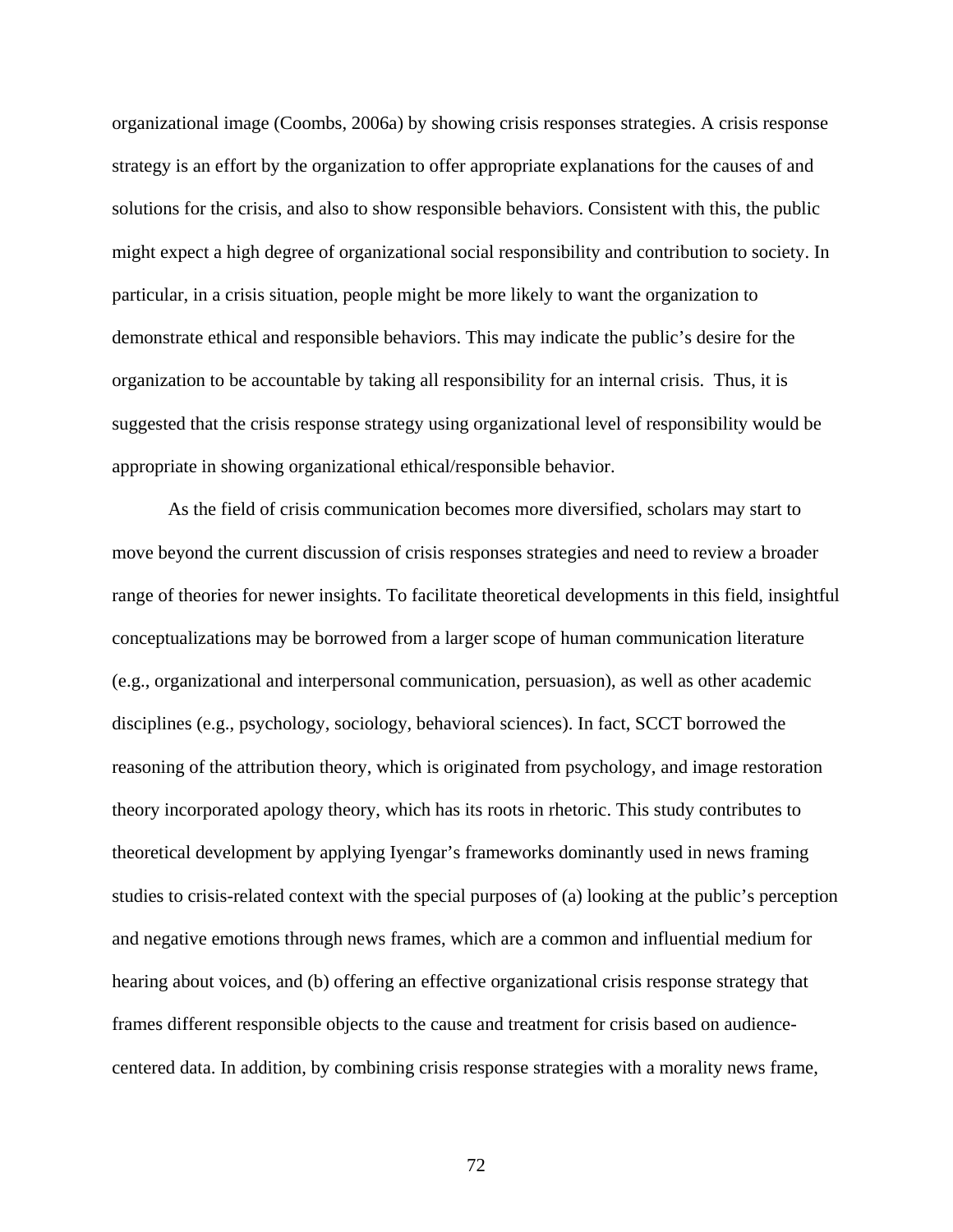this study identified (a) the influence of news frame and (b) the interaction effect of the two on people's blame. Finally, this study contributed to theoretical development in the crisis communication literature by providing the reliable anger management model linking anger, blame, and negative behavioral intentions.

#### *Limitations and Suggestions*

First, as with any experimental study, this study has weak external validity because of the limited size of the sample, which was obtained from one university. Students were sampled for convenience, although they were randomly assigned. A single experimental study is also not ideal for assessing the public's evaluation of an organizational crisis. Future research should be conducted with multiple audiences and on a nationwide scale.

Second, only one type of internal crisis (i.e., human error recall) was explored. Because human error recall is relatively serious, it might be biased in such a way as to make people blame the company intensively. In particular, people could be more highly involved in the laptop battery recall crisis because they might be exposed to similar recall incidents through news media frequently in everyday life. Future studies could examine other crisis types (e.g., organizational mismanagement, accident, product tempering, etc.) to cover various types of crises response strategies.

Third, this study only focused on an immorality news frame, because morality is associated with anger and blame. Given that various news frames (e.g., attribution of responsibility frame, human-interest frame, economic frame, and conflict frame) have been identified in crisis news coverage, and they have been used more frequently than the immorality frame (An & Gower, in press), it is useful for future researchers to examine the influences of other types of news frames on people's blame and negative emotion. In addition, this study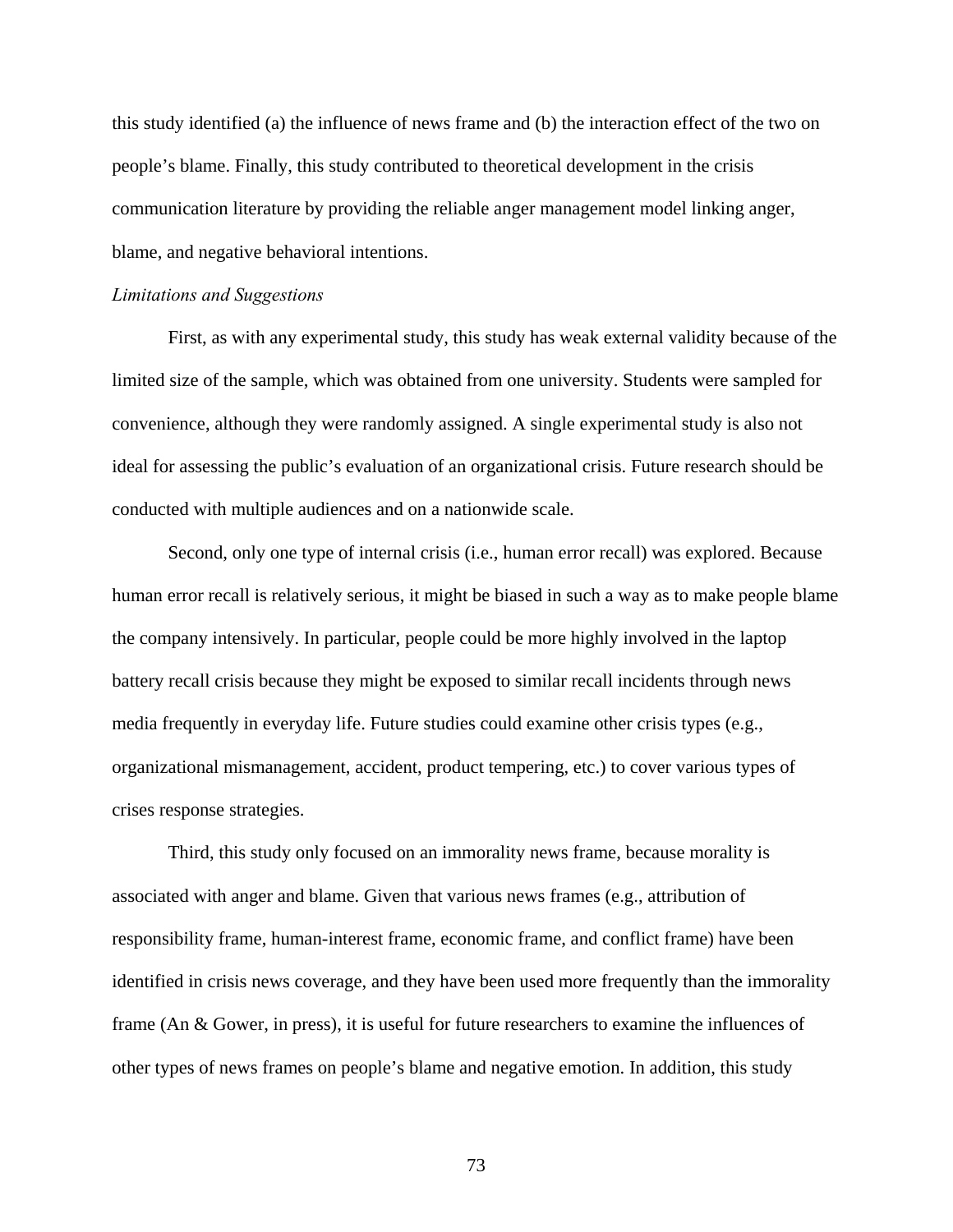creates various types of research topics for future studies. Besides types of public and crises, there are numerous variables influencing people's perceptions in a crisis such as types of communication channels, post history of organizations, public's prior experiences and knowledge with organizations, and competing news events and media agenda. These factors would be good topics for the next step to find the effective specific strategies.

Despite these limitations, the study made contributions to (1) better understand the public's attribution, emotion, and behavioral intentions in an internal crisis based on audiencebased data, and (2) develop specific ways of managing people's anger through the point of view of public relations practitioners. The power of crisis response strategies to mitigate anger may be beneficial for organizations to protect their tarnished images due to crises. In addition, the influence of a news frame may also be a critical factor for the organization to figure out the motive for people's anger and blame. This study is a stepping stone in furthering our understanding of anger and its role of mediator linking attribution and negative behaviors. Beyond the levels of responsibility strategies and an immorality news frame, the next step is to develop various effective strategies to manage people's negative emotions and identify the impact of other news frames frequently used in crisis news coverage on people's perceptions and emotions with a hope of obtaining insights and directions for future research and practice.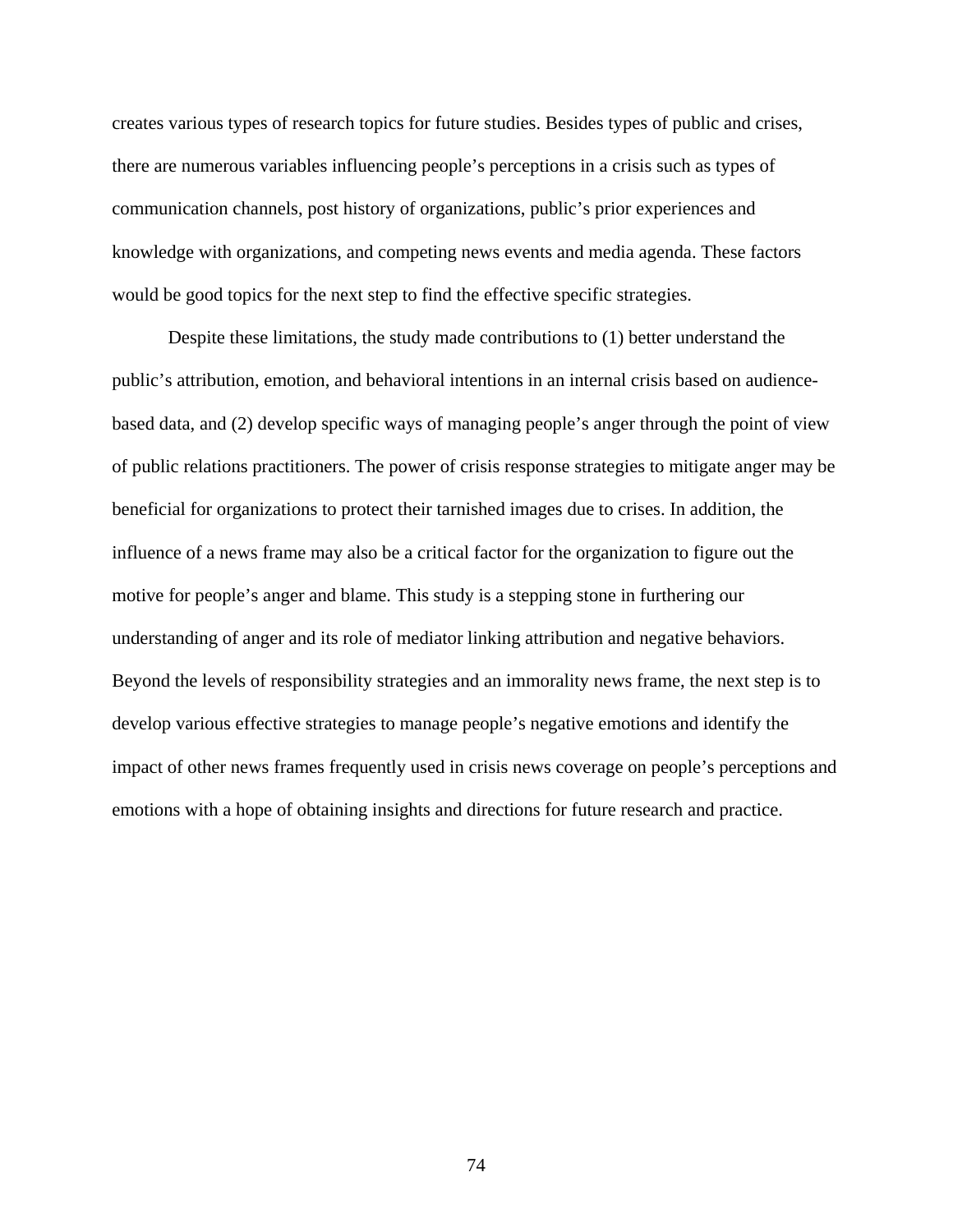#### REFERENCES

- Alicke, M. D. (2002). Culpable control and the psychology of blame. *Psychology Bulletin, 4*, 556-574.
- Allen, M. W., & Caillouet, R. H. (1994). Legitimate endeavors: Impression management strategies used by an organization in crisis. *Communication Monographs, 61*, 44-62.
- An, S.-K., & Cheng, I. (in press). Crisis Communication Research in Public Relations Journals: Tracking Research Trends over Thirty Years. In W. T. Coombs (Ed.), *The Handbook of Crisis Communication.* New York: Basil Blackwell.
- An, S.-K., & Gower, K. (in press). How Do the News Media Say Crises? A Content Analysis of Crisis Communication Research. *Public Relations Review*.
- An, S.-K., Park, D., Cho, S. H., & Berger, B. (2008). A Cross-Cultural Study of Effective Organizational Crisis Response Strategy in the U.S. and South Korea. Proceeding of 2008 annual *Association for Education in Journalism & Mass Communication*, IL: Chicago
- Arnold, M. B. (1960). *Emotion and personality.* New York: Columbia University Press.
- Atwater, T. (1987). Terrorism on the Evening News: An Analysis of Coverage of the TWA Hostage Crisis on "NBC Nightly News." *Political Communication & Persuasion, 4*(1), 17- 24.
- Augustine, N. R. (1995). Managing the crisis you tried to prevent. *Harvard Business Review, 73*(6), 147-158.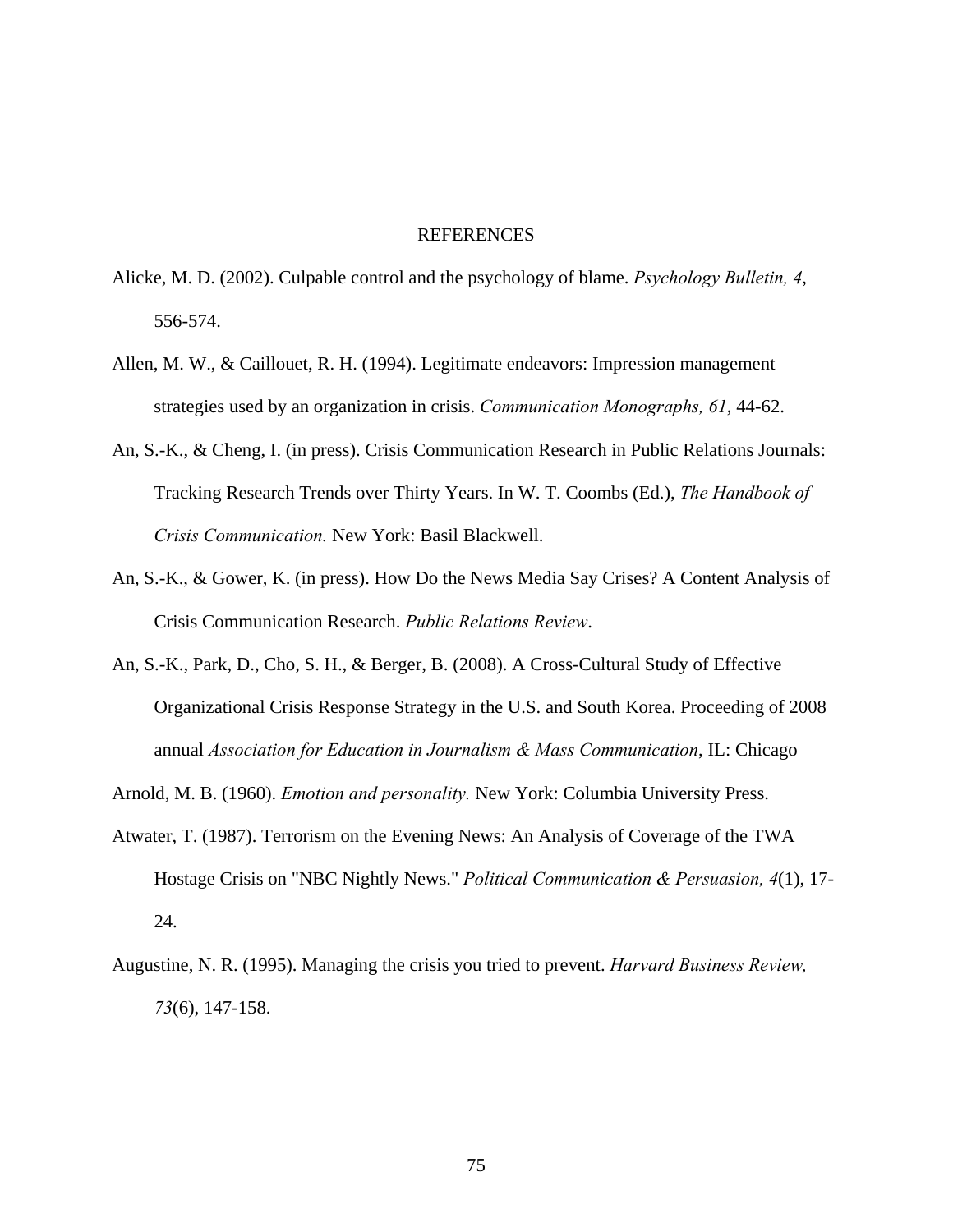Averill, J. A. (1993). Illusions of anger. In R. B. Felson & J. T. Tedeschi (Eds.), *Aggression and violence: Social interactionist perspectives* (pp. 171-192). Washington, DC: American Psychological Association.

Averill, J. R. (1982). *Anger and aggression: An essay on emotion*. New York: Springer-Verlag.

Baker Retail (2006). Power of a dissatisfied customer, available at: http"//bakerretail.wharton.upenn.edu/documents/Verde-

WhartonCustomerDissatisfactionExecutiveSummary.pdf (accessed November 26, 2006).

- Baron, R. M., & Kenny, D. A. (1986). The moderator-mediator variable distinction in social psychological research: Conceptual, strategic, and statistical considerations. *Journal of Personality and Social Psychology, 51,* 1173-1183.
- Benoit, W. L. (1995). *Accounts, excuses, and apologies: A theory of image restoration.* Albany: State University of New York Press.
- Blackshaw, P., & Nazzaro, M. (2004). Consumer-generated media (CGM) 101, available at: http://www.brandchannel.com/images/Papers/222\_CGM.pdf#search= intelliseek %20consumer%20generated%20media%20101 (accessed May 25, 2005).
- Boyd, J. (2000). Actional legitimation: No crisis necessary. *Journal of Public Relations Research, 12*, 341-353.
- Bright, D., & Goodman-Delahunty, J. (2006). Gruesome evidence and emotion: Anger, blame, and jury decision-making. *Law Human Behavior, 30*, 183-202.
- Brown, J. J., & Reingen, P. H. (1987). Social ties and word-of mouth referral behavior. *Journal of Consumer Research, 14*, 350-362.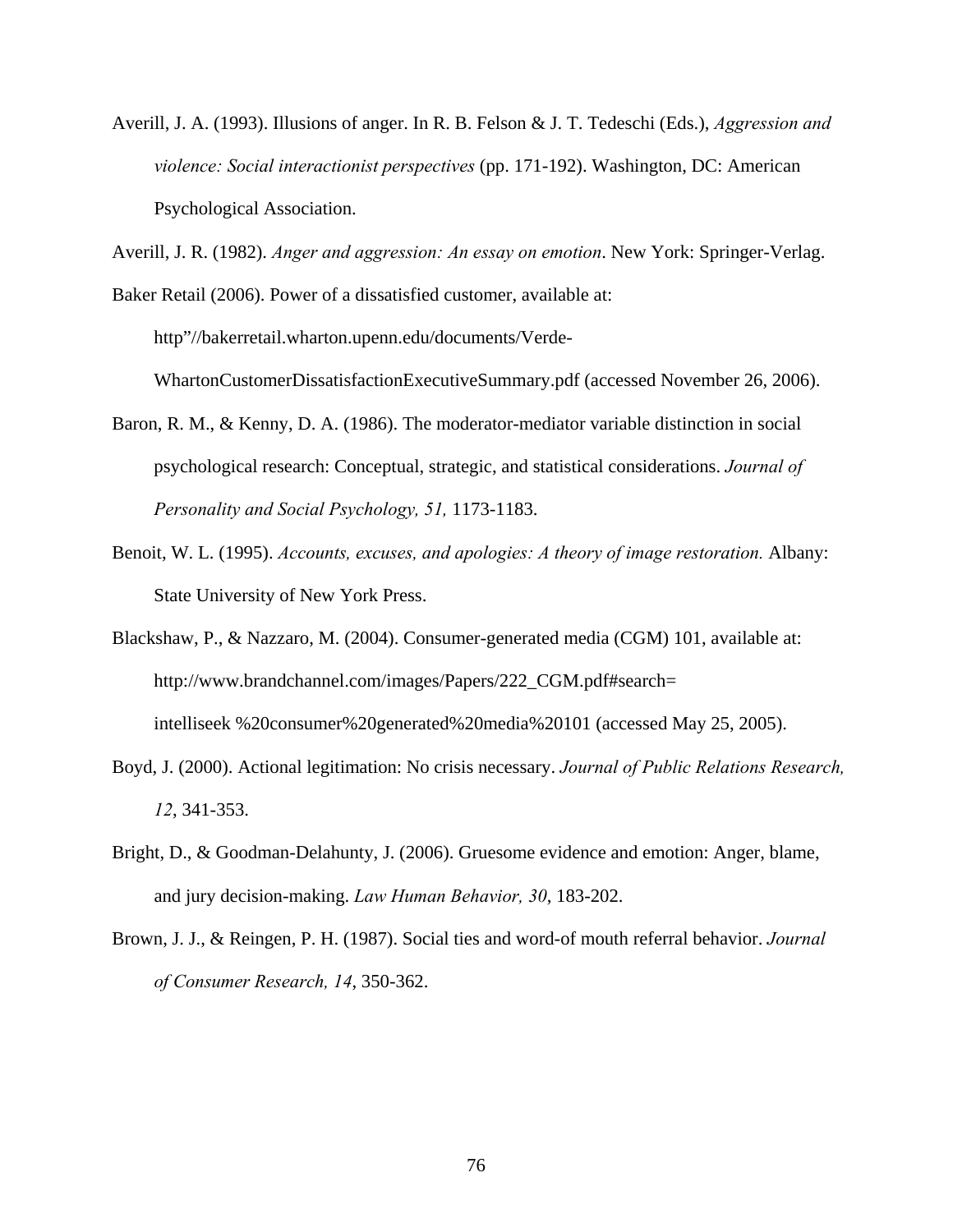- Cho, S. H. (2007). *The role of moral judgment in an external public's evaluation of an organization's crisis: Moral judgment as a mediator or moderator of affective response influencing blame and organizational image*. Unpublished doctoral dissertation, University of Alabama.
- Coombs, W. T. (1995). Choosing the right words: The development of guidelines for the selection of the "appropriate" crisis response strategies. *Management Communication Quarterly, 8,* 447-476.
- Coombs, W. T. (1999). Information and compassion in crisis responses: A test of their effects. *Journal of Public Relations Research, 11*(2), 125-142.
- Coombs, W. T. (2006a). The protective powers of crisis response strategies: Managing reputational assets during a crisis. *Journal of Promotion Management, 12*(3), 241-260.
- Coombs, W. T. (2006b). Crisis management: A communicative approach. In C. H. Botan, & V. Hazleton (Eds.), *Public Relations Theory* (pp. 171-197)*.* Mahwah, NJ: Lawrence Erlbaum Associates.
- Coombs, W. T., & Holladay, S. J. (1996). Communication and attributions in a crisis: an experiment study in crisis communication. *Journal of Public Relations Research, 8*(4), 279-295.
- Coombs, W. T., & Holladay, S. J. (2004). Reasoned Action in crisis communication: An attribution theory-based approach to crisis management. In D. P. Millar  $\& R$ . L. Heath (Eds.), *Responding to crisis communication approach to crisis communication* (pp. 95-115). Hillsdale, NJ: Lawrence Erlbaum Associates.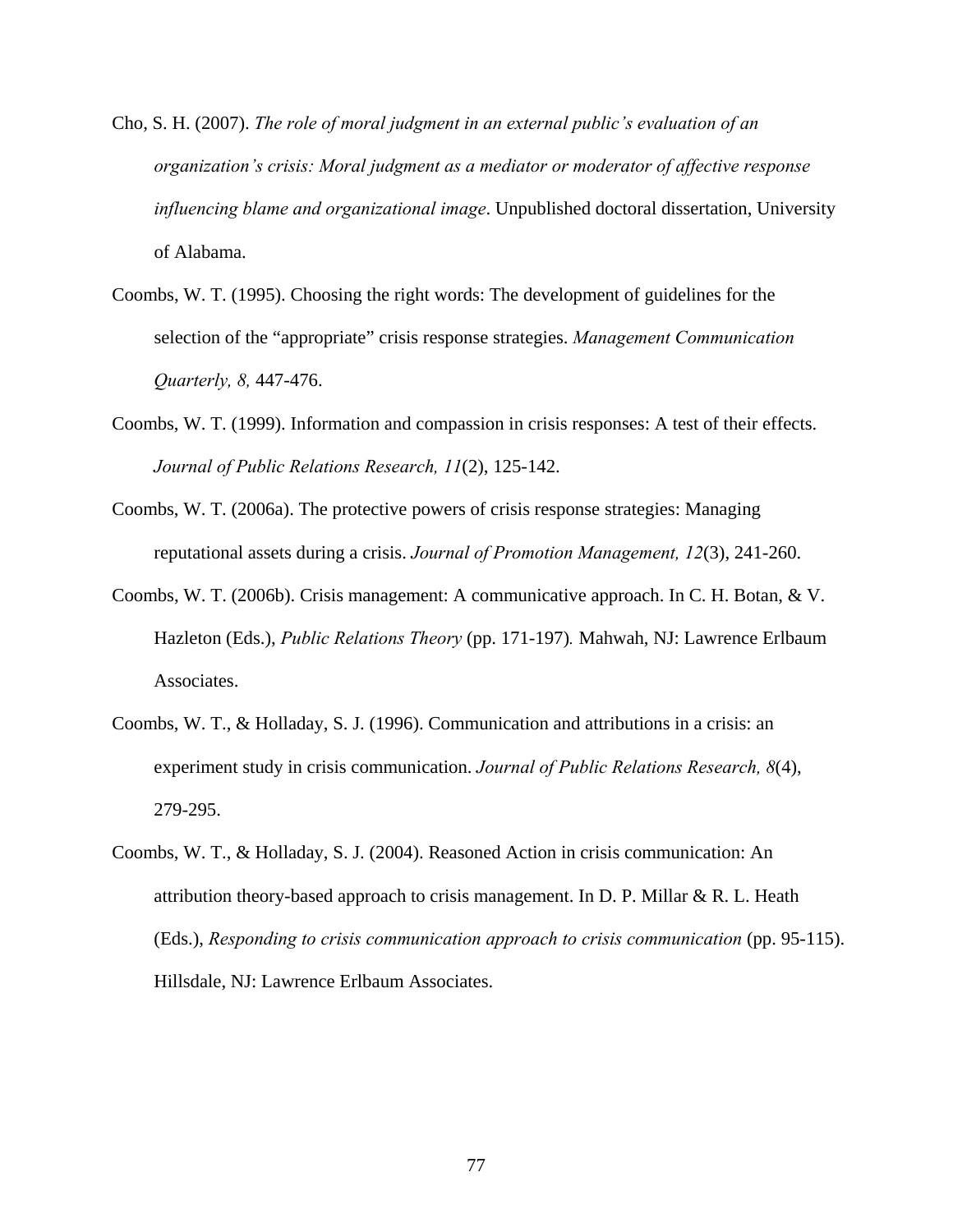- Coombs, W. T., & Holladay, S. J. (2005). Exploratory study of stakeholder emotions: Affect and crisis. In N. M. Ashkanasy, W. J. Zerbe & C. E. J. Hartel (Eds.), *Research on Emotion in Organizations: Volume 1: The Effect of Affect in Organizational Settings* (pp. 271 – 288). New York: Elsevier.
- Coombs, W. T., & Holladay, S. J. (2007). The negative communication dynamic. *Journal of Communication Management, 11*(4), 300-312.
- Coombs, W. T., & Holladay, S. J. (2008). Comparing apology to equivalent crisis response strategies: Clarifying apology's role and value in crisis communication. *Public Relations Review, 34*, 252-257.
- Darling, J. R. (1994). Crisis management in international business: Keys to effective decision making. *Leadership & Organizational Development Journal Annual, 15*(8), 3-8.
- Dillard, J. P., & Meijnders, A. (2002). Persuasion and the structure of affect. In J. P. Dillard & M. Pfau (Eds.), *The persuasion handbook* (pp. 309–327). CA: Sage, Thousand Oaks.
- Domke, D., Graham, E., Coe, K., Lockett John, S., & Coopman, T. (2006). Going Public as Political Strategy: The Bush Administration, an Echoing Press, and Passage of the Patriot Act. *Political Communication, 23*(3), 291-312.
- Fearn-Banks, K. (2007). *Crisis communications: A casebook approach.* Mahwah, NJ: Lawrence Erlbaum Associates.
- Folkes, V. S., Koletsky, S., & Graham, J. L. (1987). A field study of causal inferences and consumer reaction: The view from the airport. *Journal of Consumer Research, 13*, 534-539.

Frijda, N. H. (1986). *The emotions*. New York: Cambridge University Press.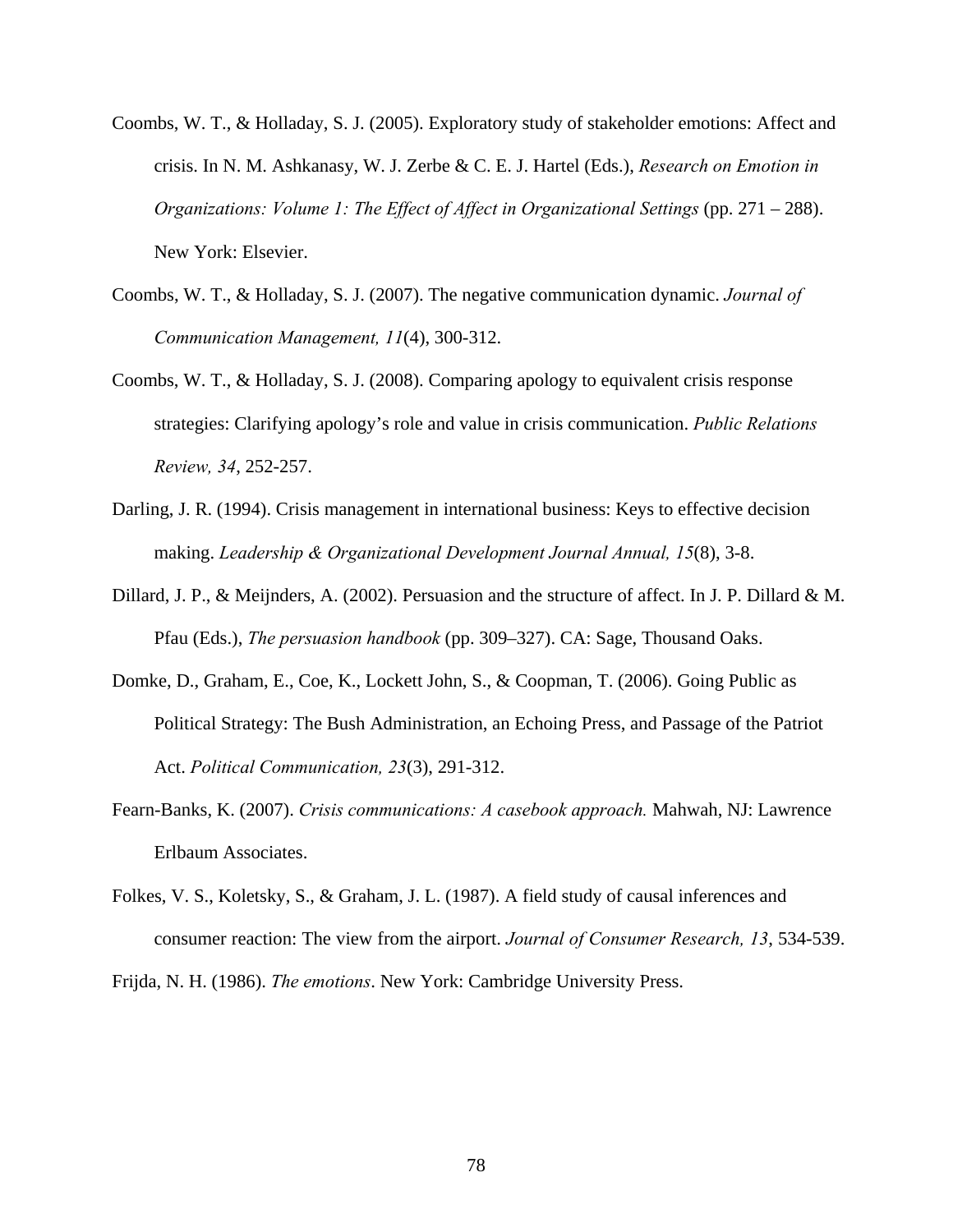- Griffin, M., Babin, B. K., & Attaway, J. S. (1991). An empirical investigation of the impact of negative public publicity on consumer attitudes and intention. *Advances in Consumer Research, 19*, 870-877.
- Hagan, L. M. (2007). For reputation's sake: Managing crisis communication. In J. E. Grunig, L. A. Grunig & E. L. Toth (Eds.), *The future of excellence in public relations and communication management: Challenges for the next generation* (pp. 413–440). Mahwah, NJ: Lawrence Erlbaum Associates.
- Hallahan, K. (1999). Seven models of framing: Implications for public relations. *Journal of Public Relations Research, 11*(3), 205-242.

Hampton, P. (1978). The many faces of anger. *Psychology, 15*(1), 3544.

- Hartel, C., McColl-Kennedy, J. R., & McDonald, L. (1998). Incorporating attribution theory and the theory of reasoned action within an affective events theory framework to produce a contingency predictive model of consumer reactions to organizational mishaps. *Advances in Consumer Research, 25*, 428-432.
- Hearit, K. M. (1994). Apologies and public relations crises at Chraysler, Tohilba and Volvo*. Public Relations Review, 20,* 113-125.
- Hearit, K. M. (2006). *Crisis management by apology: Corporate response to allegations of wrongdoing*. Mahwah, NJ: Lawrence Erlbaum Associates.

Heider, F. (1958). *The psychology of interpersonal relation.* New York: Wiley.

Herr, P. M., Kardes, F. R., & Kim, J. (1991). Effect of word-of-mouth and product attribute information on persuasion: An accessibility-diagnostic perspective. *Journal of Consumer Research, 17,* 452-462.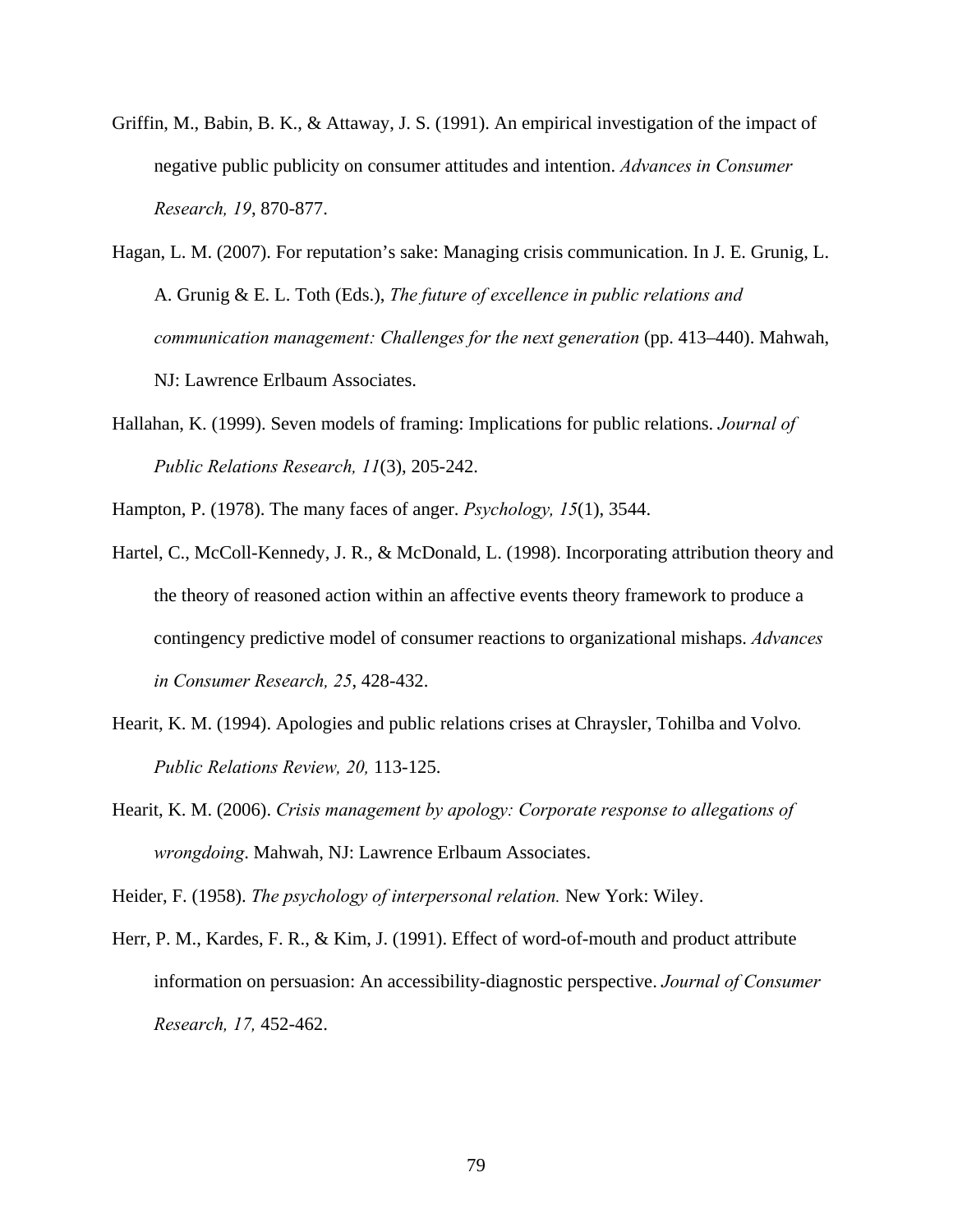- Hullett, C. R., Louden, A. D., & Mitra, A. (2003). Emotion and political cognition: A test of bipolar, two-dimensional, and discrete models of emotion in predicting involvement and learning. *Communication Monographs, 70*, 250-263.
- Iyengar, S. (1991). *Is anyone responsible? How television frames political issues.* Chicago: University of Chicago Press.
- Iyengar, S., & Kinder, D. R. (1987). *News that matters: Television and American Opinion.* Chicago: University of Chicago Press.
- Iyengar, S., & Simon, A. (1993). News coverage of the Gulf crisis and public opinion. *Communication Research, 20*(3), 365-383.

Izard, C. (1977). *Human emotions*. New York: Plenum.

Izard, C. E. (1991). *The psychology of emotions.* New York: Basil Blackwell.

Jorgensen, B. K. (1996). Components of consumer reaction to company-related mishaps: A structural equation model approach. *Advances in Consumer Research, 23,* 346-351.

Kelly, H. H. (1973). The process of causal attribution, *American Psychologist, 28,* 107-128.

- Kelly, H. H. (1967). Attributional theory in social psychology. In D. Levine (Ed.), *Nebraska symposium on motivation*. (pp.192-238). Lincoln: University of Nebraska Press.
- Knight, M. G. (1999). Getting past the impasse: Framing as a tool for public relations. *Public Relations Review, 17*, 27-36.
- Laczniak, R. N., DeCarlo, T. E., & Ramaswami, S. H. (2001). Consumers' responses to negative word-of-mouth communication: An attribution theory perspective. *Journal of Consumer Psychology, 11*, 57-73.

Lazarus, R. S. (1991). *Emotion and adaptation.* New York: Oxford University Press.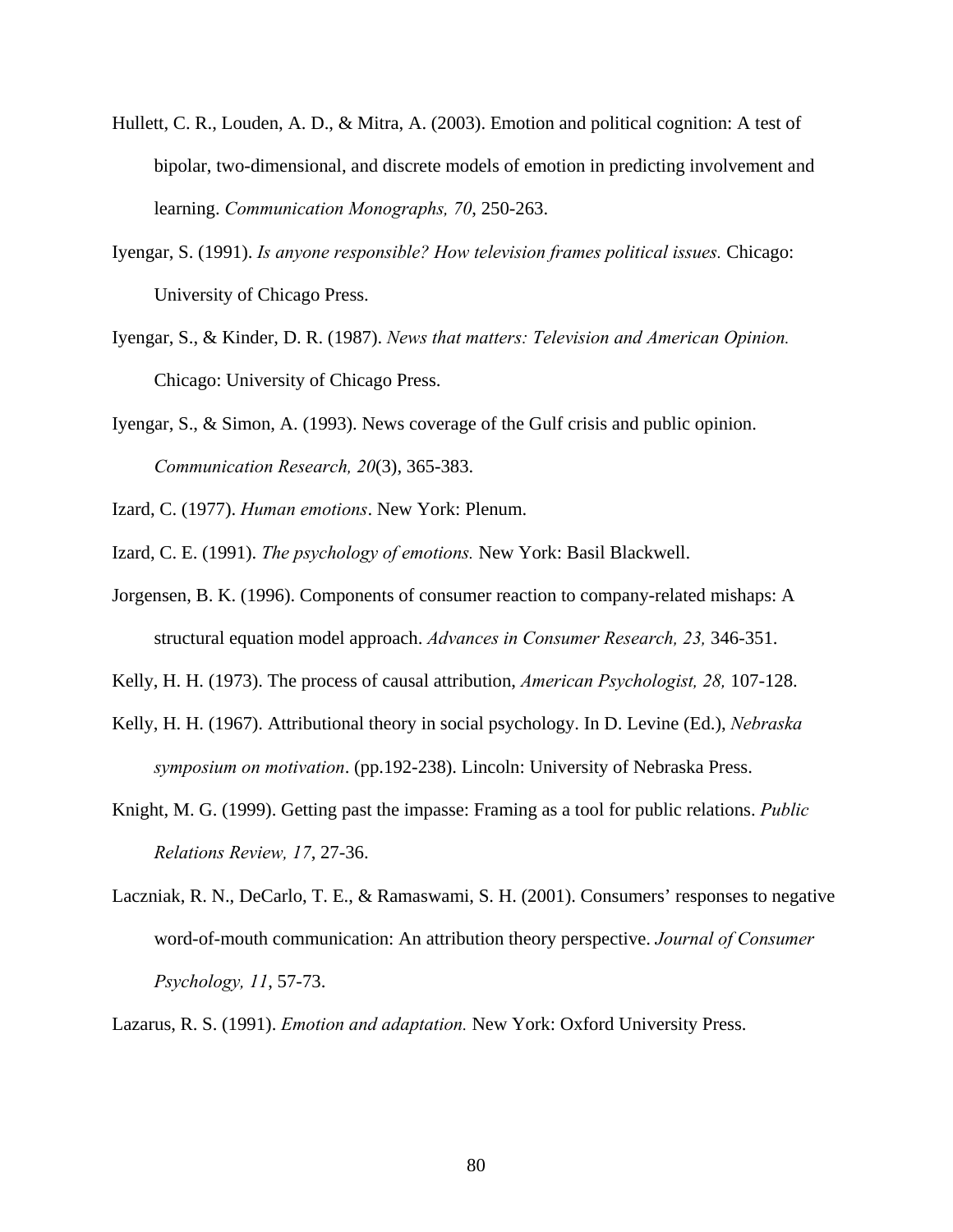- Lee, A. Y. (2005). Between Global and Local: The Glocalization of Online News Coverage on the Trans-regional Crisis of SARS. *Asian Journal of Communication, 15*(3), 255-273.
- Lee, B. K. (2004). Audience-Oriented Approach to Crisis Communication: A Study of Hong Kong consumers' evaluation of an organizational crisis. *Communication Research, 31*(5), 600-618.
- Livingston, S., & Eachus, T. (1995). Humanitarian Crises and U.S. Foreign Policy: Somalia and the CNN Effect Reconsidered. *Political Communication, 12*(4), 413-429.
- Marcus, A. A., & Goodman, R. S. (1991). Victims and shareholders: the dilemmas of presenting corporate policy during a crisis. *Academy of Management Journal, 34*, 281-305.
- Market Sentinel (2005). Measuring the influence of bloggers on corporate reputation, available at: http://www. Marketsentinel.com/files/MeasuringBloggerInfluence 61205.pdf (accessed January 3, 2006).
- McAuley, E., Duncan, T. E., & Russell, D. W. (1992). Measuring causal attributions: The revised causal dimension scale (CDII). *Personality and Social Psychology Bulletin, 1,* 566- 573.
- McDonald, L., & Hartel, C. E. J. (2000). Applying the involvement construct to organizational crises. *Proceedings of the Australian and New Zealand Marketing Academy Conference, Visionary Marketing for the 21st Century: Facing the Challenge*, Griffith University, Department of Marketing, Gold Coast, pp. 799-803.
- Mizerski, R. W. (1982). An attribution explanation of the disproportionate influence of unfavorable information. *Journal of Consumer Research, 9*, 301-310.
- Moussavi, F., & Evans, D. A. (1993). Emergence of organizational attributions: The role of a shared cognitive schema. *Journal of Management, 19,* 79-95.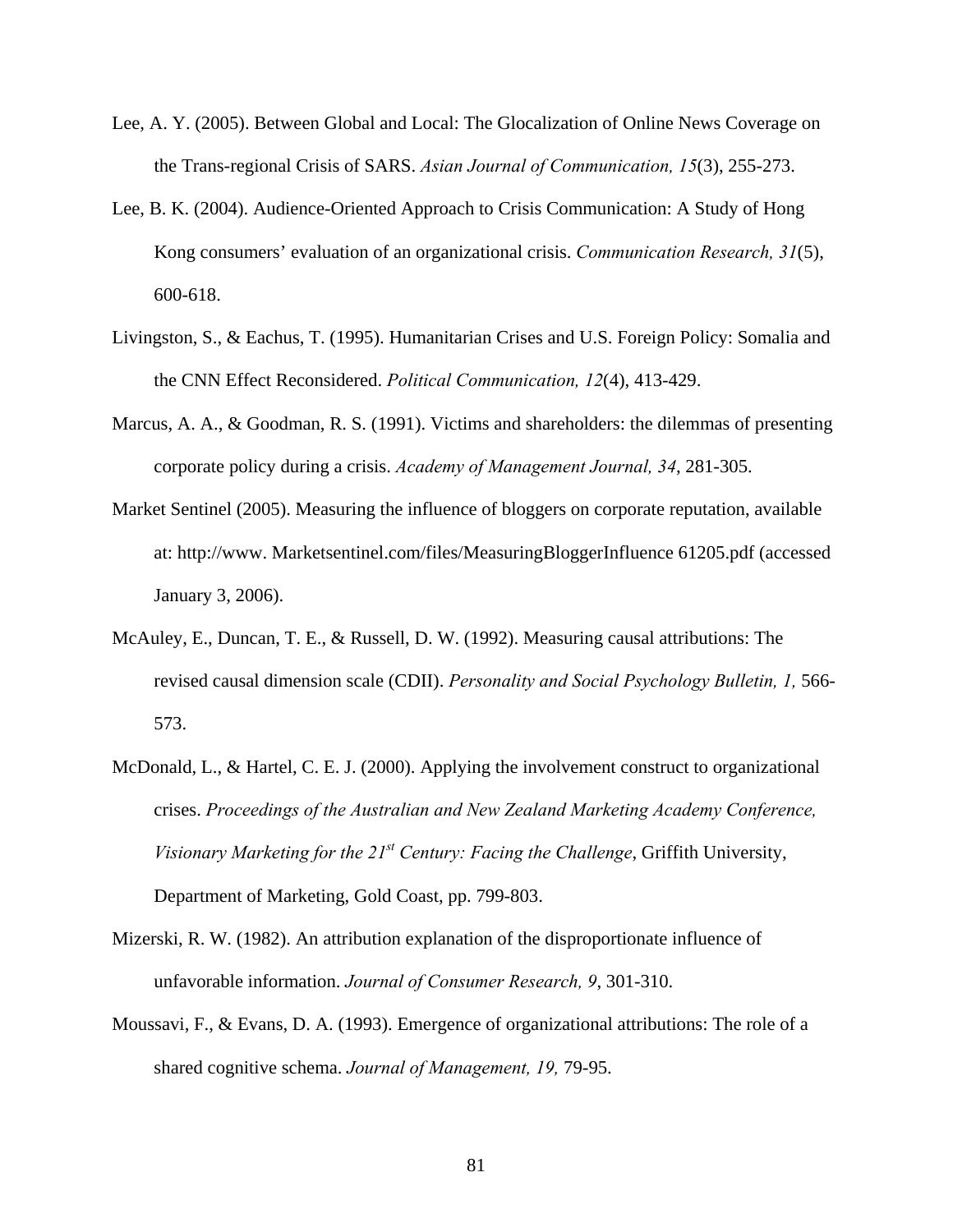- Nabi, R. L. (1999). A cognitive functional model for the effects of discrete negative emotions on information processing, attitude change and recall. *Communication Theory, 9*(3), 292-320.
- Nabi, R. L. (2002). The theoretical versus the lay meaning of disgust: Implication for emotion research. *Cognition and Emotion, 16,* 695-703.
- Neiger, M., & Zanberg, E. (2004). Days of awe: The praxis of news coverage during national crisis. *The European Journal of Communication Research, 29*(4), 429-446.
- Neuman, W. R., Just, M. R., & Crigler, A. N. (1992). *Common knowledge*. Chicago: University of Chicago Press.
- Ortony, A., Clore, G. L., & Collins, A. (1988). *The cognitive structure of emotions.* New York: Cambridge University Press.
- Pan, Z., & Kosicki, G. M. (1993). Framing analysis: An approach to discourse. *Political Communication, 10,* 55-75.

Plutchik, R. (1980). *Emotion: A psychoevolutionary synthesis*. New York: Harper & Row.

- Richins, M. L. (1984). Word of mouth communication as negative information. *Advances in Consumer Research, 11,* 697-702.
- Roseman, I. J. (1984). Cognitive determinants of emotions: A structural theory. In P. Shaver (Ed.), *Review of personality and social psychology: Emotion, relationships, and health*  (Vol. 5, pp. 11–36). Beverly Hills, CA: Sage.
- Rotter, J. B. (1966). Generalized expectancies for internal versus external control of reinforcement. *Psychological Monograph, 80,* 1-28.
- Ryan, J., & Boscia, M. W. (2002). Using attribution theory to help frame moral dilemmas: An empirical test of the president Clinton-Monica Lewinski case. *Teaching Business Ethics, 7*, 123-137.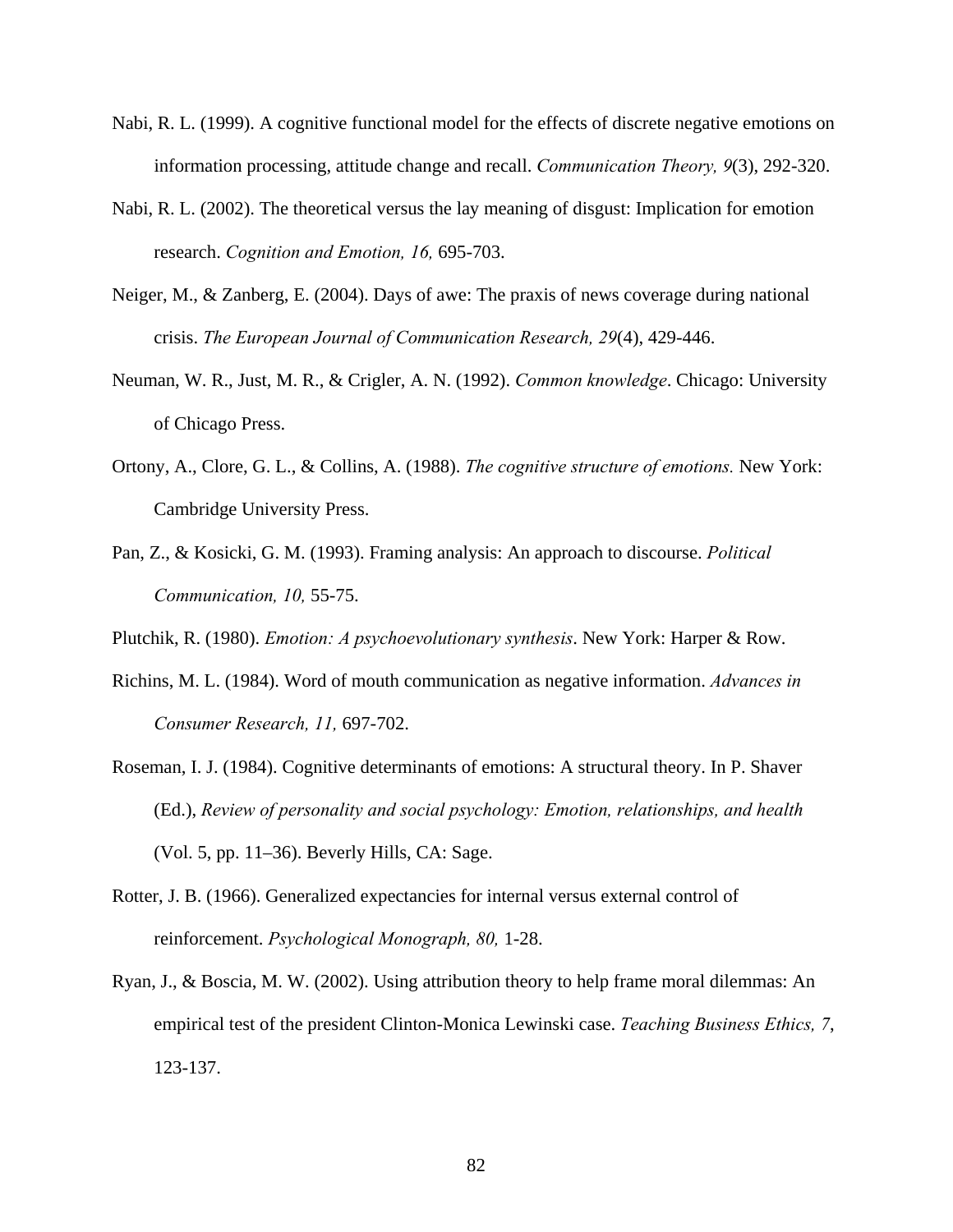- Scherer, K. R. (1984). On the nature and function of emotion: A component process approach. In K. R. Scherer & P. Ekman (Eds.), *Approaches to emotion* (pp. 293–318). Hillsdale, NJ: Erlbaum.
- Schlosser, A. E. (2005). Source perceptions and the persuasiveness of internet word-of-mouth. *Advances in Consumer Research, 30,* 202-203.
- Seeger, M. W., Sellnow, T. L., & Ulmer, R. R. (1998). Communication, Organization, and Crisis. *Communication Yearbook, 21,* 231-276.
- Semetko, H. A., & Valkenburg, P. M. (2000). Framing European politics: A content analysis of press and television news. *Journal of Communication, 50*(2), 93-109.
- Simola, S. (2003). Ethics of justice and care in corporate crisis management. *Journal of Business Ethics, 46,* 351-361.
- Swan, K. (2005). Moral judgment and emotion. *The Journal of Value Inquiry, 38,* 375-381.
- Tomkins, S. (1963). *Affect, imagery, consciousness: Vol. II. The negative affects*. New York: Springer.
- Tucker, L., & Melewar, T. C. (2005). Corporate reputation and crisis management: The treat and manageability of anti-corporatism. *Corporate Reputation Review, 7*, 377-387.
- Weiner, B. (1979). A theory of motivation for some classroom experiences. *Journal of Educational Psychology, 71,* 3-25.
- Weiner, B. (1980). A cognitive (attribution)-emotion-action model of motivated behavior: An analysis of judgments of help-giving. *Journal of Personality and Social Psychology, 39*, 186-200.
- Weiner, B. (1985). An attributional theory of achievement motivation and emotion. *Psychological Review, 92,* 548-573.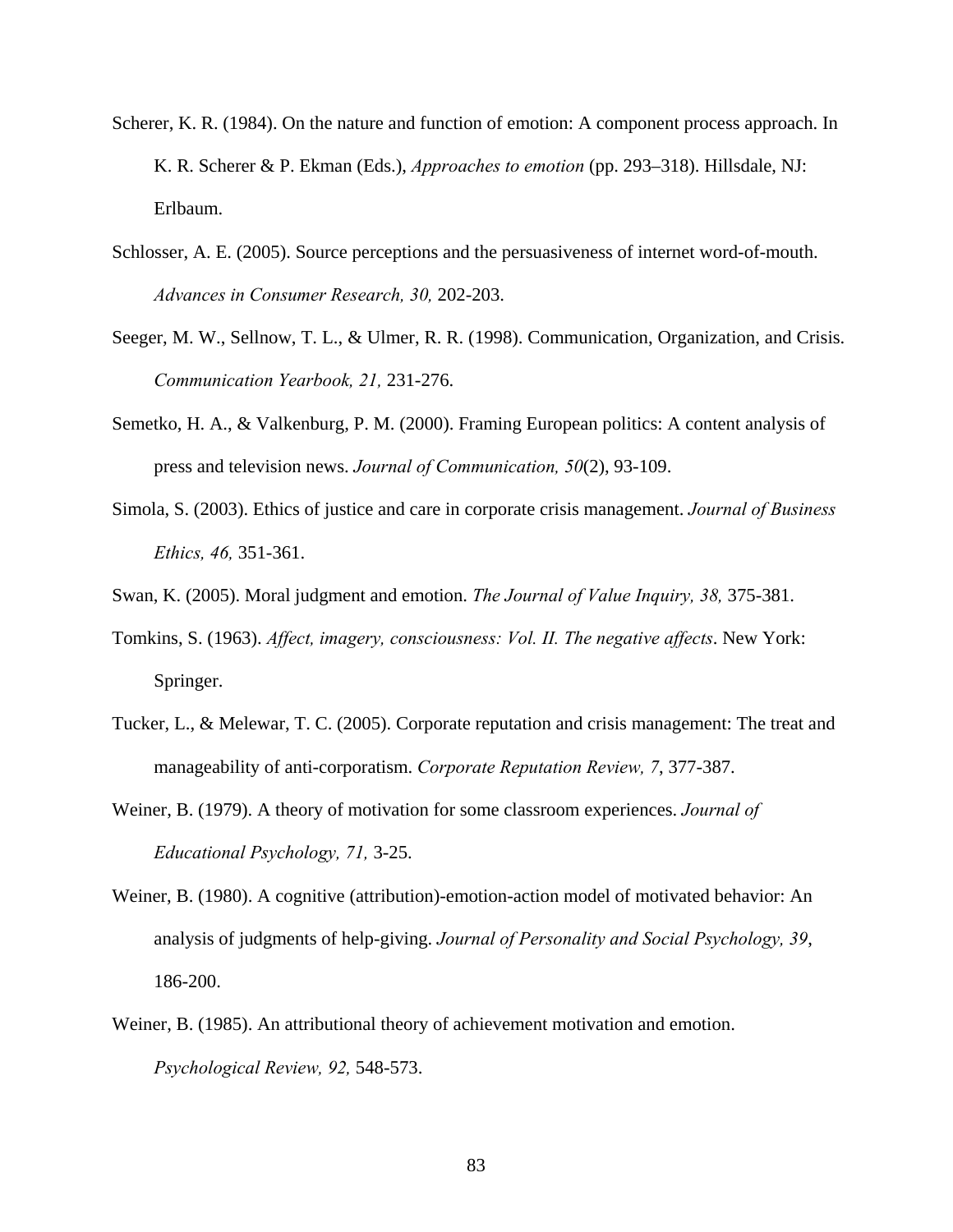- Weiner, B. (1986). *An attributional theory of motivation and emotion.* New York: Springer-Verlag.
- Weiner, B., & Handel, S. (1985). A cognition-emotion-action sequence: Anticipated emotional consequences of causal communications and reported communication strategy. *Developmental Psychology, 21*, 102-107.
- Weiner, B., Frieze, I. H., Kukla, A., Reed, L., Rest, S., & Rosenbaum, R. M. (1971). *Perceiving the causes of success and failure.* Morristown, NJ: General Learning Press.
- Weiner, B., Perry, R. P., & Magnusson, J. (1988). An attributional analysis of reaction to stigmas. *Journal of Personality and Social Psychology, 5*, 738-748.
- Weiss, H. M., & Cropanzano, R. (1996). Affective events theory: A theoretical discussion of the structure, causes, and consequences of affective experience at work. In B. M. Staw & L. L. Cummings (Eds.), *Research in Organizational Behavior* (pp. 1-74), Greenwich, CT: JAI Press.
- Wilkins, L. (2005). Plagues, pestilence and pathogens: The ethical implications of news reporting of a world health crisis. *Asian Journal of Communication, 15*(3), 247-254.
- Zaller, J., & Chiu, D. (1996). Government's little helper: U.S. press coverage of foreign policy crises, 1945-1991. *Political Communication, 13*(4), 385-405.
- Zillmann, D. (1994). Mechanisms of emotional involvement with drama. *Poetics, 23,* 33-51.
- Zillmann, D. (1985). The experimental exploration of gratifications from media entertainment. In K. E. Rosengren, L. A. Wener, & P. Palmgreen (Eds.), *Media gratifications research: Current Perspective* (pp. 225-239). Beverly Hills, CA: Sage.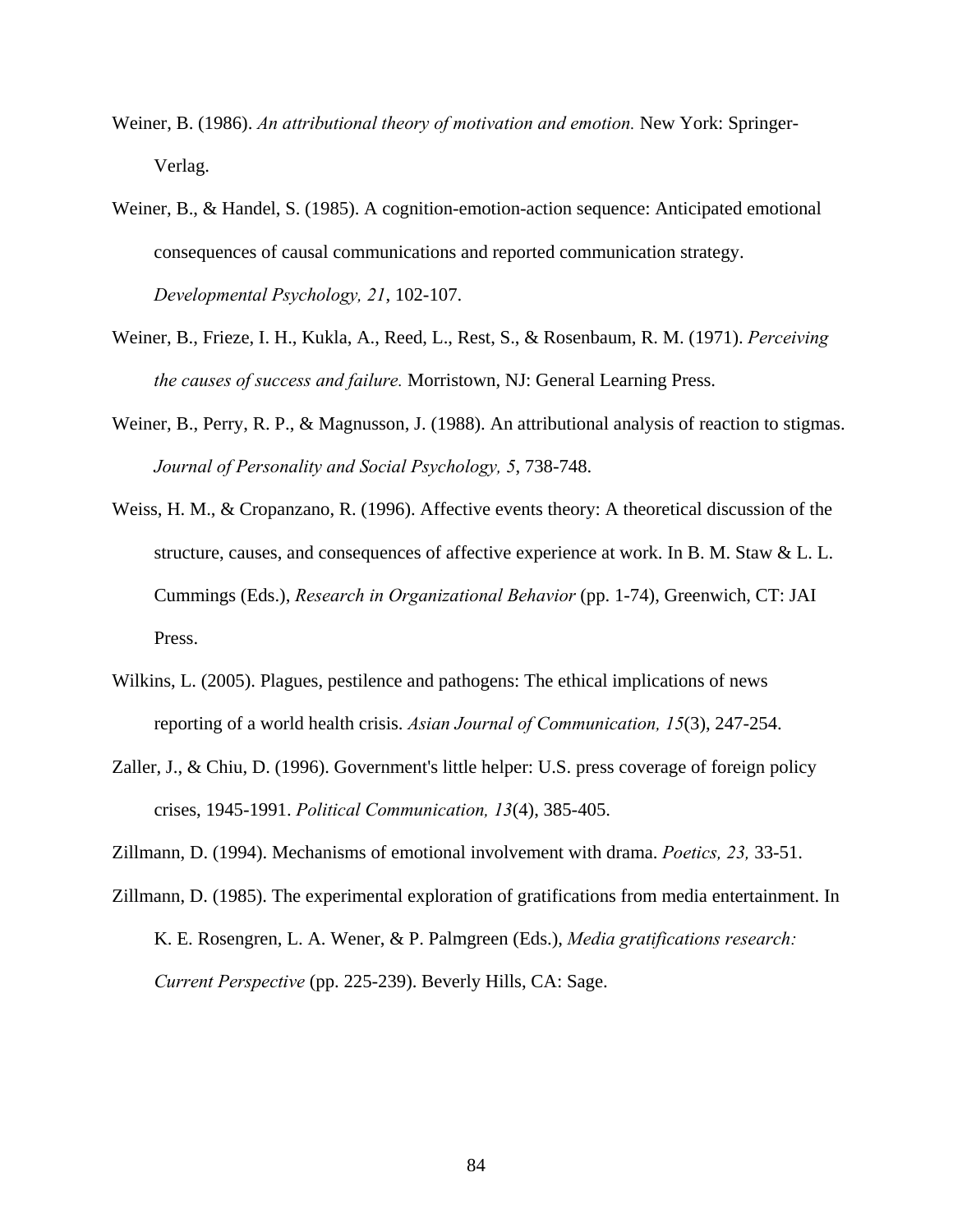- Zillmann, D. (1991). Empathy: affect from bearing witness to the emotions of others. In J. Bryant & D. Zillmann (Eds.), *Responding to the screen: Reception and reaction process* (pp. 135-167). Hillsadale, NJ: Lawrence Erlbaum Associates.
- Zillmann, D. (2000). Basal morality in drama appreciation. In I. Bondebjerg (Ed.), *Moving images, culture, and the mind* (pp. 53-63). Luton: University of Luton Press.
- Zillmann, D., & Bryant, J. (1975). Viewer's moral sancation of retribution in the appreciation of dramatic presentations. *Journal of Experimental Social Psychology, 11,* 572-582.
- Zillmann, D., & Cantor, J. R. (1976). A disposition theory of humor and mirth. In T. Chapman & H. Foot (Eds.), *Humor and laugher: Theory, research, and application* (pp. 93-115). London: Wiley.
- Zillmann, D., & Cantor, J. R. (1977). Affective responses to the emotions of protagonist. *Journal of Experimental Social Psychology, 13*, 155-165.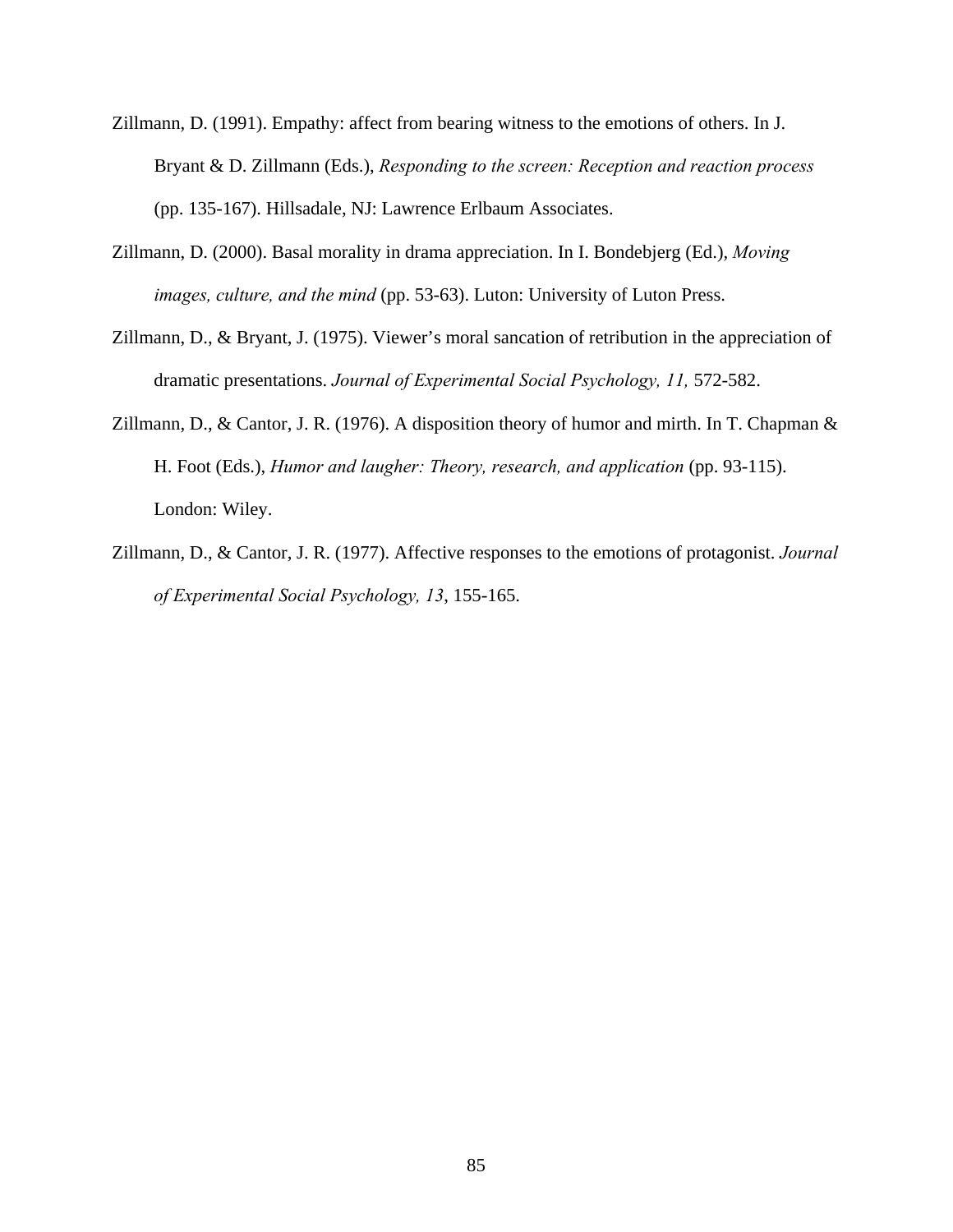## APPENDIX A

Informed Consent Form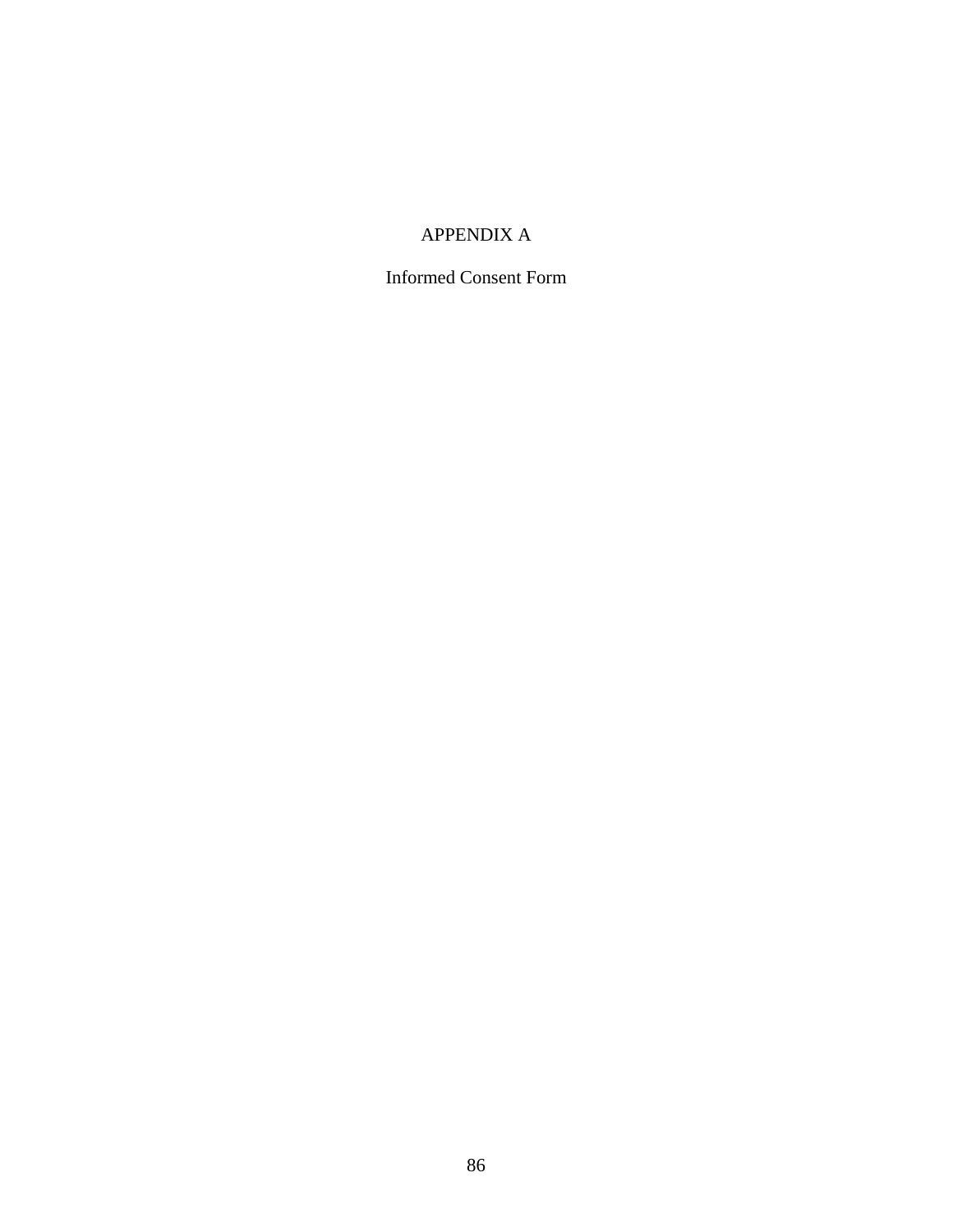### Participant Information Sheet

A Study of Anger in Internal Crisis

### INFORMATION

This study will take approximately 15 minutes in total. During that time, at first, you will be given a general questionnaire about your demographic information. This will be used for classification purposes only. After you complete the questionnaire, you will read a news article. After reading, you will be asked several questions based on your perception of a news story you read. If at any time you feel uncomfortable, you many choose to ignore the questions or discontinue your participation.

### CONFIDENTIALITY

The personal information you provide in this experiment will be kept completely confidential. Data will be stored securely and will be made available only to persons conducting the study, the UA IRB, and any other person or agency required by law. Your name will not be stored with the data I collect.

### RISKS AND BENEFITS

Participation in the study does not present any foreseeable risks to you. If any, you may have a certain image of the company in the news story you will read. As the benefits for you, you may find it useful to see how research in crisis communication is conducted. In addition, for participating you will receive extra credit for your class. If you do not want to participate, your instructor will inform you of the other alternative form to earn extra credit.

### PARTICIPATION

Your participation in this study is completely voluntary; you may withdraw from the study at any time without any penalty and without loss of benefits. When you withdraw from the study, you will not have to complete or return the survey to me if you do not want to, and your data will be destroyed. As indicated by your instructor you may receive extra credit for your participation. If you do not want to participate, your instructor will inform you of the other alternative form to earn extra credit.

### CONTACT

If you have any questions at any time, please feel free to ask Seonkyoung An, a doctoral Student in the College of Communication and Information Sciences, at (205) 239-8475. You may also contact the advisor of this research project, Dr. Jennings Bryant, at (205) 348-6774, if you have any other questions or concerns. Additionally, you can also contact Ms. Tanta Myles, the University of Alabama Research Compliance Officer, at 205-348-5152, if you have any questions about your rights as a research participant.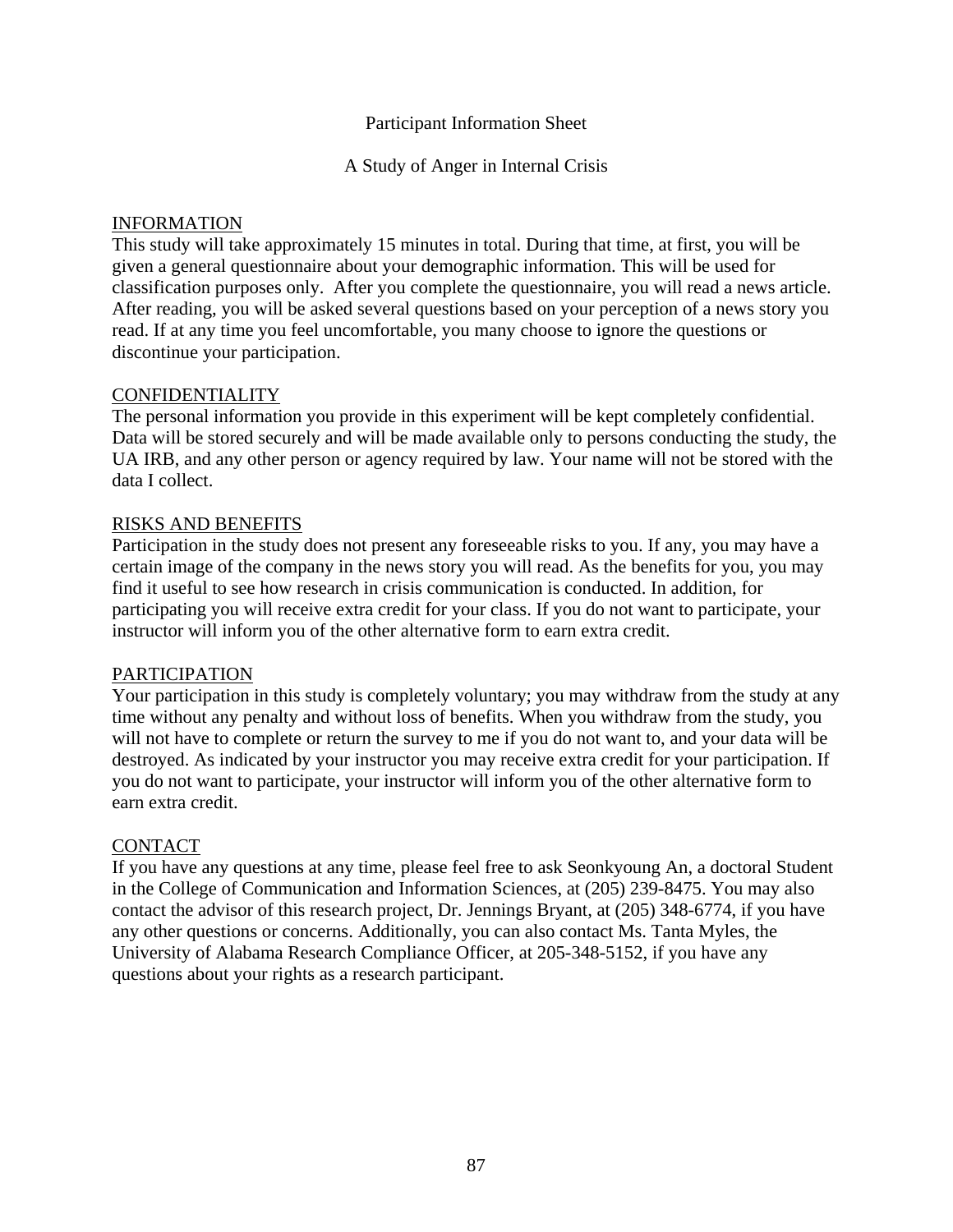## APPENDIX B

Crisis News Scenarios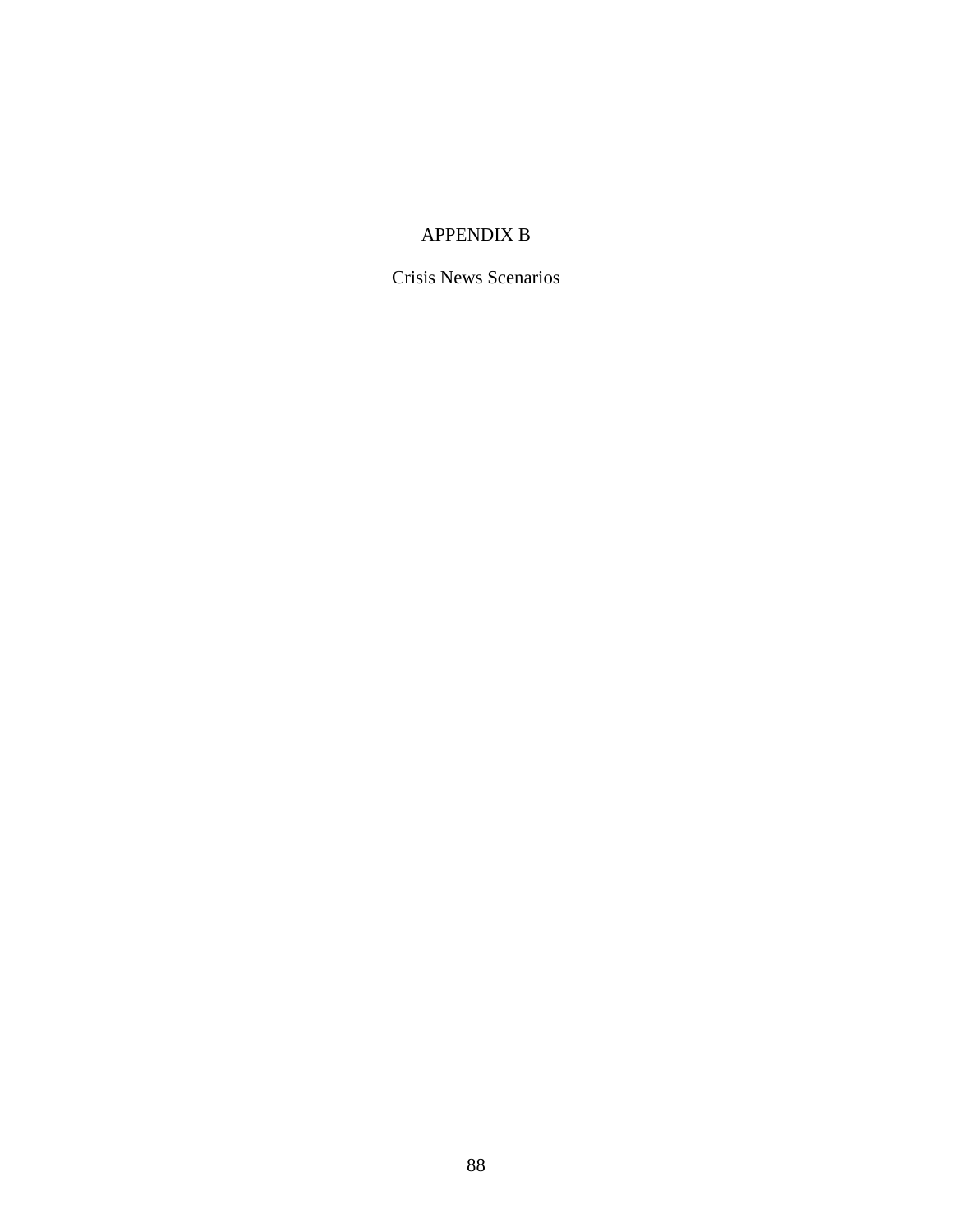By Rodney Joyce

MONTGOMERY - Laptop battery maker ACE Inc. Corporation announced Thursday that it is recalling millions of laptop batteries over concerns that they could overheat and explode.

The announcement came just one day after a Montgomery, Ala., female college student was injured when her ACE Inc. laptop battery exploded, causing serious burns to her face. After an investigation by the U.S. Consumer Product Safety Commission, it was identified that the accident was apparently caused by the overheated battery.



 ACE Inc. BA 4C model lithium ion Battery

Accordingly, ACE Inc. is recalling 4.5 million of the BA 4C model lithium ion batteries found in many of their products. The recall is the largest ever for laptop batteries.

After the investigation, the CPSC said that the company's director of quality control, who oversaw the safety test of the recalled battery, mistakenly reported the wrong amount of chemical retardant needed during his safety test of the battery. "He admitted his mistake," the CPSC reported. Industry analysts have speculated the recall will likely cost ACE Inc. more than \$60 million.

After the CPCS's report Thursday, ACE Inc. later released a statement that "the cause of the battery problem was due to our employee's error and that the director of quality control was solely responsible for this accident."

ACE Inc. spokesman James Ward said Friday, "we decided to fire the director of quality control over the economic loss and damage to the company's image." Ward said, "our final decision will help prevent similar mistakes in the future."

A representative of CPSC, Carol Leonnig said, "ACE Inc. may be in trouble for a while due to this recall. ACE Inc. could be open to a great deal of public criticism. As one of the largest companies, it should have been more careful about consumers' safety. A young woman was hurt after all. It's a moral issue."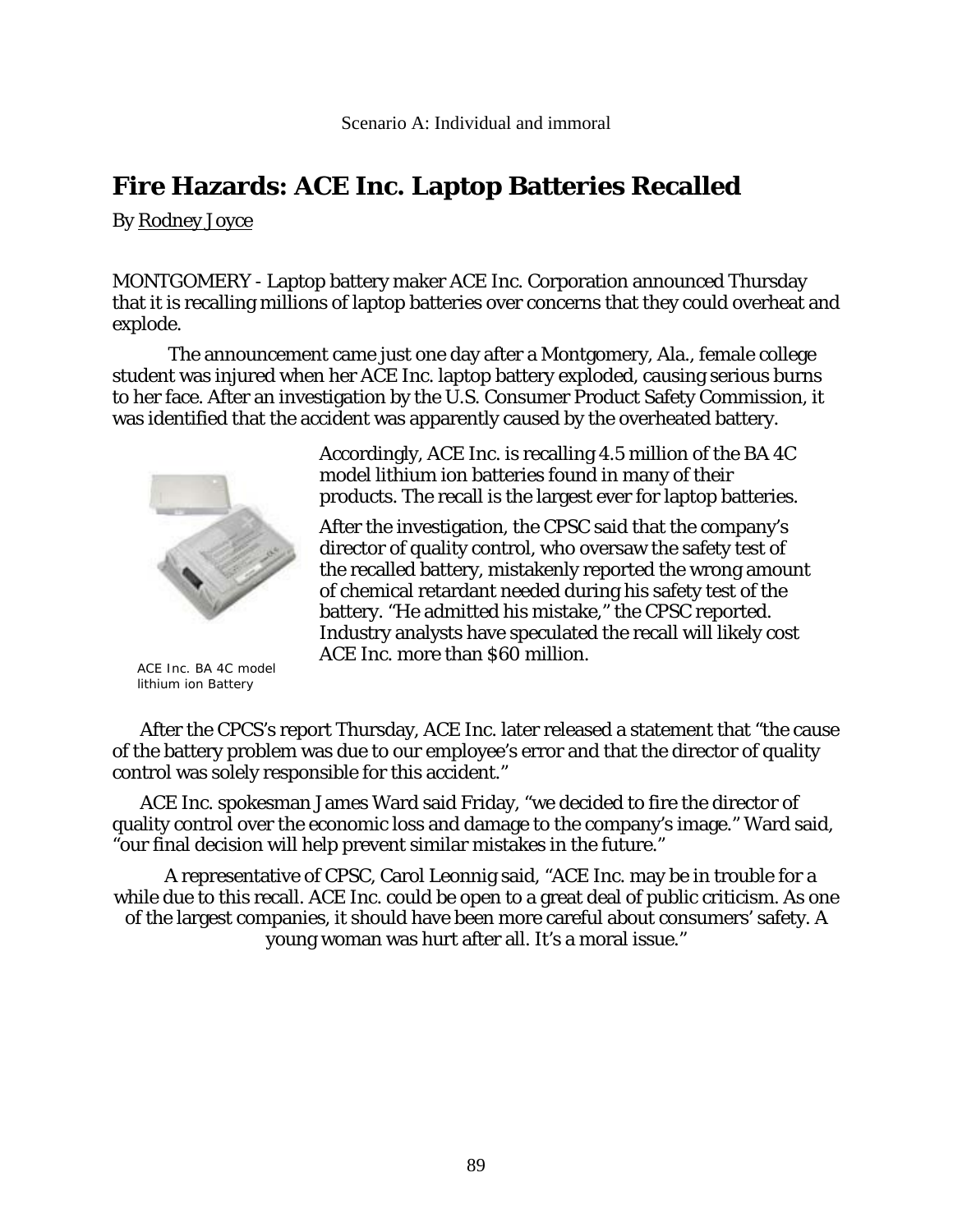By Rodney Joyce

MONTGOMERY - Laptop battery maker ACE Inc. Corporation announced Thursday that it is recalling millions of laptop batteries over concerns that they could overheat and explode.

The announcement came just one day after a Montgomery, Ala., female college student was injured when her ACE Inc. laptop battery exploded, causing serious burns to her face. After an investigation by the U.S. Consumer Product Safety Commission, it was identified that the accident was apparently caused by the overheated battery.



 ACE Inc. BA 4C model lithium ion Battery

Accordingly, ACE Inc. is recalling 4.5 million of the BA 4C model lithium ion batteries found in many of their products. The recall is the largest ever for laptop batteries.

After the investigation, the CPSC said that the company's director of quality control, who oversaw the safety test of the recalled battery, mistakenly reported the wrong amount of chemical retardant needed during his safety test of the battery. "He admitted his mistake," the CPSC reported. Industry analysts have speculated the recall will likely cost ACE Inc. more than \$60 million.

After the CPCS's report Thursday, ACE Inc. later released a statement that "the cause of the battery problem was not solely due to the employee's error, but the cause for the recall and the responsibility were the entire company's."

ACE Inc. spokesman James Ward said Friday, that "we agreed that simply firing the director would not be the best solution. We will not only admonish our employee, but also work to strengthen our company's overall systems of quality control testing processes at every level of the company." Ward said, "our final decision will help prevent similar mistakes in the future."

A representative of CPSC, Carol Leonnig said, "ACE Inc. may be in trouble for a while due to this recall. ACE Inc. could be open to a great deal of public criticism. As one of the largest companies, it should have been more careful about consumers' safety. A young woman was hurt after all. It's a moral issue."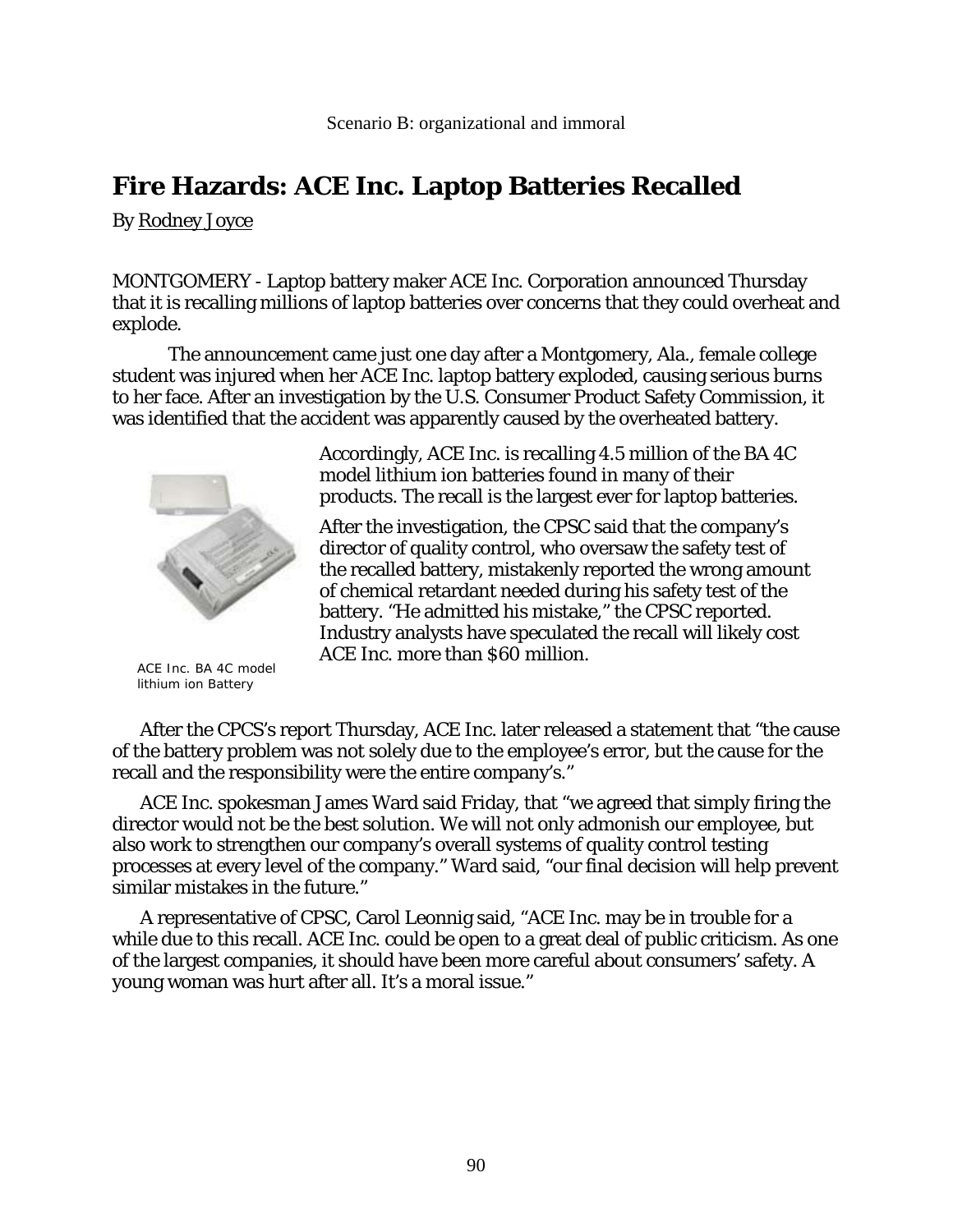By Rodney Joyce

MONTGOMERY - Laptop battery maker ACE Inc. Corporation announced Thursday that it is recalling millions of laptop batteries over concerns that they could overheat and explode.

The announcement came just one day after a Montgomery, Ala., female college student was injured when her ACE Inc. laptop battery exploded, causing serious burns to her face. After an investigation by the U.S. Consumer Product Safety Commission, it was identified that the accident was apparently caused by the overheated battery.



 ACE Inc. BA 4C model lithium ion Battery

Accordingly, ACE Inc. is recalling 4.5 million of the BA 4C model lithium ion batteries found in many of their products. The recall is the largest ever for laptop batteries.

After the investigation, the CPSC said that the company's director of quality control, who oversaw the safety test of the recalled battery, mistakenly reported the wrong amount of chemical retardant needed during his safety test of the battery. "He admitted his mistake," the CPSC reported. Industry analysts have speculated the recall will likely cost ACE Inc. more than \$60 million.

After the CPCS's report Thursday, ACE Inc. later released a statement that "the cause of the battery problem was due to our employee's error and that the director of quality control was solely responsible for this accident."

ACE Inc. spokesman James Ward said Friday, "we decided to fire the director of quality control over the economic loss and damage to the company's image." Ward said, "our final decision will help prevent similar mistakes in the future."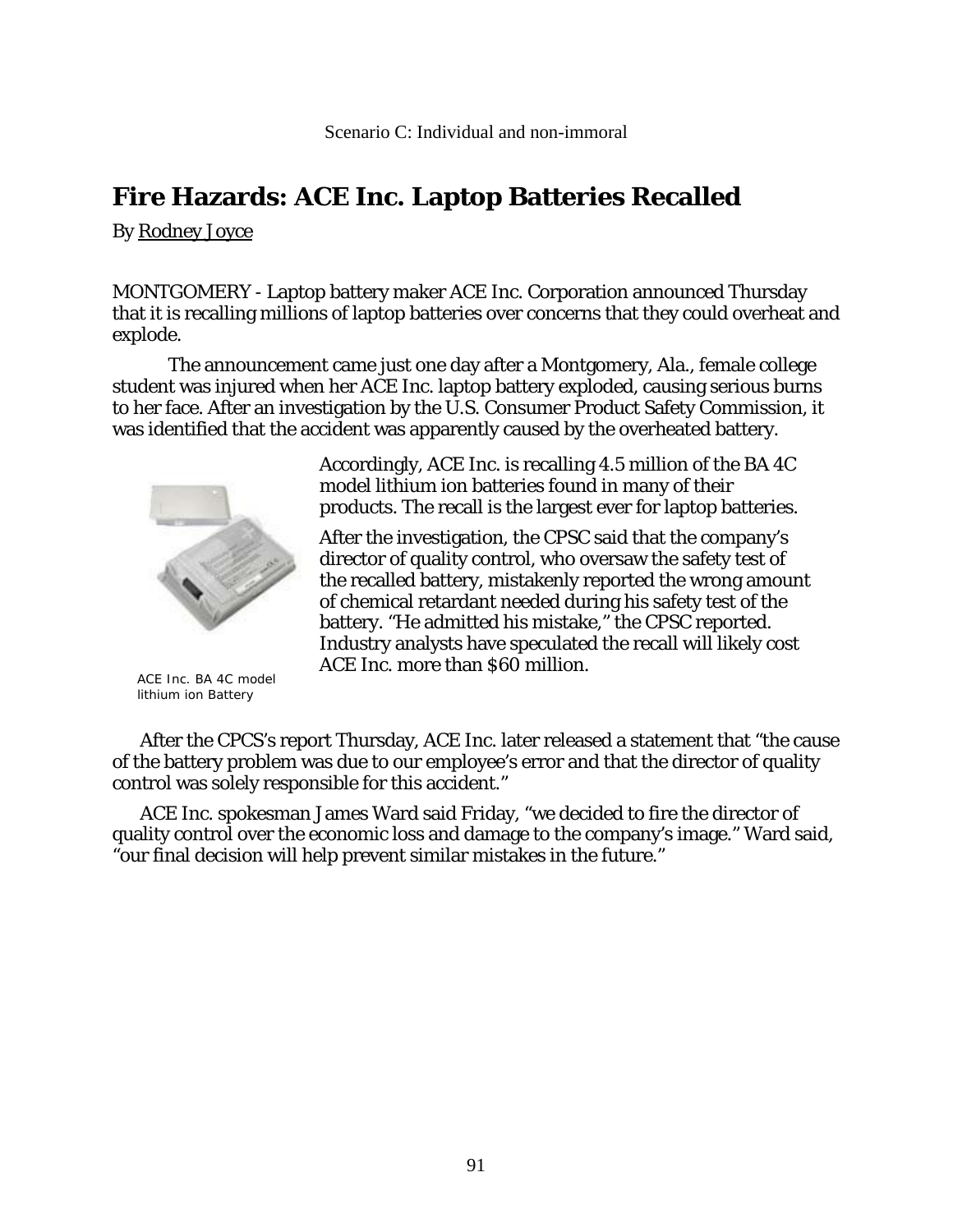By Rodney Joyce

MONTGOMERY - Laptop battery maker ACE Inc. Corporation announced Thursday that it is recalling millions of laptop batteries over concerns that they could overheat and explode.

The announcement came just one day after a Montgomery, Ala., female college student was injured when her ACE Inc. laptop battery exploded, causing serious burns to her face. After an investigation by the U.S. Consumer Product Safety Commission, it was identified that the accident was apparently caused by the overheated battery.



 ACE Inc. BA 4C model lithium ion Battery

Accordingly, ACE Inc. is recalling 4.5 million of the BA 4C model lithium ion batteries found in many of their products. The recall is the largest ever for laptop batteries.

After the investigation, the CPSC said that the company's director of quality control, who oversaw the safety test of the recalled battery, mistakenly reported the wrong amount of chemical retardant needed during his safety test of the battery. "He admitted his mistake," the CPSC reported. Industry analysts have speculated the recall will likely cost ACE Inc. more than \$60 million.

After the CPCS's report Thursday, ACE Inc. later released a statement that "the cause of the battery problem was not solely due to the employee's error, but the cause for the recall and the responsibility were the entire company's."

ACE Inc. spokesman James Ward said Friday, that "we agreed that simply firing the director would not be the best solution. We will not only admonish our employee, but also work to strengthen our company's overall systems of quality control testing processes at every level of the company." Ward said, "our final decision will help prevent similar mistakes in the future."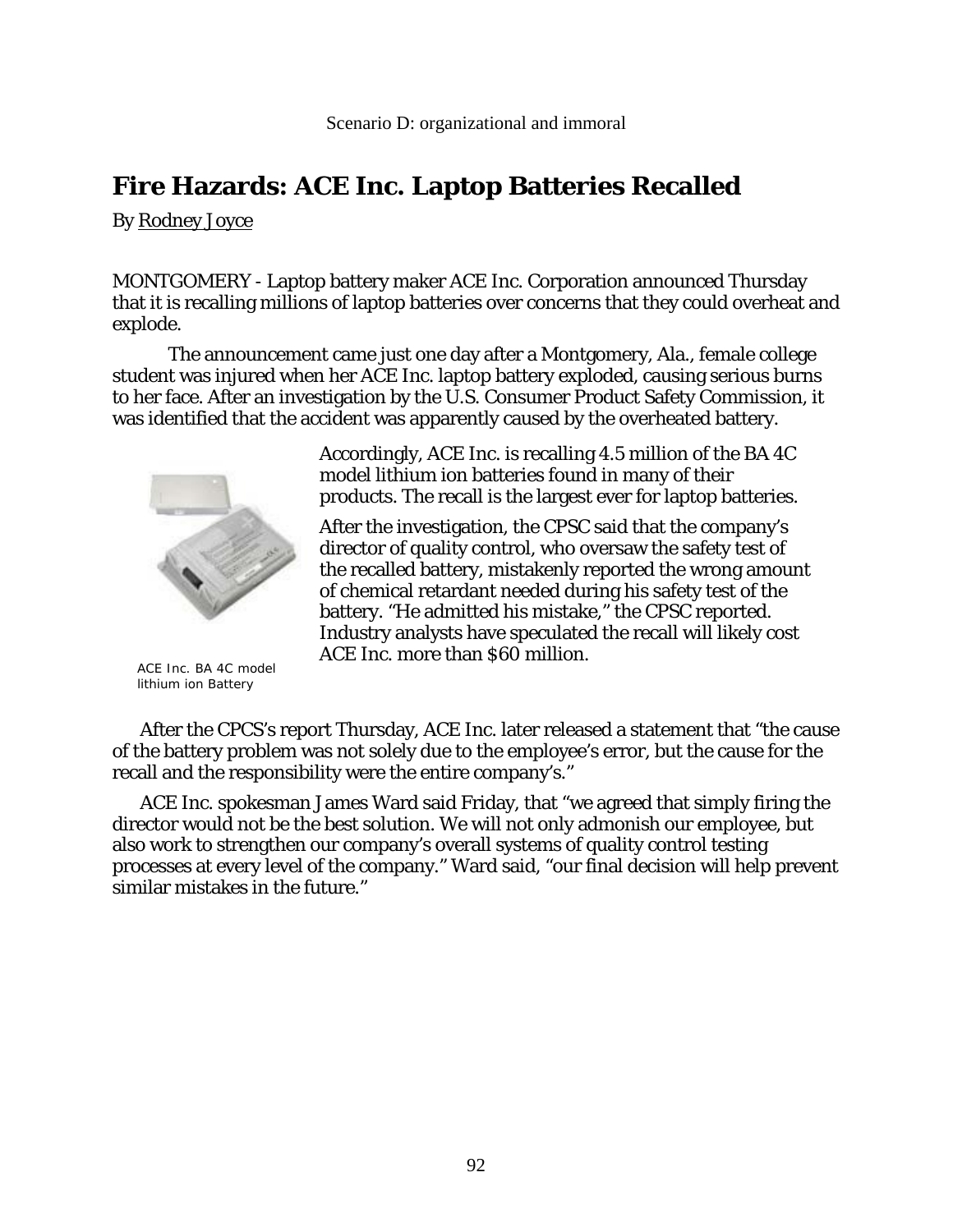## APPENDIX C

Questionnaire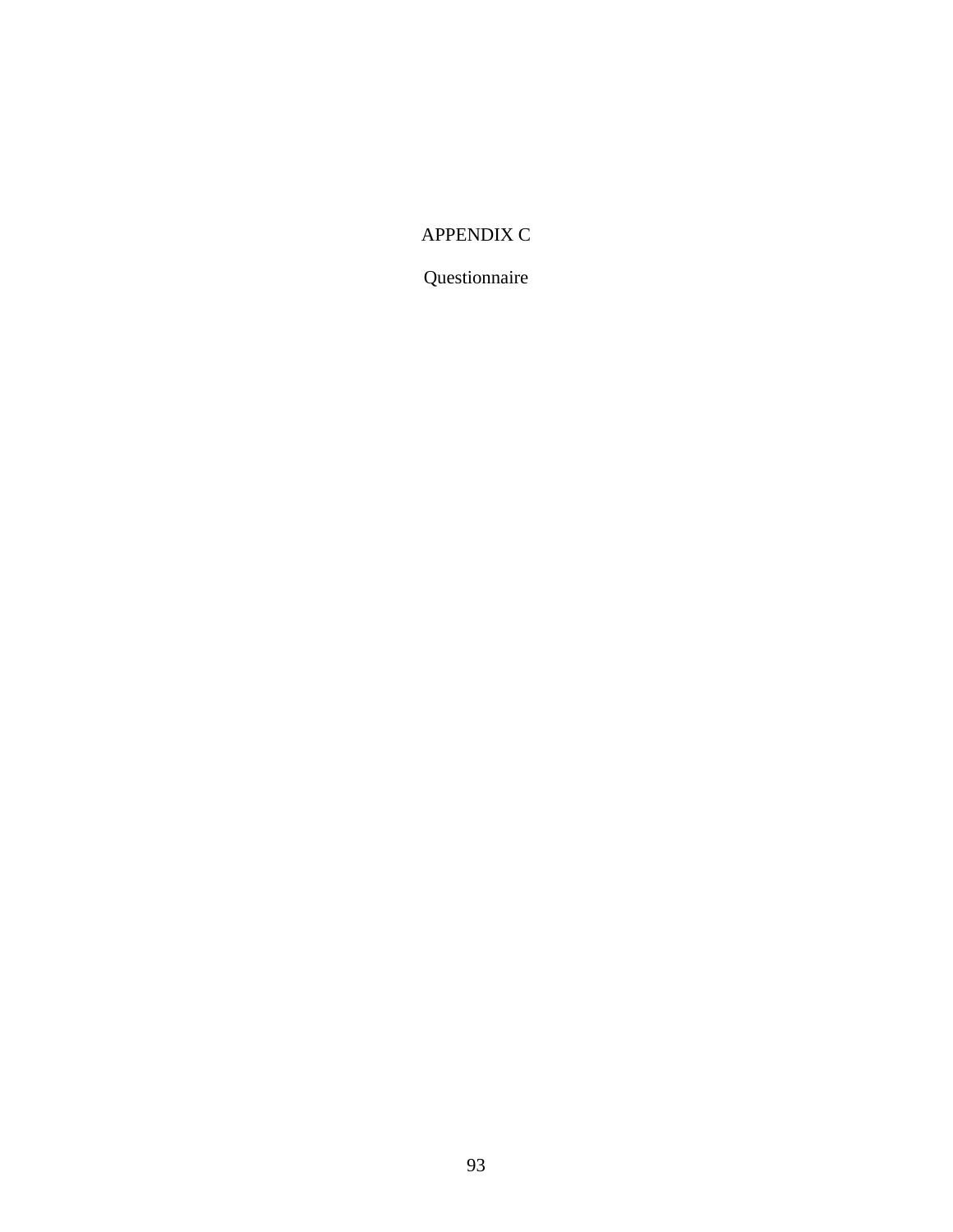# **Personal Information**

1. What is your gender? \_\_\_\_ (1) Male \_\_\_\_ (2) Female

- 2. How old are you? \_\_\_\_ years old
- 3. In what year are you?
- \_\_\_\_ (1) Freshman \_\_\_\_ (2) Sophomore
- \_\_\_\_ (3) Junior\_\_\_\_ (4) Senior
- 4. What is your ethnicity?
- \_\_\_\_ (1) African-American
- $\frac{1}{2}$  (2) White
- \_\_\_\_ (3) Others (e.g., Asian, Hispanic, multi-racial, etc)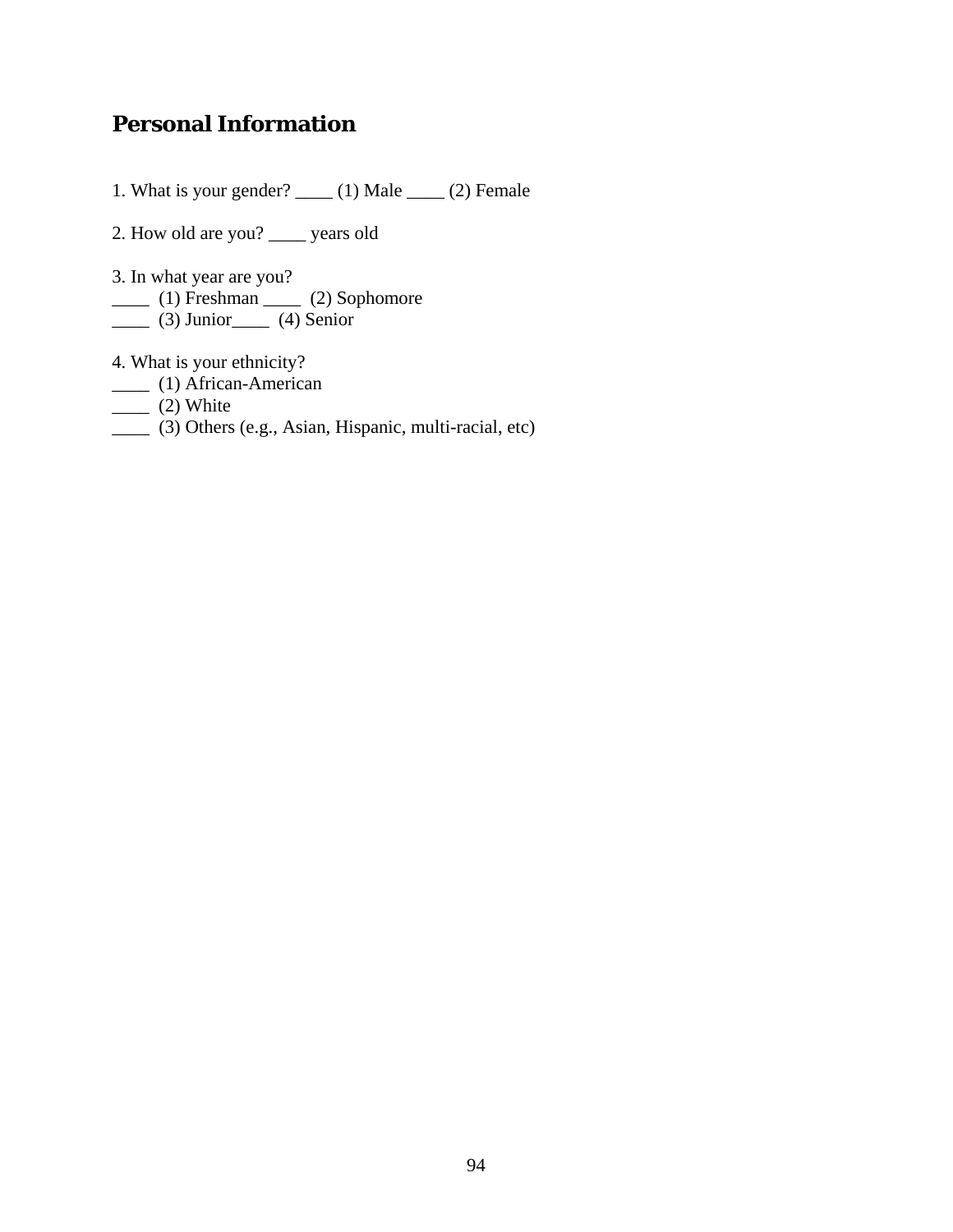## **Perception about the News**

*A. What do you think about this company's response? Circle the number best indicating your level of agreement for the following statements.* 

MC1) To what degree did you think that the safety director is responsible for the crisis?<br>Not at all responsible  $\begin{array}{ccc} 1 & 2 & 3 & 4 & 5 & 6 & 7 \end{array}$  Strongly responsible Not at all responsible  $\overline{1}$ 

MC2) To what degree did you think the company is immoral? Not at all immoral 1 2 3 4 5 6 7 Strongly immoral

*B. Based on your feeling after reading the news story, circle the number best indicating your reaction to the following feelings.* 

| ANGER1. "I feel annoyed toward the company for what happened," |  |  |  |  |  |  |  |  |  |  |
|----------------------------------------------------------------|--|--|--|--|--|--|--|--|--|--|
| Strongly disagree 1 2 3 4 5 6 7 Strongly agree                 |  |  |  |  |  |  |  |  |  |  |
| ANGER2. "I feel like reprimanding the company,"                |  |  |  |  |  |  |  |  |  |  |
| Strongly disagree 1 2 3 4 5 6 7 Strongly agree                 |  |  |  |  |  |  |  |  |  |  |
| ANGER3. "I am disgusted by the company,"                       |  |  |  |  |  |  |  |  |  |  |
| Strongly disagree 1 2 3 4 5 6 7 Strongly agree                 |  |  |  |  |  |  |  |  |  |  |
| ANGER4. "I feel anger toward the company,"                     |  |  |  |  |  |  |  |  |  |  |
| Strongly disagree 1 2 3 4 5 6 7 Strongly agree                 |  |  |  |  |  |  |  |  |  |  |
| ANGER5. "I feel displeasure toward the company,"               |  |  |  |  |  |  |  |  |  |  |
| Strongly disagree 1 2 3 4 5 6 7 Strongly agree                 |  |  |  |  |  |  |  |  |  |  |
| ANGER6. "I hate the company,"                                  |  |  |  |  |  |  |  |  |  |  |
| Strongly disagree 1 2 3 4 5 6 7 Strongly agree                 |  |  |  |  |  |  |  |  |  |  |
| ANGER7. "I resent the company,"                                |  |  |  |  |  |  |  |  |  |  |
| Strongly disagree 1 2 3 4 5 6 7 Strongly agree                 |  |  |  |  |  |  |  |  |  |  |
| ANGER8. "I rage at the company."                               |  |  |  |  |  |  |  |  |  |  |
| Strongly disagree 1 2 3 4 5 6 7 Strongly agree                 |  |  |  |  |  |  |  |  |  |  |
|                                                                |  |  |  |  |  |  |  |  |  |  |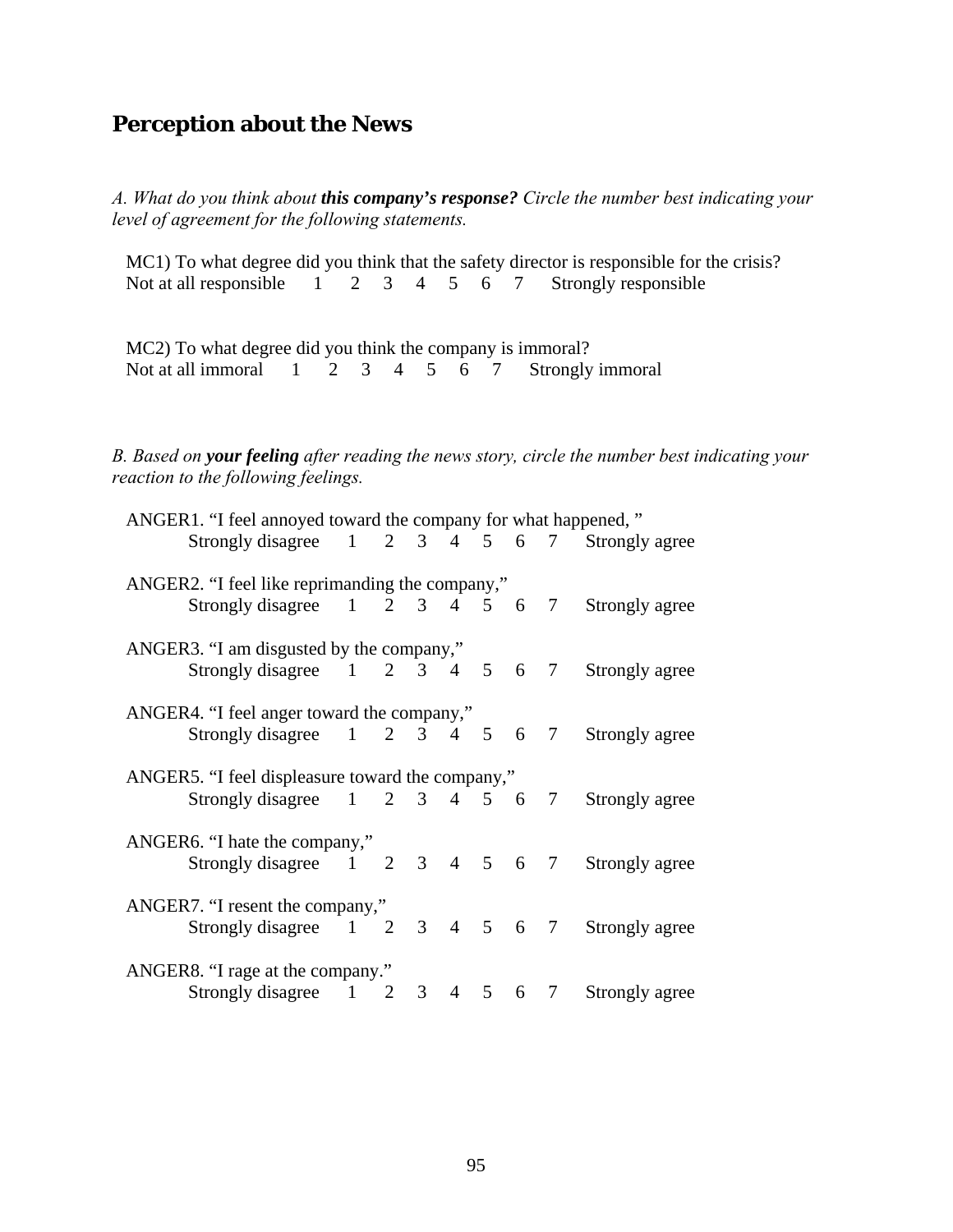*C. Based on your thought after reading the news story, circle the number best indicating your level of agreement for the following questions.*

|                                                                                                                                                   |                                                                                                                    |  |  |             |                |                |   |        |  | BLAME1. To what degree do you think this company should be blamed for the recall?             |
|---------------------------------------------------------------------------------------------------------------------------------------------------|--------------------------------------------------------------------------------------------------------------------|--|--|-------------|----------------|----------------|---|--------|--|-----------------------------------------------------------------------------------------------|
|                                                                                                                                                   |                                                                                                                    |  |  |             |                |                |   |        |  | Not at all to be blame 1 2 3 4 5 6 7 Absolutely to be blamed                                  |
|                                                                                                                                                   | BLAME2. How much responsibility should this company bear?                                                          |  |  |             |                |                |   |        |  |                                                                                               |
|                                                                                                                                                   |                                                                                                                    |  |  |             |                |                |   |        |  | Not at all responsible 1 2 3 4 5 6 7 Totally responsible                                      |
| BLAME3. The blame for the recall lies with the company.                                                                                           |                                                                                                                    |  |  |             |                |                |   |        |  |                                                                                               |
|                                                                                                                                                   | Strongly disagree $1 \t2 \t3 \t4 \t5 \t6 \t7$                                                                      |  |  |             |                |                |   |        |  | Strongly agree                                                                                |
|                                                                                                                                                   | level of agreement for the following statements.                                                                   |  |  |             |                |                |   |        |  | D. Based on your thought after reading the news story, circle the number best indicating your |
|                                                                                                                                                   | PI1. "I will still consider this company when I plan to buy a laptop."                                             |  |  |             |                |                |   |        |  |                                                                                               |
|                                                                                                                                                   | Strongly disagree $1 \t2 \t3 \t4 \t5 \t6 \t7$                                                                      |  |  |             |                |                |   |        |  | Strongly agree                                                                                |
|                                                                                                                                                   | PI2. "I will hesitate in choosing this company to buy a laptop."<br>Strongly disagree 1 2 3 4 5 6 7 Strongly agree |  |  |             |                |                |   |        |  |                                                                                               |
|                                                                                                                                                   | PI3. How likely is it you will use this company's laptop?                                                          |  |  |             |                |                |   |        |  |                                                                                               |
|                                                                                                                                                   | Strongly disagree 1 2 3 4 5 6 7 Strongly agree                                                                     |  |  |             |                |                |   |        |  |                                                                                               |
| E. Based on your thought after reading the news story, circle the number best indicating your<br>level of agreement for the following statements. |                                                                                                                    |  |  |             |                |                |   |        |  |                                                                                               |
|                                                                                                                                                   |                                                                                                                    |  |  |             |                |                |   |        |  | WOM1. "I would encourage friends or relatives NOT to buy products from the organization"      |
|                                                                                                                                                   | Strongly disagree $1 \t2 \t3 \t4 \t5 \t6 \t7$                                                                      |  |  |             |                |                |   |        |  | Strongly agree                                                                                |
|                                                                                                                                                   |                                                                                                                    |  |  |             |                |                |   |        |  | WOM2. "I would recommend the organization's products to someone who asked my advice."         |
|                                                                                                                                                   | Strongly disagree 1                                                                                                |  |  | $2 \quad 3$ | $\overline{4}$ | 5 <sup>5</sup> | 6 | $\tau$ |  | Strongly agree                                                                                |
|                                                                                                                                                   |                                                                                                                    |  |  |             |                |                |   |        |  |                                                                                               |

WOM3. "I would send/forward emails about it to friends who wanted to buy laptop NOT to buy this product." Strongly disagree 1 2 3 4 5 6 7 Strongly agree

WOM4. "I would post this information on my personal webpage, blog, or consumer-evaluation website for someone NOT to buy it." Strongly disagree 1 2 3 4 5 6 7 Strongly agree